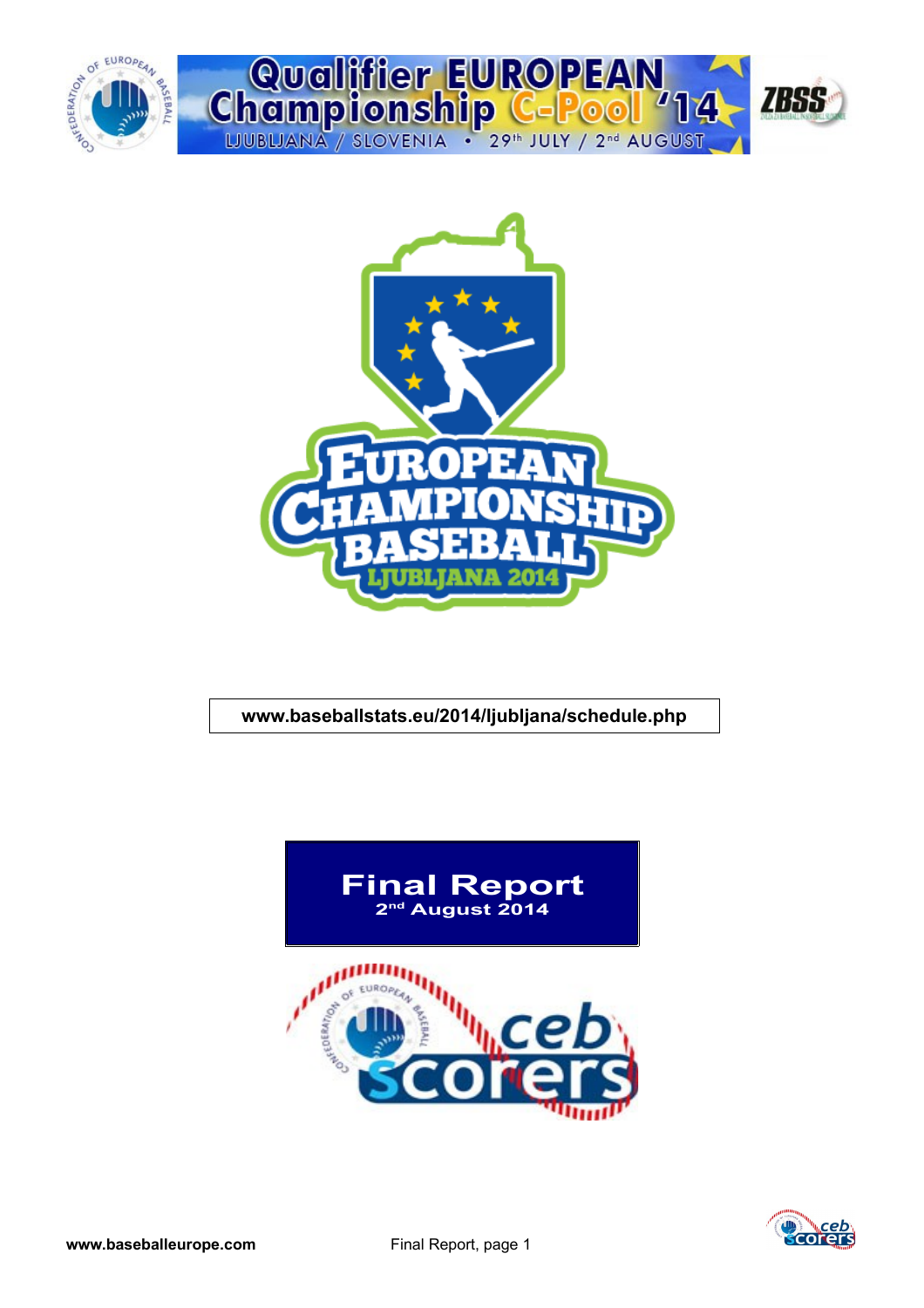





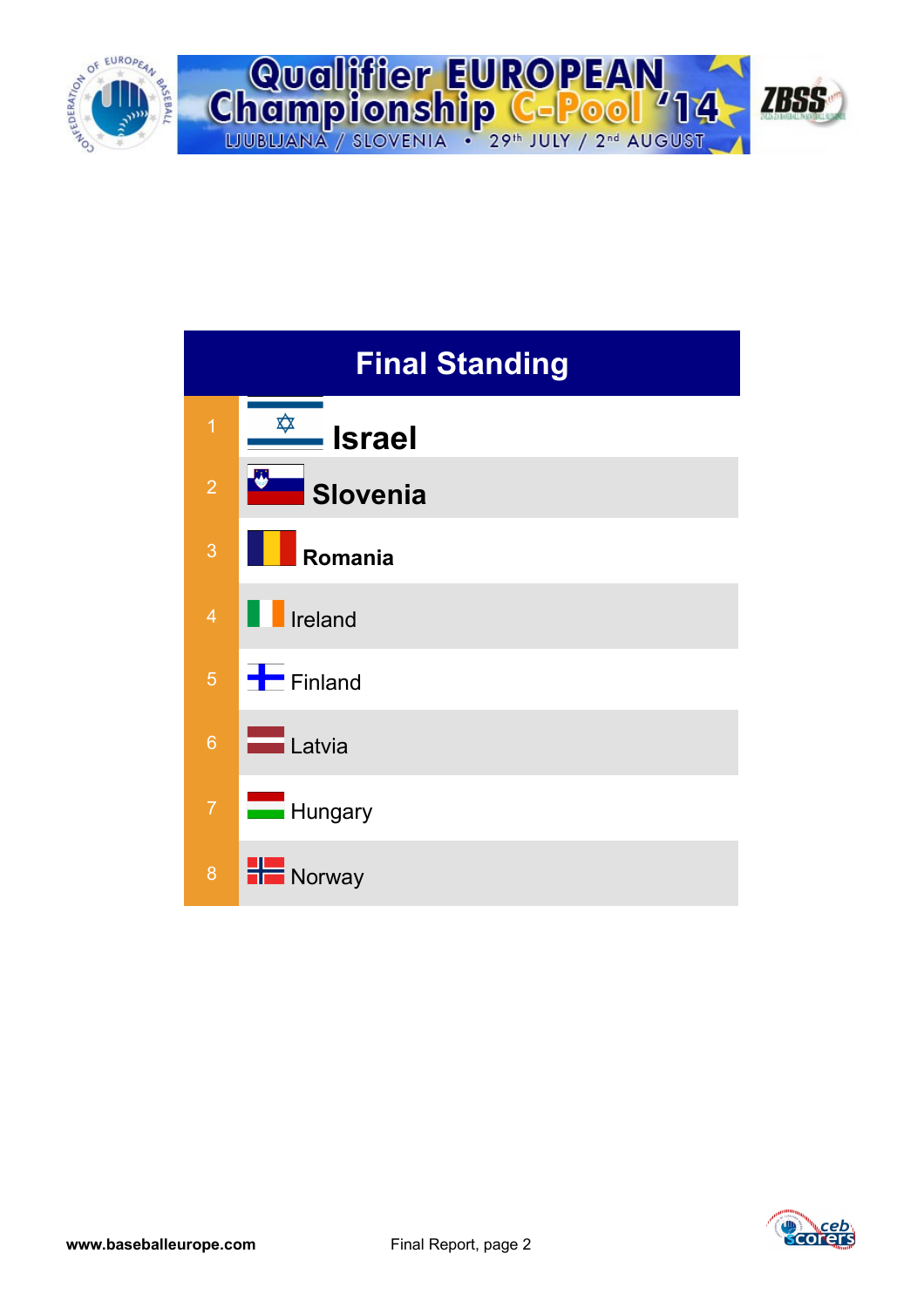



**Individual Awards**

Leading Batter

**MAROLT Tine** (Slovenia) AVG .636

Pitcher Best **KREMER Dean** (Israel)

Most Valuable Player

 **ROSEMBAUM Simon** (Israel)  $\frac{1}{2}$ 

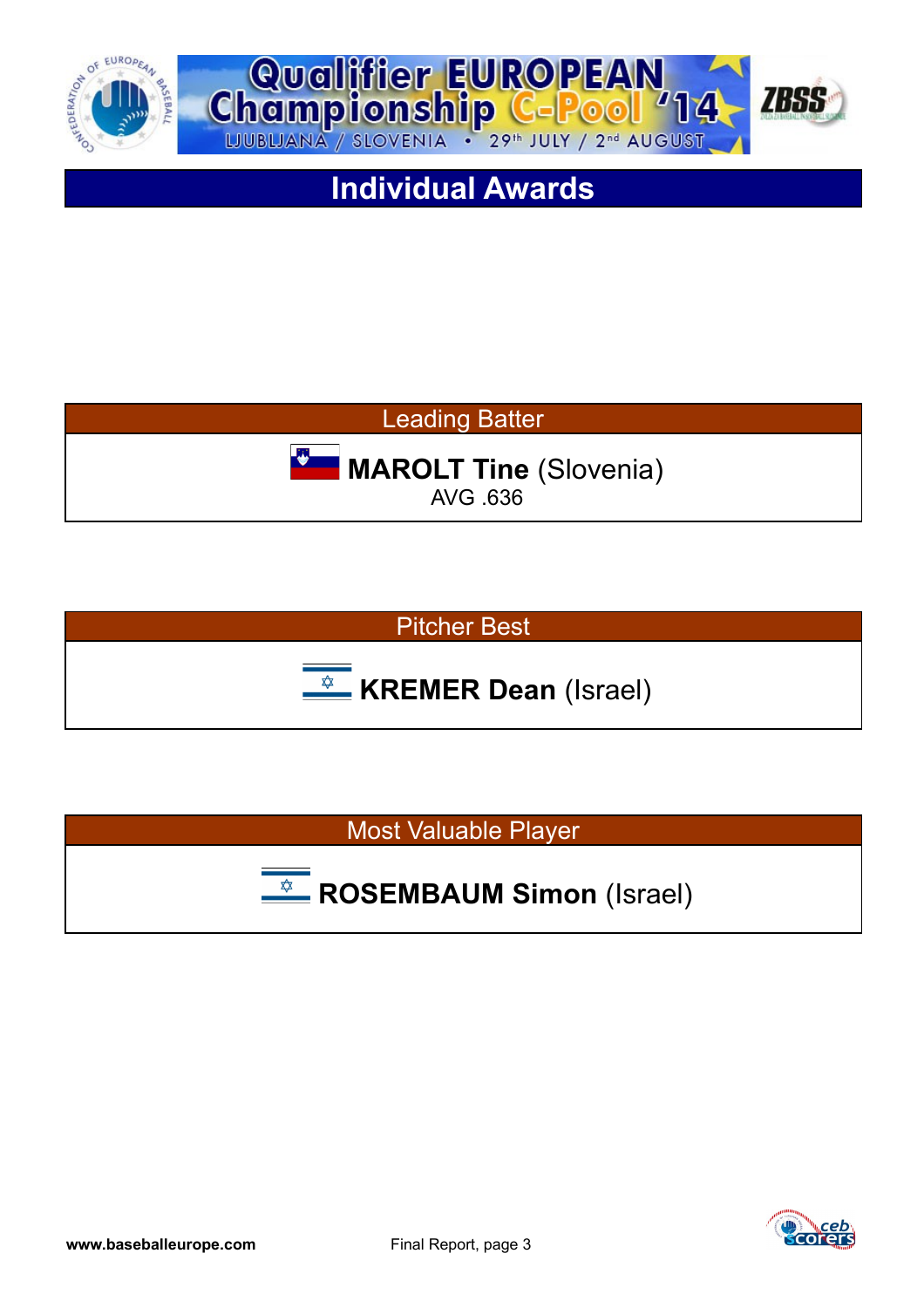



# **Officials**

### Technical Commission

Delegate:

**Paul Bokern (NED)** 

Commissioners:

**Mario Falaschi (ITA)** Jean-Marie Meurant (FRA)

- Umpires
- Joe Berg (ISR) Mauri Hautaniemi (FIN)
- Johan Brandsma (NED) Jozsef Kiss-Jakab (HUN)
- **L** Janez Ciperle (SLO) Cristian Manea (ROM)
- **Digitary David Dilworth (IRL) Comparent Contract Contract Property** John-Arne Nyland (NOR)
- **Janis Ertners (LAT)** Tomislav Ozimec (CRO)

### **Scorekeepers**

**Andrea Maestri (ITA)** Erika Sojat (ITA) **Example 3** Vesna Vadas (SLO) Vesna Vadas (SLO) **Urska Pisek (SLO)** 

### Scoring Director **Fausto Nardi (ITA)**

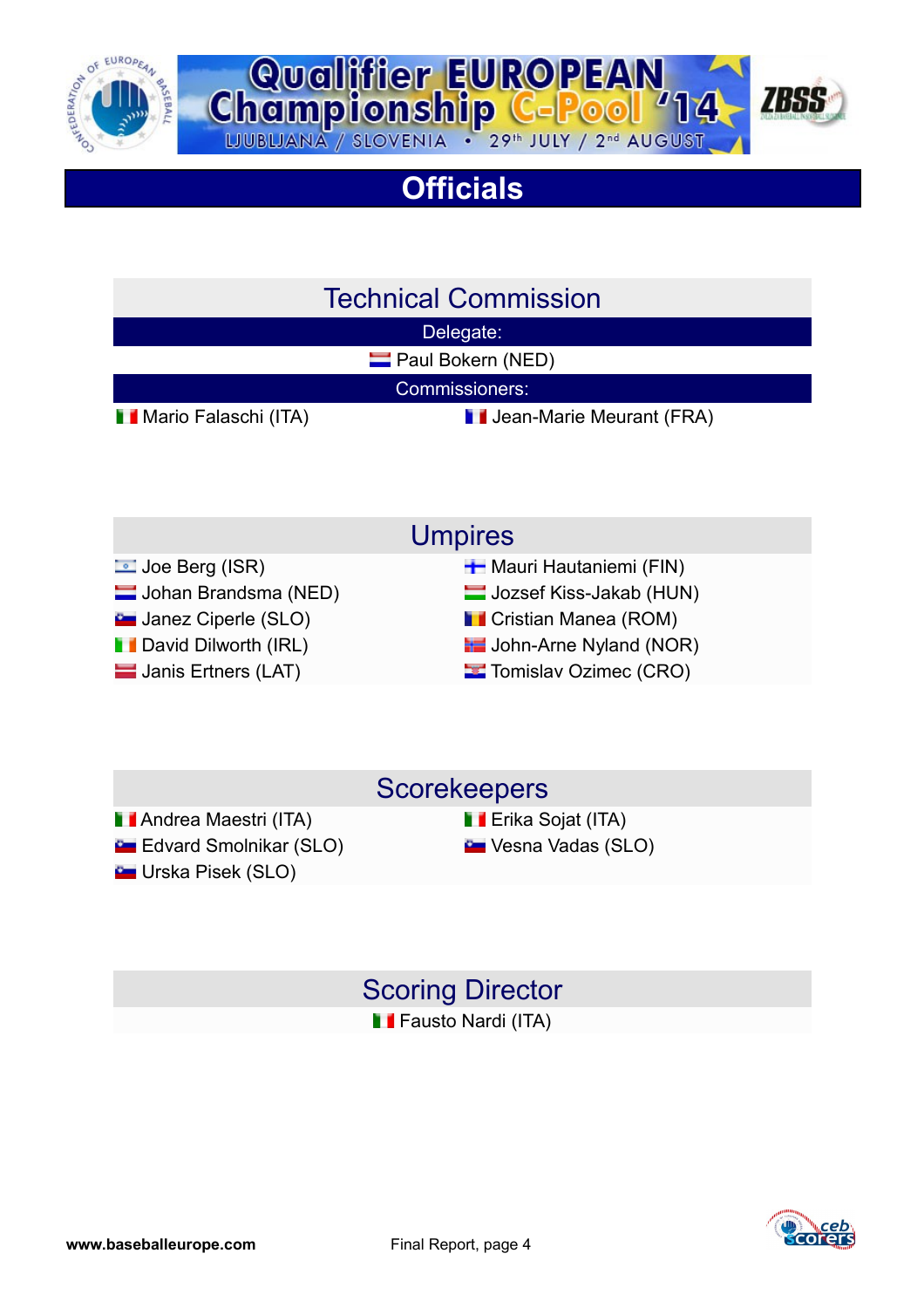



# **Roster**

## $Find$

| ##               | Name                    | Pos              | B/T | C1 | Date of Birth |
|------------------|-------------------------|------------------|-----|----|---------------|
|                  |                         |                  | R/R |    | -------       |
| $\mathbf{0}$     | MUNOZ Antonio           | P/OF             |     | SR | 24/02/1982    |
| $\mathbf{1}$     | PARKKINEN Tapio         | ΟF               | R/R | SR | 06/08/1985    |
|                  | 2/24 KAISTINEN Jere     | OF               | L/L | SR | 05/09/1977    |
| 3                | SAARISTO Jussi          | OF               | R/R | SR | 11/10/1977    |
| 4                | LIIRI Timo              | P/IF             | R/R | SR | 18/03/1980    |
| 5                | KORVENMAA Matti         | ΟF               | R/R | SR | 24/02/1982    |
| 6                | LEE Heedo               | UT               | R/R | SR | 29/06/1987    |
| $\boldsymbol{7}$ | FERNANDEZ Sergio IF     |                  | R/R | SR | 29/10/1983    |
| 8                | SALMENPERA Pertteli P/C |                  | R/R | SR | 05/01/1976    |
| 9                | SAARMAN Ville-Herman    | P/OF             | R/R | SR | 30/10/1982    |
| 11               | NYMARK Sebastian        | P/IF             | L/R | SR | 03/10/1972    |
| 12               | KURVINEN Jukka          | $IF/OF$ $R/R$    |     | SR | 10/09/1978    |
| 14               | MUUKKONEN Juha          | IF/OF            | L/R | SR | 25/09/1978    |
| 17               | BOVE Jesse              | P/C              | R/R | SR | 03/10/1997    |
| 18               | HAATAJA Dan             | IF               | R/R | SR | 10/10/1995    |
| 22               | ROPPONEN Tuomas         | $P/OF$ $R/R$     |     | SR | 25/03/1978    |
| 23               | TOLPPANEN Olli          | P/IF             | R/R | SR | 04/08/1978    |
| 25               | KUMPULAINEN Antii       | IF               | R/R | SR | 23/02/1980    |
| 2/24             | KAISTINEN Jere          | Head Coach       |     |    |               |
| 22               | ROPPONEN Tuomas         | Ass. Coach       |     |    |               |
| 25               | KUMPULAINEN Antii       | Ass. Coach       |     |    |               |
|                  | BOVE Carmen             | Material Keepery |     |    |               |



### **Hungary HUN**

| ##                | Name                | Pos          | B/T   | C1                | Date of Birth |
|-------------------|---------------------|--------------|-------|-------------------|---------------|
|                   |                     | $- - -$      | $---$ | $\qquad \qquad -$ |               |
| $\mathbf{1}$      | DARABOS Gabor       | P/IF         | R/R   | SR                | 27/07/1973    |
|                   | 2/4 FOLDESSY Miklos | OF           | R/R   | SR                | 04/11/1978    |
|                   | 3/20 ILLES Imre     | $\mathsf{C}$ | R/R   | SR                | 02/03/1977    |
| 5                 | TOTH Krisztian      | IF           | R/R   | SR                | 15/01/1998    |
| $\overline{7}$    | CSALLO Andras       | P/OF         | R/R   | SR                | 21/04/1994    |
| $\,8\,$           | RADVANYI Tamas      | P/OF         | R/R   | SR                | 14/04/1992    |
| $\mathsf 9$       | GOOR Csaba          | IF           | R/R   | SR                | 22/10/1989    |
| 11                | LUPTAK Peter        | UT           | R/R   | SR                | 18/04/1978    |
| 12                | HALMOS Balazs       | IF           | R/R   | SR                | 17/03/1976    |
| 13                | BALOGH Imre         | $\mathbf{P}$ | R/R   | SR                | 02/12/1991    |
| 17                | MORUA Roberto       | C/OF         | R/R   | SR                | 20/04/1971    |
| 18                | VARKONYI Attila     | P            | R/R   | SR                | 26/06/1972    |
| 19                | ANDO Jozsef         | OF           | R/R   | SR                | 19/07/1974    |
| 20/3              | ERDELYI Daniel      | IF           | R/R   | SR                | 22/10/1977    |
| 21                | GOOR Norbert        | OF           | R/R   | SR                | 23/01/1987    |
| 22                | TOTH Kornel         | OF           | R/R   | SR                | 01/07/1977    |
| 23                | KOREIN Atilla       | IF/OF        | R/R   | SR                | 09/06/1976    |
|                   | 24/10 NEMETH Balazs | C/IF         | R/R   | SR                | 15/01/1976    |
| 25                | BALASKO Akos        | P/IF         | R/R   | SR                | 14/02/1995    |
| 14                | HOGENBURG Tamas     | Manager      |       |                   |               |
| $12 \overline{ }$ | HALMOS Balazs       | Coach        |       |                   |               |
| 17                | MORUA Roberto       | Coach        |       |                   |               |

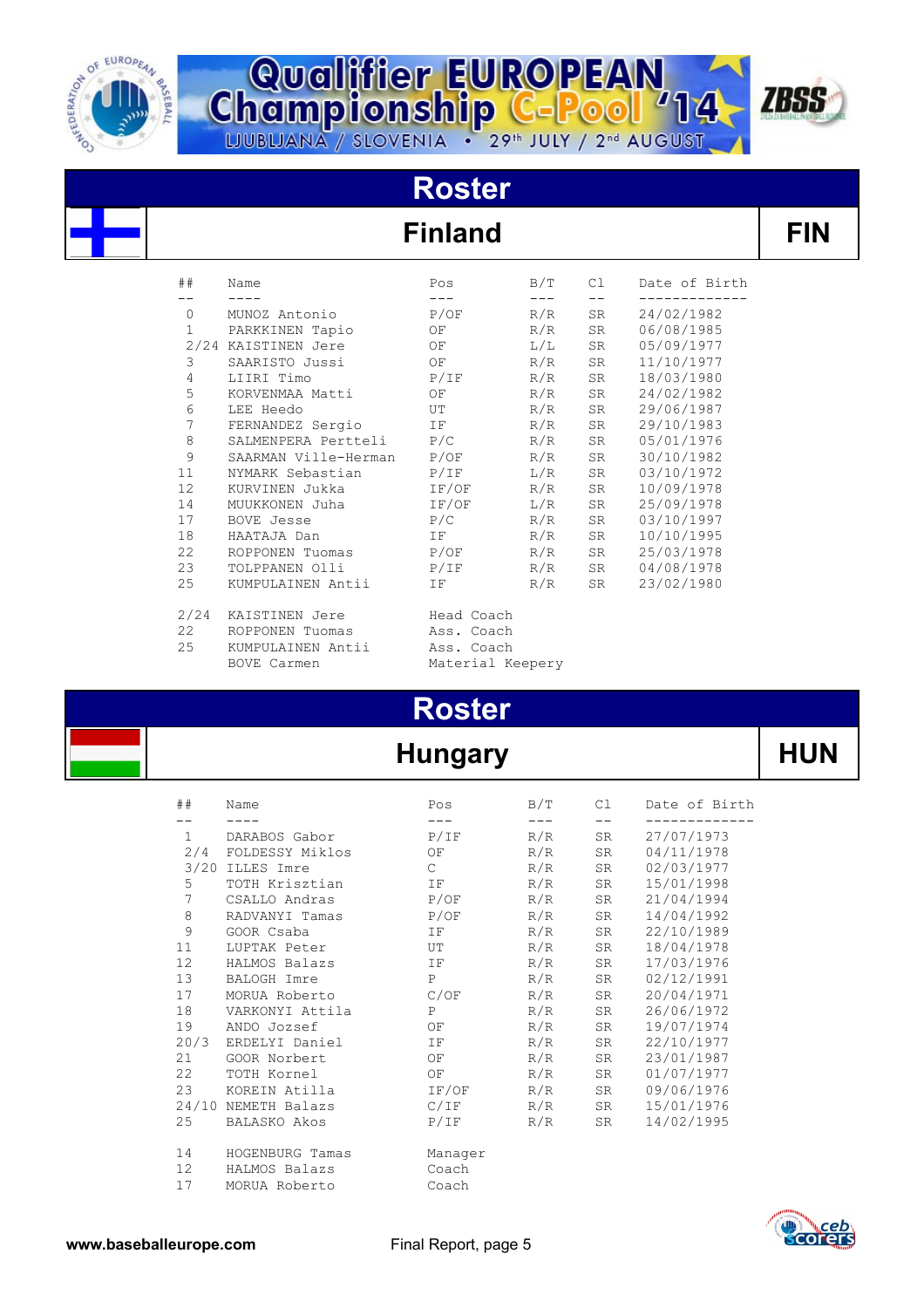



# **Roster**

## **Ireland**

| ##             | Name                 | Pos           | B/T                     | Cl —      | Date of Birth |
|----------------|----------------------|---------------|-------------------------|-----------|---------------|
|                |                      |               |                         |           |               |
| 2              | MITCHELL Sean        | P             | R/R                     | <b>SR</b> | 07/09/1968    |
| 5              | PITA Jimmy           | ΙF            | R/R                     | <b>SR</b> | 20/12/1986    |
| $\overline{7}$ | GEOGHEGAN Frank      | OF            | R/R                     | SR        | 08/06/1984    |
| 11             | CUEVAS Jamie         | ΙF            | L/L                     | SR        | 20/06/1969    |
| 12             | FARRELL Jack         | P             | R/R                     | SR        | 23/08/1994    |
| 17             | FERRATO Michael-Anth | C             | R/R                     | <b>SR</b> | 18/03/1990    |
| 18             | FOX Alan             | OF            | R/R                     | SR        | 01/02/1982    |
| 19             | HERNANDEZ Tommy      | IF            | R/R                     | SR        | 09/03/1983    |
| 22             | POWER Brendan        | IF            | R/R                     | <b>SR</b> | 11/08/1987    |
| 27             | TREACY Mark          | $\mathcal{C}$ | R/R                     | <b>SR</b> | 20/04/1996    |
| 31             | ANGLIN Nathaniel     | P/IF          | R/R                     | <b>SR</b> | 21/06/1985    |
| 33             | WOODBURNE Daniel     | P/OF          | R/R                     | SR.       | 15/12/1979    |
| 58             | FARRELL Leo          | OF            | $\mathbb{L}/\mathbb{L}$ | SR        | 05/09/1988    |
| 85             | HOLLOWAY Alex        | P             | R/R                     | SR        | 17/01/1999    |
| 87             | CUNNINGHAM Joe       | P/OF          | R/R                     | SR        | 01/05/2006    |
| 67             | KARNES Scott         | Coach         |                         |           |               |

|   |      |                   | <b>Roster</b>   |     |    |               |            |
|---|------|-------------------|-----------------|-----|----|---------------|------------|
| ✿ |      |                   | <b>Israel</b>   |     |    |               | <b>ISR</b> |
|   | ##   | Name              | Pos             | B/T | C1 | Date of Birth |            |
|   | 6    | KREMER Dean       | P/OF            | R/R | SR | 07/01/1996    |            |
|   | 8    | GAL Oren          | IF              | R/R | SR | 19/07/1987    |            |
|   | 10   | ISAAC Jonathan    | OF              | R/R | SR | 10/07/1989    |            |
|   | 12   | WEISS Josh        | OF              | R/R | SR | 26/12/1981    |            |
|   | 13   | EREL Tal          | P/C             | R/R | SR | 16/06/1996    |            |
|   | 15   | WEISS David       | ΟF              | R/R | SR | 12/09/1994    |            |
|   | 19   | WEINBERG Aric     | OF              | L/R | SR | 18/12/1985    |            |
|   | 20   | TZIPPIN Yuli      | P/OF            | R/R | SR | 02/08/1993    |            |
|   | 21   | KATZ Ophir        | C/OF            | R/R | SR | 03/04/1987    |            |
|   | 22   | KURZ Amit         | C/IF            | R/R | SR | 20/08/1988    |            |
|   | 23   | GOTTLIEB Orr      | P/OF            | R/R | SR | 27/09/1981    |            |
|   | 25   | BEN-AMRAM Yotam   | P/OF            | R/R | SR | 25/07/1997    |            |
|   | 28   | LEICHMAN Alon     | $\, {\bf P}$    | R/R | SR | 29/05/1989    |            |
|   | 32   | ROTHEM Dan        | P/IF            | R/R | SR | 03/12/1976    |            |
|   | 33   | MAOZ Eitan        | $\mathsf{C}$    | L/R | SR | 21/12/1989    |            |
|   | 35/7 | FISH Nate         | IF              | R/R | SR | 02/01/1980    |            |
|   | 36   | LIPETZ Shlomo     | P               | R/R | SR | 11/02/1979    |            |
|   | 39   | ROSEMBAUM Simon   | P/IF            | R/R | SR | 28/12/1993    |            |
|   | 37   | KANIA Richard     | Manager         |     |    |               |            |
|   |      | KURZ Peter        | General Manager |     |    |               |            |
|   | 40   | RABINOWITZ Jake   | Coach           |     |    |               |            |
|   | 4    | SREJBEROVA Zuzana | Coach           |     |    |               |            |

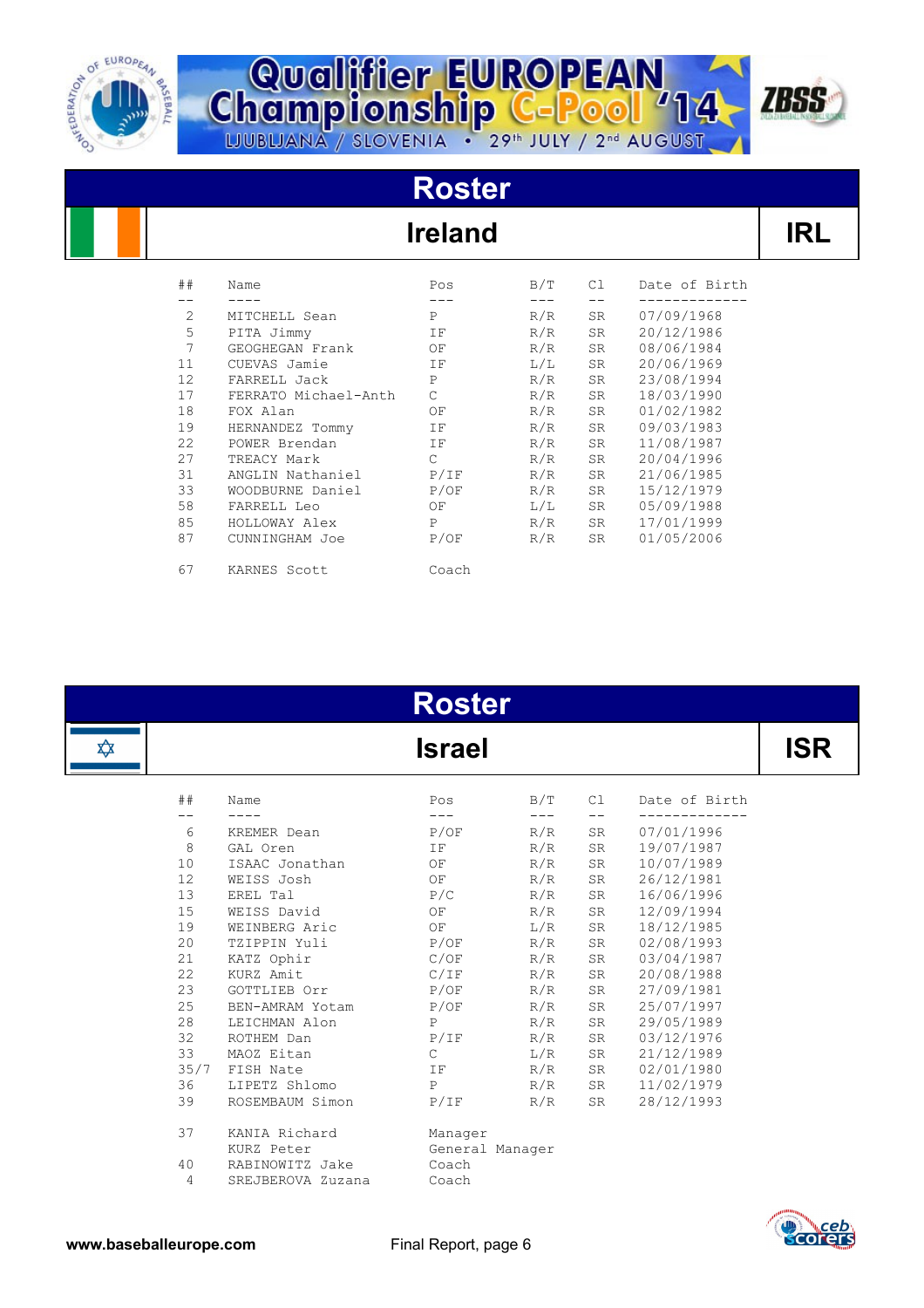



# **Roster**

### Latvia

| ##               | Name                  | Pos               | B/T           | C1    | Date of Birth |
|------------------|-----------------------|-------------------|---------------|-------|---------------|
|                  |                       | $---$             | $\frac{1}{2}$ | $- -$ |               |
| 2                | ALDINS Kristaps       | OF                | L/R           | SR    | 17/09/1981    |
| 3                | DUSELIS Kristaps P/IF |                   | R/R           | SR    | 05/07/1980    |
| $\overline{4}$   | STERNFELDS Kaspars    | P/OF              | R/R           | SR    | 21/07/1991    |
| 5                | DUSELIS Janis         | P/IF              | R/L           | SR    | 10/05/1986    |
| $\epsilon$       | ANSONS Andis          | UT                | L/R           | SR    | 03/11/1983    |
| $\boldsymbol{7}$ | SKRASTINS Agris       | IF                | L/R           | SR    | 10/11/1992    |
| 10               | KNOPKENS Arturs       | IF/OF             | R/R           | SR    | 30/12/1986    |
| 13               | SAMOILOVS Alvils      | P/OF              | R/R           | SR    | 02/10/1985    |
| 16               | GUTMANIS Andris       | P/C               | R/R           | SR    | 16/06/1992    |
| 17               | GEIDANS Vilnis        | P/OF              | L/R           | SR    | 31/10/1981    |
| 18               | STASUNS Nikita        | P/IF              | R/R           | SR    | 16/05/1994    |
| 21               | NAGLIS Edgars         | $P \qquad \qquad$ | L/R           | SR    | 17/02/1986    |
| 25               | KIRIJAKS Leonids      | P/OF              | R/R           | SR    | 16/06/1991    |
| 33               | MUCENIEKS Arturs      | UT                | L/L           | SR    | 09/05/1988    |
| 50               | BIRULIS Ainars        | OF                | R/R           | SR    | 29/05/1982    |
| 51               | RIMICANS Ritvars      | IF/OF             | L/R           | SR    | 27/07/1983    |
| 55               | SILAVS Janis          | P                 | R/R           | SR    | 12/03/1992    |
| 77               | ALEKSEJEVS Igors      | UT                | L/R           | SR    | 26/11/1982    |
| 2                | ALDINS Kristaps       | Head Coach        |               |       |               |

15 BOWMAN Roger Coach

 ABELITIS Kaspars Medical Assistance Team Manager

# **Roster**

### **Norway**

| ×<br>۰. |  |
|---------|--|

| ##                    | Name                 | Pos            | B/T | C1 | Date of Birth |  |
|-----------------------|----------------------|----------------|-----|----|---------------|--|
| $- -$<br>$\mathbf{1}$ | JOHANSEN Bendik      | IF/OF          | R/L | SR | 12/06/1993    |  |
| $\overline{c}$        | BACH Christopher     | C/IF           | L/R | SR | 03/04/1999    |  |
| $\mathsf 3$           | BJORNSON Erik        | UT             | R/R | SR | 28/12/1996    |  |
| $\sqrt{4}$            | PEREZ Alejandro      | OF             | R/R | SR | 20/08/1983    |  |
| 5                     | BACH Nicholas        | P/IF           | R/R | SR | 03/04/1999    |  |
| 6                     | ALVAREZ Jaliet       | P/IF           | R/R | SR | 05/01/1991    |  |
| $\overline{7}$        | FJELLVANG Emil       | P/IF           | R/R | SR | 02/11/1989    |  |
| 8                     | DUDEK Mathias        | UT             | R/R | SR | 14/02/1997    |  |
| 9                     | RUST Robert          | P/IF           | R/R | SR | 02/06/1996    |  |
| 10                    | LASSEN Benjamin      | UT             | R/R | SR | 15/09/1986    |  |
| 12                    | HOLLERUD Tormod      | OF             | R/R | SR | 28/11/1981    |  |
| 13                    | NILSEN Aleksander    | P              | R/R | SR | 06/03/1985    |  |
| 14                    | HEGSTAD Eilev        | IF -           | R/R | SR | 25/04/1991    |  |
| 16                    | MELING Erlend        | IF/OF          | R/R | SR | 22/10/1997    |  |
| 17                    | TONNESSEN Sven       | P/IF           | L/L | SR | 20/01/1984    |  |
| 18                    | WESTRANG Christoffer | $\mathsf{C}$   | L/R | SR | 03/05/1986    |  |
| 19                    | HARS Martinius       | IF/OF          | R/R | SR | 12/10/1992    |  |
| 20                    | HANSELMANN Henrik    | C/IF           | R/R | SR | 26/04/1979    |  |
| 30                    | MORCH Adrian         | P              | R/R | SR | 01/12/1991    |  |
| 27                    | <b>BACH Brian</b>    | Manager        |     |    |               |  |
| 15                    | WEBER Hans Fabian    | Pitching Coach |     |    |               |  |
| 25                    | DUNCKER Karl         | Bench Coach    |     |    |               |  |
| 11                    | GLOUX Yann           | OF Coach       |     |    |               |  |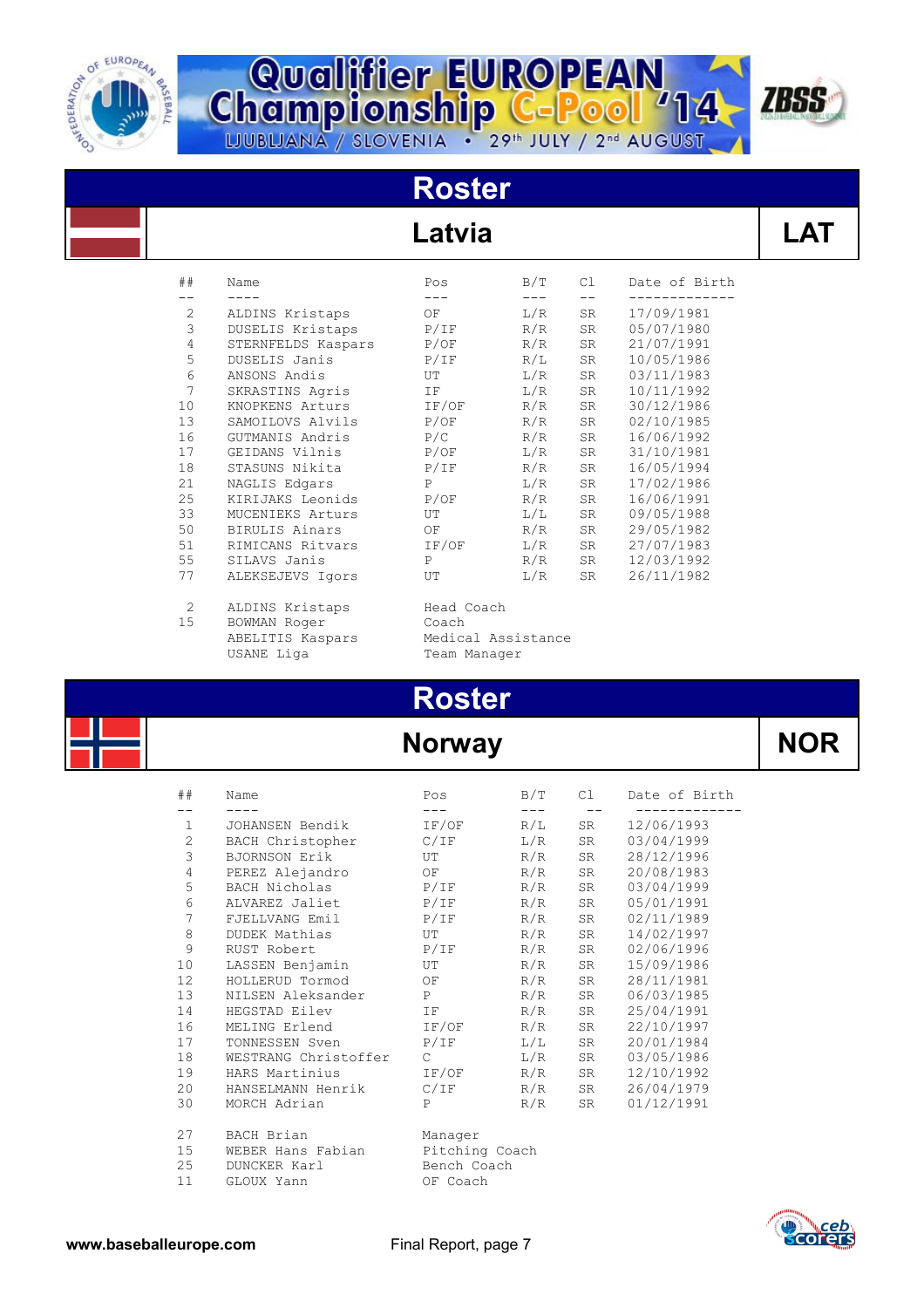



### **Roster**

### **Romania ROM**

| ##              | Name                       | Pos            | B/T                     | C1 | Date of Birth |
|-----------------|----------------------------|----------------|-------------------------|----|---------------|
|                 |                            |                |                         |    |               |
| $\mathbf{1}$    | GAVRILA Catalin            | P/IF           | R/R                     | SR | 30/07/1985    |
|                 | 3/18 PIRVU Eduard          | P              | R/R                     | SR | 18/08/1994    |
| 4               | ADUMITRACHIOAIE Gab.       | P              | R/R                     | SR | 30/10/1967    |
| 5               | PREDA Andrian              | ΟF             | R/R                     | SR | 04/01/1987    |
| $7\phantom{.0}$ | TOCU Liviu I.              | $\overline{C}$ | R/R                     | SR | 01/04/1980    |
| 8/2             | APOSTOAEI Andrei           | P/IF           | R/R                     | SR | 15/06/1984    |
| 9               | PANAITESCU Dan C.          | P/IF           | $\mathbb{L}/\mathbb{L}$ | SR | 02/08/1982    |
| 10              | NIKOLICI Klaus             | ΟF             | R/R                     | SR | 22/10/1990    |
| 11              | MANOLE Lucian              | $\mathsf{C}$   | R/R                     | SR | 26/02/1988    |
|                 | 12/15 ADUMITRACHIOAIE And. | P              | R/R                     | SR | 29/01/1997    |
| 13              | MIHAI Andrei A.            | $\mathsf C$    | R/R                     | SR | 07/10/1994    |
|                 | 14/8 LAZAR Catalin         | P              | R/R                     | SR | 10/01/1989    |
|                 | 15/6 SUSANU Sergiu         | P              | R/R                     | SR | 03/06/1992    |
| 16              | MIRESCU Andrei             | ΙF             | R/R                     | SR | 02/06/1979    |
|                 | 17/12 BURLEA Mihai         | P              | R/R                     | SR | 24/08/1983    |
| 19              | CONSTANTINESCU Gabr.       | IF             | R/R                     | SR | 10/03/1989    |
| 4               | ADUMITRACHIOAIE Gab.       | Manager        |                         |    |               |
| 9               | PANAITESCU Dan C.          | Coach          |                         |    |               |
| 16              | MIRESCU Andrei             | Coach          |                         |    |               |
| 18/3            | GOTWALD Ingo               | Coach          |                         |    |               |



 58 KREITMAYER Luka P/IF R/R SR 19/02/1979 59 RUDOLF Uros P/IF R/R SR 08/09/1982 60 MILOSIC Peter P/IF R/R SR 07/04/1986 67 STRUKELJ Ziga C/OF R/R SR 16/10/1989

 71 ZELEZNIKAR Kleman OF R/R SR 02/12/1985 84 SERBEC Jaka UT R/R SR 15/12/1980<br>85 PUCNIK Jan P R/R SR 10/10/1990

87 DROBNAK Igor IF L/R SR 22/02/1983

94 JERMAN Matic A. OF R/R SR 09/07/1994

68 TROBEC Jakob IF/OF R/R SR 23/10/1981

BIZJAK Andrej P/IF R/R

| 91 | KOROSEC Vojko      | Manager         |
|----|--------------------|-----------------|
| 92 | COLASUONNO Vincent | Coach           |
| 93 | KEP Iqor           | Assistant Coach |
|    |                    |                 |
|    |                    |                 |

85 PUCNIK Jan P R/R SR 10/10/1990



05/10/1985<br>02/12/1985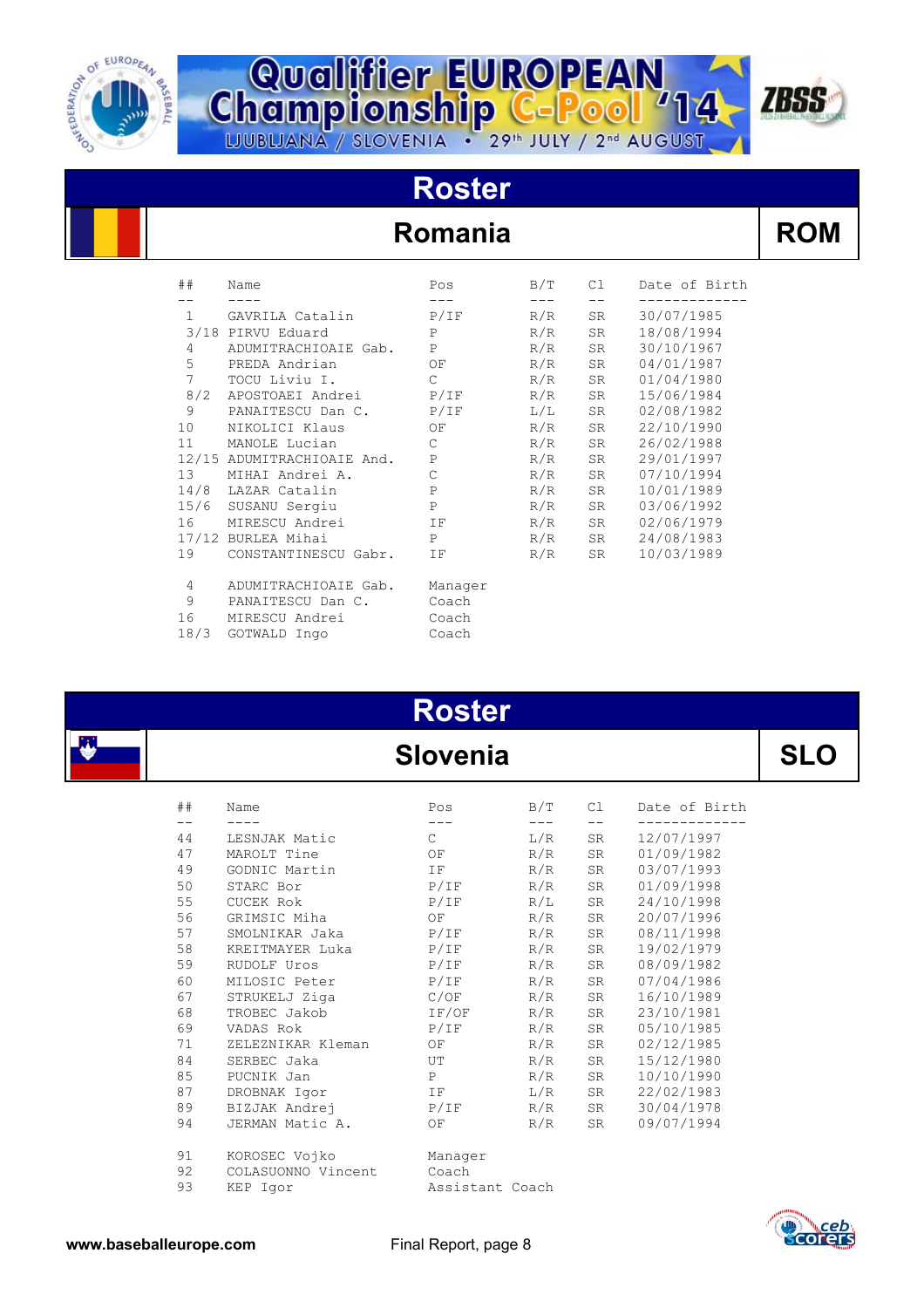



**Teams Pool A Pool B** Hungary Finland Finland Latvia **I** Ireland **I** Romania **I** Israel Slovenia

|      |         |                 |              |                          | <b>Schedule and Results</b>                    |                    |                  |
|------|---------|-----------------|--------------|--------------------------|------------------------------------------------|--------------------|------------------|
| Game | At time | <b>Ballpark</b> | Pool         | Home team                | Visiting team<br>Tuesday 29 <sup>th</sup> July | <b>Final Score</b> | Inn              |
| 01   | 10:00   | Jezica          | A            | <b>I</b> Ireland         | <b>E</b> Norway                                | $11 - 1$           | $\overline{7}$   |
| 02   | 12:00   | Golovec         | A            | <b>Romania</b>           | $\blacksquare$ Hungary                         | $10 - 9$           |                  |
| 03   | 13:30   | Jezica          | B            | $\blacksquare$ Finland   | $\equiv$ Israel                                | $1 - 13$           |                  |
| 04   | 17:30   | Jezica          | B            | <b>Contract Slovenia</b> | <b>E</b> Latvia                                | $6 - 2$            |                  |
|      |         |                 |              |                          | Wednesday 30 <sup>th</sup> July                |                    |                  |
| 06   | 13:30   | Golovec         | A            | <b>Norway</b>            | <b>I</b> Romania                               | $4 - 11$           |                  |
| 07   | 13:30   | Jezica          | $\sf B$      | <b>Latvia</b>            | $\blacksquare$ Finland                         | $4 - 14$           |                  |
| 08   | 17:00   | Jezica          | B            | <b>E</b> Israel          | <b>Contract Slovenia</b>                       | $9 - 0$            |                  |
|      |         |                 |              |                          | Thursday 31 <sup>st</sup> July                 |                    |                  |
| 09   | 10:00   | Jezica          | A            | <b>I</b> Ireland         | <b>I</b> Romania                               | $15 - 6$           |                  |
| 10   | 13:30   | Golovec         | A            | $\blacksquare$ Hungary   | <b>H</b> Norway                                | $17 - 2$           | 5                |
| 11   | 13:30   | Jezica          | B            | $\equiv$ Israel          | <b>E</b> Latvia                                | $9 - 3$            |                  |
| 05   | 17:00   | Golovec         | A            | $\blacksquare$ Hungary   | <b>T</b> Ireland                               | $2 - 6$            |                  |
| 12   | 17:00   | Jezica          | $\sf B$      | <b>B</b> Slovenia        | $\blacksquare$ Finland                         | $17 - 2$           | 6                |
|      |         |                 |              |                          | Friday 1 <sup>st</sup> August                  |                    |                  |
| 13   | 10:00   | Jezica          | C            | $\blacksquare$ Hungary   | <b>E</b> Latvia                                | $4 - 12$           |                  |
| 14   | 13:30   | Golovec         | $\mathsf C$  | $\blacksquare$ Finland   | <b>E</b> Norway                                | $12 - 2$           | 8                |
| 15   | 13:30   | Jezica          | Se           | <b>E</b> Israel          | <b>I</b> Romania                               | $8 - 3$            |                  |
| 16   | 17:00   | Jezica          | Se           | <b>T</b> Ireland         | <b>Slovenia</b>                                | $3 - 10$           |                  |
|      |         |                 |              |                          | Saturday 2 <sup>nd</sup> August                |                    |                  |
| 17   | 10:00   | Golovec         | $\mathsf{C}$ | $\blacksquare$ Latvia    | <b>E</b> Norway                                | $10 - 7$           |                  |
| 18   | 10:00   | Jezica          | $\mathsf C$  | $\blacksquare$ Hungary   | $\blacksquare$ Finland                         | $7 - 12$           |                  |
| 19   | 13:30   | Jezica          | Fi           | <b>T</b> Ireland         | <b>TRomania</b>                                | $0 - 16$           | 5                |
| 20   | 17:00   | Jezica          | Fi           | <b>I</b> srael           | <b>B</b> Slovenia                              | $14 - 0$           | $\boldsymbol{7}$ |

In each game the home team is named first // \* Home team decided by draw // \*\* Slovenia will play at 17:00

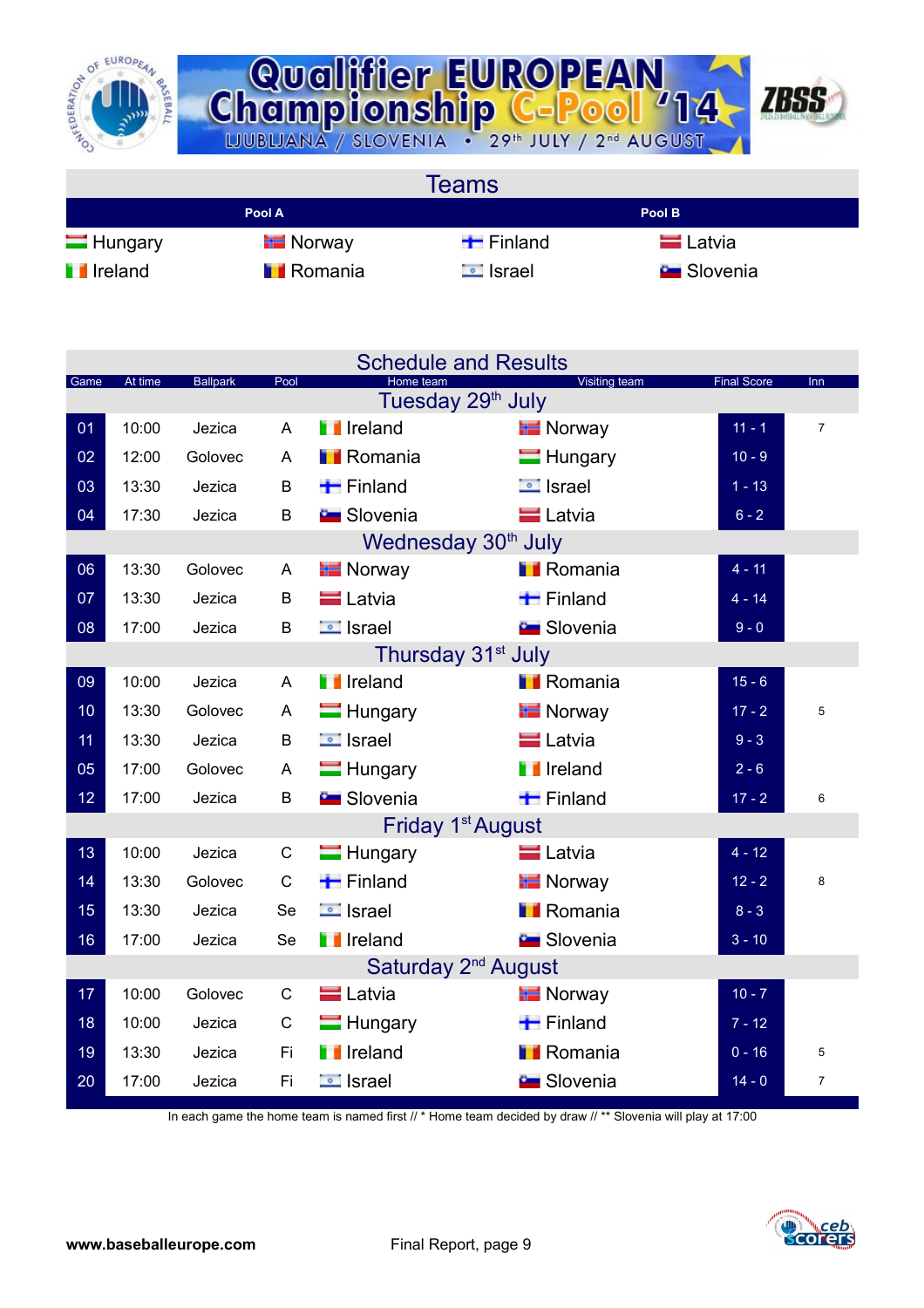

|  | Qualifier EUROPEAN<br>Championship C-Pool '14 / 1555 |  |
|--|------------------------------------------------------|--|
|  |                                                      |  |
|  | LJUBLJANA / SLOVENIA · 29th JULY / 2nd AUGUST        |  |

|                |                        | <b>Standing Pool A</b> |           |    |            |           |
|----------------|------------------------|------------------------|-----------|----|------------|-----------|
| Pos            | Team                   | GP                     | <b>WO</b> | LO | <b>AVG</b> | <b>GB</b> |
| T              | <b>T</b> Ireland       |                        |           |    | 1000       |           |
| $\sim$ 2       | <b>Romania</b>         |                        |           |    | 667        |           |
| 3 <sub>1</sub> | $\blacksquare$ Hungary |                        |           |    | 333        |           |
| $\overline{4}$ | <b>E</b> Norway        |                        |           |    |            |           |

|                |                            |      | <b>Standing Pool B</b> |           |    |            |           |
|----------------|----------------------------|------|------------------------|-----------|----|------------|-----------|
| Pos            |                            | Team | GP.                    | <b>WO</b> | LO | <b>AVG</b> | <b>GB</b> |
| и              | <b><del>⊡</del></b> Israel |      |                        |           |    | 1000       |           |
| $\sqrt{2}$     | <b>C</b> Slovenia          |      |                        |           |    | 667        |           |
| 3 <sup>1</sup> | $\blacksquare$ Finland     |      |                        |           |    | 333        | 2         |
| 4              | Latvia                     |      |                        |           |    |            | 3         |

|                |                        | <b>Standing Pool C</b> |           |    |      |           |
|----------------|------------------------|------------------------|-----------|----|------|-----------|
| Pos            | Team                   | GP                     | <b>WO</b> | LO | AVG  | <b>GB</b> |
|                | <b>+</b> Finland       |                        |           |    | 1000 |           |
| $\overline{2}$ | $=$ Latvia             |                        |           |    | 667  |           |
| 3              | $\blacksquare$ Hungary | ີ                      |           |    | 333  | າ         |
| 4              | $\equiv$ Norway        |                        |           |    |      |           |

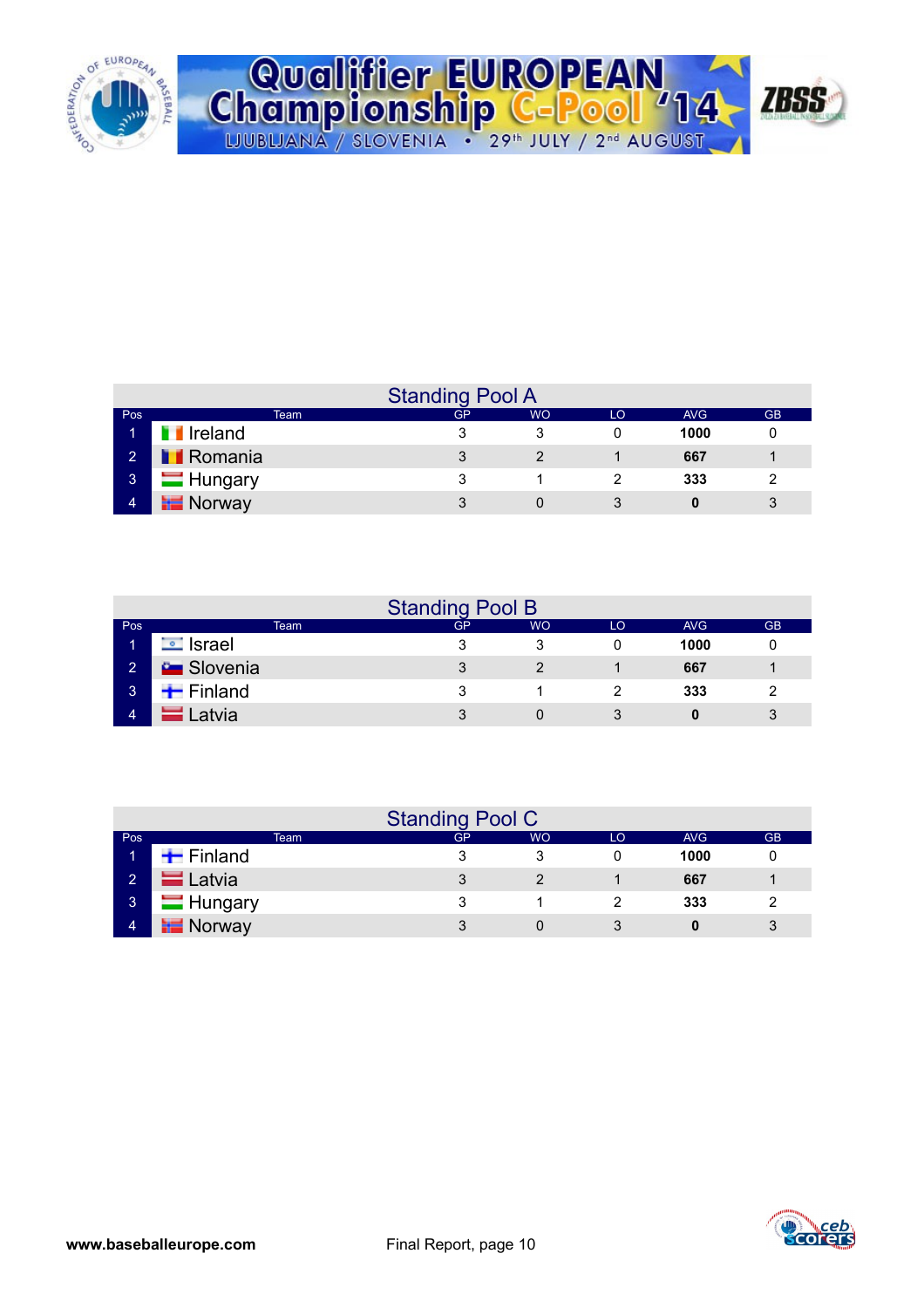



### **Ireland - Norway**

| Score by Innings |  |  | R H E |  |
|------------------|--|--|-------|--|
|                  |  |  |       |  |
|                  |  |  |       |  |

Jul 29, 2014 at Ljubljana (Jezica)

#### **NORWAY 1 (0-1)**

|                |                                                         |                                                                         |                                                                                                                                                                                                                                                                                                                                                                                                                                                                                                                                                                             |                                                                                                                                 |                                                                                                                                                                                                       |                                                                                                                                            |                                                                                                                                                                                                                                                                               |                                                                                                                                                                                                                                                                                                                                                                                           |                                                                                                                                                                                                        |                                                                                                                                                                                                       |                                                                                                                                                                                                                                                                                                         |                                                                                                                                                                                                          |              |                                                                                                                                                                                                                                                                                                                       |                                                                                                                                                                                                                                                                      |                                                                                                                                                                                                                                                                      |                                                                                                                                                                                                                                                                                                                   |                                                                                                                                                                                                         | A                                                                                                               | Е                                                                                                                                                                                                                                                                                                                            |                                                                                                                                                                                                                                                                                            |                                           |
|----------------|---------------------------------------------------------|-------------------------------------------------------------------------|-----------------------------------------------------------------------------------------------------------------------------------------------------------------------------------------------------------------------------------------------------------------------------------------------------------------------------------------------------------------------------------------------------------------------------------------------------------------------------------------------------------------------------------------------------------------------------|---------------------------------------------------------------------------------------------------------------------------------|-------------------------------------------------------------------------------------------------------------------------------------------------------------------------------------------------------|--------------------------------------------------------------------------------------------------------------------------------------------|-------------------------------------------------------------------------------------------------------------------------------------------------------------------------------------------------------------------------------------------------------------------------------|-------------------------------------------------------------------------------------------------------------------------------------------------------------------------------------------------------------------------------------------------------------------------------------------------------------------------------------------------------------------------------------------|--------------------------------------------------------------------------------------------------------------------------------------------------------------------------------------------------------|-------------------------------------------------------------------------------------------------------------------------------------------------------------------------------------------------------|---------------------------------------------------------------------------------------------------------------------------------------------------------------------------------------------------------------------------------------------------------------------------------------------------------|----------------------------------------------------------------------------------------------------------------------------------------------------------------------------------------------------------|--------------|-----------------------------------------------------------------------------------------------------------------------------------------------------------------------------------------------------------------------------------------------------------------------------------------------------------------------|----------------------------------------------------------------------------------------------------------------------------------------------------------------------------------------------------------------------------------------------------------------------|----------------------------------------------------------------------------------------------------------------------------------------------------------------------------------------------------------------------------------------------------------------------|-------------------------------------------------------------------------------------------------------------------------------------------------------------------------------------------------------------------------------------------------------------------------------------------------------------------|---------------------------------------------------------------------------------------------------------------------------------------------------------------------------------------------------------|-----------------------------------------------------------------------------------------------------------------|------------------------------------------------------------------------------------------------------------------------------------------------------------------------------------------------------------------------------------------------------------------------------------------------------------------------------|--------------------------------------------------------------------------------------------------------------------------------------------------------------------------------------------------------------------------------------------------------------------------------------------|-------------------------------------------|
| 2              | $\circ$                                                 | 1                                                                       | $\Omega$                                                                                                                                                                                                                                                                                                                                                                                                                                                                                                                                                                    | $\Omega$                                                                                                                        | U                                                                                                                                                                                                     | $\Omega$                                                                                                                                   | 1                                                                                                                                                                                                                                                                             | 1                                                                                                                                                                                                                                                                                                                                                                                         | $\Omega$                                                                                                                                                                                               | $\Omega$                                                                                                                                                                                              | $\Omega$                                                                                                                                                                                                                                                                                                |                                                                                                                                                                                                          |              |                                                                                                                                                                                                                                                                                                                       |                                                                                                                                                                                                                                                                      |                                                                                                                                                                                                                                                                      | 0                                                                                                                                                                                                                                                                                                                 | 1                                                                                                                                                                                                       | 1                                                                                                               | 0                                                                                                                                                                                                                                                                                                                            |                                                                                                                                                                                                                                                                                            |                                           |
| $\overline{2}$ | $\mathbf{1}$                                            | 1                                                                       | 0                                                                                                                                                                                                                                                                                                                                                                                                                                                                                                                                                                           | 0                                                                                                                               |                                                                                                                                                                                                       | 0                                                                                                                                          | 0                                                                                                                                                                                                                                                                             | 0                                                                                                                                                                                                                                                                                                                                                                                         | 0                                                                                                                                                                                                      | 0                                                                                                                                                                                                     | 1                                                                                                                                                                                                                                                                                                       |                                                                                                                                                                                                          |              |                                                                                                                                                                                                                                                                                                                       |                                                                                                                                                                                                                                                                      |                                                                                                                                                                                                                                                                      | 0                                                                                                                                                                                                                                                                                                                 | 2                                                                                                                                                                                                       | $\circ$                                                                                                         | $\mathbf{0}$                                                                                                                                                                                                                                                                                                                 |                                                                                                                                                                                                                                                                                            |                                           |
|                |                                                         |                                                                         |                                                                                                                                                                                                                                                                                                                                                                                                                                                                                                                                                                             | 0                                                                                                                               | 0                                                                                                                                                                                                     |                                                                                                                                            |                                                                                                                                                                                                                                                                               | $\Omega$                                                                                                                                                                                                                                                                                                                                                                                  | $\Omega$                                                                                                                                                                                               |                                                                                                                                                                                                       |                                                                                                                                                                                                                                                                                                         |                                                                                                                                                                                                          |              |                                                                                                                                                                                                                                                                                                                       |                                                                                                                                                                                                                                                                      |                                                                                                                                                                                                                                                                      | $\Omega$                                                                                                                                                                                                                                                                                                          |                                                                                                                                                                                                         |                                                                                                                 |                                                                                                                                                                                                                                                                                                                              |                                                                                                                                                                                                                                                                                            |                                           |
|                |                                                         |                                                                         |                                                                                                                                                                                                                                                                                                                                                                                                                                                                                                                                                                             |                                                                                                                                 |                                                                                                                                                                                                       |                                                                                                                                            |                                                                                                                                                                                                                                                                               |                                                                                                                                                                                                                                                                                                                                                                                           |                                                                                                                                                                                                        |                                                                                                                                                                                                       |                                                                                                                                                                                                                                                                                                         |                                                                                                                                                                                                          |              |                                                                                                                                                                                                                                                                                                                       |                                                                                                                                                                                                                                                                      |                                                                                                                                                                                                                                                                      |                                                                                                                                                                                                                                                                                                                   |                                                                                                                                                                                                         |                                                                                                                 |                                                                                                                                                                                                                                                                                                                              |                                                                                                                                                                                                                                                                                            |                                           |
|                |                                                         |                                                                         |                                                                                                                                                                                                                                                                                                                                                                                                                                                                                                                                                                             |                                                                                                                                 |                                                                                                                                                                                                       |                                                                                                                                            |                                                                                                                                                                                                                                                                               |                                                                                                                                                                                                                                                                                                                                                                                           |                                                                                                                                                                                                        |                                                                                                                                                                                                       |                                                                                                                                                                                                                                                                                                         |                                                                                                                                                                                                          |              |                                                                                                                                                                                                                                                                                                                       |                                                                                                                                                                                                                                                                      |                                                                                                                                                                                                                                                                      |                                                                                                                                                                                                                                                                                                                   |                                                                                                                                                                                                         |                                                                                                                 |                                                                                                                                                                                                                                                                                                                              |                                                                                                                                                                                                                                                                                            |                                           |
|                |                                                         |                                                                         |                                                                                                                                                                                                                                                                                                                                                                                                                                                                                                                                                                             |                                                                                                                                 |                                                                                                                                                                                                       |                                                                                                                                            |                                                                                                                                                                                                                                                                               |                                                                                                                                                                                                                                                                                                                                                                                           |                                                                                                                                                                                                        |                                                                                                                                                                                                       |                                                                                                                                                                                                                                                                                                         |                                                                                                                                                                                                          |              |                                                                                                                                                                                                                                                                                                                       |                                                                                                                                                                                                                                                                      |                                                                                                                                                                                                                                                                      |                                                                                                                                                                                                                                                                                                                   |                                                                                                                                                                                                         |                                                                                                                 |                                                                                                                                                                                                                                                                                                                              |                                                                                                                                                                                                                                                                                            |                                           |
|                |                                                         |                                                                         |                                                                                                                                                                                                                                                                                                                                                                                                                                                                                                                                                                             |                                                                                                                                 |                                                                                                                                                                                                       |                                                                                                                                            |                                                                                                                                                                                                                                                                               |                                                                                                                                                                                                                                                                                                                                                                                           |                                                                                                                                                                                                        |                                                                                                                                                                                                       |                                                                                                                                                                                                                                                                                                         |                                                                                                                                                                                                          |              |                                                                                                                                                                                                                                                                                                                       |                                                                                                                                                                                                                                                                      |                                                                                                                                                                                                                                                                      |                                                                                                                                                                                                                                                                                                                   |                                                                                                                                                                                                         |                                                                                                                 |                                                                                                                                                                                                                                                                                                                              |                                                                                                                                                                                                                                                                                            |                                           |
|                |                                                         |                                                                         |                                                                                                                                                                                                                                                                                                                                                                                                                                                                                                                                                                             |                                                                                                                                 |                                                                                                                                                                                                       |                                                                                                                                            |                                                                                                                                                                                                                                                                               |                                                                                                                                                                                                                                                                                                                                                                                           |                                                                                                                                                                                                        |                                                                                                                                                                                                       |                                                                                                                                                                                                                                                                                                         |                                                                                                                                                                                                          |              |                                                                                                                                                                                                                                                                                                                       |                                                                                                                                                                                                                                                                      |                                                                                                                                                                                                                                                                      |                                                                                                                                                                                                                                                                                                                   |                                                                                                                                                                                                         |                                                                                                                 |                                                                                                                                                                                                                                                                                                                              |                                                                                                                                                                                                                                                                                            |                                           |
|                |                                                         |                                                                         |                                                                                                                                                                                                                                                                                                                                                                                                                                                                                                                                                                             |                                                                                                                                 |                                                                                                                                                                                                       |                                                                                                                                            |                                                                                                                                                                                                                                                                               |                                                                                                                                                                                                                                                                                                                                                                                           |                                                                                                                                                                                                        |                                                                                                                                                                                                       |                                                                                                                                                                                                                                                                                                         |                                                                                                                                                                                                          |              |                                                                                                                                                                                                                                                                                                                       |                                                                                                                                                                                                                                                                      |                                                                                                                                                                                                                                                                      |                                                                                                                                                                                                                                                                                                                   |                                                                                                                                                                                                         |                                                                                                                 |                                                                                                                                                                                                                                                                                                                              |                                                                                                                                                                                                                                                                                            |                                           |
|                |                                                         |                                                                         |                                                                                                                                                                                                                                                                                                                                                                                                                                                                                                                                                                             |                                                                                                                                 |                                                                                                                                                                                                       |                                                                                                                                            |                                                                                                                                                                                                                                                                               |                                                                                                                                                                                                                                                                                                                                                                                           |                                                                                                                                                                                                        |                                                                                                                                                                                                       |                                                                                                                                                                                                                                                                                                         |                                                                                                                                                                                                          |              |                                                                                                                                                                                                                                                                                                                       |                                                                                                                                                                                                                                                                      |                                                                                                                                                                                                                                                                      |                                                                                                                                                                                                                                                                                                                   |                                                                                                                                                                                                         |                                                                                                                 |                                                                                                                                                                                                                                                                                                                              |                                                                                                                                                                                                                                                                                            |                                           |
|                |                                                         |                                                                         |                                                                                                                                                                                                                                                                                                                                                                                                                                                                                                                                                                             |                                                                                                                                 |                                                                                                                                                                                                       |                                                                                                                                            |                                                                                                                                                                                                                                                                               |                                                                                                                                                                                                                                                                                                                                                                                           |                                                                                                                                                                                                        |                                                                                                                                                                                                       |                                                                                                                                                                                                                                                                                                         |                                                                                                                                                                                                          |              |                                                                                                                                                                                                                                                                                                                       |                                                                                                                                                                                                                                                                      |                                                                                                                                                                                                                                                                      |                                                                                                                                                                                                                                                                                                                   |                                                                                                                                                                                                         |                                                                                                                 |                                                                                                                                                                                                                                                                                                                              |                                                                                                                                                                                                                                                                                            |                                           |
|                |                                                         |                                                                         |                                                                                                                                                                                                                                                                                                                                                                                                                                                                                                                                                                             |                                                                                                                                 |                                                                                                                                                                                                       |                                                                                                                                            |                                                                                                                                                                                                                                                                               |                                                                                                                                                                                                                                                                                                                                                                                           |                                                                                                                                                                                                        |                                                                                                                                                                                                       |                                                                                                                                                                                                                                                                                                         |                                                                                                                                                                                                          |              |                                                                                                                                                                                                                                                                                                                       |                                                                                                                                                                                                                                                                      |                                                                                                                                                                                                                                                                      |                                                                                                                                                                                                                                                                                                                   |                                                                                                                                                                                                         |                                                                                                                 |                                                                                                                                                                                                                                                                                                                              |                                                                                                                                                                                                                                                                                            |                                           |
|                |                                                         |                                                                         |                                                                                                                                                                                                                                                                                                                                                                                                                                                                                                                                                                             |                                                                                                                                 |                                                                                                                                                                                                       |                                                                                                                                            |                                                                                                                                                                                                                                                                               |                                                                                                                                                                                                                                                                                                                                                                                           |                                                                                                                                                                                                        |                                                                                                                                                                                                       |                                                                                                                                                                                                                                                                                                         |                                                                                                                                                                                                          |              |                                                                                                                                                                                                                                                                                                                       |                                                                                                                                                                                                                                                                      |                                                                                                                                                                                                                                                                      |                                                                                                                                                                                                                                                                                                                   |                                                                                                                                                                                                         |                                                                                                                 |                                                                                                                                                                                                                                                                                                                              |                                                                                                                                                                                                                                                                                            |                                           |
|                |                                                         |                                                                         |                                                                                                                                                                                                                                                                                                                                                                                                                                                                                                                                                                             |                                                                                                                                 |                                                                                                                                                                                                       |                                                                                                                                            |                                                                                                                                                                                                                                                                               |                                                                                                                                                                                                                                                                                                                                                                                           |                                                                                                                                                                                                        |                                                                                                                                                                                                       |                                                                                                                                                                                                                                                                                                         |                                                                                                                                                                                                          |              |                                                                                                                                                                                                                                                                                                                       |                                                                                                                                                                                                                                                                      |                                                                                                                                                                                                                                                                      |                                                                                                                                                                                                                                                                                                                   |                                                                                                                                                                                                         |                                                                                                                 |                                                                                                                                                                                                                                                                                                                              |                                                                                                                                                                                                                                                                                            |                                           |
|                |                                                         |                                                                         |                                                                                                                                                                                                                                                                                                                                                                                                                                                                                                                                                                             |                                                                                                                                 |                                                                                                                                                                                                       |                                                                                                                                            |                                                                                                                                                                                                                                                                               |                                                                                                                                                                                                                                                                                                                                                                                           |                                                                                                                                                                                                        |                                                                                                                                                                                                       |                                                                                                                                                                                                                                                                                                         |                                                                                                                                                                                                          |              |                                                                                                                                                                                                                                                                                                                       |                                                                                                                                                                                                                                                                      |                                                                                                                                                                                                                                                                      |                                                                                                                                                                                                                                                                                                                   |                                                                                                                                                                                                         |                                                                                                                 |                                                                                                                                                                                                                                                                                                                              |                                                                                                                                                                                                                                                                                            |                                           |
|                |                                                         | 0                                                                       | 0                                                                                                                                                                                                                                                                                                                                                                                                                                                                                                                                                                           | 0                                                                                                                               |                                                                                                                                                                                                       |                                                                                                                                            | 1                                                                                                                                                                                                                                                                             |                                                                                                                                                                                                                                                                                                                                                                                           | $\circ$                                                                                                                                                                                                | 0                                                                                                                                                                                                     | 0                                                                                                                                                                                                                                                                                                       |                                                                                                                                                                                                          | 0            |                                                                                                                                                                                                                                                                                                                       |                                                                                                                                                                                                                                                                      |                                                                                                                                                                                                                                                                      | 1                                                                                                                                                                                                                                                                                                                 | 1                                                                                                                                                                                                       | 2                                                                                                               | $\Omega$                                                                                                                                                                                                                                                                                                                     |                                                                                                                                                                                                                                                                                            |                                           |
|                |                                                         |                                                                         | $\Omega$                                                                                                                                                                                                                                                                                                                                                                                                                                                                                                                                                                    | 0                                                                                                                               | 0                                                                                                                                                                                                     |                                                                                                                                            | $\mathbf{1}$                                                                                                                                                                                                                                                                  |                                                                                                                                                                                                                                                                                                                                                                                           | $\Omega$                                                                                                                                                                                               | $\Omega$                                                                                                                                                                                              | $\Omega$                                                                                                                                                                                                                                                                                                |                                                                                                                                                                                                          |              |                                                                                                                                                                                                                                                                                                                       |                                                                                                                                                                                                                                                                      |                                                                                                                                                                                                                                                                      | $\Omega$                                                                                                                                                                                                                                                                                                          | 5                                                                                                                                                                                                       | $\Omega$                                                                                                        | $\Omega$                                                                                                                                                                                                                                                                                                                     |                                                                                                                                                                                                                                                                                            |                                           |
|                |                                                         |                                                                         | -2                                                                                                                                                                                                                                                                                                                                                                                                                                                                                                                                                                          | 0                                                                                                                               |                                                                                                                                                                                                       |                                                                                                                                            |                                                                                                                                                                                                                                                                               |                                                                                                                                                                                                                                                                                                                                                                                           | $\circ$                                                                                                                                                                                                |                                                                                                                                                                                                       | $\circ$                                                                                                                                                                                                                                                                                                 |                                                                                                                                                                                                          |              |                                                                                                                                                                                                                                                                                                                       |                                                                                                                                                                                                                                                                      |                                                                                                                                                                                                                                                                      | 0                                                                                                                                                                                                                                                                                                                 |                                                                                                                                                                                                         |                                                                                                                 | 0                                                                                                                                                                                                                                                                                                                            |                                                                                                                                                                                                                                                                                            |                                           |
|                |                                                         | 2                                                                       |                                                                                                                                                                                                                                                                                                                                                                                                                                                                                                                                                                             |                                                                                                                                 |                                                                                                                                                                                                       |                                                                                                                                            |                                                                                                                                                                                                                                                                               |                                                                                                                                                                                                                                                                                                                                                                                           | $\Omega$                                                                                                                                                                                               |                                                                                                                                                                                                       | $\Omega$                                                                                                                                                                                                                                                                                                |                                                                                                                                                                                                          |              |                                                                                                                                                                                                                                                                                                                       |                                                                                                                                                                                                                                                                      |                                                                                                                                                                                                                                                                      | $\Omega$                                                                                                                                                                                                                                                                                                          | 2                                                                                                                                                                                                       |                                                                                                                 | $\Omega$                                                                                                                                                                                                                                                                                                                     |                                                                                                                                                                                                                                                                                            |                                           |
|                |                                                         |                                                                         |                                                                                                                                                                                                                                                                                                                                                                                                                                                                                                                                                                             |                                                                                                                                 |                                                                                                                                                                                                       |                                                                                                                                            |                                                                                                                                                                                                                                                                               |                                                                                                                                                                                                                                                                                                                                                                                           | $\circ$                                                                                                                                                                                                | 2                                                                                                                                                                                                     | $\Omega$                                                                                                                                                                                                                                                                                                |                                                                                                                                                                                                          |              |                                                                                                                                                                                                                                                                                                                       |                                                                                                                                                                                                                                                                      |                                                                                                                                                                                                                                                                      | $\Omega$                                                                                                                                                                                                                                                                                                          | $\mathbf{1}$                                                                                                                                                                                            |                                                                                                                 | $\Omega$                                                                                                                                                                                                                                                                                                                     |                                                                                                                                                                                                                                                                                            |                                           |
|                |                                                         |                                                                         |                                                                                                                                                                                                                                                                                                                                                                                                                                                                                                                                                                             |                                                                                                                                 |                                                                                                                                                                                                       |                                                                                                                                            |                                                                                                                                                                                                                                                                               |                                                                                                                                                                                                                                                                                                                                                                                           | $\Omega$                                                                                                                                                                                               | $\mathbf{1}$                                                                                                                                                                                          | $\Omega$                                                                                                                                                                                                                                                                                                |                                                                                                                                                                                                          |              |                                                                                                                                                                                                                                                                                                                       |                                                                                                                                                                                                                                                                      |                                                                                                                                                                                                                                                                      | $\Omega$                                                                                                                                                                                                                                                                                                          |                                                                                                                                                                                                         |                                                                                                                 | 0                                                                                                                                                                                                                                                                                                                            |                                                                                                                                                                                                                                                                                            |                                           |
|                |                                                         |                                                                         |                                                                                                                                                                                                                                                                                                                                                                                                                                                                                                                                                                             | $\Omega$                                                                                                                        |                                                                                                                                                                                                       |                                                                                                                                            |                                                                                                                                                                                                                                                                               |                                                                                                                                                                                                                                                                                                                                                                                           | 0                                                                                                                                                                                                      |                                                                                                                                                                                                       | $\Omega$                                                                                                                                                                                                                                                                                                |                                                                                                                                                                                                          |              |                                                                                                                                                                                                                                                                                                                       |                                                                                                                                                                                                                                                                      |                                                                                                                                                                                                                                                                      | $\mathbf{1}$                                                                                                                                                                                                                                                                                                      | $\mathbf{1}$                                                                                                                                                                                            |                                                                                                                 | $\Omega$                                                                                                                                                                                                                                                                                                                     |                                                                                                                                                                                                                                                                                            |                                           |
|                |                                                         |                                                                         |                                                                                                                                                                                                                                                                                                                                                                                                                                                                                                                                                                             |                                                                                                                                 |                                                                                                                                                                                                       |                                                                                                                                            |                                                                                                                                                                                                                                                                               |                                                                                                                                                                                                                                                                                                                                                                                           |                                                                                                                                                                                                        |                                                                                                                                                                                                       |                                                                                                                                                                                                                                                                                                         |                                                                                                                                                                                                          |              |                                                                                                                                                                                                                                                                                                                       |                                                                                                                                                                                                                                                                      |                                                                                                                                                                                                                                                                      |                                                                                                                                                                                                                                                                                                                   |                                                                                                                                                                                                         |                                                                                                                 |                                                                                                                                                                                                                                                                                                                              |                                                                                                                                                                                                                                                                                            |                                           |
|                |                                                         |                                                                         |                                                                                                                                                                                                                                                                                                                                                                                                                                                                                                                                                                             |                                                                                                                                 |                                                                                                                                                                                                       |                                                                                                                                            |                                                                                                                                                                                                                                                                               |                                                                                                                                                                                                                                                                                                                                                                                           |                                                                                                                                                                                                        |                                                                                                                                                                                                       |                                                                                                                                                                                                                                                                                                         |                                                                                                                                                                                                          |              |                                                                                                                                                                                                                                                                                                                       |                                                                                                                                                                                                                                                                      |                                                                                                                                                                                                                                                                      |                                                                                                                                                                                                                                                                                                                   |                                                                                                                                                                                                         |                                                                                                                 |                                                                                                                                                                                                                                                                                                                              |                                                                                                                                                                                                                                                                                            |                                           |
|                |                                                         |                                                                         |                                                                                                                                                                                                                                                                                                                                                                                                                                                                                                                                                                             |                                                                                                                                 |                                                                                                                                                                                                       |                                                                                                                                            |                                                                                                                                                                                                                                                                               |                                                                                                                                                                                                                                                                                                                                                                                           |                                                                                                                                                                                                        |                                                                                                                                                                                                       |                                                                                                                                                                                                                                                                                                         |                                                                                                                                                                                                          |              |                                                                                                                                                                                                                                                                                                                       |                                                                                                                                                                                                                                                                      |                                                                                                                                                                                                                                                                      |                                                                                                                                                                                                                                                                                                                   |                                                                                                                                                                                                         |                                                                                                                 |                                                                                                                                                                                                                                                                                                                              |                                                                                                                                                                                                                                                                                            |                                           |
|                |                                                         |                                                                         |                                                                                                                                                                                                                                                                                                                                                                                                                                                                                                                                                                             |                                                                                                                                 |                                                                                                                                                                                                       |                                                                                                                                            |                                                                                                                                                                                                                                                                               |                                                                                                                                                                                                                                                                                                                                                                                           |                                                                                                                                                                                                        |                                                                                                                                                                                                       |                                                                                                                                                                                                                                                                                                         |                                                                                                                                                                                                          |              |                                                                                                                                                                                                                                                                                                                       |                                                                                                                                                                                                                                                                      |                                                                                                                                                                                                                                                                      |                                                                                                                                                                                                                                                                                                                   |                                                                                                                                                                                                         |                                                                                                                 |                                                                                                                                                                                                                                                                                                                              |                                                                                                                                                                                                                                                                                            |                                           |
|                |                                                         |                                                                         |                                                                                                                                                                                                                                                                                                                                                                                                                                                                                                                                                                             |                                                                                                                                 |                                                                                                                                                                                                       |                                                                                                                                            |                                                                                                                                                                                                                                                                               |                                                                                                                                                                                                                                                                                                                                                                                           |                                                                                                                                                                                                        |                                                                                                                                                                                                       |                                                                                                                                                                                                                                                                                                         |                                                                                                                                                                                                          |              |                                                                                                                                                                                                                                                                                                                       |                                                                                                                                                                                                                                                                      |                                                                                                                                                                                                                                                                      |                                                                                                                                                                                                                                                                                                                   |                                                                                                                                                                                                         |                                                                                                                 |                                                                                                                                                                                                                                                                                                                              |                                                                                                                                                                                                                                                                                            | NP                                        |
|                |                                                         |                                                                         | 6                                                                                                                                                                                                                                                                                                                                                                                                                                                                                                                                                                           | 9                                                                                                                               |                                                                                                                                                                                                       |                                                                                                                                            |                                                                                                                                                                                                                                                                               | 3                                                                                                                                                                                                                                                                                                                                                                                         |                                                                                                                                                                                                        |                                                                                                                                                                                                       |                                                                                                                                                                                                                                                                                                         | 0                                                                                                                                                                                                        | 0            | 1                                                                                                                                                                                                                                                                                                                     | 1                                                                                                                                                                                                                                                                    | $\mathbf{0}$                                                                                                                                                                                                                                                         | 1                                                                                                                                                                                                                                                                                                                 |                                                                                                                                                                                                         |                                                                                                                 |                                                                                                                                                                                                                                                                                                                              | -4                                                                                                                                                                                                                                                                                         | 79                                        |
|                |                                                         |                                                                         | 4                                                                                                                                                                                                                                                                                                                                                                                                                                                                                                                                                                           | 2                                                                                                                               |                                                                                                                                                                                                       |                                                                                                                                            |                                                                                                                                                                                                                                                                               | 2                                                                                                                                                                                                                                                                                                                                                                                         |                                                                                                                                                                                                        |                                                                                                                                                                                                       |                                                                                                                                                                                                                                                                                                         | $\circ$                                                                                                                                                                                                  | $\mathbf{1}$ |                                                                                                                                                                                                                                                                                                                       | $\mathbf{0}$                                                                                                                                                                                                                                                         | $\circ$                                                                                                                                                                                                                                                              | $\overline{0}$                                                                                                                                                                                                                                                                                                    |                                                                                                                                                                                                         |                                                                                                                 |                                                                                                                                                                                                                                                                                                                              | $\overline{4}$                                                                                                                                                                                                                                                                             | 32                                        |
|                |                                                         |                                                                         |                                                                                                                                                                                                                                                                                                                                                                                                                                                                                                                                                                             |                                                                                                                                 |                                                                                                                                                                                                       |                                                                                                                                            |                                                                                                                                                                                                                                                                               |                                                                                                                                                                                                                                                                                                                                                                                           |                                                                                                                                                                                                        |                                                                                                                                                                                                       |                                                                                                                                                                                                                                                                                                         |                                                                                                                                                                                                          |              |                                                                                                                                                                                                                                                                                                                       |                                                                                                                                                                                                                                                                      |                                                                                                                                                                                                                                                                      |                                                                                                                                                                                                                                                                                                                   |                                                                                                                                                                                                         |                                                                                                                 |                                                                                                                                                                                                                                                                                                                              |                                                                                                                                                                                                                                                                                            | ΝP                                        |
|                |                                                         |                                                                         |                                                                                                                                                                                                                                                                                                                                                                                                                                                                                                                                                                             | $\circ$                                                                                                                         |                                                                                                                                                                                                       |                                                                                                                                            |                                                                                                                                                                                                                                                                               | 1                                                                                                                                                                                                                                                                                                                                                                                         |                                                                                                                                                                                                        |                                                                                                                                                                                                       |                                                                                                                                                                                                                                                                                                         | 1                                                                                                                                                                                                        | 0            | $\circ$                                                                                                                                                                                                                                                                                                               | $\mathbf{0}$                                                                                                                                                                                                                                                         | 0                                                                                                                                                                                                                                                                    | 0                                                                                                                                                                                                                                                                                                                 |                                                                                                                                                                                                         |                                                                                                                 |                                                                                                                                                                                                                                                                                                                              | - 5                                                                                                                                                                                                                                                                                        | 79                                        |
|                |                                                         |                                                                         |                                                                                                                                                                                                                                                                                                                                                                                                                                                                                                                                                                             |                                                                                                                                 |                                                                                                                                                                                                       |                                                                                                                                            |                                                                                                                                                                                                                                                                               | $\mathbf{1}$                                                                                                                                                                                                                                                                                                                                                                              |                                                                                                                                                                                                        |                                                                                                                                                                                                       |                                                                                                                                                                                                                                                                                                         | $\Omega$                                                                                                                                                                                                 | $\Omega$     | $\Omega$                                                                                                                                                                                                                                                                                                              | $\Omega$                                                                                                                                                                                                                                                             | $\Omega$                                                                                                                                                                                                                                                             | $\Omega$                                                                                                                                                                                                                                                                                                          | 6                                                                                                                                                                                                       | - 6                                                                                                             |                                                                                                                                                                                                                                                                                                                              | $\mathbf{1}$                                                                                                                                                                                                                                                                               | 17                                        |
|                | 3<br>$\mathbf{1}$<br>3<br>22<br>$\overline{\mathbf{3}}$ | AB R<br>$\overline{2}$<br>$\mathbf{1}$<br>1<br>40<br>1<br>$\Omega$<br>0 | $\Omega$<br>$\Omega$<br>$\circ$<br>$\mathbf{1}$<br>$\overline{0}$<br>$\mathbf{0}$<br>$\Omega$<br>$\Omega$<br>$\cap$<br>$\Omega$<br>$\Omega$<br>1<br>$2 \quad 0 \quad 0$<br>$2 \quad 0 \quad 0$<br>200<br>$\mathbf{1}$<br>FJELLVANG p/1b 1 0<br>5<br>1<br>$\begin{array}{ccc} & 4 & 3 & 1 \\ & 3 & 5 & 3 \end{array}$<br>ANGLIN $p/1b$ 4 2<br>$3\quad 1\quad 0$<br>$1 \quad 0 \quad 0$<br>$\overline{c}$<br>4 0<br>300<br>$\mathbf{1}$<br>$\mathbf{1}$<br>30 11 10<br>IP<br>--------------------------<br>FJELLVANG $L, 0-1$ 3.2<br>2.2<br>ΙP<br>--------------------------- | H BI<br>$\Omega$<br>$\mathbf{1}$<br>0<br>$\Omega$<br>$\Omega$<br>$\Omega$<br>0<br>0<br>0<br>1<br>2<br>$\Omega$<br>$\Omega$<br>9 | $\Omega$<br>0<br>$\Omega$<br>$\Omega$<br>$\Omega$<br>0<br>$\Omega$<br>$\Omega$<br>$\circ$<br>$\Omega$<br>AB R H BI<br>3<br>$\mathbf{1}$<br>$\mathbf{1}$<br>$\circ$<br>$\circ$<br>$\mathbf{1}$<br>6.02 | $\Omega$<br>$\circ$<br>0<br>$\mathbf{1}$<br>$\circ$<br>$\circ$<br>$\circ$<br>$\Omega$<br>6<br>$\mathbf{1}$<br>$\circ$<br>$1.0 \t3 \t1 \t1$ | $\Omega$<br>$\Omega$<br>$\Omega$<br>$\Omega$<br>$\Omega$<br>$\Omega$<br>$\Omega$<br>$\Omega$<br>$\mathbf{0}$<br>0<br>$\mathbf{0}$<br>0<br>$\Omega$<br>$\Omega$<br>$\Omega$<br>$\Omega$<br>$\mathbf{0}$<br>$\Omega$<br>0<br>$\Omega$<br>$\mathbf{1}$<br>6<br>2<br>2<br>$\circ$ | $\Omega$<br>$\Omega$<br>0<br>$\mathbf{0}$<br>0<br>0<br>$\Omega$<br>$\mathbf{1}$<br>$\Omega$<br>$\Omega$<br>$\Omega$<br>$\Omega$<br>$0\quad 0$<br>$0\quad 0$<br>$0\quad 0$<br>$\mathbf{0}$<br>0<br>$\overline{c}$<br>0<br>0<br>$1 \quad 2$<br>$0 \quad 1$<br>$0\quad 0$<br>$0\quad1$<br>$0\quad1$<br>$0\quad 0$<br>$0 \quad 0$<br>$0\quad1$<br>8<br>3<br>$\circ$<br>H R ER BB SO<br>8<br>2 | $\circ$<br>$\circ$<br>$\Omega$<br>$\Omega$<br>$\Omega$<br>0<br>$\circ$<br>$\circ$<br>0<br>$\mathbf{1}$<br>0<br>$\Omega$<br>$\circ$<br>$\Omega$<br>0<br>0<br>2<br>$\Omega$<br>$\circ$<br>$\overline{c}$ | $\circ$<br>0<br>$\Omega$<br>$\Omega$<br>$\Omega$<br>0<br>$\Omega$<br>0<br>$\circ$<br>IRELAND $11$ (1-0)<br>$\circ$<br>$\Omega$<br>$\circ$<br>$\Omega$<br>2<br>$\mathbf{1}$<br>$\mathbf 0$<br>$\Omega$ | $\Omega$<br>$\mathbf{0}$<br>0<br>$\Omega$<br>0<br>$\Omega$<br>0<br>$\mathbf{0}$<br>$\begin{matrix} 0 & 0 \end{matrix}$<br>$\circ$<br>$\mathbf{0}$<br>$\overline{0}$<br>$\bigcirc$<br>$\overline{0}$<br>$0\quad 0$<br>$\bigcirc$<br>$\overline{0}$<br>3<br>$\mathbf{0}$<br>$\circ$<br>$\circ$<br>$\circ$ | $\Omega$<br>$\Omega$<br>$\Omega$<br>$\Omega$<br>$\Omega$<br>$\Omega$<br>$\Omega$<br>$\Omega$<br>$\Omega$<br>0<br>1<br>$\circ$<br>$\Omega$<br>$\Omega$<br>$\Omega$<br>$\circ$<br>$\circ$<br>0<br>$\Omega$ |              | $\Omega$<br>1<br>0<br>$\Omega$<br>$\Omega$<br>$\circ$<br>$\Omega$<br>$\Omega$<br>$\Omega$<br>$\Omega$<br>$\Omega$<br>$\Omega$<br>$\Omega$<br>$\circ$<br>$\circ$<br>010<br>$\circ$<br>$\Omega$<br>$\Omega$<br>$\circ$<br>$\Omega$<br>$\Omega$<br>$\mathbf{1}$<br>$\Omega$<br>$\Omega$<br>$\Omega$<br>$\circ$<br>3<br>1 | 1<br>$\mathbf{1}$<br>$\mathbf{1}$<br>$\mathbf{1}$<br>3<br>$\Omega$<br>$\Omega$<br>$\mathbf{1}$<br>$\overline{1}$<br>$\circ$<br>$\Omega$<br>$\Omega$<br>$\Omega$<br>$\Omega$<br>$\overline{1}$<br>$\bigcirc$<br>$\overline{2}$<br>$\bigcirc$<br>WP HB BK IBB SH SF CI | $\Omega$<br>0<br>$\Omega$<br>$\Omega$<br>$\circ$<br>$\Omega$<br>$\Omega$<br>$\Omega$<br>$\Omega$<br>$\Omega$<br>$\Omega$<br>$\circ$<br>$\Omega$<br>0<br>$\Omega$<br>0<br>$\Omega$<br>$\Omega$<br>$\Omega$<br>$\Omega$<br>$\circ$<br>$\Omega$<br>$\Omega$<br>$\Omega$ | $\Omega$<br>$\mathbf{1}$<br>$\Omega$<br>$\Omega$<br>0<br>$\Omega$<br>$\Omega$<br>$\Omega$<br>$\Omega$<br>$\Omega$<br>$\bigcirc$<br>$\overline{0}$<br>$\overline{1}$<br>0<br>$\Omega$<br>$\mathbf 0$<br>$\Omega$<br>$\Omega$<br>$\Omega$<br>$\Omega$<br>$\bigcirc$<br>$\bigcirc$<br>$\overline{1}$<br>$\mathbf{1}$ | 0<br>0<br>$\Omega$<br>$\Omega$<br>$\Omega$<br>$\mathbf{1}$<br>$\Omega$<br>$\Omega$<br>$\circ$<br>$\mathbf{1}$<br>2B 3B HR BB SB CS HP SH SF SO IBB KL GDP<br>0<br>$\Omega$<br>$\Omega$<br>$\mathcal{L}$ | 2B 3B HR BB SB CS HP SH SF SO IBB KL GDP PO<br>3<br>$\Omega$<br>2<br>$\Omega$<br>$\Omega$<br>4<br>19<br>1<br>21 | $3 \quad 0$<br>3 <sup>3</sup><br>$\overline{0}$<br>$\overline{0}$<br>$\overline{0}$<br>$\overline{0}$<br>$0\quad 0$<br>$\overline{0}$<br>$1\quad1$<br>$\overline{1}$<br>6<br>10 <sub>1</sub><br>$\overline{2}$<br>$\overline{0}$<br>$0\quad1$<br>$\overline{0}$<br>$0\quad 0$<br>$0 \quad 0$<br>$\overline{1}$<br>7<br>11 15 | $\overline{c}$<br>$\mathbf{1}$<br>$\Omega$<br>1<br>$\Omega$<br>$\Omega$<br>0<br>$\Omega$<br>$\Omega$<br>1<br>5<br>PO A E<br>---------------<br>$\Omega$<br>$\Omega$<br>0<br>$\Omega$<br>H R ER BB SO WP HB BK IBB SH SF CI 2B 3B HR AB BF<br>---------<br>19 28<br>2B 3B HR AB BF<br>16 19 | FO GO<br>3<br>3<br>FO GO<br>2<br>$\Omega$ |

Start: 10:00 Time: 2:40 Attendance: 30

 Weather: Cloudy Scorers: PISEK U. (SLO), NARDI F. (ITA) T.C.: FALASCHI M. (ITA) Game: 01

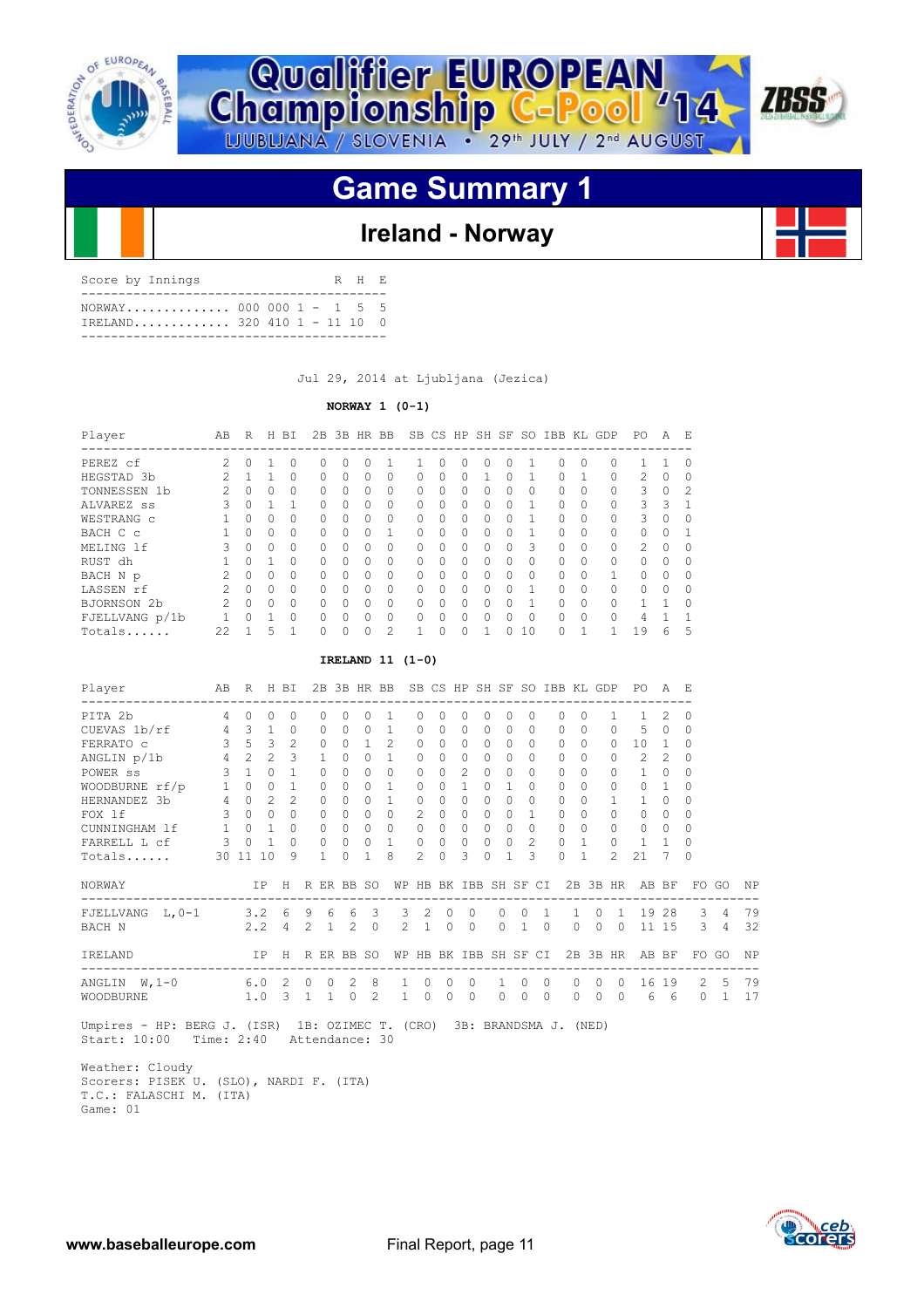



### **Romania - Hungary**

| Score by Innings               |  |  | R H E |  |
|--------------------------------|--|--|-------|--|
|                                |  |  |       |  |
| $HUNGARY$ 330 101 100 - 9 10 2 |  |  |       |  |
| ROMANTA 070 000 03X - 10 10 3  |  |  |       |  |
|                                |  |  |       |  |

Jul 29, 2014 at Ljubljana (Golovec)

#### **HUNGARY 9 (0-1)**

| Player         | AВ               | R             | H            | ВI            | 2B       | 3B HR BB     |              |          |    |          |              |          |           |               | SB CS HP SH SF SO IBB KL |          | GDP      | P0       | A            | E |
|----------------|------------------|---------------|--------------|---------------|----------|--------------|--------------|----------|----|----------|--------------|----------|-----------|---------------|--------------------------|----------|----------|----------|--------------|---|
| RADVANYI 2b/cf | ----------<br>5. |               | <sup>0</sup> | $\Omega$      | 0        | U            | <sup>0</sup> |          |    | Ω        | <sup>0</sup> | O        |           | $\Omega$      | 0                        | 0        | 0        | 2        |              |   |
| ANDO cf        | 3                |               |              | 0             | $\Omega$ | 0            | $\Omega$     | $\Omega$ |    | $\Omega$ | $\Omega$     | $\Omega$ | $\Omega$  | 1             | $\Omega$                 | $\Omega$ | 0        |          | <sup>0</sup> |   |
| HALMOS ph      |                  | $\Omega$      | $\Omega$     | 0             | $\Omega$ | 0            | $\Omega$     | 0        |    | $\Omega$ | $\Omega$     | $\Omega$ | $\Omega$  | $\Omega$      | $\Omega$                 | $\Omega$ | 0        | $\Omega$ | $\Omega$     |   |
| TOTH Kr 2b     |                  | $\Omega$      | 0            | 0             | 0        | 0            | $\Omega$     |          |    |          | $\Omega$     | $\Omega$ | $\Omega$  | 0             | $\Omega$                 | 0        | 0        | 2.       | $\Omega$     |   |
| NEMETH 1b      |                  | $\mathcal{D}$ | $\Omega$     |               | 0        | 0            | $\Omega$     | 2        |    |          |              | 0        | 0         | $\Omega$      | $\Omega$                 | 0        | $\Omega$ | 6        | $\Omega$     |   |
| TOTH Ko rf     |                  |               |              | 2             |          | 0            | $\Omega$     | 0        |    | 0        | 0            | $\Omega$ | 0         | $\Omega$      | $\Omega$                 | 0        | 0        | 3        | $\Omega$     |   |
| KOREIN ph/rf   | 0                | $\Omega$      | $\Omega$     | 0             | 0        | 0            | $\Omega$     | 3        | O  | 0        | 0            | $\Omega$ | $\Omega$  | $\Omega$      | $\Omega$                 | 0        | 0        | 0        | $\Omega$     |   |
| GOOR C pr      | 0                | $\Omega$      | $\Omega$     | $\Omega$      | 0        | 0            | $\Omega$     | $\Omega$ | O. | 0        | $\Omega$     | $\Omega$ | $\Omega$  | $\Omega$      | $\Omega$                 | 0        | 0        | $\Omega$ | $\Omega$     |   |
| ERDELYI 3b     | Б                |               | 2            | 1             |          | <sup>0</sup> | $\Omega$     | $\Omega$ |    | O.       | $\bigcap$    | $\Omega$ | $\bigcap$ | $\mathcal{L}$ | $\Omega$                 | $\Omega$ | 0        | $\Omega$ | २            |   |
| GOOR N lf      | 4                | 0             |              | $\mathcal{P}$ | 1.       | <sup>0</sup> | $\Omega$     | $\Omega$ | U  | O        |              | $\Omega$ | O.        | $\mathcal{P}$ | $\Omega$                 |          | $\Omega$ | 2        | $\Omega$     |   |
| DARABOS dh     | 3                | $\Omega$      |              | $\Omega$      | O.       | 0            | $\Omega$     |          |    | Ω        |              | O        | ∩         |               | $\Omega$                 | O        | 0        | $\Omega$ | <sup>0</sup> |   |
| LUPTAK SS      |                  | $\mathcal{P}$ |              | $\Omega$      |          | U            |              |          |    |          |              |          | U         | $\Omega$      | $\cap$                   | U        | 0        | O.       |              |   |
| MORUA c        |                  |               | 3            | $\Omega$      | O.       | U            |              | 0        |    | n        |              |          | O         | $\Omega$      | $\Omega$                 | Ω        | 0        |          |              |   |
| VARKONYI p     | 0                | 0             | 0            | $\Omega$      | 0        | O            | <sup>0</sup> | $\Omega$ |    | 0        | <sup>0</sup> | $\Omega$ | 0         | $\Omega$      | $\Omega$                 | O        | 0        | O.       |              |   |
| BALASKO p      | 0                | O             |              | $\Omega$      | 0        | U            | $\Omega$     | $\Omega$ |    | Ω        | 0            | O        | 0         | $\Omega$      | $\Omega$                 | 0        | 0        |          | $\Omega$     |   |
| Totals         | 36               | 9             | 10           | 6             | 4        | 0            | 0            | 9        |    | 3        | 5            | 0        | 0         | 6             | 0                        |          | 0        | 24       |              |   |

#### **ROMANIA 10 (1-0)**

| Player                                                                                                                                                               |              | AB R H BI                                              |              |                |               |          |          |                |                     |                           |                |           |                |                     |                |                |                     | 2B 3B HR BB SB CS HP SH SF SO IBB KL GDP PO A E      |                |                                                               |              |
|----------------------------------------------------------------------------------------------------------------------------------------------------------------------|--------------|--------------------------------------------------------|--------------|----------------|---------------|----------|----------|----------------|---------------------|---------------------------|----------------|-----------|----------------|---------------------|----------------|----------------|---------------------|------------------------------------------------------|----------------|---------------------------------------------------------------|--------------|
| MIRESCU 2b 4 2                                                                                                                                                       |              |                                                        | 2            | 2              | 0             | 0        | $\Omega$ | $\overline{1}$ | $\Omega$            | $\Omega$                  | $\Omega$       | $\Omega$  | $\Omega$       | $\mathbf{1}$        | $\Omega$       | $\overline{1}$ | $\Omega$            |                                                      | $3 \quad 2$    | 2                                                             |              |
| PANAITESCU ss 5 2 4                                                                                                                                                  |              |                                                        |              | 2              | $\mathbf{1}$  | $\Omega$ | $\Omega$ | $\bigcirc$     | 3                   | $\Omega$                  | $\mathbf{0}$   | $\Omega$  | $\Omega$       | $\Omega$            | $\circ$        | $\Omega$       | $\circ$             |                                                      | $1 \quad 8$    | $\Omega$                                                      |              |
| PIRVU E dh/p $4 \t 0 \t 0$                                                                                                                                           |              |                                                        |              | $\mathbf{1}$   | $\Omega$      | $\Omega$ | $\Omega$ | $\bigcap$      | $\Omega$            | $\Omega$                  | $\Omega$       | $\bigcap$ | $\mathbf{1}$   | 3                   | $\bigcap$      | $\mathfrak{D}$ | $\Omega$            | $0\quad1$                                            |                | $\Omega$                                                      |              |
| NIKOLICI cf 50                                                                                                                                                       |              |                                                        | $\mathbf{1}$ | 2              | $\Omega$      | $\Omega$ | $\Omega$ | $\Omega$       | $\mathbf{1}$        | $\Omega$                  | $\Omega$       | $\bigcap$ | $\Omega$       | $\mathbf{1}$        | $\bigcap$      | $\Omega$       | $\Omega$            | $2 \quad 1$                                          |                | $\Omega$                                                      |              |
| TOCU lf                                                                                                                                                              | $\mathbf{3}$ | $1 \quad 2$                                            |              | $\overline{1}$ | $\Omega$      | $\Omega$ | $\Omega$ | $\Omega$       | $\Omega$            | $\Omega$                  | $\Omega$       | $\Omega$  | $\overline{1}$ | $\Omega$            | $\Omega$       | $\Omega$       | $\Omega$            | $\Omega$                                             | $\bigcirc$     | $\Omega$                                                      |              |
| SUSANU lf                                                                                                                                                            |              | $0 \quad 0 \quad 0$                                    |              | $\Omega$       | $\Omega$      | $\Omega$ |          | $0 \quad 0$    | $\mathbf{0}$        | $\Omega$                  | $\Omega$       | $\Omega$  | $\Omega$       | $\Omega$            | $\Omega$       | $\bigcirc$     | $\Omega$            | $\circ$                                              | $\bigcirc$     | $\Omega$                                                      |              |
| BURLEA 1b 4 1 0                                                                                                                                                      |              |                                                        |              | $\Omega$       | $\Omega$      | $\Omega$ | $\Omega$ | $\Omega$       | $\circ$             | $\cap$                    | $\Omega$       | $\Omega$  | $\Omega$       | $\overline{2}$      | $\bigcap$      | $\mathbf{1}$   | $\Omega$            | 11                                                   | $\Omega$       | $\Omega$                                                      |              |
| PREDA rf 3 1 1                                                                                                                                                       |              |                                                        |              | $\overline{1}$ | $\Omega$      | $\Omega$ |          | $0 \quad 1$    | $\mathbf{0}$        |                           | $0\quad 0$     | $\bigcap$ | $\cap$         | $\Omega$            | $\cap$         | $\Omega$       | $\cap$              | $\circ$                                              | $\overline{0}$ | $\Omega$                                                      |              |
| MANOLE C                                                                                                                                                             |              | $3\quad1\quad0$                                        |              | $\circ$        | $\circ$       | $\circ$  |          | $0\quad 0$     | $\circ$             |                           | $0\quad1$      |           |                | $0 \quad 0 \quad 1$ |                | $0\quad 0$     | $\circ$             |                                                      | 5 5            | $\circ$                                                       |              |
| GAVRILA 3b                                                                                                                                                           |              | $2 \t 2 \t 0$                                          |              | $\overline{1}$ | $\Omega$      | $\Omega$ |          | $0\quad 2$     | 2                   |                           | $0 \quad 0$    | $\Omega$  | $\Omega$       | $\Omega$            |                | $0 \quad 0$    | $\Omega$            | $4 \quad 1$                                          |                | 1                                                             |              |
| LAZAR p                                                                                                                                                              |              | $\begin{array}{ccccccccc}\n0 & 0 & 0 & 0\n\end{array}$ |              | $\Omega$       | $\Omega$      | $\Omega$ |          | $0 \quad 0$    | $\Omega$            | $\Omega$                  | $\circ$        | $\Omega$  |                | $0 \quad 0$         | $\cap$         | $\Omega$       | $\cap$              | $1 \quad 0$                                          |                | $\Omega$                                                      |              |
| Totals                                                                                                                                                               |              | 33 10 10 10                                            |              |                | $\mathbf{1}$  | $\Omega$ | $\Omega$ | 4              | 6                   | $\Omega$                  | $\mathbf{1}$   | $\cap$    | $\mathfrak{D}$ | 8                   | $\Omega$       | $\overline{4}$ | $\Omega$            | 27 18                                                |                | $\overline{\mathbf{3}}$                                       |              |
| <b>HUNGARY</b><br>----------------------------                                                                                                                       |              |                                                        |              |                |               |          |          |                |                     |                           |                |           |                |                     |                |                |                     |                                                      |                | IP H R ER BB SO WP HB BK IBB SH SF CI 2B 3B HR AB BF FO GO NP |              |
| VARKONYI                                                                                                                                                             |              |                                                        |              |                | 1.0 6 7 5 1 1 |          |          |                | $\Omega$            | $\overline{1}$<br>$\circ$ | $\overline{0}$ |           | $0\quad 0$     |                     | $\overline{0}$ | $\circ$        | $0\quad 0$          |                                                      | 911            | $\sim$ 1                                                      | 0 39         |
| BALASKO L, 0-1 7.0 4 3 3 3 7                                                                                                                                         |              |                                                        |              |                |               |          |          |                | $1 \quad 0$         | $\Omega$                  | $\bigcirc$     |           | $\Omega$       | $\overline{2}$      | $\bigcirc$     |                | $1 \quad 0 \quad 0$ |                                                      | 24 29          |                                                               | 9 5 1 1 1    |
| ROMANIA                                                                                                                                                              |              |                                                        |              |                |               |          |          |                |                     |                           |                |           |                |                     |                |                |                     | IP H R ER BB SO WP HB BK IBB SH SF CI 2B 3B HR AB BF |                |                                                               | FO GO NP     |
| LAZAR                                                                                                                                                                |              | 6.08                                                   |              |                | 9 7 7 3       |          |          |                | $2 \quad 4 \quad 0$ |                           | $\bigcirc$     |           | $\Omega$       | $\Omega$            | $\bigcirc$     |                | 3 0 0               |                                                      |                | 28 39 3 12 127                                                |              |
| PIRVUE W, 1-0 3.0 2 0 0 2 3 0 1 0 0 0 0 0 1 0 0                                                                                                                      |              |                                                        |              |                |               |          |          |                |                     |                           |                |           |                |                     |                |                |                     | 8 1 1                                                |                |                                                               | $2 \t1 \t42$ |
| Umpires - HP: NYLAND J. (NOR) 1B: CIPERLE J. (SLO) 3B: ERTNERS J. (LAT)<br>Start: 12:00 Time: 3:07 Attendance: 25                                                    |              |                                                        |              |                |               |          |          |                |                     |                           |                |           |                |                     |                |                |                     |                                                      |                |                                                               |              |
| Weather: Cloudy<br>Scorers: MAESTRI A. (ITA), SMOLNIKAR E. (SLO)<br>TC: MEURANT J.M. (FRA)<br>VARKONYI faced 7 batters in the 2nd. LAZAR faced 2 batters in the 7th. |              |                                                        |              |                |               |          |          |                |                     |                           |                |           |                |                     |                |                |                     |                                                      |                |                                                               |              |

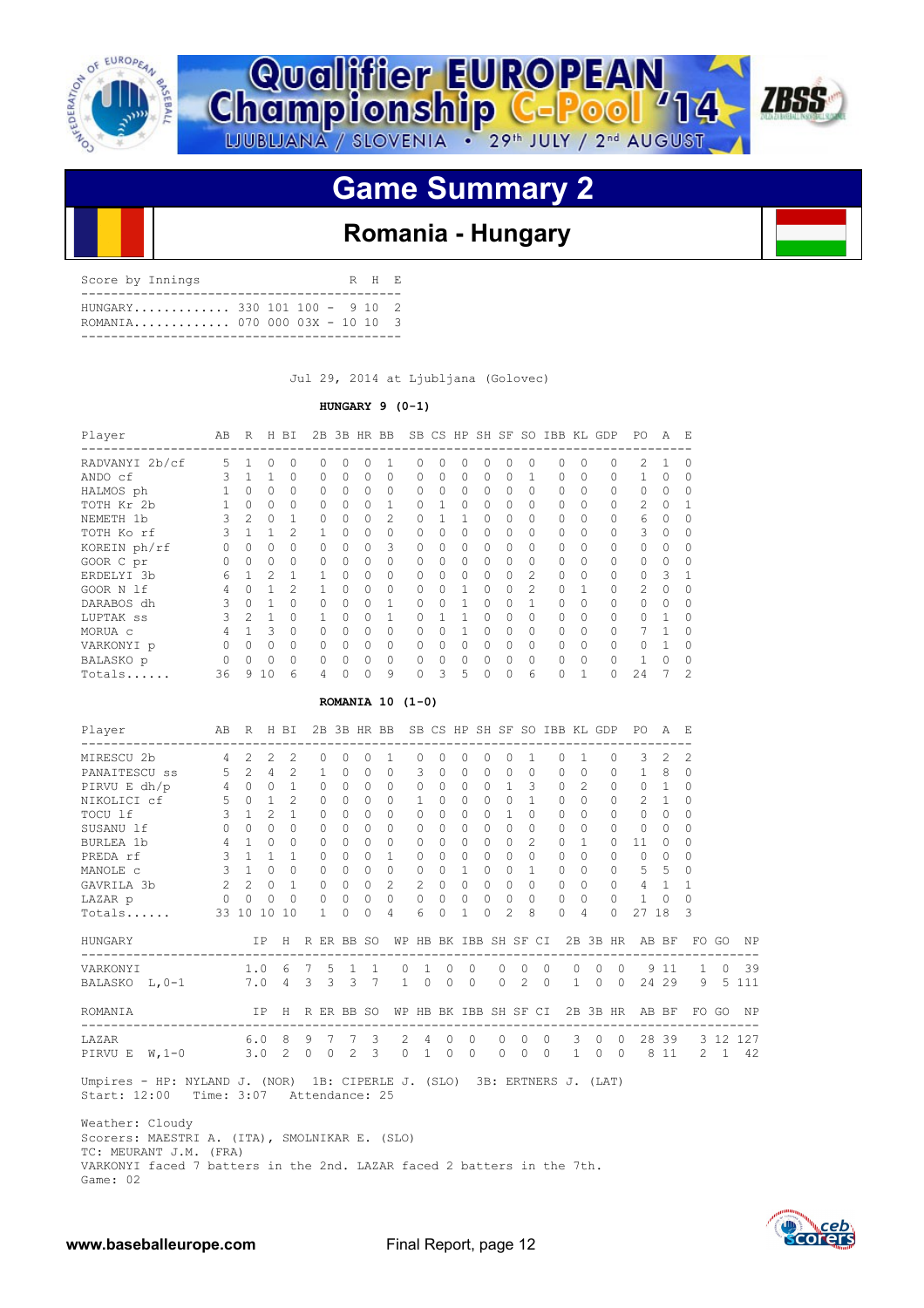



₥

### **Game Summary 3**

### **Finland - Israel**

| Score by Innings                                              |  |
|---------------------------------------------------------------|--|
| ISRAEL 312 012 004 - 13 15 1<br>$FINLAND$ 000 100 000 - 1 2 1 |  |

Jul 29, 2014 at Ljubljana (Jezica)

 **ISRAEL 13 (1-0)**

| Player       | AВ       | R  | Н             | ΒI                                                                                                                                                                                                                                                                                                                                                                                                                         | 2B           |   | 3B HR     | BB       | SB.           | CS.      | HP. | SH        | SF       | SO           | IBB | KL             | GDP       | PO             | A              | E.        |
|--------------|----------|----|---------------|----------------------------------------------------------------------------------------------------------------------------------------------------------------------------------------------------------------------------------------------------------------------------------------------------------------------------------------------------------------------------------------------------------------------------|--------------|---|-----------|----------|---------------|----------|-----|-----------|----------|--------------|-----|----------------|-----------|----------------|----------------|-----------|
| WEINBERG cf  | 5.       | 3  | 2             |                                                                                                                                                                                                                                                                                                                                                                                                                            | 2            | 0 | 0         | 0        | 0             | 0        |     | 0         | 0        | 0            | 0   | $\Omega$       | 0         | 0              | 0              | $\Omega$  |
| GAL 2b       | 5        | 0  | 2             | 2                                                                                                                                                                                                                                                                                                                                                                                                                          | $\Omega$     | 0 | 0         |          | 0             | $\Omega$ | 0   | $\Omega$  | 0        | <sup>n</sup> | 0   | $\Omega$       | $\Omega$  | $\mathcal{L}$  | 4              | $\Omega$  |
| FISH SS      | 5        |    | 3             | $\mathfrak{D}_{1}^{2}(\mathfrak{D}_{1})=\mathfrak{D}_{2}^{2}(\mathfrak{D}_{2})=\mathfrak{D}_{2}^{2}(\mathfrak{D}_{1})=\mathfrak{D}_{2}^{2}(\mathfrak{D}_{2})=\mathfrak{D}_{2}^{2}(\mathfrak{D}_{1})=\mathfrak{D}_{2}^{2}(\mathfrak{D}_{1})=\mathfrak{D}_{2}^{2}(\mathfrak{D}_{1})=\mathfrak{D}_{2}^{2}(\mathfrak{D}_{1})=\mathfrak{D}_{2}^{2}(\mathfrak{D}_{1})=\mathfrak{D}_{2}^{2}(\mathfrak{D}_{1})=\mathfrak{D}_{2}^{$ |              | U | O         |          | $\Omega$      | 0        | 0   | $\Omega$  | 0        | <sup>n</sup> | 0   | $\Omega$       | 0         | 3              | $\mathfrak{D}$ | $\Omega$  |
| MAOZ c       | 5        |    |               |                                                                                                                                                                                                                                                                                                                                                                                                                            | <sup>n</sup> | 0 | 0         |          |               | 0        | 0   | $\Omega$  | 0        | 0            | 0   | $\Omega$       |           | $\overline{4}$ | 2              | $\Omega$  |
| ROSEMBAUM 1b | 3        | 3  | 2             | 3                                                                                                                                                                                                                                                                                                                                                                                                                          | 0            | 0 |           | $\Omega$ | 0             | $\Omega$ | 2   | $\Omega$  | 0        | 0            | 0   | $\Omega$       | $\Omega$  | 6              |                | $\Omega$  |
| WEISS D rf   | 4        |    | $\mathcal{D}$ | 3                                                                                                                                                                                                                                                                                                                                                                                                                          | <sup>0</sup> | Λ |           |          | $\mathcal{P}$ | O        | O   | $\bigcap$ | O        | U            | 0   | $\Omega$       | $\Omega$  | $\Omega$       | O              |           |
| ROTHEM 3b    |          |    |               | $\Omega$                                                                                                                                                                                                                                                                                                                                                                                                                   | <sup>0</sup> | U | O         |          | 0             | Ω        | 0   | $\Omega$  | 0        |              | 0   | $\Omega$       | 0         |                |                | $\bigcap$ |
| KATZ dh      | 3        | 0  | 0             | $\Omega$                                                                                                                                                                                                                                                                                                                                                                                                                   | 0            | 0 | 0         | 0        | 0             | 0        | 0   | $\Omega$  | 0        | 2            | 0   |                | $\Omega$  | $\Omega$       | 0              | $\Omega$  |
| WEISS J dh   |          |    |               |                                                                                                                                                                                                                                                                                                                                                                                                                            | <sup>0</sup> | 0 | $\Omega$  | $\Omega$ | 0             | $\Omega$ | 0   | $\Omega$  | 0        |              | 0   | $\Omega$       | $\Omega$  | $\Omega$       | $\Omega$       | $\Omega$  |
| ISAAC lf     | 5        |    |               | $\bigcap$                                                                                                                                                                                                                                                                                                                                                                                                                  | <sup>0</sup> | O | $\bigcap$ | $\Omega$ |               | O        | O   | $\bigcap$ | O        |              | O   |                | $\bigcap$ | $\Omega$       | $\Omega$       | $\bigcap$ |
| KREMER p     |          | Λ  | 0             | $\Omega$                                                                                                                                                                                                                                                                                                                                                                                                                   | <sup>0</sup> | U | O         | $\Omega$ | 0             | O        | O   | $\Omega$  | O        | Λ            | 0   | $\Omega$       | 0         |                |                | $\cap$    |
| TZIPPIN p    | $\Omega$ | 0  | 0             | $\Omega$                                                                                                                                                                                                                                                                                                                                                                                                                   | 0            | 0 | $\Omega$  | $\Omega$ | 0             | 0        | 0   | $\Omega$  | 0        | 0            | 0   | $\Omega$       | $\Omega$  | $\Omega$       | 0              | $\Omega$  |
| BEN-AMRAM p  | $\Omega$ | 0  | Ω             | $\Omega$                                                                                                                                                                                                                                                                                                                                                                                                                   | $\Omega$     | 0 | $\Omega$  | $\Omega$ | $\Omega$      | $\Omega$ | 0   | $\Omega$  | $\Omega$ | 0            | 0   | $\Omega$       | $\Omega$  | $\Omega$       | O              | $\Omega$  |
| Totals       | 41       | 13 | 5             | 13                                                                                                                                                                                                                                                                                                                                                                                                                         | 3            | Λ | 2         | 5        | 4             | Λ        | 3   | $\Omega$  | Λ        | 5            | O   | $\mathfrak{D}$ |           | 27             | 11             |           |

#### **FINLAND 1 (0-1)**

| Player                       | AВ           | $R_{\perp}$  |                | H BI                    |          |          |              |              | 2B 3B HR BB SB CS HP SH SF SO IBB KL GDP |          |              |          |                       |              |          |                          |          |          |                |              | PO.            | A            | E            |                |    |
|------------------------------|--------------|--------------|----------------|-------------------------|----------|----------|--------------|--------------|------------------------------------------|----------|--------------|----------|-----------------------|--------------|----------|--------------------------|----------|----------|----------------|--------------|----------------|--------------|--------------|----------------|----|
| FERNANDEZ S ss               | 4            | $\Omega$     | 0              | $\Omega$                |          | $\Omega$ | $\Omega$     | $\Omega$     | 0                                        | 0        | 1            |          | 0                     | $\Omega$     | $\Omega$ | 1                        |          | $\Omega$ | $\Omega$       | 0            | 2              | 1            | $\Omega$     |                |    |
| PARKKINEN cf                 | 3            | $\Omega$     | $\Omega$       | 0                       |          | $\Omega$ | $\Omega$     | 0            | $\Omega$                                 | 0        | $\Omega$     |          | $\Omega$              | $\Omega$     | $\Omega$ | $\overline{\mathcal{L}}$ |          | $\Omega$ | $\bigcap$      | 0            | 7              | $\Omega$     | $\Omega$     |                |    |
| KORVENMAA ph                 | $\mathbf{1}$ | $\circ$      | $\Omega$       | 0                       |          | $\Omega$ | $\Omega$     | $\Omega$     | $\Omega$                                 | $\Omega$ | $\Omega$     |          | 0                     | $\Omega$     | $\Omega$ | $\mathbf{1}$             |          | $\Omega$ | $\Omega$       | 0            | $\Omega$       | $\Omega$     | $\Omega$     |                |    |
| KURVINEN 1b                  | 2            | $\mathbf{1}$ | $\Omega$       | 0                       |          | $\Omega$ | $\Omega$     | 0            | 2                                        | 0        | 0            |          | 0                     | $\Omega$     | $\Omega$ | $\Omega$                 |          | $\Omega$ | $\Omega$       | 0            | 9              | $\Omega$     | 0            |                |    |
| MUNOZ rf                     | 3            | $\Omega$     | 1              | <sup>n</sup>            |          | $\Omega$ | O            | <sup>n</sup> | $\cap$                                   | 0        | <sup>0</sup> |          | $\Omega$              | 0            | $\Omega$ | $\mathbf{1}$             |          | $\Omega$ | 1              | 0            | $\mathfrak{D}$ | $\Omega$     | $\Omega$     |                |    |
| HAATAJA rf                   | $\Omega$     | $\bigcap$    | $\Omega$       | <sup>n</sup>            |          | $\Omega$ | O            | $\bigcap$    | $\cap$                                   | 0        | $\bigcap$    |          | 0                     | $\bigcap$    | $\Omega$ | $\cap$                   |          | $\Omega$ | $\cap$         | $\Omega$     | $\Omega$       | $\Omega$     | $\Omega$     |                |    |
| KUMPULAINEN dh               | 3            | $\bigcap$    | $\Omega$       | <sup>n</sup>            |          | $\Omega$ | $\Omega$     | $\bigcap$    | 0                                        | $\Omega$ | $\bigcap$    |          | 0                     | $\bigcap$    | $\Omega$ | 1                        |          | $\Omega$ | 1.             | 1.           | $\Omega$       | $\Omega$     | O            |                |    |
| SAARMAN lf                   | 2            | $\cap$       | $\Omega$       | <sup>n</sup>            |          | $\Omega$ | $\Omega$     | $\bigcap$    | 0                                        | 0        | O            |          | $\Omega$              | $\bigcap$    | $\Omega$ | $\mathfrak{D}$           |          | $\Omega$ | $\cap$         | $\cap$       | 1              | $\Omega$     | $\Omega$     |                |    |
| SAARISTO 1f                  | $\mathbf{1}$ | $\Omega$     | $\Omega$       | 0                       |          | $\Omega$ | $\Omega$     | $\Omega$     | 0                                        | 0        | $\Omega$     |          | $\Omega$              | $\Omega$     | $\Omega$ | $\mathbf{1}$             |          | $\Omega$ | $\Omega$       | 0            | $\Omega$       | $\Omega$     | $\Omega$     |                |    |
| MUUKKONEN 2b                 | 3            | $\Omega$     | 1              | 0                       |          | $\Omega$ | $\Omega$     | 0            | 0                                        | $\Omega$ | 1            |          | 0                     | $\Omega$     | $\Omega$ | $\mathbf{1}$             |          | $\Omega$ | 1.             | 0            | $\Omega$       | 3            | $\Omega$     |                |    |
| TOLPPANEN 3b                 | 3            | $\Omega$     | 0              | 0                       |          | $\Omega$ | O            | <sup>n</sup> | 0                                        | 0        | $\bigcap$    |          | 0                     | $\Omega$     | $\Omega$ | 3                        |          | $\Omega$ | $\overline{c}$ | 0            | 0              | 2            | O            |                |    |
| SALMENPERA C                 | $\mathbf{1}$ | $\bigcap$    | 0              | 0                       |          | $\Omega$ | $\Omega$     | 0            | 2                                        | 0        | $\Omega$     |          | $\Omega$              | $\Omega$     | $\Omega$ | 1                        |          | $\Omega$ | $\Omega$       | 0            | 5              | $\Omega$     | $\Omega$     |                |    |
| LIIRI p                      | $\Omega$     | $\Omega$     | $\Omega$       | 0                       |          | $\Omega$ | $\Omega$     | 0            | $\Omega$                                 | 0        | $\Box$       |          | 0                     | $\Omega$     | $\Omega$ | $\Omega$                 |          | $\Omega$ | $\Omega$       | 0            | $\mathbf{1}$   | $\Omega$     | $\Omega$     |                |    |
| NYMARK p                     | $\Omega$     | $\bigcap$    | $\Omega$       | <sup>n</sup>            |          | $\Omega$ | O            | $\bigcap$    | 0                                        | 0        | $\cap$       |          | 0                     | $\bigcap$    | $\Omega$ | $\cap$                   |          | $\Omega$ | $\Omega$       | O            | $\Omega$       | $\Omega$     | O            |                |    |
| BOVE p                       | $\circ$      | $\Omega$     | 0              | 0                       |          | 0        | $\Omega$     | $\Omega$     | 0                                        | 0        | $\bigcap$    |          | $\Omega$              | $\Omega$     | $\Omega$ | $\Omega$                 |          | $\Omega$ | $\Omega$       | 0            | $\Omega$       | $\mathbf{1}$ | 1            |                |    |
| ROPPONEN p                   | $0\quad 0$   |              | $\Omega$       | $\Omega$                |          | $\Omega$ | $\Omega$     | $\Omega$     | $\Omega$                                 | $\Omega$ | $\Omega$     |          | $\Omega$              | $\Omega$     | $\Omega$ | $\Omega$                 |          | $\Omega$ | $\Omega$       | 0            | $\Omega$       | $\Omega$     | $\Omega$     |                |    |
| LEE p                        | $0\quad 0$   |              | 0              | 0                       |          | 0        | 0            | 0            | 0                                        | 0        | 0            |          | 0                     | $\Omega$     | $\Omega$ | $\Omega$                 |          | $\Omega$ | $\Omega$       | 0            | 0              | $\Omega$     | $\Omega$     |                |    |
| Totals                       | 26           | 1.           | $\overline{2}$ | <sup>n</sup>            |          | 0        | O            | $\Omega$     | 4                                        | 0        | 2            |          | 0                     | <sup>n</sup> | $\Omega$ | 14                       |          | 0        | 5              | 1.           | 27             | 7            | 1            |                |    |
|                              |              |              |                |                         |          |          |              |              |                                          |          |              |          |                       |              |          |                          |          |          |                |              |                |              |              |                |    |
| ISRAEL<br>------------------ |              |              | IP.            |                         |          |          | H R ER BB SO |              |                                          |          |              |          | WP HB BK IBB SH SF CI |              |          |                          |          |          |                |              | 2B 3B HR AB BF |              |              | FO GO          | ΝP |
| KREMER $W, 1-0$              |              | 5.0          |                | 2                       | 1        | 0        | 1            | 9            |                                          | 1        | 0            | 0        | $\circ$               |              | 0        | $\Omega$                 | 0        | 0        | 0              | $\Omega$     | 16             | 17           | 0            | 5              | 62 |
| TZIPPIN                      |              | 3.0          |                | $\Omega$                | 0        | 0        | 2            | 4            |                                          | 0        | 0            | 0        | 0                     |              | 0        | 0                        | $\circ$  | 0        | 0              | $\mathbf{0}$ | 7              | 9            | 0            | 3              | 41 |
| BEN-AMRAM                    |              | 1.0          |                | $\Omega$                | $\Omega$ | 0        | $\mathbf{1}$ | 1            |                                          | $\Omega$ | $\Omega$     | $\Omega$ | $\Omega$              |              | $\Omega$ | $\Omega$                 | $\Omega$ | $\Omega$ | $\Omega$       | $\Omega$     | 3              | 4            | 1            | 1              | 13 |
|                              |              |              |                |                         |          |          |              |              |                                          |          |              |          |                       |              |          |                          |          |          |                |              |                |              |              |                |    |
| FINLAND                      |              |              | IP H           |                         |          |          | R ER BB SO   |              |                                          |          |              |          | WP HB BK IBB SH SF CI |              |          |                          |          |          | 2B 3B HR       |              | AB BF          |              |              | FO GO          | ΝP |
| LIIRI L, 0-1                 |              | 4.0 6        |                |                         | 6        | 6        | 2            | 3            |                                          | 0        | 1.           | 0        | $\circ$               |              | 0        | $\Omega$                 | $\Omega$ | 2        | 0              | 2            | 18             | 21           | 7            | 2              | 66 |
| NYMARK                       |              | 1.0          |                | $\overline{\mathbf{3}}$ | 3        | 3        | 2            | 1            |                                          | 0        | $\Omega$     | $\Omega$ | $\Omega$              |              | 0        | $\Omega$                 | $\Omega$ | 1        | $\Omega$       | $\Omega$     | 6              | 8            | $\mathbf{1}$ | 1              | 31 |
| <b>BOVE</b>                  |              | 3.0          |                | 2                       | 0        | 0        | $\mathbf{1}$ | $\mathbf{1}$ |                                          | 0        | $\Omega$     | $\Omega$ | $\Omega$              |              | 0        | $\Omega$                 | $\Omega$ | 0        | $\Omega$       | $\Omega$     | 10             | 11           | 4            | $\mathfrak{D}$ | 22 |
| ROPPONEN                     |              | 0.2          |                | 4                       | 4        | 4        | $\Omega$     | $\cap$       |                                          | 0        | 2            | $\Omega$ | $\Omega$              |              | $\Omega$ | $\Omega$                 | $\cap$   | $\Omega$ | $\Omega$       | $\Omega$     | 6              | 8            | 2            | $\Omega$       | 17 |
| LEE                          |              | 0.1          |                | $\Omega$                | 0        | 0        | $\Omega$     | $\Omega$     |                                          | 0        | $\Omega$     | $\Omega$ | 0                     |              | 0        | 0                        | $\Omega$ | $\Omega$ | $\Omega$       | 0            | 1              | $\mathbf{1}$ | 0            | 1              | 4  |
|                              |              |              |                |                         |          |          |              |              |                                          |          |              |          |                       |              |          |                          |          |          |                |              |                |              |              |                |    |

Umpires - HP: DILWORTH D. (IRL) 1B: BRANDSMA J. (NED) 3B: OZIMEC T. (CRO) Start: 13:30 Time: 2:20 Attendance: 60

 Weather: Cloudy Scorers: PISEK U. (SLO), NARDI F. (ITA) T.C.: FALASCHI M. (ITA) NYMARK faced 3 batters in the 6th. Game: 03

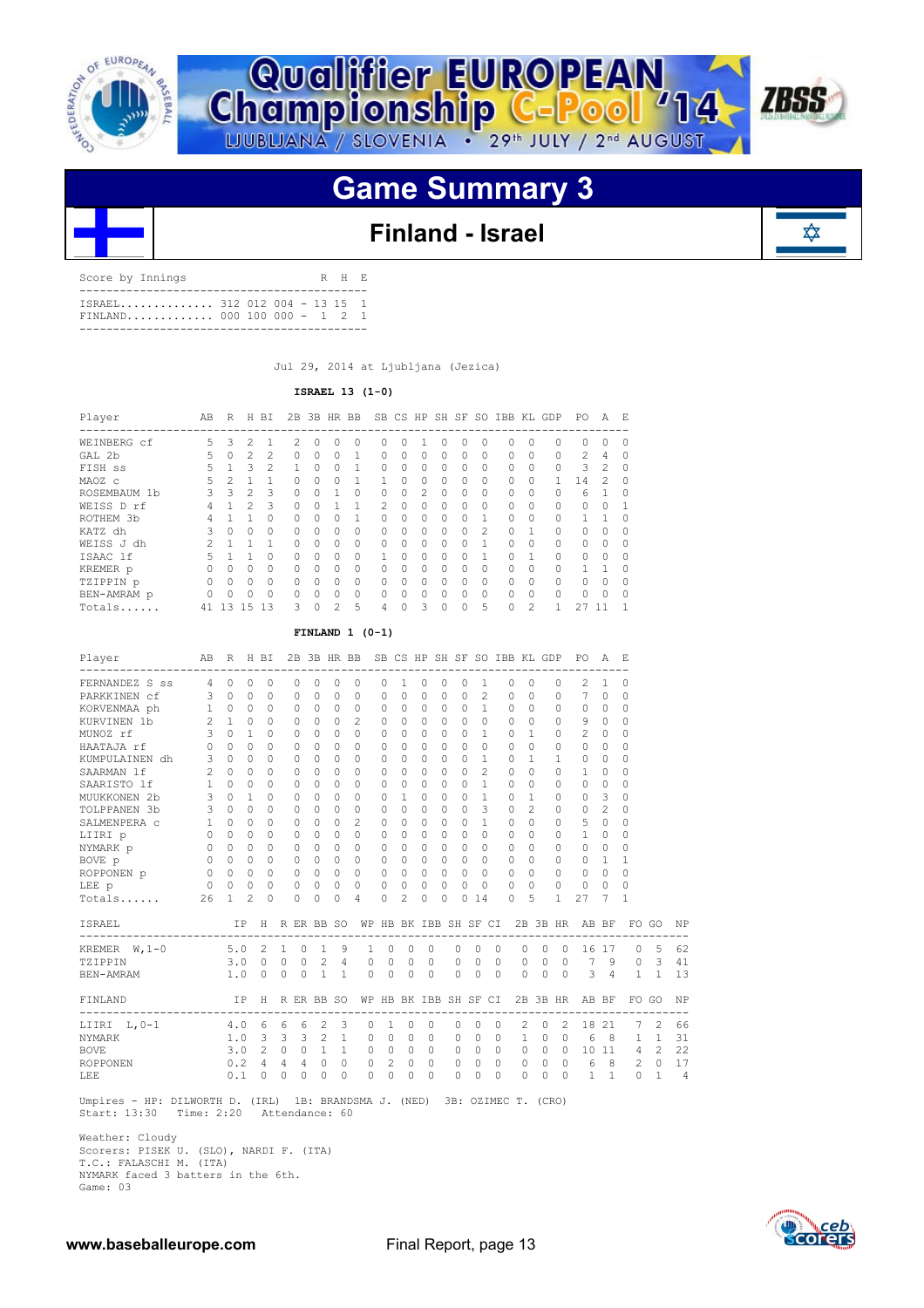

![](_page_13_Picture_1.jpeg)

![](_page_13_Picture_2.jpeg)

### **Slovenia - Latvia**

| Score by Innings             |  |  | R H E |  |
|------------------------------|--|--|-------|--|
| SLOVENIA 100 100 31X - 6 7 1 |  |  |       |  |

Jul 29, 2014 at Ljubljana (Jezica)

#### **LATVIA 2 (0-1)**

| Player             | AВ            | R             | H            | <b>BT</b>    | 2B | 3B           | HR.      | BB.            |               |   |               | SB CS HP SH SF |          | <sub>SO</sub> | <b>TBB</b>   | KL       | GDP      | PO.            | A             | E.       |
|--------------------|---------------|---------------|--------------|--------------|----|--------------|----------|----------------|---------------|---|---------------|----------------|----------|---------------|--------------|----------|----------|----------------|---------------|----------|
| GUTMANIS c         | 3             | $\Omega$      | <sup>o</sup> | <sup>0</sup> | Ω  | <sup>0</sup> | O        |                |               |   |               | Ω              | O        |               | $^{(1)}$     | $\Omega$ |          | 6              |               | $\Omega$ |
| ALEKSEJEVS 1f      | 5             | $\Omega$      |              | 0            | Ω  | 0            | 0        | $\Omega$       | $\bigcap$     | 0 | $\Omega$      | 0              | $\Omega$ | 2             | $\bigcap$    |          | 0        | $\mathcal{L}$  | 0             | $\Omega$ |
| DUSELIS J<br>- 1 b | 4             |               |              | $\Omega$     | Λ  | <sup>0</sup> | 0        | $\Omega$       |               | Λ | $\Omega$      | U              | $\Omega$ | O             | <sup>n</sup> | $\Omega$ | 0        | 7              | 0             | $\Omega$ |
| DUSELIS K 3b       | 3             | O             | $\Omega$     | O            | Λ  | <sup>0</sup> | O        |                | $\cap$        | n | $\bigcap$     | O              | $\Omega$ |               | $\cap$       | $\Omega$ | 0        |                |               | $\Omega$ |
| ANSONS rf          | 4             | 0             | <sup>o</sup> | O            | 0  | <sup>0</sup> | 0        | $\Omega$       | $\bigcap$     | Λ | O             |                | 0        |               | O.           |          | 0        | $\mathfrak{D}$ | 0             | $\Omega$ |
| ALDINS cf          |               | $\mathcal{P}$ |              | O            | Λ  | <sup>0</sup> | $\Omega$ | $\mathcal{L}$  | $\mathcal{P}$ | ∩ | п             | U              | O        | <sup>0</sup>  | $\cap$       | $\Omega$ | 0        | 3              | $\Omega$      | $\Omega$ |
| KNOPKENS dh        | $\mathcal{P}$ | $\Omega$      | $\cap$       | O            | Λ  | O            | ∩        |                |               | Λ | $\Omega$      |                | $\Omega$ | 2             | $\cap$       | $\Omega$ | 0        | $\bigcap$      | O             | $\Omega$ |
| SKRASTINS ss       | $\mathcal{P}$ | $\Omega$      | $\Omega$     | $\Omega$     | Λ  | O            | 0        | $\mathfrak{D}$ | $\cap$        | ∩ | O             |                |          |               | <sup>n</sup> |          | $\Omega$ | $\mathcal{P}$  | $\mathcal{P}$ | $\Omega$ |
| STASUNS 2b         | 3             | $\Omega$      | $\cap$       |              | Λ  | <sup>0</sup> | ∩        | $\Omega$       | $\cap$        | Λ | <sup>0</sup>  |                | ∩        | $\mathcal{P}$ | <sup>n</sup> |          | 0        |                |               | $\Omega$ |
| STERNFELDS p       | 0             | O             | $\bigcap$    | O            | 0  | <sup>0</sup> | O        | $\Omega$       | $\cap$        | Λ | O             | U              | $\Omega$ | U             | $\bigcap$    | $\Omega$ | 0        | O              | O             | $\Omega$ |
| GEIDANS p          | $\Omega$      | $\Omega$      | $\cap$       | $\Omega$     | Ω  | O            | $\Omega$ | $\Omega$       | $\cap$        | U | $\Omega$      | U              |          |               | $\cap$       | $\Omega$ | 0        | $\cap$         |               | $\Omega$ |
| Totals             | 27            | っ             | っ            |              |    | O            |          |                | 5             | ∩ | $\mathcal{L}$ | $\mathcal{D}$  |          | 10            | <sup>n</sup> | 4        | 1        | 24             | 6             |          |

#### **SLOVENIA 6 (1-0)**

| Player                                                                                                                  | AB R H BI      |              |                |              |               |                     |           | 2B 3B HR BB SB CS HP SH SF SO IBB KL GDP PO |              |           |               |          |                |                |              |          |                |          |          |                                                               | A E            |                |         |
|-------------------------------------------------------------------------------------------------------------------------|----------------|--------------|----------------|--------------|---------------|---------------------|-----------|---------------------------------------------|--------------|-----------|---------------|----------|----------------|----------------|--------------|----------|----------------|----------|----------|---------------------------------------------------------------|----------------|----------------|---------|
| -------------------------------------<br>TROBEC SS                                                                      | $\mathbf{1}$   | 2            | $\mathbf{1}$   | 2            | $\mathbf{1}$  | $\Omega$            | $\Omega$  | $\overline{1}$                              | $\Omega$     | $\Omega$  | $\mathcal{L}$ |          | $\Omega$       | $\overline{1}$ | $\Omega$     | $\Omega$ | $\Omega$       |          | $\Omega$ | $\Omega$                                                      | $\mathcal{L}$  | $\Omega$       |         |
| RUDOLF 3b                                                                                                               |                | $4 \quad 1$  | $\Omega$       | $\Omega$     | $\Omega$      | $\Omega$            | $\bigcap$ | $\Omega$                                    | $\Omega$     | $\Omega$  | $\Omega$      | 1        |                | $\Omega$       | $\Omega$     | $\Omega$ | $\Omega$       |          | $\Omega$ | $\Omega$                                                      | 3              | $\Omega$       |         |
| VADAS dh                                                                                                                | $\mathcal{E}$  | $\circ$      | $\Omega$       | $\Omega$     | $\Omega$      | $\Omega$            | $\Omega$  | $\Omega$                                    | $\Omega$     | $\Omega$  | $\Omega$      | $\circ$  |                | $\Omega$       | $\Omega$     | $\Omega$ | $\Omega$       |          | $\Omega$ | $\Omega$                                                      | $\Omega$       | $\Omega$       |         |
| STARC dh                                                                                                                | $\overline{1}$ | $\Omega$     | $\mathbf{1}$   | $\mathbf{1}$ | $\Omega$      | $\Omega$            |           | $0 \quad 1$                                 | $\Omega$     | $\Omega$  | $\Omega$      |          | $\Omega$       | $\Omega$       | $\Omega$     | $\Omega$ | $\Omega$       |          | $\cap$   | $\Omega$                                                      | $\Omega$       | $\Omega$       |         |
| SERBEC 1f                                                                                                               | $\overline{4}$ | $\cap$       | $\Omega$       | $\mathbf{1}$ | $\Omega$      | $\Omega$            | $\Omega$  | $\overline{1}$                              | $\Omega$     | $\bigcap$ | $\Omega$      |          | $\Omega$       | $\cap$         | $\mathbf{1}$ | $\Omega$ | $\overline{1}$ |          |          | $\mathbf{1}$                                                  | $\mathbf{1}$   | $\Omega$       |         |
| KREITMAYER 1b 4 0                                                                                                       |                |              | $\mathfrak{D}$ | $\Omega$     | $\mathbf{1}$  | $\Omega$            | $\Omega$  | $\Omega$                                    | $\mathbf{1}$ | $\bigcap$ | $\Omega$      | $\Omega$ |                | $\Omega$       | 1            | $\Omega$ | $\overline{1}$ |          | $\Omega$ | 10                                                            | $\Omega$       | $\Omega$       |         |
| STRUKELJ c                                                                                                              |                | $3 \quad 0$  | $\Omega$       | $\Omega$     | $\Omega$      | $\Omega$            | $\Omega$  | $\overline{1}$                              | $\Omega$     | $\Omega$  | $\Omega$      |          | $\circ$        | $\Omega$       | 1            | $\Omega$ | $\Omega$       |          | $\Omega$ | 10                                                            | $\Omega$       | $\Omega$       |         |
| $\sim$ 2<br>JERMAN rf                                                                                                   |                | $\mathbf{1}$ | $\overline{1}$ | $\Omega$     | $\Omega$      | $\bigcap$           | $\Omega$  | $\Omega$                                    | $\Omega$     | $\bigcap$ | $\mathbf{1}$  |          | $\Omega$       | $\Omega$       | $\mathbf{1}$ | $\Omega$ | $\Omega$       |          | $\Omega$ | $\mathfrak{D}$                                                | $\Omega$       | $\Omega$       |         |
| BIZJAK ph/rf 1 0 0<br>GODNIC 2b 4 0 1                                                                                   |                |              |                | $\Omega$     | $\Omega$      | $\Omega$            | $\cap$    | $\Omega$                                    | $\Omega$     | $\Omega$  |               | $\Omega$ | $\Omega$       | $\Omega$       | $\Omega$     | $\cap$   | $\Omega$       |          | $\cap$   | $\Omega$                                                      | $\Omega$       | $\Omega$       |         |
|                                                                                                                         |                |              |                | $\Omega$     | $\Omega$      | $\Omega$            | $\Omega$  | $\Omega$                                    | $\Omega$     | $\Omega$  | $\Omega$      |          | $\Omega$       | $\Omega$       | $\Omega$     | $\Omega$ | $\Omega$       |          | $\Omega$ | $\overline{2}$                                                | $\overline{4}$ | $\Omega$       |         |
| MAROLT cf 2 2 1                                                                                                         |                |              |                | $\Omega$     | $\Omega$      | $0 \quad 0 \quad 2$ |           |                                             | 2            |           | $0 \quad 0$   |          | $0 \quad 0$    |                | $\Omega$     | $\Omega$ | $\Omega$       |          | $\Omega$ | $2 \quad 0$                                                   |                | $\Omega$       |         |
| CUCEK p 0 0 0                                                                                                           |                |              |                | $\circ$      | $\circ$       |                     |           | $\begin{matrix} 0 & 0 & 0 \end{matrix}$     | $\circ$      |           | $0\quad 0$    |          | $\overline{0}$ | $\Omega$       | $\Omega$     | $\circ$  | $\circ$        |          | $\Omega$ | $\circ$                                                       | $\overline{1}$ | -1             |         |
| Totals                                                                                                                  | 29             | 6            | 7              | 4            | $\mathcal{L}$ | $\Omega$            | $\Omega$  | 6                                           | 3            | $\Omega$  |               | 3        |                |                | 4            | $\Omega$ | $\mathfrak{D}$ |          | $\Omega$ | 27 11                                                         |                |                |         |
| LATVIA                                                                                                                  |                |              |                |              |               |                     |           |                                             |              |           |               |          |                |                |              |          |                |          |          | IP H R ER BB SO WP HB BK IBB SH SF CI 2B 3B HR AB BF FO GO NP |                |                |         |
| STERNFELDS L, 0-1 6.0 5 5 5 5 3                                                                                         |                |              |                |              |               |                     |           |                                             | $2 \quad 3$  |           | $\circ$       | $\circ$  | 1              | $\Omega$       |              | $\Omega$ |                |          |          | 2 0 0 22 31 9 5 111                                           |                |                |         |
| GEIDANS                                                                                                                 | 2.0 2 1 1 1 1  |              |                |              |               |                     |           |                                             | $\mathbf{1}$ | $\Omega$  | $\circ$       | $\Omega$ | $\Omega$       | $\overline{1}$ | $\Omega$     |          | $\Omega$       | $\Omega$ | $\Omega$ | 7 9                                                           |                | $\overline{4}$ | 1 36    |
| IP H R ER BB SO WP HB BK IBB SH SF CI<br>SLOVENIA                                                                       |                |              |                |              |               |                     |           |                                             |              |           |               |          |                |                |              |          |                |          | 2B 3B HR | AB BF                                                         |                |                | FOGO NP |
| CUCEK W, 1-0 9.0 3 2 2 7 10                                                                                             |                |              |                |              |               |                     |           |                                             | 1 2 0 0      |           |               |          | 2 0 0          |                |              |          |                |          |          | 0 0 0 27 38 5 10 143                                          |                |                |         |
| Umpires - HP: MANEA C. (ROM) 1B: KISS-JAKAB J. (HUN) 3B: HAUTANIEMI M. (FIN)<br>Start: 17:40 Time: 2:30 Attendance: 150 |                |              |                |              |               |                     |           |                                             |              |           |               |          |                |                |              |          |                |          |          |                                                               |                |                |         |

 Weather: Cloudy Game notes: Scorers: NARDI F. (ITA) MAESTRI A. (ITA) T.C: BOKERN P. (NED) STERNFELDS faced 5 batters in the 7th. Game: 04

![](_page_13_Picture_12.jpeg)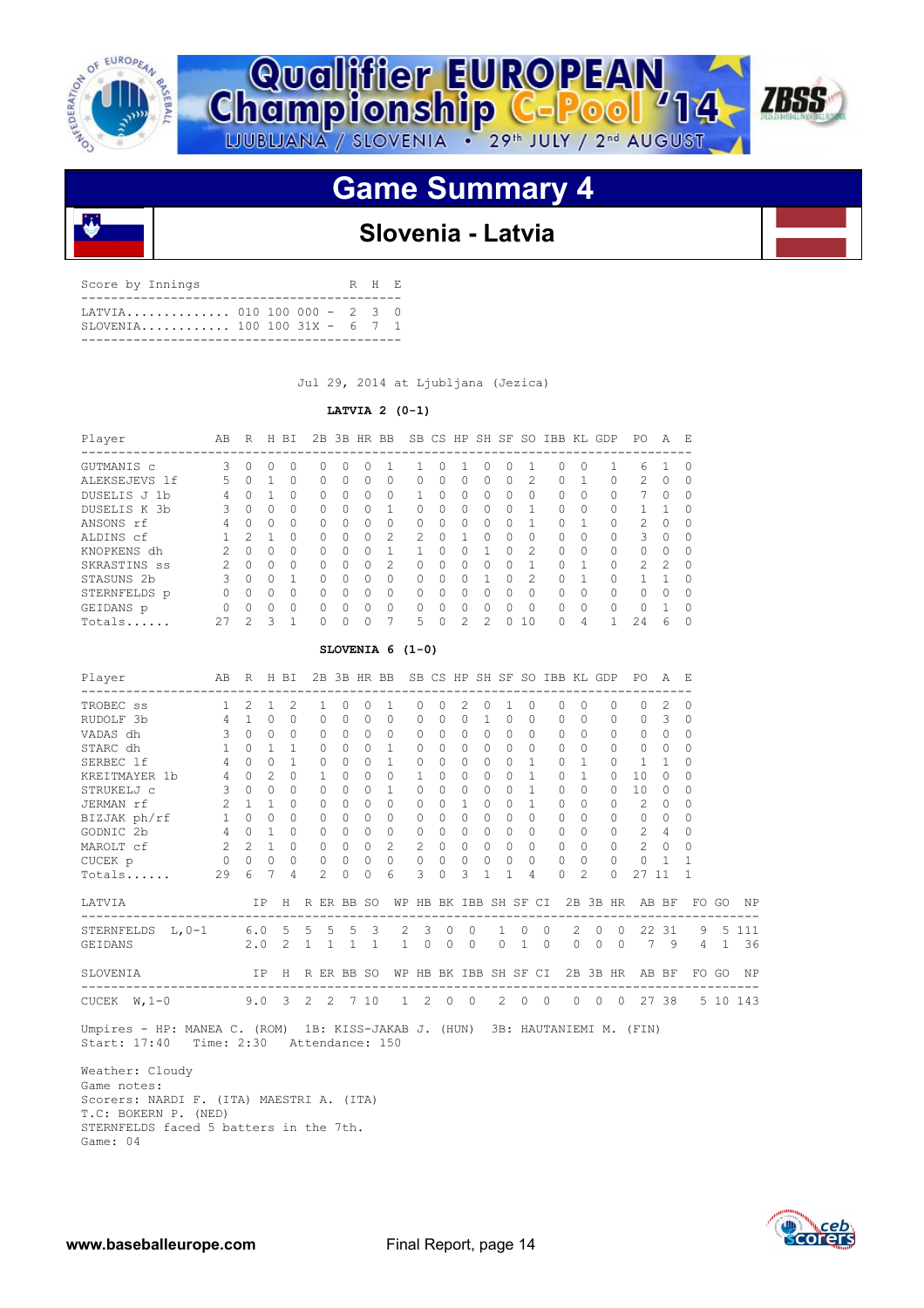![](_page_14_Picture_0.jpeg)

![](_page_14_Picture_1.jpeg)

# **Hungary - Ireland**

| Score by Innings             |  |  | R H E |  |
|------------------------------|--|--|-------|--|
| TRELAND 000 010 410 - 6 10 0 |  |  |       |  |

Jul 31, 2014 at Ljubljana (Golovec)

#### **IRELAND 6 (3-0)**

| Player           | AВ | R             | H              | <b>BT</b>     | 2B       | 3B HR        |   | <b>BB</b> |          |          |          | SB CS HP SH  | SF | SO.          | IBB KL GDP |           |              | PO.            | A             | E.       |
|------------------|----|---------------|----------------|---------------|----------|--------------|---|-----------|----------|----------|----------|--------------|----|--------------|------------|-----------|--------------|----------------|---------------|----------|
| PITA 2b          | 4  | 2             | 2              | 0             | $^{(1)}$ | 0            |   |           | O        | $^{(1)}$ | $\Omega$ |              | Ω  |              | 0          |           | $\Omega$     |                | 0             | 0        |
| FARRELL L cf     | 4  | 0             | 0              | $\Omega$      | 0        | $\Omega$     |   | 0         | 0        |          | $\Omega$ |              | 0  |              | U          |           | $\Omega$     | 2              | $\Omega$      | U        |
| FERRATO C        | २  | $\mathcal{L}$ | 2              | 1             |          | <sup>0</sup> |   |           | $\Omega$ |          |          |              | Ω  | $\Omega$     | $\cap$     | $\bigcap$ | 0            | -1             | $\mathcal{P}$ | O        |
| ANGLIN 1b        | 4  | $\Omega$      | 3              | $\mathcal{P}$ | 0        | $\bigcap$    | O |           | O        | O.       | $\Omega$ | <sup>n</sup> | O  | $\bigcap$    | $\bigcap$  | $\Omega$  | $\Omega$     | 6              | $\Omega$      | $^{(1)}$ |
| POWER SS         | 5  |               | n              |               | 0.       | $\Omega$     |   | 0         | Ω        |          | $\Omega$ |              | 0  | <sup>0</sup> | O.         |           | $\Omega$     | $\mathcal{L}$  | $\mathcal{P}$ | O        |
| WOODBURNE p      | 4  |               |                | $\bigcap$     | U.       | $\bigcap$    | ∩ |           | O        | ∩        | $\cap$   | ∩            | O  | $\bigcap$    | $\cap$     | $\cap$    | $\Omega$     | $\cap$         | $\mathcal{P}$ | O        |
| HERNANDEZ<br>.3b | 3  | $\Omega$      |                | $\mathcal{P}$ | 0        | $\Omega$     |   |           | $\Omega$ | $\Omega$ | $\Omega$ | U            | O  | $\cap$       | $\cap$     | $\Omega$  | $\Omega$     |                | <sup>0</sup>  | U        |
| GEOGHEGAN pr/3b  |    | $\Omega$      | U              | $\Omega$      | 0        | $\bigcap$    | n | 0         | O        |          | $\cap$   | U            | O  | 1            | $\cap$     | $\cap$    | $\bigcap$    | $\cap$         | <sup>0</sup>  |          |
| CUNNINGHAM rf/lf | 4  | ∩             |                | $\Omega$      | 0        | $\bigcap$    | n |           | O        | U        | $\Omega$ | ∩            | O  | <sup>0</sup> | $\bigcap$  | $\cap$    | $\Omega$     | $\Omega$       | $\mathcal{P}$ | O        |
| FOX 1f           | 3  | $\Omega$      | n              | $\bigcap$     | 0        | $\bigcap$    |   | U         | O        | Λ        | $\Omega$ | ∩            | Ω  | <sup>0</sup> | $\cap$     | $\bigcap$ | $\Omega$     | $\mathfrak{D}$ | <sup>0</sup>  | U        |
| CUEVAS lf/rf     |    | $\cap$        | U              | $\Omega$      | 0        | $\Omega$     |   |           | O        |          | $\Omega$ | U            | Ω  | $\cap$       | $\cap$     | $\Omega$  | $\Omega$     | $\mathcal{P}$  | $\Omega$      | U        |
| Totals           | 36 | ี             | 1 <sub>0</sub> | 6             |          | ∩            |   |           | O        |          |          |              | Λ  | 3            | $\cap$     |           | <sup>n</sup> | 27             | 8             |          |

#### **HUNGARY 2 (1-2)**

| Player<br>-------------------              | AВ                | R            |                             | H BI      | 2B<br>------------ |               | 3B HR BB        |              |                                  |                            |                     |                     |              |                          |                             | SB CS HP SH SF SO IBB KL GDP |                   |              |                      | PO.<br>-------------- | A              | E                   |       |             |
|--------------------------------------------|-------------------|--------------|-----------------------------|-----------|--------------------|---------------|-----------------|--------------|----------------------------------|----------------------------|---------------------|---------------------|--------------|--------------------------|-----------------------------|------------------------------|-------------------|--------------|----------------------|-----------------------|----------------|---------------------|-------|-------------|
| RADVANYI ss                                | 4                 | $\mathbf{1}$ |                             | $\Omega$  |                    | $\Omega$      | 0               | $\Omega$     | $\Omega$                         | $\Omega$                   | $\Omega$            | 0                   |              | $\Omega$                 | $\Omega$                    | $\bigcap$                    | $\bigcap$         |              | 0                    | $\mathbf{1}$          | 3              | 0                   |       |             |
| ANDO rf                                    | 3                 | $\Omega$     | 1                           | $\Omega$  |                    | $\Omega$      | 0               | $\bigcap$    | $\bigcap$                        | 1.                         | 0                   | 1                   |              | $\bigcap$                | 1                           | $\bigcap$                    | 1                 |              | 0                    | $\mathfrak{D}$        | $\Omega$       | 0                   |       |             |
| NEMETH 1b                                  | 4                 | O.           |                             | 0         |                    | 0             | 0               | O.           | $\Omega$                         | 0                          | 0                   | 0                   | <sup>0</sup> | $\bigcap$                | $\Omega$                    | $\bigcap$                    | $\Omega$          |              | 0                    | 8                     | $\Omega$       | 0                   |       |             |
| ILLES c                                    | 4                 | 1            | 2                           | 1         |                    | $\Omega$      | 0               | $\Omega$     | $\bigcap$                        | $\Omega$                   | O                   | 0                   | $\bigcap$    | $\Omega$                 | $\mathcal{L}$               | $\bigcap$                    | $\bigcap$         |              | 0                    | 4                     | 2              | 0                   |       |             |
| ERDELYI 3b                                 | 4                 | $\Omega$     | $\mathcal{D}_{\mathcal{L}}$ | $\bigcap$ |                    | 1             | 0               | $\Omega$     | $\Omega$                         | $\Omega$                   | $\Omega$            | $\Omega$            | $\Omega$     | $\bigcap$                | $\mathcal{D}_{\mathcal{L}}$ | $\Omega$                     | 1                 |              | 0                    | 1                     | 3              | 0                   |       |             |
| TOTH Ko dh                                 | $\overline{4}$    | $\Omega$     | $\mathfrak{D}$              | $\Omega$  |                    | 0             | 0               | $\Omega$     | $\Omega$                         | 0                          | $\Omega$            | $\Omega$            | $\Omega$     | $\Omega$                 |                             | $\Omega$                     | $\Omega$          |              | 1.                   | 0                     | 0              | 0                   |       |             |
| FOLDESSY cf                                | 3                 | $\Omega$     | $\mathbf{1}$                | 0         |                    | 1             | 0               | 0            | 1                                | 0                          |                     | 0                   | $\Box$       | $\Omega$                 |                             | $\bigcap$                    | 1                 |              | 0                    | 6                     | $\Omega$       | 0                   |       |             |
| LUPTAK 2b                                  | 3                 | $\Omega$     | O                           | 0         |                    | $\Omega$      | 0               | 0            | $\bigcap$                        | $\Omega$                   | 0                   | 0                   | $\Box$       |                          | $\mathfrak{D}$              | $\bigcap$                    | 1                 |              | 0                    | 5                     | $\Omega$       | 1                   |       |             |
| HALMOS 2b                                  | 0                 | $\bigcap$    | O                           | O.        |                    | $\Omega$      | O               | $\bigcap$    | 0                                | $\Omega$                   | O                   | $\Omega$            | $\bigcap$    | $\Omega$                 | <sup>0</sup>                | $\Omega$                     | $\Omega$          |              | 0                    | $\bigcap$             | $\Omega$       | 1                   |       |             |
| GOOR C 2b                                  | $\mathbf{1}$      | $\Omega$     | 1                           | 0         |                    | 0             | 0               | 0            | $\Omega$                         | $\Omega$                   | O.                  | $\Omega$            | $\Omega$     | $\Omega$                 | 0                           | <sup>0</sup>                 | $\Omega$          |              | 0                    | $\Omega$              | $\Omega$       | 0                   |       |             |
| GOOR N lf                                  | 3                 | $\Omega$     | 0                           | 0         |                    | 0             | 0               | O.           | 1                                | $\Omega$                   | 0                   | 0                   | <sup>0</sup> | $\bigcap$                | 1                           | <sup>0</sup>                 | 1                 |              | 0                    | $\Omega$              | $\Omega$       | 0                   |       |             |
| VARKONYI p                                 | $\Omega$          | $\Omega$     | $\Omega$                    | $\Omega$  |                    | $\Omega$      | 0               | $\bigcap$    | $\Omega$                         | $\Omega$                   | $\Omega$            | $\Omega$            | $\bigcap$    | $\bigcap$                | $\cap$                      | $\Omega$                     | $\Omega$          |              | 0                    | $\Omega$              | $\mathfrak{D}$ | 0                   |       |             |
| BALASKO p                                  | 0                 | $\circ$      | $\circ$                     | 0         |                    | 0             | 0               | 0            | $\Omega$                         | 0                          | 0                   | 0                   | $\Omega$     | $\Omega$                 | 0                           | $\Omega$                     | $\mathbf 0$       |              | $\Omega$             | $\circ$               | $\Omega$       | 1                   |       |             |
| Totals                                     | 33                | 2            | 11                          | 1         |                    | $\mathcal{L}$ | 0               | $\Omega$     | $\mathcal{D}_{\mathcal{L}}$      | 1                          | 0                   | 1                   | 2            |                          | 10                          | <sup>0</sup>                 | 5.                |              | 1.                   | 27                    | 10             | 3                   |       |             |
| IRELAND                                    |                   |              | IP H                        |           |                    |               |                 |              | R ER BB SO WP HB BK IBB SH SF CI |                            |                     |                     |              |                          |                             |                              |                   |              |                      | 2B 3B HR AB BF        |                |                     | FO GO | - NP        |
| W, $1-0$<br>WOODBURNE                      | $9.0$ 11 2 2 2 10 |              |                             |           |                    |               |                 |              |                                  | $2\quad 1\quad 0$          |                     | $\overline{0}$      |              | $2^{1}$                  | $\Omega$                    | $\bigcirc$                   | $2^{1}$           | $\Omega$     | $\bigcirc$           |                       | 33 38          | 9                   |       | 5 1 3 0     |
| HUNGARY<br>------------------------------- |                   |              | IP                          | H         | R ER BB SO         |               |                 |              |                                  |                            |                     |                     |              |                          | WP HB BK IBB SH SF CI       | ------------                 |                   |              | 2B 3B HR             |                       | AB BF          | FO.                 | GO    | ΝP          |
| VARKONYI<br>$L, 0-1$<br><b>BALASKO</b>     | $6.2$ 7 4         | 2.1          |                             | 3         | $\mathfrak{D}$     | $\mathbf{1}$  | $3\quad 5$<br>2 | $\circ$<br>3 | $\mathbf{1}$<br>$\Omega$         | $\overline{1}$<br>$\Omega$ | $\circ$<br>$\Omega$ | $\circ$<br>$\Omega$ |              | $\mathbf{1}$<br>$\Omega$ | $\circ$<br>$\Omega$         | $\circ$<br>$\Omega$          | $\mathbf{1}$<br>0 | $\circ$<br>0 | $\overline{0}$<br>1. | 25<br>11              | 32<br>13       | 11<br>$\mathcal{L}$ | 1     | 8 106<br>47 |
|                                            |                   |              |                             |           |                    |               |                 |              |                                  |                            |                     |                     |              |                          |                             |                              |                   |              |                      |                       |                |                     |       |             |

 Umpires - HP: BERG J. (ISR) 1B: BRANDSMA J. (NED) 3B: CIPERLE J. (SLO) Start: 17:00 Time: 2:20 Attendance: 75

 Weather: Cloudy Scorers: PISEK U. (SLO) - MAESTRI A. (ITA) TC: BOKERN P. (NED) Game: 05

![](_page_14_Picture_11.jpeg)

**ZBSS**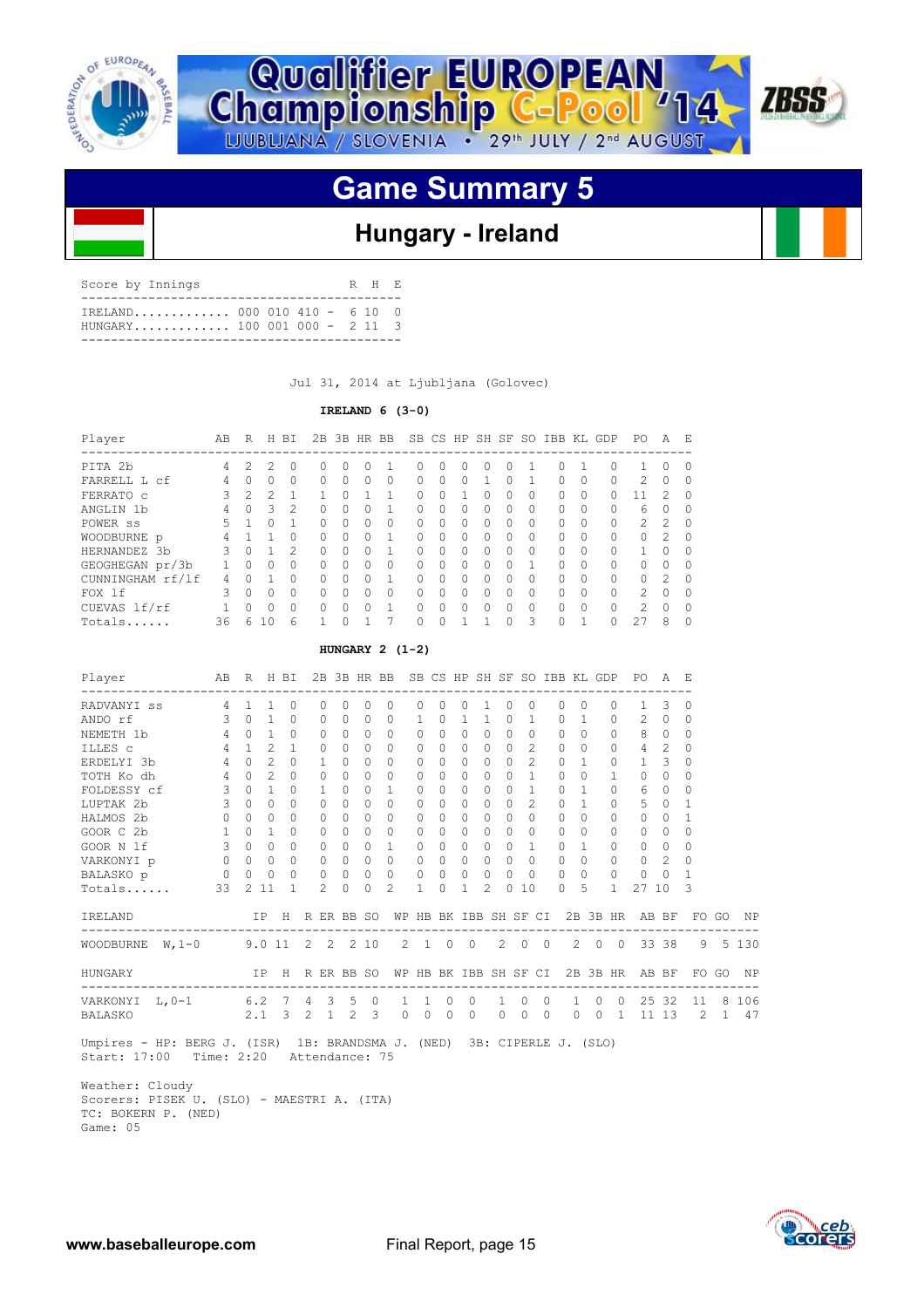![](_page_15_Picture_0.jpeg)

![](_page_15_Picture_1.jpeg)

![](_page_15_Picture_3.jpeg)

### **Norway - Romania**

| Score by Innings                                             |  |  |  | R H E |  |
|--------------------------------------------------------------|--|--|--|-------|--|
| ROMANTA 003 022 112 - 11 8 4<br>$NORMAY$ 000 040 000 - 4 2 3 |  |  |  |       |  |
|                                                              |  |  |  |       |  |

Jul 30, 2014 at Ljubljana (Golovec)

#### **ROMANIA 11 (2-0)**

| Player          | AВ            | R        | H        | BT.          |                |           | 2B 3B HR BB |                |               |          |          |          |          |           | SB CS HP SH SF SO IBB KL GDP |          |          | PO.            | $\overline{A}$ | E.             |
|-----------------|---------------|----------|----------|--------------|----------------|-----------|-------------|----------------|---------------|----------|----------|----------|----------|-----------|------------------------------|----------|----------|----------------|----------------|----------------|
| MIRESCU 2b      | 3             | 3        |          |              | 0              | $\bigcap$ | Ω           |                | 4             | $\Omega$ | 2        | $\Omega$ | 0        | $\bigcap$ | $\bigcap$                    | $\Omega$ | $\Omega$ | 0              | $\Omega$       | $\Omega$       |
| PANAITESCU 1f   | 6             |          | 2        | $\Omega$     | $\Omega$       | $\Omega$  | 0           | $\Omega$       | $\mathcal{L}$ | $\Omega$ | $\Omega$ | $\Omega$ | $\Omega$ | $\Omega$  | $\Omega$                     | $\Omega$ | $\Omega$ | $\mathbf{1}$   | $\Omega$       | $\Omega$       |
| PIRVU E SS      | 3             | 3        |          |              |                | $\bigcap$ | 0           | 1              | $\mathcal{L}$ | $\Omega$ |          | $\Omega$ | $\Omega$ | $\bigcap$ | $\Omega$                     | $\Omega$ | $\Omega$ | 0              | $\mathcal{P}$  | 1              |
| NIKOLICI cf     | 3             |          |          | 4            | 0              | $\Omega$  | O           |                |               |          |          | $\Omega$ |          | $\bigcap$ | $\Omega$                     | $\Omega$ | $\Omega$ | 5              | 0              |                |
| GAVRILA 3b      | 4             | ∩        |          | <sup>0</sup> | $\cap$         | $\bigcap$ | 0           |                |               | O        | 0        | $\Omega$ | O        | $\bigcap$ | $\bigcap$                    | $\Omega$ | $\Omega$ | $\mathbf{1}$   | $\bigcap$      | ∩              |
| BURLEA 1b       | 2             | $\Omega$ | 0        | $\Omega$     | 0              | $\Omega$  | 0           | 0              | 0             | $\Omega$ | $\Omega$ | $\Omega$ | 0        | $\bigcap$ | $\Omega$                     | $\Omega$ | 0        | $\mathfrak{D}$ | $\Omega$       |                |
| APOSTOAEI ph/1b | 3             |          |          | 1            |                | $\cap$    | 0           | 0              |               | $\Omega$ | $\Omega$ | $\Omega$ | O        | $\cap$    | $\bigcap$                    | $\Omega$ | $\Omega$ | $\mathcal{P}$  | $\bigcap$      | ∩              |
| PREDA rf        | $\mathcal{P}$ | 2        |          | $\Omega$     | O              | $\Omega$  | 0           | 3              |               | $\Omega$ | $\Omega$ | $\Omega$ | 0        | $\bigcap$ | $\cap$                       | $\Omega$ | 0        | $\mathcal{L}$  | $\Omega$       | $\Omega$       |
| MIHAI C         | 3             | $\Omega$ | O        | $\cap$       | $\Omega$       | $\bigcap$ | 0           | $\Omega$       | $\Omega$      | $\Omega$ | $\Omega$ | $\Omega$ | O        | $\cap$    | $\bigcap$                    | $\cap$   | $\Omega$ | 6              | $\cap$         |                |
| MANOLE C        |               | O        | O        |              | O              | $\bigcap$ | 0           | 0              | $\Omega$      | $\Omega$ | $\Omega$ |          | 0        | $\bigcap$ | $\Omega$                     | $\Omega$ | $\Omega$ |                | $\Omega$       | ∩              |
| SUSANU dh/p     | 3             |          | $\Omega$ | $\cap$       | U              | $\bigcap$ | 0           | $\mathfrak{D}$ | $\Omega$      |          | $\cap$   | $\Omega$ | Λ        |           | $\cap$                       |          | $\Omega$ | 0              |                | $\cap$         |
| ADUMITRAC. A p  | 0             |          | O        | $\Omega$     | O              | $\bigcap$ | 0           | 0              | 0             | $\Omega$ | $\Omega$ | $\Omega$ | Ω        | $\bigcap$ | $\Omega$                     | $\cap$   | $\Omega$ |                |                | $\Omega$       |
| Totals          | 33            | 11       | 8        | 8            | $\mathfrak{D}$ | $\bigcap$ | 0           | 9              | 12            | 2        | २        | п        |          | 1         | Λ                            |          | $\Omega$ | 27             | 4              | $\overline{4}$ |

#### **NORWAY 4 (0-2)**

|               |                                                                                                                                          |                                                                                                                                                          |                                                                                                                                                                                                                                            |                                                                                                               |                                                                                     |                                                                                              |                                                                                                                                     |                                                                                                                                          |                                                                                                                                                                                                 |                                                                                      |                                                                                                                                                    |                                                                                                                                                                                                   |                                                            |                                                                                                                                                                                                           |                                                                                                                                                                                            |                                                                                                                                                                                                                        |                                                                                                                          |                                                                                                                                                                                                                                                                                | PO.                                                                                                                                                     |                                                                                                                                                                                            |                                                                                                            |                                                                                                                                                                                                         |                                                                              |
|---------------|------------------------------------------------------------------------------------------------------------------------------------------|----------------------------------------------------------------------------------------------------------------------------------------------------------|--------------------------------------------------------------------------------------------------------------------------------------------------------------------------------------------------------------------------------------------|---------------------------------------------------------------------------------------------------------------|-------------------------------------------------------------------------------------|----------------------------------------------------------------------------------------------|-------------------------------------------------------------------------------------------------------------------------------------|------------------------------------------------------------------------------------------------------------------------------------------|-------------------------------------------------------------------------------------------------------------------------------------------------------------------------------------------------|--------------------------------------------------------------------------------------|----------------------------------------------------------------------------------------------------------------------------------------------------|---------------------------------------------------------------------------------------------------------------------------------------------------------------------------------------------------|------------------------------------------------------------|-----------------------------------------------------------------------------------------------------------------------------------------------------------------------------------------------------------|--------------------------------------------------------------------------------------------------------------------------------------------------------------------------------------------|------------------------------------------------------------------------------------------------------------------------------------------------------------------------------------------------------------------------|--------------------------------------------------------------------------------------------------------------------------|--------------------------------------------------------------------------------------------------------------------------------------------------------------------------------------------------------------------------------------------------------------------------------|---------------------------------------------------------------------------------------------------------------------------------------------------------|--------------------------------------------------------------------------------------------------------------------------------------------------------------------------------------------|------------------------------------------------------------------------------------------------------------|---------------------------------------------------------------------------------------------------------------------------------------------------------------------------------------------------------|------------------------------------------------------------------------------|
| 5.            | $\mathbf{1}$                                                                                                                             | $\Omega$                                                                                                                                                 | 1                                                                                                                                                                                                                                          |                                                                                                               | $\Omega$                                                                            | $\Omega$                                                                                     | $\Omega$                                                                                                                            | $\Omega$                                                                                                                                 | 0                                                                                                                                                                                               | $\Omega$                                                                             | $\Omega$                                                                                                                                           |                                                                                                                                                                                                   |                                                            |                                                                                                                                                                                                           |                                                                                                                                                                                            | $\Omega$                                                                                                                                                                                                               |                                                                                                                          | $\Omega$                                                                                                                                                                                                                                                                       | 2                                                                                                                                                       | $\Omega$                                                                                                                                                                                   | 0                                                                                                          |                                                                                                                                                                                                         |                                                                              |
| 3             |                                                                                                                                          | $\Omega$                                                                                                                                                 | $\Omega$                                                                                                                                                                                                                                   |                                                                                                               | $\bigcap$                                                                           | $\bigcap$                                                                                    | $\Omega$                                                                                                                            | $\mathbf{1}$                                                                                                                             | $\mathbf{1}$                                                                                                                                                                                    | $\bigcap$                                                                            | $\Omega$                                                                                                                                           |                                                                                                                                                                                                   |                                                            |                                                                                                                                                                                                           |                                                                                                                                                                                            | $\cap$                                                                                                                                                                                                                 |                                                                                                                          | $\Omega$                                                                                                                                                                                                                                                                       | 3                                                                                                                                                       | $\mathcal{L}$                                                                                                                                                                              | 1                                                                                                          |                                                                                                                                                                                                         |                                                                              |
|               | $\Omega$                                                                                                                                 | $\Omega$                                                                                                                                                 | $\Omega$                                                                                                                                                                                                                                   |                                                                                                               | $\Omega$                                                                            | $\Omega$                                                                                     | $\Omega$                                                                                                                            | $\overline{2}$                                                                                                                           | $\Omega$                                                                                                                                                                                        | $\Omega$                                                                             | $\Omega$                                                                                                                                           |                                                                                                                                                                                                   |                                                            |                                                                                                                                                                                                           |                                                                                                                                                                                            | $\Omega$                                                                                                                                                                                                               |                                                                                                                          | $\Omega$                                                                                                                                                                                                                                                                       | $\Omega$                                                                                                                                                | $\Omega$                                                                                                                                                                                   | $\Omega$                                                                                                   |                                                                                                                                                                                                         |                                                                              |
|               |                                                                                                                                          |                                                                                                                                                          |                                                                                                                                                                                                                                            |                                                                                                               |                                                                                     |                                                                                              |                                                                                                                                     |                                                                                                                                          |                                                                                                                                                                                                 |                                                                                      |                                                                                                                                                    |                                                                                                                                                                                                   |                                                            |                                                                                                                                                                                                           |                                                                                                                                                                                            |                                                                                                                                                                                                                        |                                                                                                                          |                                                                                                                                                                                                                                                                                |                                                                                                                                                         |                                                                                                                                                                                            |                                                                                                            |                                                                                                                                                                                                         |                                                                              |
|               |                                                                                                                                          |                                                                                                                                                          |                                                                                                                                                                                                                                            |                                                                                                               |                                                                                     |                                                                                              |                                                                                                                                     |                                                                                                                                          |                                                                                                                                                                                                 |                                                                                      |                                                                                                                                                    |                                                                                                                                                                                                   |                                                            |                                                                                                                                                                                                           |                                                                                                                                                                                            |                                                                                                                                                                                                                        |                                                                                                                          |                                                                                                                                                                                                                                                                                |                                                                                                                                                         |                                                                                                                                                                                            |                                                                                                            |                                                                                                                                                                                                         |                                                                              |
|               |                                                                                                                                          |                                                                                                                                                          |                                                                                                                                                                                                                                            |                                                                                                               |                                                                                     |                                                                                              |                                                                                                                                     |                                                                                                                                          |                                                                                                                                                                                                 |                                                                                      |                                                                                                                                                    |                                                                                                                                                                                                   |                                                            |                                                                                                                                                                                                           |                                                                                                                                                                                            |                                                                                                                                                                                                                        |                                                                                                                          |                                                                                                                                                                                                                                                                                |                                                                                                                                                         |                                                                                                                                                                                            |                                                                                                            |                                                                                                                                                                                                         |                                                                              |
|               |                                                                                                                                          |                                                                                                                                                          | $\Omega$                                                                                                                                                                                                                                   |                                                                                                               | 0                                                                                   | $\Omega$                                                                                     | $\bigcap$                                                                                                                           |                                                                                                                                          | 0                                                                                                                                                                                               | $\Omega$                                                                             |                                                                                                                                                    |                                                                                                                                                                                                   |                                                            |                                                                                                                                                                                                           |                                                                                                                                                                                            | $\Omega$                                                                                                                                                                                                               |                                                                                                                          | $\cap$                                                                                                                                                                                                                                                                         |                                                                                                                                                         |                                                                                                                                                                                            |                                                                                                            |                                                                                                                                                                                                         |                                                                              |
|               |                                                                                                                                          |                                                                                                                                                          |                                                                                                                                                                                                                                            |                                                                                                               |                                                                                     |                                                                                              |                                                                                                                                     |                                                                                                                                          |                                                                                                                                                                                                 |                                                                                      |                                                                                                                                                    |                                                                                                                                                                                                   |                                                            |                                                                                                                                                                                                           |                                                                                                                                                                                            |                                                                                                                                                                                                                        |                                                                                                                          |                                                                                                                                                                                                                                                                                |                                                                                                                                                         |                                                                                                                                                                                            |                                                                                                            |                                                                                                                                                                                                         |                                                                              |
|               |                                                                                                                                          |                                                                                                                                                          | <sup>n</sup>                                                                                                                                                                                                                               |                                                                                                               |                                                                                     |                                                                                              |                                                                                                                                     |                                                                                                                                          |                                                                                                                                                                                                 |                                                                                      |                                                                                                                                                    |                                                                                                                                                                                                   |                                                            |                                                                                                                                                                                                           |                                                                                                                                                                                            |                                                                                                                                                                                                                        |                                                                                                                          |                                                                                                                                                                                                                                                                                |                                                                                                                                                         |                                                                                                                                                                                            |                                                                                                            |                                                                                                                                                                                                         |                                                                              |
|               |                                                                                                                                          |                                                                                                                                                          | $\bigcap$                                                                                                                                                                                                                                  |                                                                                                               | $\Omega$                                                                            | $\Omega$                                                                                     | $\Omega$                                                                                                                            |                                                                                                                                          | 0                                                                                                                                                                                               | $\Omega$                                                                             |                                                                                                                                                    |                                                                                                                                                                                                   |                                                            |                                                                                                                                                                                                           |                                                                                                                                                                                            | $\bigcap$                                                                                                                                                                                                              |                                                                                                                          | $\bigcap$                                                                                                                                                                                                                                                                      |                                                                                                                                                         | $\Omega$                                                                                                                                                                                   | $\Omega$                                                                                                   |                                                                                                                                                                                                         |                                                                              |
|               |                                                                                                                                          |                                                                                                                                                          | <sup>n</sup>                                                                                                                                                                                                                               |                                                                                                               | 1                                                                                   | $\cap$                                                                                       | $\Omega$                                                                                                                            | $\bigcap$                                                                                                                                | 0                                                                                                                                                                                               | $\Omega$                                                                             |                                                                                                                                                    |                                                                                                                                                                                                   |                                                            |                                                                                                                                                                                                           |                                                                                                                                                                                            | $\bigcap$                                                                                                                                                                                                              |                                                                                                                          | O.                                                                                                                                                                                                                                                                             |                                                                                                                                                         |                                                                                                                                                                                            | $\Omega$                                                                                                   |                                                                                                                                                                                                         |                                                                              |
| HOLLERUD ph   |                                                                                                                                          |                                                                                                                                                          | $\Omega$                                                                                                                                                                                                                                   |                                                                                                               | $\Omega$                                                                            | $\Omega$                                                                                     | $\Omega$                                                                                                                            | $\Omega$                                                                                                                                 | $\Omega$                                                                                                                                                                                        | $\cap$                                                                               | $\Omega$                                                                                                                                           |                                                                                                                                                                                                   |                                                            |                                                                                                                                                                                                           |                                                                                                                                                                                            | $\bigcap$                                                                                                                                                                                                              |                                                                                                                          | $\bigcap$                                                                                                                                                                                                                                                                      | $\Omega$                                                                                                                                                | $\Omega$                                                                                                                                                                                   | $\Omega$                                                                                                   |                                                                                                                                                                                                         |                                                                              |
|               |                                                                                                                                          |                                                                                                                                                          | $\bigcap$                                                                                                                                                                                                                                  |                                                                                                               | $\Omega$                                                                            | $\cap$                                                                                       | $\cap$                                                                                                                              |                                                                                                                                          | $\Omega$                                                                                                                                                                                        | $\bigcap$                                                                            |                                                                                                                                                    |                                                                                                                                                                                                   |                                                            |                                                                                                                                                                                                           |                                                                                                                                                                                            |                                                                                                                                                                                                                        |                                                                                                                          | $\bigcap$                                                                                                                                                                                                                                                                      |                                                                                                                                                         |                                                                                                                                                                                            | $\Omega$                                                                                                   |                                                                                                                                                                                                         |                                                                              |
| HANSELMANN ph |                                                                                                                                          |                                                                                                                                                          |                                                                                                                                                                                                                                            |                                                                                                               |                                                                                     |                                                                                              |                                                                                                                                     |                                                                                                                                          | $\Omega$                                                                                                                                                                                        | $\Omega$                                                                             |                                                                                                                                                    |                                                                                                                                                                                                   |                                                            |                                                                                                                                                                                                           |                                                                                                                                                                                            |                                                                                                                                                                                                                        |                                                                                                                          |                                                                                                                                                                                                                                                                                |                                                                                                                                                         |                                                                                                                                                                                            |                                                                                                            |                                                                                                                                                                                                         |                                                                              |
|               |                                                                                                                                          |                                                                                                                                                          |                                                                                                                                                                                                                                            |                                                                                                               |                                                                                     |                                                                                              |                                                                                                                                     |                                                                                                                                          | $\Omega$                                                                                                                                                                                        |                                                                                      |                                                                                                                                                    |                                                                                                                                                                                                   |                                                            |                                                                                                                                                                                                           |                                                                                                                                                                                            |                                                                                                                                                                                                                        |                                                                                                                          |                                                                                                                                                                                                                                                                                |                                                                                                                                                         | $\Omega$                                                                                                                                                                                   | 1                                                                                                          |                                                                                                                                                                                                         |                                                                              |
|               | $\Omega$                                                                                                                                 |                                                                                                                                                          |                                                                                                                                                                                                                                            |                                                                                                               |                                                                                     |                                                                                              |                                                                                                                                     |                                                                                                                                          | $\circ$                                                                                                                                                                                         | $\Omega$                                                                             |                                                                                                                                                    |                                                                                                                                                                                                   |                                                            |                                                                                                                                                                                                           |                                                                                                                                                                                            | $\Omega$                                                                                                                                                                                                               |                                                                                                                          | $\Omega$                                                                                                                                                                                                                                                                       | $\Omega$                                                                                                                                                | $\Omega$                                                                                                                                                                                   | $\Omega$                                                                                                   |                                                                                                                                                                                                         |                                                                              |
| 29            | $\overline{4}$                                                                                                                           |                                                                                                                                                          |                                                                                                                                                                                                                                            |                                                                                                               | $\mathbf{1}$                                                                        | $\Omega$                                                                                     | $\Omega$                                                                                                                            | 6                                                                                                                                        | 2                                                                                                                                                                                               | $\Omega$                                                                             |                                                                                                                                                    |                                                                                                                                                                                                   |                                                            |                                                                                                                                                                                                           |                                                                                                                                                                                            | $\Omega$                                                                                                                                                                                                               |                                                                                                                          | $\Omega$                                                                                                                                                                                                                                                                       |                                                                                                                                                         |                                                                                                                                                                                            | 3                                                                                                          |                                                                                                                                                                                                         |                                                                              |
|               |                                                                                                                                          |                                                                                                                                                          |                                                                                                                                                                                                                                            |                                                                                                               |                                                                                     |                                                                                              |                                                                                                                                     |                                                                                                                                          |                                                                                                                                                                                                 |                                                                                      |                                                                                                                                                    |                                                                                                                                                                                                   |                                                            |                                                                                                                                                                                                           |                                                                                                                                                                                            |                                                                                                                                                                                                                        |                                                                                                                          |                                                                                                                                                                                                                                                                                |                                                                                                                                                         |                                                                                                                                                                                            |                                                                                                            |                                                                                                                                                                                                         | NP                                                                           |
|               |                                                                                                                                          |                                                                                                                                                          |                                                                                                                                                                                                                                            | $\overline{4}$                                                                                                |                                                                                     |                                                                                              |                                                                                                                                     |                                                                                                                                          |                                                                                                                                                                                                 |                                                                                      |                                                                                                                                                    |                                                                                                                                                                                                   | $\Omega$                                                   | $\Omega$                                                                                                                                                                                                  | $\Omega$                                                                                                                                                                                   |                                                                                                                                                                                                                        | $\Omega$                                                                                                                 |                                                                                                                                                                                                                                                                                |                                                                                                                                                         |                                                                                                                                                                                            |                                                                                                            | $\mathcal{L}$                                                                                                                                                                                           | 78                                                                           |
|               |                                                                                                                                          |                                                                                                                                                          |                                                                                                                                                                                                                                            |                                                                                                               |                                                                                     |                                                                                              |                                                                                                                                     |                                                                                                                                          |                                                                                                                                                                                                 |                                                                                      |                                                                                                                                                    |                                                                                                                                                                                                   | $\Omega$                                                   | $\mathbf{1}$                                                                                                                                                                                              | $\Omega$                                                                                                                                                                                   |                                                                                                                                                                                                                        | $\Omega$                                                                                                                 |                                                                                                                                                                                                                                                                                |                                                                                                                                                         |                                                                                                                                                                                            |                                                                                                            | 2                                                                                                                                                                                                       | 66                                                                           |
|               |                                                                                                                                          |                                                                                                                                                          |                                                                                                                                                                                                                                            |                                                                                                               |                                                                                     |                                                                                              |                                                                                                                                     |                                                                                                                                          |                                                                                                                                                                                                 |                                                                                      |                                                                                                                                                    |                                                                                                                                                                                                   |                                                            |                                                                                                                                                                                                           |                                                                                                                                                                                            |                                                                                                                                                                                                                        |                                                                                                                          |                                                                                                                                                                                                                                                                                |                                                                                                                                                         |                                                                                                                                                                                            |                                                                                                            |                                                                                                                                                                                                         | NP                                                                           |
|               |                                                                                                                                          |                                                                                                                                                          |                                                                                                                                                                                                                                            |                                                                                                               |                                                                                     |                                                                                              |                                                                                                                                     |                                                                                                                                          |                                                                                                                                                                                                 |                                                                                      |                                                                                                                                                    |                                                                                                                                                                                                   | 0<br>$\mathbf{1}$                                          | $\Omega$<br>1                                                                                                                                                                                             | $\mathbf{0}$<br>$\overline{0}$                                                                                                                                                             |                                                                                                                                                                                                                        |                                                                                                                          |                                                                                                                                                                                                                                                                                |                                                                                                                                                         |                                                                                                                                                                                            |                                                                                                            | $\overline{4}$<br>6                                                                                                                                                                                     | 96<br>75                                                                     |
|               | 3<br>$\overline{c}$<br>$\Omega$<br>3<br>$\mathbf{1}$<br>TONNESSEN ph<br>3<br>$\mathbf{1}$<br>$\circ$<br>ADUMITRAC. A<br>---------------- | $\overline{1}$<br>$\overline{2}$<br>$\Omega$<br>$\Omega$<br>$2^{\circ}$<br>1<br>$\Omega$<br>$\Omega$<br>$\Omega$<br>$\Omega$<br>$\mathbf{1}$<br>$\Omega$ | $\Omega$<br>$\Omega$<br>$\cap$<br>$\Omega$<br>$\Omega$<br>$\Omega$<br>$\Omega$<br>$\mathbf{1}$<br>$\mathbf{1}$<br>$\Omega$<br>$2 \quad 1$<br>$\Omega$<br>$1 \quad 0 \quad 0$<br>$0 \quad 0$<br>$\circ$<br>$\circ$<br>$\overline{2}$<br>5.0 | AB R H BI<br>$\mathbf{1}$<br>$\bigcap$<br>$\bigcap$<br>$\bigcap$<br>$\circ$<br>IP -<br>4.1<br>$4\overline{ }$ | $\Omega$<br>$\circ$<br>$\mathfrak{D}$<br>4.0 1<br>$1 \quad 0$<br>H<br>$4.2 \quad 4$ | $\Omega$<br>$\Omega$<br>$\Omega$<br>$\Omega$<br>0<br>$\mathbf{0}$<br>$\circ$<br>$\circ$<br>5 | $\Omega$<br>$\Omega$<br>$\bigcap$<br>$\Omega$<br>$\Omega$<br>$\Omega$<br>$\Omega$<br>$\circ$<br>$\bigcirc$<br>3 <sup>7</sup><br>6 4 | $\Omega$<br>$\Omega$<br>$\cap$<br>$\Omega$<br>$\Omega$<br>$\Omega$<br>$\Omega$<br>$\bigcirc$<br>$2 \quad 5$<br>$\overline{1}$<br>6<br>-3 | $\Omega$<br>$\mathfrak{D}$<br>$\mathbf{1}$<br>$\Omega$<br>$\Omega$<br>$\Omega$<br>$\Omega$<br>$\Omega$<br>$\Omega$<br>$\Omega$<br>$\Omega$<br>6<br>7<br>R ER BB SO<br>$\circ$<br>$\overline{1}$ | $\Omega$<br>$\mathbf{1}$<br>$\Omega$<br>$\Omega$<br>0<br>0<br>$\mathbf{1}$<br>1<br>2 | $\Omega$<br>$\Omega$<br>$\Omega$<br>$\Omega$<br>$\cap$<br>$\Omega$<br>$\mathbf{1}$<br>$\Omega$<br>---------------------------<br>$\mathbf{0}$<br>3 | $\Omega$<br>$\Omega$<br>$\Omega$<br>$\circ$<br>$\Omega$<br>$\Omega$<br>$\Omega$<br>$\Omega$<br>$\Omega$<br>$\Omega$<br>$\circ$<br>$\mathbf{1}$<br>$\Omega$<br>$\Omega$<br>$\circ$<br>$\mathbf{1}$ | $\mathbf{1}$<br>$\Omega$<br>$\Omega$<br>$\circ$<br>$\circ$ | $\Omega$<br>$\Omega$<br>$\Omega$<br>$\Omega$<br>$\Omega$<br>$\Omega$<br>$\Omega$<br>$\Omega$<br>$\Omega$<br>$\Omega$<br>$\Omega$<br>$\Omega$<br>$\bigcap$<br>$\Omega$<br>$\Omega$<br>$\Omega$<br>$\Omega$ | $\Omega$<br>$\Omega$<br>$\circ$<br>$\mathbf{1}$<br>$\Omega$<br>$\Omega$<br>$\circ$<br>$\Omega$<br>$\Omega$<br>$\Omega$<br>$\Omega$<br>$\Omega$<br>$\cap$<br>$\circ$<br>$\circ$<br>$\Omega$ | 3<br>$\mathbf{1}$<br>$\mathbf{1}$<br>$\Omega$<br>$\Omega$<br>$\Omega$<br>1<br>$\Omega$<br>$\mathfrak{D}$<br>$\Omega$<br>$\mathfrak{D}$<br>$\mathbf{1}$<br>$\mathfrak{D}$<br>$\Omega$<br>$\Omega$<br>$\bigcirc$<br>1 13 | $\Omega$<br>$\Omega$<br>$\bigcap$<br>$\bigcap$<br>$\bigcap$<br>$\Omega$<br>$\Omega$<br>$\Omega$<br>WP HB BK IBB SH SF CI | $\mathbf{1}$<br>$\mathbf{1}$<br>$\Omega$<br>$\Omega$<br>$\Omega$<br>$\bigcap$<br>$\Omega$<br>$\bigcap$<br>$\Omega$<br>$\bigcap$<br>$\bigcap$<br>$\mathbf{1}$<br>$\Omega$<br>$\Omega$<br>$\Omega$<br>$\overline{4}$<br>$\mathbf{1}$<br>$\Omega$<br>$\mathbf{1}$<br>$\mathbf{1}$ | 2B 3B HR BB SB CS HP SH SF SO IBB KL GDP<br>$\bigcap$<br>$\Omega$<br>$\bigcap$<br>$\cap$<br>$\Omega$<br>$\Omega$<br>$\Omega$<br>$\mathbf{0}$<br>$\circ$ | $\mathbf{1}$<br>4<br>$\mathfrak{D}$<br>$\Omega$<br>$\Omega$<br>10<br>$\Omega$<br>3<br>$\mathbf{1}$<br>$\Omega$<br>$\mathbf{1}$<br>27<br>$\Omega$<br>$\Omega$<br>$\Omega$<br>$\overline{0}$ | 3<br>$\Omega$<br>$\mathfrak{D}$<br>$\circ$<br>1<br>$\Omega$<br>$\Omega$<br>2<br>$\Omega$<br>10<br>15<br>17 | A F.<br>$\Omega$<br>$\mathbf{1}$<br>$\Omega$<br>$\mathbf 0$<br>$\Omega$<br>$\Omega$<br>$\Omega$<br>IP H R ER BB SO WP HB BK IBB SH SF CI 2B 3B HR AB BF<br>14 20<br>17<br>2B 3B HR AB BF<br>23<br>16 24 | FO GO<br>3<br>6<br>FO GO<br>--------------------------------------<br>8<br>6 |

 Umpires - HP: KISS-JAKAB J. (HUN) 1B: ERTNERS J. (LAT) 3B: DILWORTH D. (IRL) Start: 13:30 Time: 3:10 Attendance: 27

 Weather: Rainy Scorers: MAESTRI A. (ITA) - SMOLNIKAR E. (SLO) TC: BOKERN P. (NED) ADUMITRAC. A faced 4 batters in the 5th. Game: 06

![](_page_15_Picture_13.jpeg)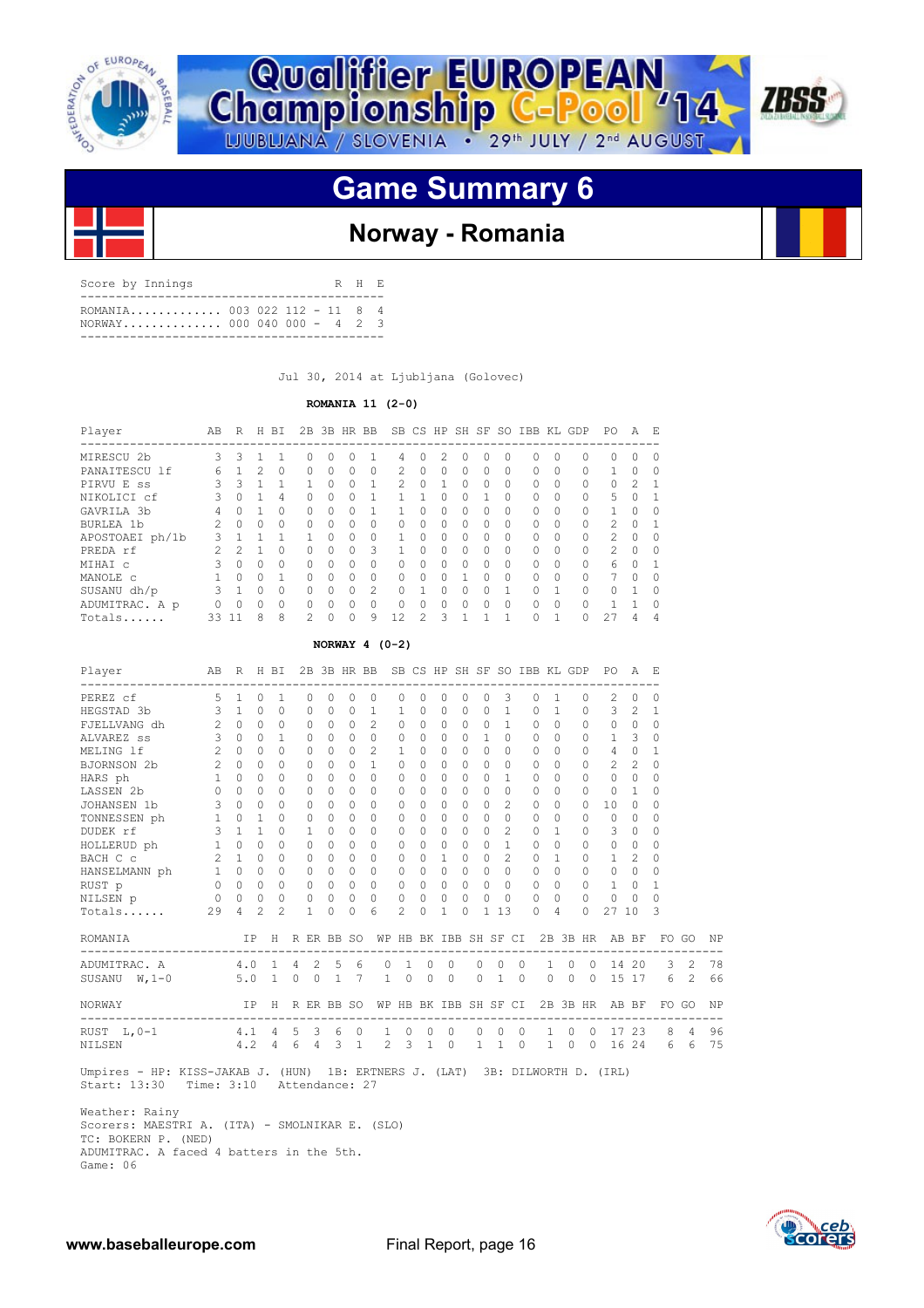![](_page_16_Picture_0.jpeg)

![](_page_16_Picture_1.jpeg)

### **Latvia - Finland**

| Score by Innings             |  |  | R H |  |
|------------------------------|--|--|-----|--|
| FINLAND 510 002 006 - 14 7 3 |  |  |     |  |

Jul 30, 2014 at Ljubljana (Jezica)

 **FINLAND 14 (1-1)**

| Player                     | AB | R        | Н              | BI.       | 2B       |          | 3B HR BB  |              | SB        |          | CS HP SH SF |           |          | SO.      | IBB       | KL.      | GDP      | PO.          | A      | $F_{i}$       |
|----------------------------|----|----------|----------------|-----------|----------|----------|-----------|--------------|-----------|----------|-------------|-----------|----------|----------|-----------|----------|----------|--------------|--------|---------------|
| FERNANDEZ S ss             | 4  | 4        |                |           | U        | Ω        |           |              | ς         | Ω        |             |           | O        |          | O         |          | Ω        |              |        |               |
| LIIRI 2b                   | २  | 3        | 0              |           | $\Omega$ | $\Omega$ | $\Omega$  | 3            | $\Omega$  | $\Omega$ | 0           | $\Omega$  | 0        | 0        | $\Omega$  | $\Omega$ | 0        | 2            |        | $\Omega$      |
| KURVINEN<br>1 <sub>b</sub> | 5. |          | 2              | $\Omega$  | $\cap$   | $\Omega$ | $\Omega$  |              | $\cap$    | $\Omega$ | 0           | $\bigcap$ | $\Omega$ | $\Omega$ | $\Omega$  | $\Omega$ | O        | 11           | 2      | $\Omega$      |
| MUNOZ rf                   | 3  |          |                |           |          | $\Omega$ | $\cap$    |              | $\bigcap$ | $\Omega$ |             | $\bigcap$ | $\Omega$ | $\Omega$ | $\Omega$  | $\Omega$ | $\Omega$ |              | $\cap$ | $\Omega$      |
| SAARISTO pr/rf             |    |          | $\Omega$       | $\Omega$  | $\cap$   | 0        | $\Omega$  |              | $\Omega$  | $\Omega$ | 0           | $\Omega$  | $\Omega$ | $\Omega$ | $\Omega$  |          | $\Omega$ | 0            | $\cap$ | $\Omega$      |
| NYMARK dh/p                |    |          |                |           | $\cap$   | $\Omega$ | $\bigcap$ | $\mathbf{1}$ | $\Omega$  | $\cap$   | O           | $\cap$    | $\Omega$ | $\Omega$ | $\bigcap$ |          |          |              |        | $\Omega$      |
| BOVE p                     |    | 0        | 0              | $\Omega$  | $\cap$   | $\Omega$ | $\Omega$  | $\Omega$     | $\Omega$  | $\Omega$ | O           | $\bigcap$ | 0        |          | $\Omega$  | $\Omega$ |          |              |        | $\Omega$      |
| LEE 3b                     |    | 0        | 0              | $\Omega$  | 0        | Ω        | $\Omega$  | $\Omega$     | $\Omega$  | $\cap$   | 0           | $\bigcap$ | 0        | $\Omega$ | $\Omega$  |          |          | O            | n      | $\Omega$      |
| HAATAJA ph/3b              |    | O        | $\Omega$       | $\Omega$  | $\cap$   | $\Omega$ | $\bigcap$ | $\Omega$     | $\Omega$  | $\cap$   | O           | $\bigcap$ | $\Omega$ | $\Omega$ | $\Omega$  | $\Omega$ | $\Omega$ | $\Omega$     | $\cap$ | $\Omega$      |
| MUUKKONEN 1f               | 4  |          | $\cap$         | $\cap$    | $\Omega$ | $\Omega$ | $\bigcap$ | 1            | $\Omega$  | $\Omega$ | O           | $\cap$    | $\Omega$ | O        | $\Omega$  | $\Omega$ |          | $\mathbf{1}$ | $\cap$ | $\mathcal{L}$ |
| SALMENPERA C               |    |          | O              | $\bigcap$ | $\cap$   | $\Omega$ | $\cap$    | 1            | $\Omega$  | $\cap$   | O           | $\bigcap$ | O        |          | $\Omega$  |          |          | 8            | $\cap$ | $\Omega$      |
| TOLPPANEN 3b/p             |    | $\Omega$ | $\mathfrak{D}$ | 3         | $\Omega$ | Ω        | $\Omega$  | $\Omega$     | O         | $\cap$   | O           | $\bigcap$ |          | $\Omega$ | $\cap$    |          |          |              |        | $\Omega$      |
| PARKKINEN cf               | 4  |          | $\Omega$       | $\bigcap$ | $\cap$   | $\Omega$ | $\cap$    | $\mathbf{1}$ | $\Omega$  | $\cap$   | O           | $\cap$    | $\cap$   |          | $\cap$    | $\Omega$ |          |              | O      | $\Omega$      |
| SAARMAN p                  |    | O        | O              | $\bigcap$ | $\cap$   | $\Omega$ | $\cap$    | $\Omega$     | $\Omega$  | $\Omega$ | O           | $\bigcap$ | $\Omega$ | $\Omega$ | $\Omega$  | $\Omega$ | $\Omega$ | Λ            | O      | $\Omega$      |
| $Totals$                   | 36 | 14       |                |           |          |          |           | 11           | ς         | 0        | 2           | $\cap$    |          | ς        | $\Omega$  | $\Omega$ | O        | 21           | 13     | $\mathcal{R}$ |

#### **LATVIA 4 (0-2)**

| Player                      | AB             | R              |                | H BI           |                |                |                         |                | 2B 3B HR BB    |                       |              |              |             |          |              |                | SB CS HP SH SF SO IBB KL GDP |             |            | PO.            | A              | - F.              |              |           |
|-----------------------------|----------------|----------------|----------------|----------------|----------------|----------------|-------------------------|----------------|----------------|-----------------------|--------------|--------------|-------------|----------|--------------|----------------|------------------------------|-------------|------------|----------------|----------------|-------------------|--------------|-----------|
| GUTMANIS C                  | 5              | $\Omega$       | 1              | 1              |                | $\Omega$       | $\Omega$                | $\Omega$       | $\Omega$       | $\Omega$              | $\mathbf{1}$ | $\Omega$     | $\Omega$    | $\Omega$ |              | $\overline{c}$ | $\Omega$                     | 0           | 0          | 4              | $\Omega$       | $\Omega$          |              |           |
| ALDINS cf/p                 | 2              | 3              | $\mathbf{1}$   | $\Omega$       |                | $\Omega$       | $\Omega$                | $\Omega$       | 3              | $\Omega$              | $\Omega$     | $\Omega$     | $\cap$      | $\Omega$ |              | $\Omega$       | $\Omega$                     | $\Omega$    | 0          | 3              | 3              | $\Omega$          |              |           |
| DUSELIS J 1b                | 3              | $\Omega$       | $\overline{c}$ | $\Omega$       |                | 1              | $\Omega$                | $\Omega$       | 2              | $\Omega$              | $\Omega$     | $\Omega$     | $\Omega$    | $\Omega$ |              | $\Omega$       | $\Omega$                     | 0           | $\Omega$   | 13             | $\Omega$       | $\Omega$          |              |           |
| ANSONS p/cf                 | 4              | $\Omega$       | $\overline{c}$ | $\Omega$       |                | 0              | $\Omega$                | $\Omega$       | $\mathbf{1}$   | $\Omega$              | $\bigcap$    | $\Omega$     | $\cap$      | $\Omega$ |              | $\Omega$       | $\bigcap$                    | $\Omega$    | 0          | $\mathbf{1}$   | $\Omega$       | 1                 |              |           |
| ALEKSEJEVS 1f               | $\overline{4}$ | $\Omega$       | $\mathbf{1}$   | $\Omega$       |                | $\Omega$       | $\Omega$                | $\Omega$       | $\Omega$       | $\Omega$              | $\Omega$     | $\Omega$     | $\cap$      | $\Omega$ |              | $\mathbf{1}$   | $\Omega$                     | 1           | 0          | $\mathfrak{D}$ | $\Omega$       | $\Omega$          |              |           |
| NAGLIS ph                   |                | $0\quad 0$     | $\Omega$       | $\Omega$       |                | $\Omega$       | $\Omega$                | $\Omega$       | $\Omega$       | $\Omega$              | $\Omega$     | 1            | $\Omega$    | $\Omega$ |              | 0              | $\Omega$                     | $\Omega$    | 0          | $\Omega$       | $\Omega$       | $\Omega$          |              |           |
| BIRULIS pr                  | $\Omega$       | $\Omega$       | $\Omega$       | $\Omega$       |                | $\Omega$       | O                       | $\Omega$       | $\cap$         | $\Omega$              | $\Omega$     | $\Omega$     | $\bigcap$   | $\Omega$ |              | $\Omega$       | $\bigcap$                    | $\Omega$    | 0          | $\Omega$       | $\Omega$       | $\Omega$          |              |           |
| DUSELIS K 3b/p              | 3              | $\Omega$       | $\mathbf{1}$   | $\overline{c}$ |                | $\Omega$       | O                       | $\Omega$       | $\cap$         | 1                     | $\Omega$     | 1            | $\bigcap$   | 1        |              | 1              | $\bigcap$                    | 1           | 0          | $\mathbf{1}$   | 4              | $\overline{a}$    |              |           |
| RIMICANS rf/cf              | $4 -$          | $\Omega$       | $\Omega$       | $\Omega$       |                | $\Omega$       | $\Omega$                | $\cap$         | $\bigcap$      | $\Omega$              | $\bigcap$    | $\Omega$     | $\bigcap$   | $\Omega$ |              | 1              | $\bigcap$                    | 1           | 0          | $\mathfrak{D}$ | $\mathbf{1}$   | 0                 |              |           |
| KNOPKENS ph                 | $\mathbf{1}$   | $\Omega$       | $\Omega$       | $\bigcap$      |                | $\Omega$       | $\Omega$                | $\cap$         | $\Omega$       | $\Omega$              | $\cap$       | $\Omega$     | $\bigcap$   | $\cap$   |              | $\Omega$       | $\bigcap$                    | $\Omega$    | 0          | 0              | $\Omega$       | $\Omega$          |              |           |
| SKRASTINS ss                | 3              | $\Omega$       | $\Omega$       | $\Omega$       |                | $\Omega$       | $\Omega$                | $\Omega$       | $\Omega$       | $\Omega$              | $\Omega$     | $\mathbf{1}$ | $\cap$      | $\Omega$ |              | $\overline{c}$ | $\Omega$                     | 1           | 0          | $\mathbf{1}$   | $\mathbf{1}$   | $\overline{c}$    |              |           |
| STASUNS 2b                  | $\mathbf{3}$   | $\overline{1}$ | $\Omega$       | $\Omega$       |                | $\Omega$       | $\Omega$                | $\Omega$       | $\Omega$       | 1                     | $\Omega$     | $\Omega$     | $\Omega$    | $\Omega$ |              | $\mathbf{1}$   | $\Omega$                     | $\Omega$    | 0          | $\Omega$       | $\mathfrak{D}$ | $\Omega$          |              |           |
| STERNFELDS ph/rf            | 1              | $\Omega$       | $\Omega$       | $\Omega$       |                | $\Omega$       | O                       | $\Omega$       | $\bigcap$      | $\Omega$              | $\bigcap$    | $\Omega$     | $\bigcap$   | $\Omega$ |              | 0              | $\bigcap$                    | $\Omega$    | 0          | $\Omega$       | $\Omega$       | 0                 |              |           |
| GEIDANS p                   | $\Omega$       | $\Omega$       | $\Omega$       | $\Omega$       |                | $\Omega$       | $\Omega$                | $\Omega$       | $\Omega$       | $\Omega$              | $\bigcap$    | $\Omega$     | $\bigcap$   | $\Omega$ |              | 0              | $\bigcap$                    | $\Omega$    | 0          | $\Omega$       | $\Omega$       | $\Omega$          |              |           |
| SILAVS p                    | $\Omega$       | $\Omega$       | $\Omega$       | $\Omega$       |                | $\Omega$       | $\Omega$                | $\Omega$       | $\Omega$       | $\Omega$              | $\Omega$     | $\Omega$     | $\bigcap$   | $\Omega$ |              | 0              | $\Omega$                     | 0           | 0          | $\Omega$       | $\Omega$       | 0                 |              |           |
| KIRIJAKS cf                 | $\Omega$       | $\Omega$       | $\Omega$       | $\Omega$       |                | $\Omega$       | $\Omega$                | $\Omega$       | $\Omega$       | $\Omega$              | $\Omega$     | 0            | $\Omega$    | $\Omega$ |              | $\Omega$       | $\Omega$                     | 0           | 0          | $\Omega$       | $\Omega$       | $\Omega$          |              |           |
| Totals                      | 33             | 4              | 8              | 3              |                | 1              | $\Omega$                | $\Omega$       | 6              | $\mathfrak{D}$        | $\mathbf{1}$ | 3            | $\cap$      | 1        |              | 8              | $\cap$                       | 4           | 0          | 27             | 11             | 5                 |              |           |
|                             |                |                |                |                |                |                |                         |                |                |                       |              |              |             |          |              |                |                              |             |            |                |                |                   |              |           |
| FINLAND<br>-----------      |                | IP             |                | Н              |                |                | R ER BB SO              |                |                | WP HB BK IBB SH SF CI |              |              |             |          |              |                |                              | 2B 3B HR    |            | AB BF          |                |                   | FO GO        | NP        |
| SAARMAN                     |                | 2.1            |                | 3              | $\mathcal{L}$  | $\mathbf{1}$   | 3                       | 4              | $\Omega$       | $\Omega$              | $\Omega$     | $\Omega$     |             | $\Omega$ | $\Omega$     | $\Omega$       | $\Omega$                     | $\Omega$    | $\Omega$   |                | 10 13          | $\overline{2}$    | 1            | 59        |
| <b>NYMARK</b>               |                | 1.2            |                | $\Omega$       | $\mathbf{1}$   | 1              | $\overline{2}$          | $\Omega$       | $\Omega$       | $\mathbf{1}$          | $\Omega$     |              | $\Omega$    | $\circ$  | $\Omega$     | $\Omega$       | $\mathbf 0$                  | $\circ$     | $\Omega$   | 5              | - 8            | $\overline{2}$    | 3            | 26        |
| <b>BOVE</b>                 |                | 1.2            |                | $\mathcal{B}$  | 1              | $\Omega$       | $\mathbf{1}$            | $\mathcal{L}$  | $\circ$        | 0                     | $\Omega$     |              | $\Omega$    | 0        | 1            | $\Omega$       | $\mathbf{1}$                 | $\Omega$    | $\bigcirc$ | 7              | 9              | $\overline{1}$    | 1            | 41        |
| TOLPPANEN<br>W.1-0          |                | 3.1            |                | $\overline{2}$ | $\circ$        | $\Omega$       | $\Omega$                | $\mathfrak{D}$ | $\overline{c}$ | $\overline{2}$        | $\Omega$     |              | $\Omega$    | $\Omega$ | $\Omega$     | $\Omega$       | $\Omega$                     | $\Omega$    | $\Omega$   | 11             | 13             | $\mathbf{1}$      | 6            | 34        |
|                             |                |                |                |                |                |                |                         |                |                |                       |              |              |             |          |              |                |                              | 2B 3B HR    |            |                |                |                   |              |           |
| LATVIA<br>----------------- |                | IP             |                | H              |                |                | R ER BB SO              |                |                | WP HB BK IBB SH SF CI |              |              |             |          |              |                |                              |             |            | AB             | BF             | FO.<br>---------- | GO           | <b>NP</b> |
| ANSONS L, 0-1               |                | 0.0            |                | $\mathbf{0}$   | 5              | 5              | 3                       | 0              | 0              | $\overline{c}$        | $\Omega$     |              | 0           | 0        | $\Omega$     | $\Omega$       | 0                            | $\circ$     | 0          | 0              | 5              | $\circ$           | 0            | 24        |
| <b>ALDINS</b>               |                | 8.0            |                | 6              | 3              | $\circ$        | 2                       | 3              | 2              | $\Omega$              | $\Omega$     |              | $\Omega$    | $\Omega$ | $\Omega$     | $\Omega$       | $\circ$                      | $\Omega$    | $\Omega$   | 32             | 34             | 11                | 9            | 114       |
| <b>GEIDANS</b>              |                | 0.2            |                | $\mathbf{1}$   | $\overline{4}$ | $\overline{4}$ | $\overline{\mathbf{3}}$ | $\Omega$       | $\circ$        | $\mathbf 0$           | $\Omega$     |              | $\Omega$    | 0        | $\mathbf{1}$ | $\Omega$       | $\mathbf{1}$                 | $\circ$     | $\Omega$   | $\overline{c}$ | 6              | $\overline{c}$    | $\Omega$     | 27        |
| SILAVS                      |                | 0.0            |                | $\Omega$       | 2              | $\circ$        | 3                       | $\circ$        | $\mathbf{1}$   | 0                     | $\Omega$     |              | $\mathbf 0$ | 0        | $\Omega$     | $\mathbf 0$    | $\circ$                      | $\circ$     | $\circ$    | $\mathbf{1}$   | 4              | $\circ$           | $\mathbf 0$  | 12        |
| DUSELIS K                   |                | 0.1            |                | $\Omega$       | $\Omega$       | 0              | $\Omega$                | $\Omega$       | $\Omega$       | 0                     | $\Omega$     |              | $\Omega$    | $\Omega$ | $\Omega$     | $\Omega$       | $\Omega$                     | $\mathbf 0$ | $\Omega$   | 1              | $\mathbf{1}$   | $\Omega$          | $\mathbf{1}$ |           |
|                             |                |                |                |                |                |                |                         |                |                |                       |              |              |             |          |              |                |                              |             |            |                |                |                   |              |           |

 Umpires - HP: CIPERLE J. (SLO) 1B: NYLAND J. (NOR) 3B: BERG J. (ISR) Start: 13:30 Time: 3:15 Attendance: 25

 Weather: Rainy Scores: PISEK U. (SLO), NARDI F. (ITA) T.C.: MEURANT J. (FRA)

 ANSONS faced 5 batters in the 1st. NYMARK faced 2 batters in the 5th. SILAVS faced 4 batters in the 9th. Game: 07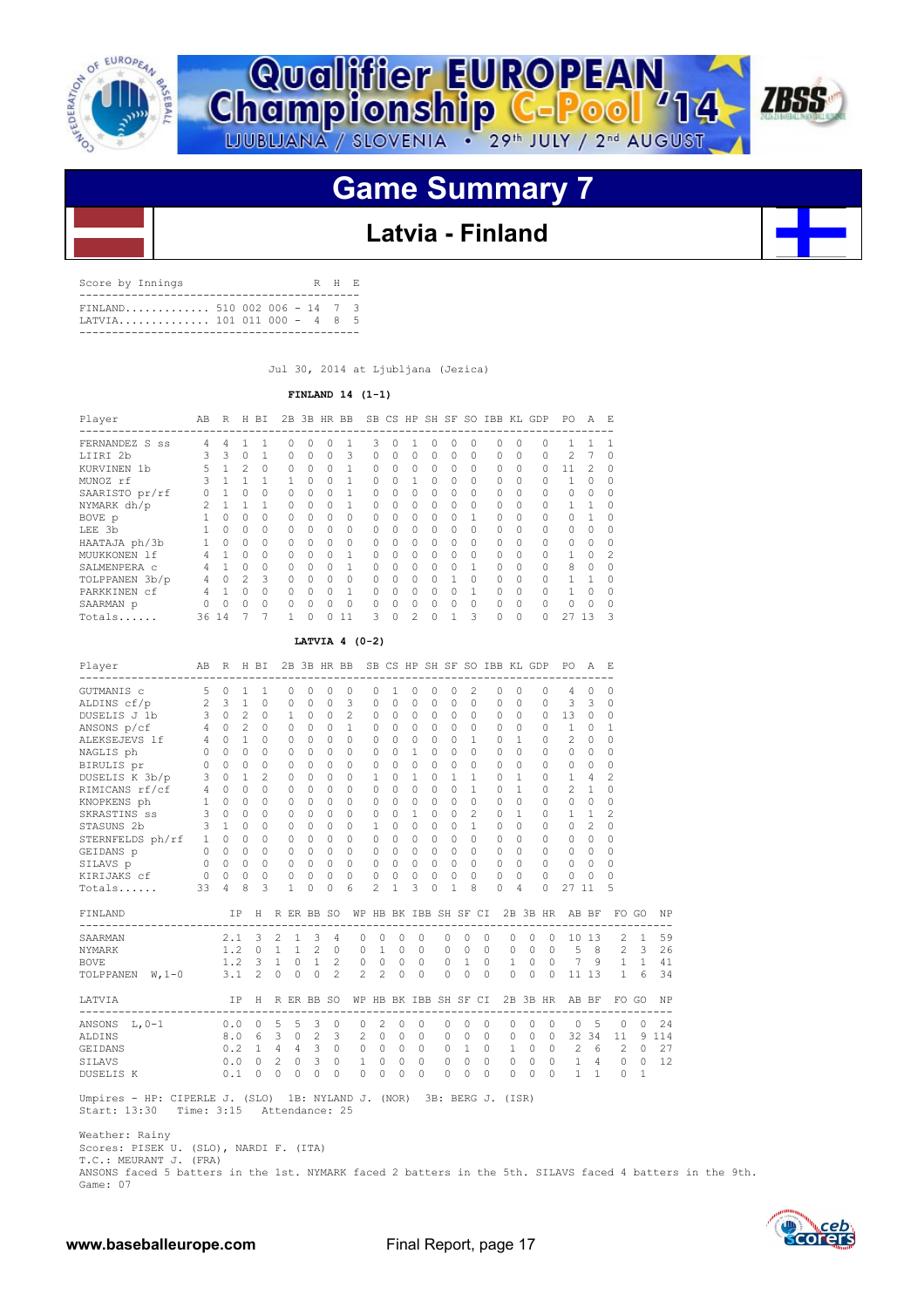![](_page_17_Picture_0.jpeg)

∞

![](_page_17_Picture_1.jpeg)

![](_page_17_Picture_2.jpeg)

![](_page_17_Picture_3.jpeg)

| Score by Innings                                             |  |  | R H E |  |
|--------------------------------------------------------------|--|--|-------|--|
| $TSRAFI_1, \ldots, \ldots, \ldots, 040, 003, 20X = 9, 10, 1$ |  |  |       |  |

Jul 30, 2014 at Ljubljana (Jezica)

#### **SLOVENIA 0 (1-1)**

| Player        | AВ | R | H            | ВI       | 2B           |           | 3B HR BB         |              |          |          |              | SB CS HP SH SF |              | SO.           | IBB      |          | KL GDP   | PО            | A              | E,            |
|---------------|----|---|--------------|----------|--------------|-----------|------------------|--------------|----------|----------|--------------|----------------|--------------|---------------|----------|----------|----------|---------------|----------------|---------------|
| BIZJAK 2b     | 4  | Ω |              | 0        | O            | $\Omega$  | $\Box$           | 0            | U        | $\Omega$ | 0            | $\Box$         | n            |               | $^{(1)}$ | $\Omega$ | O        | $\mathcal{P}$ | $\mathfrak{D}$ | $\Omega$      |
| TROBEC SS     | 4  | 0 |              | 0        | $\Omega$     | $\Omega$  | 0                | 0            | U        | $\Omega$ | 0            | $\Omega$       |              |               |          | 0        | 0        | n             |                |               |
| RUDOLF 3b     | 4  | Ω |              | $\Omega$ | $\Omega$     | $\Omega$  | <sup>o</sup>     | <sup>0</sup> | U        | $\Omega$ | <sup>0</sup> | $\bigcap$      | n            |               | ∩        | $\Omega$ | O        |               |                | $\Omega$      |
| VADAS dh      | 2  | Ω | 0            | 0        | O            | $\Omega$  | $\cap$           |              | U        |          | O            | $\bigcap$      | ∩            | 0             |          | $\Omega$ | 0        | 0             | 0              | 0             |
| PUCNIK J 1f   |    | Ω | $\Omega$     | $\Omega$ | $\Omega$     | $\bigcap$ | $\left( \right)$ | 0            | U        | $\Omega$ | <sup>0</sup> | $\Omega$       | <sup>n</sup> |               |          | $\Omega$ | 0        | 2             | $\Omega$       | $\Omega$      |
| GRIMSIC ph/lf | 2  | O |              | $\Omega$ | O            | $\Omega$  | $\cap$           | <sup>0</sup> | $\Omega$ | $\Omega$ | 0            | $\Omega$       | ∩            |               |          | $\Omega$ | $\Omega$ | 2             | $\Omega$       | $\Omega$      |
| DROBNAK 1b    |    | 0 |              | 0        | $\Omega$     | $\Omega$  | $\Omega$         | 0            | U        | $\Omega$ | O            |                | ∩            | 0             |          | $\Omega$ | $\Omega$ | 8             |                | $\Omega$      |
| MAROLT cf     | 3  | Ω |              | $\Omega$ | $\Omega$     | $\Omega$  | <sup>n</sup>     | <sup>0</sup> | U        | $\Omega$ | O            | $\bigcap$      | ∩            | $\mathcal{P}$ | ∩        | $\Omega$ | $\Omega$ | 4             | $\Omega$       | $\Omega$      |
| LESNJAK C     | 3  | 0 | $\Omega$     | 0        | <sup>0</sup> | $\Omega$  | $\bigcap$        | O            | O        | $\Omega$ | O            | $\Omega$       | ∩            | 2             |          |          | 0        | 3             | $\mathcal{L}$  | 1             |
| ZELEZNIKAR rf | 3  | O | <sup>0</sup> | $\Omega$ | <sup>0</sup> | $\Omega$  | 0                | O            | U        | $\Omega$ | <sup>0</sup> | $\bigcap$      | ∩            |               | ∩        | $\Omega$ | O        |               | $\Omega$       | $\Omega$      |
| KREITMAYER p  |    | O | $\Omega$     | $\Omega$ | <sup>0</sup> | $\Omega$  | $\cap$           | $\Omega$     | U        | $\Omega$ | $\Omega$     | $\Omega$       | <sup>n</sup> | $\Omega$      | $\cap$   | $\Omega$ | $\Omega$ | U             | 1              | $\Omega$      |
| SMOLNIKAR p   |    | Ω | <sup>0</sup> | $\Omega$ | <sup>0</sup> | $\Omega$  | $\cap$           | O            | U        | 0        | O            | $\Omega$       | <sup>n</sup> | O             | ∩        | $\Omega$ | O        |               |                | $\Omega$      |
| Totals        | 28 |   | 6            | $\Omega$ |              | 0         |                  |              | U        |          |              |                |              | 10            |          |          |          | 24            | 9              | $\mathcal{D}$ |

#### **ISRAEL 9 (2-0)**

| Player<br>-----------------------------------                                                                     | AB R H BI           |                     |     |                 |                |              |              |                                        | 2B 3B HR BB SB CS HP SH SF SO IBB KL GDP PO A E               |              |             |               |              |             |                           |            |          |                |                     |                                |                |                |           |
|-------------------------------------------------------------------------------------------------------------------|---------------------|---------------------|-----|-----------------|----------------|--------------|--------------|----------------------------------------|---------------------------------------------------------------|--------------|-------------|---------------|--------------|-------------|---------------------------|------------|----------|----------------|---------------------|--------------------------------|----------------|----------------|-----------|
| WEINBERG cf 5 1 2                                                                                                 |                     |                     |     | 6               |                | $\mathbf{1}$ | $\Omega$     |                                        | $1 \quad 0$                                                   | $\Omega$     | $\Omega$    | $\Omega$      | $\Omega$     | $\cap$      | $\Omega$                  |            | $\cap$   | $\cap$         | $\cap$              | $2^{\circ}$                    | $\Omega$       | 0              |           |
| WEISS D rf 4 0 1                                                                                                  |                     |                     |     | $\Omega$        |                | $\circ$      | $\Omega$     |                                        | $0\quad1$                                                     | $\mathbf{1}$ |             | $1 \quad 0$   | $\circ$      | $\circ$     | $\Omega$                  |            | $\circ$  | $\bigcirc$     | $\Omega$            | $\circ$                        | $\circ$        | $\circ$        |           |
| FISH SS                                                                                                           |                     | $4 \quad 0 \quad 0$ |     | $\Omega$        |                | $\Omega$     | $\Omega$     | $\begin{matrix} 0 & 0 \end{matrix}$    |                                                               | $\Omega$     |             | $0 \quad 1$   | $\cap$       |             | $\cap$<br>$\bigcap$       |            | $\cap$   | $\Omega$       | $\cap$              | $\overline{1}$                 | $\overline{1}$ | 0              |           |
| MAOZ c                                                                                                            |                     | $3 \quad 2 \quad 1$ |     | $\cap$          |                | $\Omega$     | $\Omega$     | $\cap$ $\cap$                          |                                                               | $2^{\circ}$  |             | $0 \t 2 \t 0$ |              |             | $0 \quad 0$               |            | $\cap$   | $\cap$         | $\Omega$            | $10 \quad 1$                   |                | $\Omega$       |           |
| ROSEMBAUM $1b$ 3 1 2                                                                                              |                     |                     |     | -2              |                | $\Omega$     | $\Omega$     |                                        | $1 \quad 0$                                                   | $\mathbf{1}$ |             | $0\quad 0$    | $\mathbf{1}$ | $\Omega$    | $\overline{1}$            |            | $\Omega$ | $\overline{1}$ | $\Omega$            | 12.                            | $\bigcirc$     | $\overline{1}$ |           |
| WEISS J dh                                                                                                        |                     |                     |     | $\cap$          |                | $\Omega$     | $\Omega$     | $\cap$                                 | $\mathbf{1}$                                                  | $\Omega$     | 1           | $\circ$       | $\Omega$     |             | $\Omega$<br>$\mathcal{L}$ |            | $\Omega$ | $\Omega$       | $\cap$              | $\cap$                         | $\Omega$       | $\Omega$       |           |
| $\begin{array}{ccccccccc} \text{dh} & & & 2 & 0 & 0 \\ & & & 1 & 0 & 0 \\ \end{array}$<br>KATZ dh                 |                     |                     |     | $\Omega$        |                | $\Omega$     | $\Omega$     | $\cap$                                 | $\Omega$                                                      | $\Omega$     | $\cap$      | $\Omega$      | $\cap$       |             | $\cap$<br>$\Omega$        |            | $\cap$   | $\cap$         | $\Omega$            |                                | $0 \quad 0$    | $\Omega$       |           |
| GAL 2b                                                                                                            | $4 \quad 1 \quad 1$ |                     |     | $\overline{1}$  |                | $\circ$      | $\Omega$     | $\Omega$                               | $\Omega$                                                      | $\mathbf{0}$ | $\Omega$    | $\circ$       | $\Omega$     | $\Omega$    | $\overline{1}$            | $\bigcirc$ |          | $\overline{1}$ | $\Omega$            | 0 <sup>3</sup>                 |                | $\Omega$       |           |
| ROTHEM 3b                                                                                                         |                     |                     |     | $2 \t2 \t2 \t0$ |                | $\mathbf{1}$ | $\Omega$     | $\begin{array}{ccc} 0 & 2 \end{array}$ |                                                               | $\Omega$     | $\cap$      | $\Omega$      |              |             | $0 \quad 0 \quad 0$       |            | $\circ$  | $\Omega$       | $\Omega$            | $2 \quad 3$                    |                | $\Omega$       |           |
| ISAAC 1f 3 2 1 0 0                                                                                                |                     |                     |     |                 |                |              |              |                                        | $0 \quad 0 \quad 1$                                           |              |             |               |              |             | 0 0 0 0 0 1 0 0           |            |          |                | $\Omega$            | $0\quad 0$                     |                | $\Omega$       |           |
| LIPETZ p 0 0 0                                                                                                    |                     |                     |     |                 | $\overline{0}$ | $\circ$      |              | $0\quad 0\quad 0$                      |                                                               | $\circ$      |             | $0\quad 0$    | $\circ$      |             | $\Omega$<br>$\circ$       | $\bigcirc$ |          | $\bigcirc$     | $\Omega$            | $\circ$                        | $\overline{4}$ | 0              |           |
| Totals                                                                                                            | 31                  |                     | 910 | 9               |                | $2^{\circ}$  | $\Omega$     | $2^{\circ}$                            | 5                                                             | 4            | $2^{\circ}$ | 3             | $\mathbf{1}$ | $\Omega$    | 5                         |            | $\cap$   | $2^{1}$        | $\Omega$            | 27 12                          |                | -1             |           |
|                                                                                                                   |                     |                     |     |                 |                |              |              |                                        |                                                               |              |             |               |              |             |                           |            |          |                |                     |                                |                |                |           |
| SLOVENIA                                                                                                          |                     |                     |     |                 |                |              |              |                                        | IP H R ER BB SO WP HB BK IBB SH SF CI 2B 3B HR AB BF FO GO NP |              |             |               |              |             |                           |            |          |                |                     |                                |                |                |           |
| KREITMAYER L, 0-1 5.1 8 7 6 3 5 0 2 0 0 1 0 0                                                                     |                     |                     |     |                 |                |              |              |                                        |                                                               |              |             |               |              |             |                           |            |          |                |                     | 2 0 1 22 28 5 5 94             |                |                |           |
| SMOLNIKAR 2.2 2 2 2 2 0 1 1 0 0 0 0 0 0 0 1 9 12 6 1                                                              |                     |                     |     |                 |                |              |              |                                        |                                                               |              |             |               |              |             |                           |            |          |                |                     |                                |                |                | 39        |
|                                                                                                                   |                     |                     |     |                 |                |              |              |                                        |                                                               |              |             |               |              |             |                           |            |          |                |                     |                                |                |                |           |
| ISRAEL IP H R ER BB SO WP HB BK IBB SH SF CI 2B 3B HR AB BF FO GO NP                                              |                     |                     |     |                 |                |              |              |                                        |                                                               |              |             |               |              |             |                           |            |          |                |                     |                                |                |                |           |
| LIPETZ W.1-0 9.0 6 0                                                                                              |                     |                     |     |                 |                |              | $0 \t1 \t10$ |                                        |                                                               | $0 \quad 0$  | $\bigcirc$  | $\Omega$      |              | $1 \quad 0$ |                           | $\bigcirc$ |          |                | $0 \quad 0 \quad 0$ | ------------------------------ | 28 30          |                | 4 9 1 0 6 |
| Umpires - HP: BRANDSMA J. (NED) 1B: OZIMEC T. (CRO) 3B: MANEA C. (ROM)<br>Start: 17:15 Time: 2:20 Attendance: 125 |                     |                     |     |                 |                |              |              |                                        |                                                               |              |             |               |              |             |                           |            |          |                |                     |                                |                |                |           |
| Weather: Rainy                                                                                                    |                     |                     |     |                 |                |              |              |                                        |                                                               |              |             |               |              |             |                           |            |          |                |                     |                                |                |                |           |

![](_page_17_Picture_10.jpeg)

**ZBSS** 

T.C.: FALASCHI M. (ITA)

Game: 08

Scorers: PISEK U. (SLO), NARDI F. (ITA), MAESTRI A. (ITA)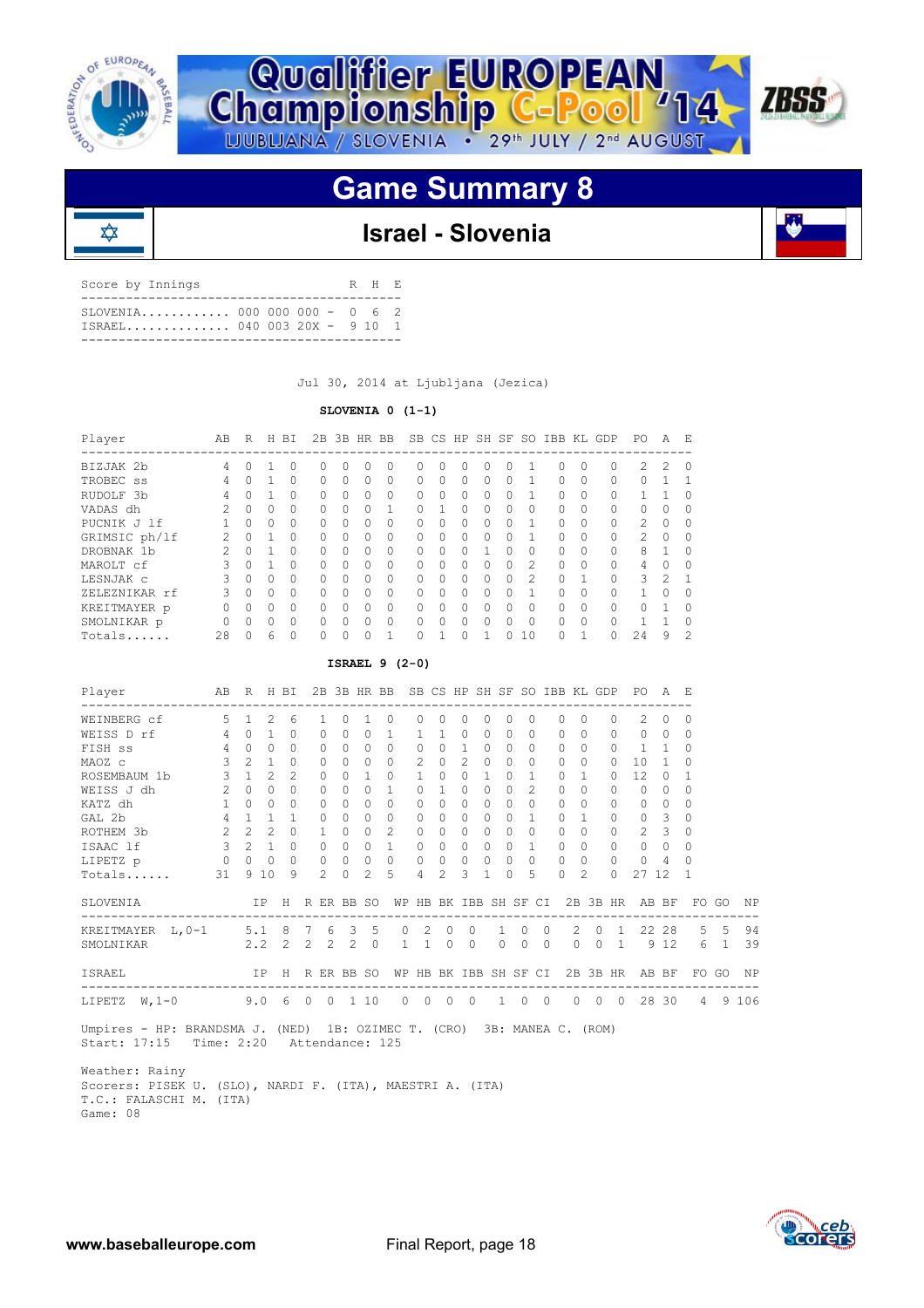![](_page_18_Picture_0.jpeg)

![](_page_18_Picture_1.jpeg)

### **Ireland - Romania**

| Score by Innings                                                |  |  | R H E |  |
|-----------------------------------------------------------------|--|--|-------|--|
| ROMANIA 0 31 011 000 - 6 13 1<br>IRELAND $(11)0002002X - 15131$ |  |  |       |  |

Jul 31, 2014 at Ljubljana (Jezica)

#### **ROMANIA 6 (2-1)**

| Player           | AВ            | R             | H             | <b>BT</b> | 2B            |              | 3B HR     | BB               |              |          |           | SB CS HP SH SF |              | SO.           | <b>TBB</b>   | KL             | GDP      | PO.           | A             | E.     |
|------------------|---------------|---------------|---------------|-----------|---------------|--------------|-----------|------------------|--------------|----------|-----------|----------------|--------------|---------------|--------------|----------------|----------|---------------|---------------|--------|
| MIRESCU 2b       | 5.            | $\Omega$      |               |           | 0             | 0            | ∩         | $\left( \right)$ | $^{(1)}$     | O        | $^{(1)}$  | O              |              |               | <sup>0</sup> |                | 0        | $\mathcal{L}$ | $\mathcal{L}$ | - 0    |
| PANAITESCU cf/ss | 5.            |               |               |           |               | 0            | $\Omega$  | $\Omega$         | <sup>0</sup> | $\Omega$ | $\Omega$  | $\Omega$       | 0            | $\Omega$      | $\Omega$     | $\Omega$       | $\Omega$ | $\Omega$      |               |        |
| APOSTOAEI rf/p   | 4             |               |               |           |               | <sup>0</sup> | $\Omega$  |                  |              | $\Omega$ | $\bigcap$ | $\Omega$       | $\cap$       | $\Omega$      | $\cap$       | $\Omega$       | 0        | $\mathcal{P}$ | 4             |        |
| NIKOLICI p/rf    | 5.            | $\Omega$      | 2             | $\Omega$  | 0             | 0            | $\bigcap$ | 0                |              |          | $\bigcap$ | <sup>0</sup>   | n.           | $\Omega$      | $\bigcap$    | $\Omega$       | $\Omega$ | $\mathcal{L}$ | $\Omega$      | ∩      |
| GAVRILA 3b       | 5             |               |               | $\Omega$  | 0             | 0            | $\bigcap$ | $\bigcap$        |              | 0        | 0         | $\Omega$       | n            |               | $\cap$       |                | $\Omega$ | $\Omega$      | $\Omega$      |        |
| PIRVU E $ss/p$   | 4             |               | 2             | $\Omega$  | $\mathcal{P}$ | $\Omega$     | $\Omega$  | $\Omega$         | ∩            | $\cap$   | $\bigcap$ | $\Omega$       | ∩            | $\mathbf{1}$  | $\cap$       | $\Omega$       | $\Omega$ | $\mathcal{P}$ | 3             | $\cap$ |
| BURLEA 1b        | 2             | $\Omega$      | $\Omega$      | $\Omega$  | $\Omega$      | $\Omega$     | $\Omega$  | $\bigcap$        | U            | $\Omega$ | $\bigcap$ | $\Omega$       | 0            | $\bigcap$     | $\cap$       | $\Omega$       | $\Omega$ | 7             |               |        |
| SUSANU ph/rf     | $\mathcal{P}$ | $\Omega$      | $\Omega$      | $\Omega$  | $\Omega$      | $\Omega$     | $\Omega$  | $\Omega$         |              | $\Omega$ | $\bigcap$ | $\Omega$       | <sup>n</sup> | $\Omega$      | $\cap$       | $\Omega$       | $\Omega$ |               | O             |        |
| PREDA 1f         | 4             | $\mathcal{P}$ | $\mathcal{P}$ | 1         | $\Omega$      | <sup>0</sup> | $\cap$    | $\bigcap$        |              | $\Omega$ | $\bigcap$ | $\Omega$       | n.           | $\Omega$      | $\cap$       | $\Omega$       | $\Omega$ |               | $\Omega$      | ∩      |
| MANOLE C         | $\mathcal{P}$ | O             | $\Omega$      | $\Omega$  | 0             | 0            | $\bigcap$ | $\Omega$         | U            | O.       | $\bigcap$ | $\Omega$       | U.           | $\mathcal{L}$ | $\Omega$     | $\mathfrak{D}$ | $\Omega$ | 3             |               |        |
| TOCU ph/c        | $\mathcal{P}$ | $\Omega$      |               | $\Omega$  | $\Omega$      | <sup>0</sup> | $\cap$    | $\Omega$         |              | $\Omega$ | $\bigcap$ | $\Omega$       | ∩            | 1             | $\Omega$     | $\Omega$       | $\Omega$ | 4             | n             |        |
| Totals           | 40            | ี             | ר ו           | 4         | 4             | U            |           |                  | ₹            |          | $\Omega$  | $\Omega$       | ∩            | 6             | O            | 4              | 0        | 24            | 12            |        |

#### **IRELAND 15 (2-0)**

| Player                                                                                                               | AB R H BI   |                     |                |                |                |          |               | 2B 3B HR BB SB CS HP SH SF SO IBB KL GDP PO A E      |             |                |                |          |                |                     |           |                     |              |                                      |                |                                                                |       |          |
|----------------------------------------------------------------------------------------------------------------------|-------------|---------------------|----------------|----------------|----------------|----------|---------------|------------------------------------------------------|-------------|----------------|----------------|----------|----------------|---------------------|-----------|---------------------|--------------|--------------------------------------|----------------|----------------------------------------------------------------|-------|----------|
| --------------------------------<br>$\overline{3}$ $\overline{2}$ $\overline{1}$<br>PITA 2b                          |             |                     |                | $\overline{2}$ | $\Omega$       | 0        | $\Omega$      | $\mathcal{L}$                                        | $\Omega$    | $\Omega$       | $\overline{1}$ | $\Omega$ | $\Omega$       | $\mathbf{1}$        | $\Omega$  | $\overline{1}$      | $\Omega$     | ------------------<br>$\overline{4}$ | $\overline{1}$ | 0                                                              |       |          |
| 6 <sup>3</sup><br>CUEVAS p                                                                                           |             |                     | $\overline{3}$ | $\Omega$       | $\Omega$       | $\Omega$ | $\Omega$      | $\Omega$                                             | $\Omega$    | $\Omega$       | $\Omega$       | $\Omega$ | $\Omega$       | $\Omega$            | $\cap$    | $\Omega$            | $\Omega$     | $\Omega$                             | $\overline{1}$ | $\Omega$                                                       |       |          |
| FERRATO C                                                                                                            |             | $3 \t3 \t1$         |                |                | $2 \quad 1$    | $\Omega$ | $\Omega$      | $\overline{2}$                                       | $\Omega$    | $\Omega$       | $\Omega$       | $\Omega$ | $\Omega$       | $\overline{1}$      | $\Omega$  | $\bigcap$           | $\cap$       | 6                                    | $\overline{1}$ | $\Omega$                                                       |       |          |
| ANGLIN 1b                                                                                                            |             |                     |                | 4 1 3 7 1      |                | $\Omega$ |               | $1 \quad 1$                                          | $\Omega$    | $\cap$         | $\overline{0}$ | $\cap$   | $\cap$         | $\bigcap$           | $\Omega$  | $\Omega$            | $\cap$       | 11                                   | $\bigcirc$     | $\Omega$                                                       |       |          |
| POWER SS                                                                                                             |             | $2 \quad 1 \quad 1$ |                | $\sim$ 1       | $\Omega$       | $\Omega$ | $\cap$        | $\Omega$                                             | $\Omega$    | $\cap$         | 2              | $\cap$   | $\overline{1}$ | $\Omega$            | $\bigcap$ | $\Omega$            | $\Omega$     | 2                                    | $\overline{4}$ | 1                                                              |       |          |
| WOODBURNE rf 2 1 1                                                                                                   |             |                     |                | $\bigcirc$     | $\Omega$       | $\Omega$ | $\Omega$      | $\mathcal{L}$                                        | $\Omega$    | $\Omega$       | $\overline{1}$ | $\Omega$ | $\Omega$       | $\overline{1}$      | $\Omega$  | $\overline{1}$      | $\Omega$     | $\mathbf{1}$                         | $\Omega$       | $\Omega$                                                       |       |          |
| $5\quad 2\quad 2\quad 0$<br>HERNANDEZ 3b                                                                             |             |                     |                |                | $\overline{1}$ | $\Omega$ | $\Omega$      | $\Omega$                                             | $\Omega$    |                | $1 \quad 0$    | $\Omega$ | $\Omega$       | $\Omega$            | $\cap$    | $\Omega$            | $\mathbf{1}$ | $\overline{1}$                       | $\overline{4}$ | 0                                                              |       |          |
| CUNNINGHAM cf/lf 5 1 0 1                                                                                             |             |                     |                |                | $\Omega$       | $\Omega$ | $\cap$        | $\Omega$                                             | $\Omega$    | $\Omega$       | $\Omega$       | $\Omega$ | $\Omega$       | $\mathbf{1}$        | $\bigcap$ | $\Omega$            | $\cap$       | $\mathbf{1}$                         | $\Omega$       | 0                                                              |       |          |
| GEOGHEGAN 1f 4 1 1 0                                                                                                 |             |                     |                |                | $\Omega$       | $\Omega$ | $\cap$ $\cap$ |                                                      | $\Omega$    |                | $0 \quad 0$    | $\cap$   |                | $0 \t 2$            | $0\quad1$ |                     | $\cap$       | $\mathbf{1}$                         | $\Omega$       | $\Omega$                                                       |       |          |
| FARRELL L lf/cf 1 0 0 1                                                                                              |             |                     |                |                | $\Omega$       | $\Omega$ | $0\quad 0$    |                                                      | $\circ$     |                | $0\quad 0$     | $\Omega$ | $\Omega$       | $\Omega$            | $\Omega$  | $\Omega$            | $\Omega$     | $\circ$                              | $\Omega$       | $\Omega$                                                       |       |          |
| Totals                                                                                                               | 35 15 13 14 |                     |                |                | 3              | $\Omega$ | $\mathbf{1}$  | 7                                                    | $\Omega$    | $\mathbf{1}$   | 4              | $\cap$   | $\mathbf{1}$   | 6                   | $\cap$    | 3                   | $\mathbf{1}$ | 27                                   | 11             | 1                                                              |       |          |
| ROMANIA                                                                                                              |             |                     |                |                |                |          |               | IP H R ER BB SO WP HB BK IBB SH SF CI 2B 3B HR AB BF |             |                |                |          |                |                     |           |                     |              |                                      |                |                                                                | FO GO | NP       |
| NIKOLICI L, 0-1 0.1 6 9 9 3 0                                                                                        |             |                     |                |                |                |          |               |                                                      | $0 \quad 0$ |                | $0 \quad 0$    |          |                | $0 \quad 0 \quad 0$ |           |                     |              |                                      |                | 0 0 1 7 10 0 1 39                                              |       |          |
| APOSTOAEI                                                                                                            |             |                     |                |                |                |          |               | 2.1 3 2 2 2 0 0 2 0 0 0 0 0 2 0 0 9 13 1 5           |             |                |                |          |                |                     |           |                     |              |                                      |                |                                                                |       | 46       |
| PIRVU E                                                                                                              |             |                     |                | 5.1 4 4 2 2    |                |          | $6^{\circ}$   |                                                      |             | $0 \t 2 \t 0$  | $\bigcirc$     |          | $\Omega$       | $1 \quad 0$         |           | $1 \quad 0 \quad 0$ |              |                                      |                | 19 24 5 5                                                      |       | 80       |
| IRELAND                      IP H R ER BB SO WP HB BK IBB SH SF CI 2B 3B HR AB BF                                    |             |                     |                |                |                |          |               |                                                      |             |                |                |          |                |                     |           |                     |              |                                      |                |                                                                |       | FO GO NP |
| CUEVAS W.1-0 9.0 13 6 4 1 6 0 0                                                                                      |             |                     |                |                |                |          |               |                                                      |             | $\overline{0}$ | $\overline{0}$ |          |                |                     |           |                     |              |                                      |                | ------------------------------<br>0 0 0 4 0 0 4 0 4 1 7 13 129 |       |          |
| Umpires - HP: ERTNERS J. (LAT) 1B: KISS-JAKAB J. (HUN) 3B: NYLAND J. (NOR)<br>Start: 10:00 Time: 2:45 Attendance: 60 |             |                     |                |                |                |          |               |                                                      |             |                |                |          |                |                     |           |                     |              |                                      |                |                                                                |       |          |

 Weather: Rainy Scorers: PISEK U. (SLO), NARDI F. (ITA) T.C.: FALASCHI M. (ITA) Game: 09

![](_page_18_Picture_11.jpeg)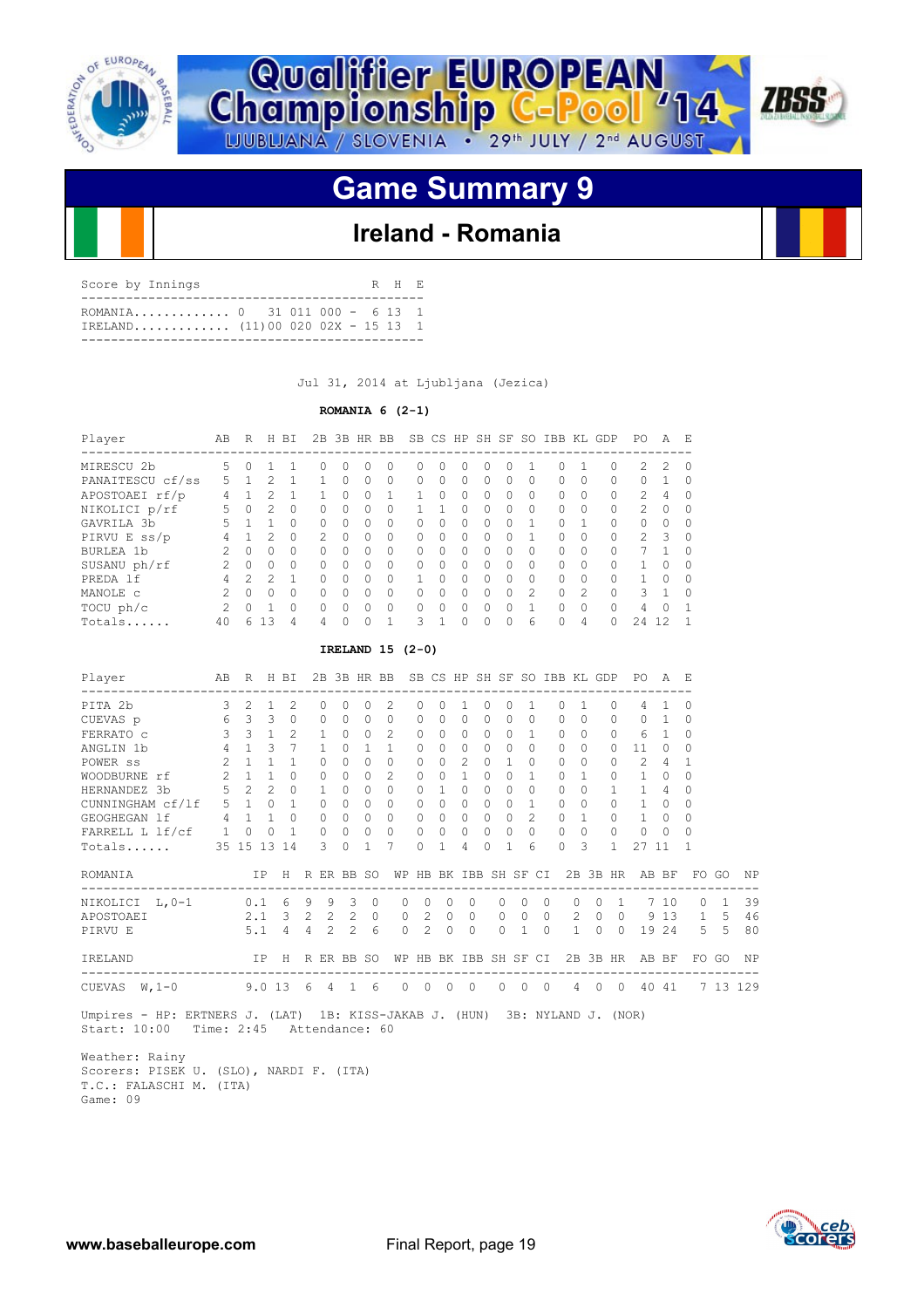![](_page_19_Picture_0.jpeg)

![](_page_19_Picture_1.jpeg)

### **Hungary - Norway**

| Score by Innings |                                                  |  |  | R H E |  |
|------------------|--------------------------------------------------|--|--|-------|--|
|                  | NORWAY 020 00 - 2 3 1<br>HUNGARY 703 52 - 17 7 3 |  |  |       |  |
|                  |                                                  |  |  |       |  |

Jul 31, 2014 at Ljubljana (Golevic)

#### **NORWAY 2 (0-3)**

| Player             | AB            | R        | H            | ВI       | 2B |              | 3B HR BB |           |              |   |          |   |           |              | SB CS HP SH SF SO IBB KL GDP |               |                                          | PO.           | A        | E,       |
|--------------------|---------------|----------|--------------|----------|----|--------------|----------|-----------|--------------|---|----------|---|-----------|--------------|------------------------------|---------------|------------------------------------------|---------------|----------|----------|
| PEREZ cf           | 3             | 0        | $\bigcap$    | $\Omega$ | Ω  | <sup>0</sup> | 0        | $\Omega$  | ∩            |   | $\Omega$ | Ω |           | <sup>0</sup> | $\cap$                       | $\Omega$      | -----------------------------------<br>0 |               | 0        | $\Omega$ |
| HEGSTAD 3b         | 3             | 0        |              | 0        | 0  | $\Omega$     | 0        | $\Omega$  |              |   | 0        | 0 | $\Omega$  |              | $\bigcap$                    |               | 0                                        | 0             |          | $\Omega$ |
| FJELLVANG<br>- 1 b | $\mathcal{P}$ | $\Omega$ | $\Omega$     | $\Omega$ | 0  | $\Omega$     | 0        | $\Omega$  | $\bigcap$    | 0 | $\Omega$ | 0 | $\Omega$  | 1            | $\bigcap$                    | $\Omega$      | 0                                        | 4             | $\Omega$ | $\Omega$ |
| BJORNSON dh        | U             | $\Omega$ | $\Omega$     | $\Omega$ | 0  | 0            | 0        | $\Omega$  | U            | Ω | $\Omega$ | U | $\Omega$  | <sup>0</sup> | $\bigcap$                    | $\Omega$      | 0                                        | $\cap$        | O        | ∩        |
| ALVAREZ ss         | $\mathcal{P}$ | $\Omega$ |              | $\Omega$ |    | $\Omega$     | $\Omega$ | $\Omega$  | $\cap$       |   | $\Omega$ | U | $\Omega$  | 0            | $\bigcap$                    | $\Omega$      | 0                                        | 0             | 3        | $\Omega$ |
| RUST dh/1b         | 2             | 0        |              | 0        | 0  | 0            | 0        | $\Omega$  | <sup>0</sup> |   | $\Omega$ | 0 | $\Omega$  | $\Omega$     | $\bigcap$                    | $\Omega$      | 0                                        | 2             | 0        |          |
| HOLLERUD 1f        | $\mathcal{P}$ |          | <sup>n</sup> | $\Omega$ | 0  | $\Omega$     | 0        | $\Omega$  |              | ∩ | $\Omega$ | U | $\Omega$  |              | $\cap$                       |               | 0                                        | $\mathcal{L}$ | $\Omega$ | $\Omega$ |
| LASSEN 2b          |               |          | $\cap$       | $\Omega$ | Λ  | <sup>0</sup> | $\Omega$ | $\bigcap$ | U            |   |          |   |           |              |                              | $\Omega$      | 0                                        | $\mathcal{L}$ |          | $\Omega$ |
| DUDEK rf           |               | 0        | $\Omega$     | $\Omega$ | 0  | $\Omega$     | 0        | $\Omega$  | <sup>0</sup> | Ω | 0        | U | $\Omega$  | 2            | O.                           | $\Omega$      | 0                                        | O             | 0        | O        |
| HANSELMANN C       | $\mathcal{L}$ | $\Omega$ | $\Omega$     |          | 0  | $\Omega$     | O        | $\Omega$  |              | n | $\Omega$ | O | $\bigcap$ | <sup>0</sup> | $\cap$                       | $\Omega$      | 0                                        |               | O        | $\Omega$ |
| TONNESSEN p        | U             | $\Omega$ | $\bigcap$    | $\Omega$ | Λ  | $\Omega$     | $\Omega$ | $\Omega$  | ∩            |   | $\Omega$ | O | $\Omega$  | <sup>0</sup> | <sup>n</sup>                 | $\Omega$      | 0                                        | $\cap$        | $\Omega$ |          |
| MORCH p            | 0             | $\Omega$ | $\Omega$     | $\Omega$ | 0  | $\Omega$     | $\Omega$ | $\Omega$  | $\Omega$     | Ω | $\Omega$ | U | $\Omega$  | 0            | $\bigcap$                    | $\Omega$      | 0                                        | $\Omega$      |          | $\Omega$ |
| MELING p           | 0             | O        | $\bigcap$    | O        | 0  | <sup>0</sup> | 0        | $\Omega$  | U            | Λ | $\Omega$ | U | $\Omega$  | <sup>0</sup> | $\bigcap$                    | $\Omega$      | 0                                        | <sup>0</sup>  | O        | $\Omega$ |
| Totals             | 19            | っ        | ₹            |          |    | U            |          | $\Omega$  |              |   |          |   |           | 6            | $\cap$                       | $\mathcal{D}$ | O                                        | 12            | 6        |          |

#### **HUNGARY 17 (1-1)**

| Player<br>--------------------------------                                                                               |              | AB R H BI           |                |                |               |                       |              | 2B 3B HR BB SB CS HP SH SF SO IBB KL GDP  |                |          |             |          |          | ------      |             |           |               |                | PO A E<br>------------------                         |                |                                                |             |     |
|--------------------------------------------------------------------------------------------------------------------------|--------------|---------------------|----------------|----------------|---------------|-----------------------|--------------|-------------------------------------------|----------------|----------|-------------|----------|----------|-------------|-------------|-----------|---------------|----------------|------------------------------------------------------|----------------|------------------------------------------------|-------------|-----|
| RADVANYI ss                                                                                                              |              | $1 \t3 \t1$         |                | 3              | $\Omega$      |                       | $\mathbf{1}$ | 3                                         | $\Omega$       | $\Omega$ | $\Omega$    | $\Omega$ | $\Omega$ |             | $\Omega$    | $\Omega$  | $\Omega$      | $\Omega$       | $\cap$                                               | 2              | $\Omega$                                       |             |     |
| ANDO rf                                                                                                                  |              | $1 \quad 3 \quad 1$ |                | $\circ$        | $\circ$       | $\Omega$              | $\Omega$     | 3                                         | $\mathbf{1}$   | $\Omega$ | $\Omega$    | $\Omega$ | $\Omega$ |             | $\bigcap$   | $\Omega$  | $\Omega$      | $\mathbf 0$    | 3                                                    | $\overline{0}$ | $\overline{0}$                                 |             |     |
| NEMETH C                                                                                                                 | $\mathbf{3}$ | $\overline{2}$      | 2              | $\overline{4}$ | $\mathbf{1}$  | $\circ$               | $\Omega$     | $\overline{1}$                            | $\mathbf{1}$   | $\Omega$ | $\Omega$    | $\Omega$ | $\Omega$ |             | $\bigcap$   | $\cap$    | $\Omega$      | $\Omega$       | 6                                                    | $\overline{1}$ | $\overline{1}$                                 |             |     |
| ILLES dh                                                                                                                 |              | $3 \quad 1$         | $\overline{1}$ | $\mathcal{L}$  | $\Omega$      | $\Omega$              |              | $0\quad1$                                 | $\mathbf{1}$   | $\Omega$ | $\bigcirc$  | $\Omega$ | $\Omega$ | $\Omega$    |             | $\bigcap$ | $\Omega$      | $\Omega$       | $0 \quad 0$                                          |                | $\Omega$                                       |             |     |
| FOLDESSY cf                                                                                                              |              | 4 0                 | $\Omega$       | $\cap$         | $\Omega$      | $\Omega$              | $\cap$       | $\Omega$                                  | $\Omega$       | $\Omega$ | $\Omega$    | $\Omega$ | $\Omega$ |             | $\Omega$    | $\Omega$  | $\Omega$      | $\Omega$       | $\Omega$                                             | $\Omega$       | $\Omega$                                       |             |     |
| GOOR N 1f                                                                                                                | $\mathbf{3}$ | $\overline{1}$      | $\Omega$       | $\Omega$       | $\Omega$      | $\Omega$              | $\Omega$     | $\overline{1}$                            | $\circ$        | $\Omega$ | $\Omega$    | $\Omega$ | $\Omega$ |             | 1           | $\cap$    | $\mathbf{1}$  | $\Omega$       | $\mathbf{1}$                                         | $\bigcap$      | $\Omega$                                       |             |     |
| ERDELYI 3b                                                                                                               |              | $2 \t 3 \t 1$       |                | 3              | $\Omega$      | $\Omega$              | $\mathbf{1}$ | $\overline{2}$                            | 2              | $\cap$   | $\cap$      | $\Omega$ | $\Omega$ |             | $\cap$      | $\cap$    | $\Omega$      | $\Omega$       | $\Omega$                                             | $\cap$         | $\Omega$                                       |             |     |
| DARABOS 1b                                                                                                               |              | $1 \quad 1$         | $\Omega$       | $\Omega$       | $\Omega$      | $\Omega$              |              | $0 \quad 1$                               | $\Omega$       | $\Omega$ | $\Omega$    | $\circ$  | $\Omega$ |             | $\bigcap$   | $\Omega$  | $\Omega$      | $\Omega$       | $\mathbf{1}$                                         | $\Omega$       | $\Omega$                                       |             |     |
| KOREIN 1b                                                                                                                |              | $0\quad1$           | $\Omega$       | $\Omega$       | $\Omega$      | $\Omega$              |              | $0 \quad 1$                               | $\Omega$       | $\Omega$ | $\Omega$    | $\Omega$ | $\Omega$ |             | $\bigcap$   | $\bigcap$ | $\Omega$      | $\Omega$       | $2^{1}$                                              | $\Omega$       | $\Omega$                                       |             |     |
| GOOR C 2b 1 2 1                                                                                                          |              |                     |                | $\mathcal{B}$  | $\mathbf{1}$  |                       |              | $0 \quad 0 \quad 1$                       | $\mathbf{1}$   |          | $0 \quad 0$ |          | 1        | $0 \quad 0$ |             | $\Omega$  | $\Omega$      | $\Omega$       | $2 \ 0$                                              |                | $\mathfrak{D}$                                 |             |     |
| LUPTAK p 0 0                                                                                                             |              |                     | $\circ$        | $\circ$        | $\Omega$      | $\circ$               |              | $0\quad 0$                                | $\Omega$       | $\Omega$ | $\bigcirc$  | $\Omega$ | $\Omega$ |             | $\Omega$    | $\Omega$  | $\Omega$      | $\Omega$       | $0\quad 0$                                           |                | $\Omega$                                       |             |     |
| Totals                                                                                                                   | 19 17        |                     |                | 7 15           | $\mathcal{L}$ | $\Omega$              |              | 2.14                                      | 6              | $\Omega$ | $\Omega$    | 1        | 0        |             | 1           | $\Omega$  | $\mathbf{1}$  | $\Omega$       | 15                                                   | $\mathcal{F}$  | 3                                              |             |     |
| NORWAY                                                                                                                   |              |                     |                |                |               |                       |              |                                           |                |          |             |          |          |             |             |           |               |                | IP H R ER BB SO WP HB BK IBB SH SF CI 2B 3B HR AB BF |                |                                                | FO GO       | ΝP  |
| TONNESSEN L, 0-1 0.2 2 7 7 5 1                                                                                           |              |                     |                |                |               |                       |              | ------------------------------------<br>2 | $\Omega$       |          | $0\quad 0$  |          | $\Omega$ |             | $0 \quad 0$ |           | $2^{\circ}$   | $0 \quad 0$    | $\overline{4}$                                       | -9             | ------------------------------<br>$\mathbf{1}$ | $\Omega$    | 41  |
| MORCH                                                                                                                    |              |                     |                |                |               | $3.0 \t4 \t8 \t4 \t8$ | $\Omega$     | $\Omega$                                  |                | 0 1 0 1  |             |          |          |             | $0 \quad 0$ |           |               |                |                                                      |                | 0 0 1 13 22 3 6                                |             | 78  |
| MELING                                                                                                                   |              | 0.1                 |                | $\sim$ 1       |               | $2 \t 2 \t 1$         | $\Omega$     | $\Omega$                                  | $\Omega$       | $\Omega$ |             | $\Omega$ | $\Omega$ | $\Omega$    | $\Omega$    | $\Omega$  | $\Omega$      | $\overline{1}$ | $\overline{2}$                                       | $\overline{3}$ |                                                | $1 \quad 0$ | - 9 |
| HUNGARY                                                                                                                  |              |                     |                |                |               |                       |              | IP H R ER BB SO WP HB BK IBB SH SF CI     |                |          |             |          |          |             |             |           |               |                | 2B 3B HR AB BF                                       |                |                                                | FO GO       | ΝP  |
| LUPTAK W, 1-0 5.0 3 2 0 0 6                                                                                              |              |                     |                |                |               |                       |              | $\Omega$                                  | $\overline{1}$ | $\Omega$ | $\bigcirc$  |          | $\Omega$ | $\Omega$    | $\bigcirc$  |           | 1<br>$\Omega$ |                | 0 19 20                                              |                | ------------------------------                 | $5 \quad 3$ | 89  |
| Umpires - HP: HAUTANIEMI M. (FIN) 1B: CIPERLEJ. (SLO) 3B: BRANDSMA J. (NED)<br>Time: 2:05 Attendance: 18<br>Start: 13:30 |              |                     |                |                |               |                       |              |                                           |                |          |             |          |          |             |             |           |               |                |                                                      |                |                                                |             |     |

 Weather: Cloudy Scorers: MAESTRI A. (ITA) - PISEK U. (SLO) TC: BOKERN P. (NED) MELING faced 2 batters in the 5th. Game: 10

![](_page_19_Picture_11.jpeg)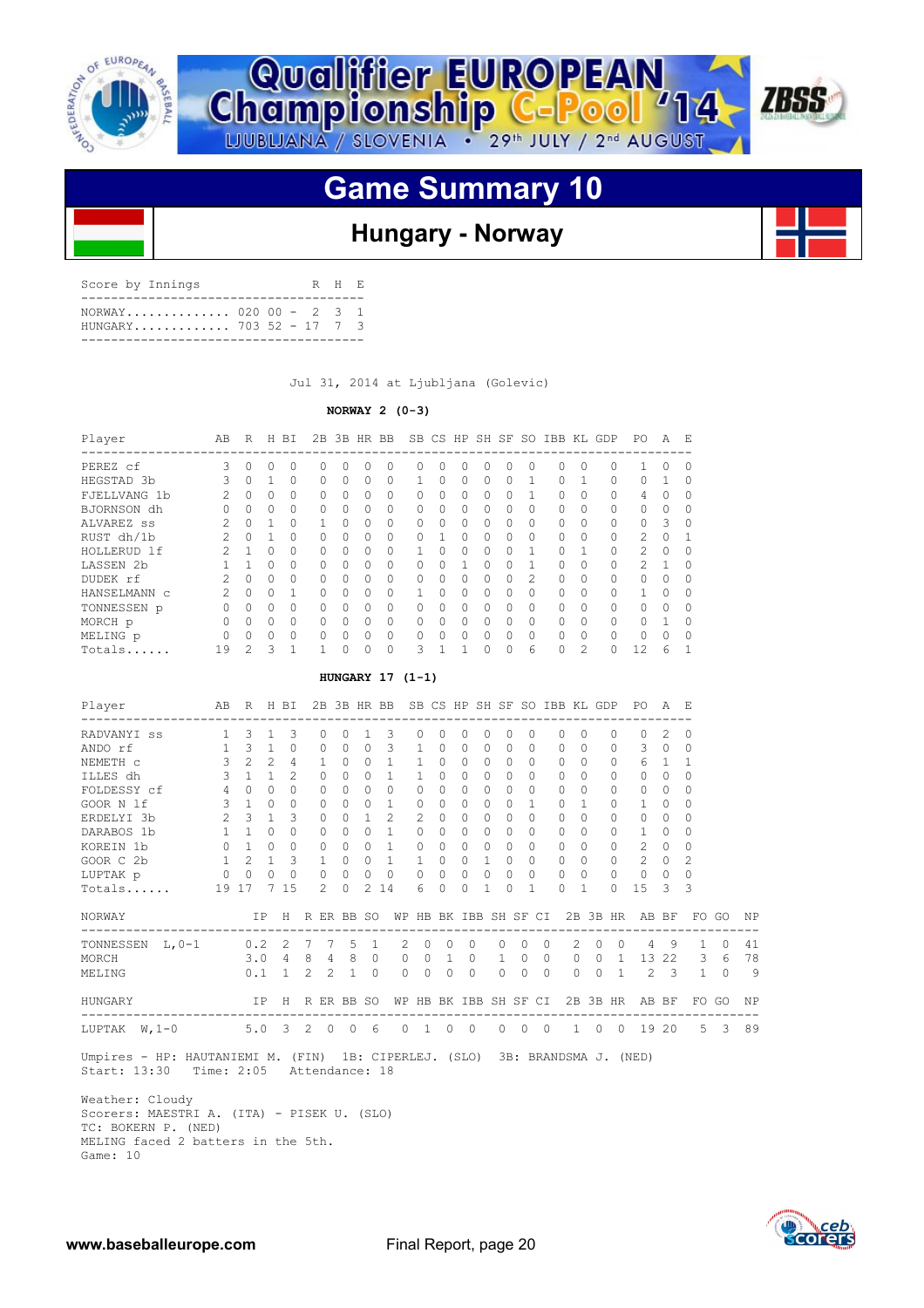![](_page_20_Picture_0.jpeg)

₥

![](_page_20_Picture_1.jpeg)

### **Game Summary 11**

### **Israel - Latvia**

| Score by Innings                                                                  |  |  | R H E |  |
|-----------------------------------------------------------------------------------|--|--|-------|--|
| LATVIA 020 100 000 - 3 4 1<br>$TSRAFI_1, \ldots, \ldots, \ldots, 00000351X - 992$ |  |  |       |  |
|                                                                                   |  |  |       |  |

Jul 31, 2014 at Ljubljana (Jezica)

#### **LATVIA 3 (0-3)**

| Player          | AB | R            | H             | ВI       | 2B       | 3B HR BB  |    |                |               |              | SB CS HP SH SF |          |               | -SO            | IBB KL   |                | GDP      | PO.           | A            | F.        |
|-----------------|----|--------------|---------------|----------|----------|-----------|----|----------------|---------------|--------------|----------------|----------|---------------|----------------|----------|----------------|----------|---------------|--------------|-----------|
| ALEKSEJEVS cf   | Κ  | $\cap$       | n             |          |          |           |    |                | O             | $\Omega$     |                | 0        |               | $\mathcal{L}$  | $\Omega$ | $\mathfrak{D}$ | 0        | 4             | O            | O         |
| RIMICANS rf     | २  | $\Omega$     | 0             |          | 0        | $\Omega$  | 0  | $\Omega$       | 0             | $\Omega$     | $\Omega$       | 0        |               |                | $\Omega$ |                | $\Omega$ | $\mathcal{L}$ | $\Omega$     |           |
| KNOPKENS rf     | U  | $\Omega$     | 0             | $\Omega$ | 0        | $\Omega$  | 0  | $\Omega$       | 0             | $\Omega$     | $\Omega$       | $\Omega$ | 0             | $\Omega$       | $\Omega$ | n.             | 0        | 0             | $\Omega$     | $\Omega$  |
| GUTMANIS C      |    | <sup>n</sup> | O             | $\Omega$ | O.       | $\bigcap$ | O  | $\Omega$       | 0             | 0            | $\Omega$       | $\Omega$ | 0             | <sup>n</sup>   | $\cap$   | n              | $\Omega$ | $\cap$        |              | O         |
| DUSELIS J 1b    | 5. | O            |               | $\Omega$ | O        | $\cap$    | O  | $\Omega$       | O.            | $\Omega$     | $\Omega$       | $\cap$   | O             |                | $\cap$   |                | O        | 10            | $\cap$       | O         |
| ANSONS c/rf     | 4  | O            | 0             | $\Omega$ | $\Omega$ | $\cap$    |    | 1              | $\Omega$      | $\Omega$     | $\Omega$       | $\Omega$ | 0             | $\mathfrak{D}$ | $\cap$   |                | 0        | 3             |              | O         |
| DUSELIS K p     |    |              | $\mathcal{L}$ | $\Omega$ | $\Omega$ | $\Omega$  | 0  | $\Omega$       | 0             | $\Omega$     | $\Omega$       | $\Omega$ | 0             | $\Omega$       | $\Omega$ |                | 0        | 0             |              | 0         |
| SAMOILOVS p     | Ω  | <sup>n</sup> | O.            | $\Omega$ | 0        | $\bigcap$ | O. | $\Omega$       | 0             | <sup>n</sup> | $\bigcap$      | $\Omega$ | O.            | $\Omega$       | $\cap$   | O              | $\Omega$ | 0             | $\Omega$     | $\Omega$  |
| MUCENIEKS p     | Ω  | U            | O             | $\Omega$ | O.       | $\bigcap$ | O  | $\Omega$       | 0             | O            | $\bigcap$      | $\Omega$ | O             | <sup>n</sup>   | $\cap$   | U              | $\Omega$ | <sup>n</sup>  | <sup>n</sup> | O         |
| ALDINS rf       |    | O            | O             | $\Omega$ | O        | $\cap$    | Λ  | 0              | O.            | $\Omega$     | $\Omega$       | O.       | O             | <sup>n</sup>   | $\cap$   |                | 0        | 0             | $\cap$       |           |
| GEIDANS 3b      |    | $\Omega$     | 0             | $\Omega$ | $\Omega$ | $\cap$    | O  | 1              | $\Omega$      | $\Omega$     | $\Omega$       | $\Omega$ | $\Omega$      | $\mathfrak{D}$ | $\cap$   |                | 0        |               | 3            | $\bigcap$ |
| SKRASTINS ss    |    |              | 0             | $\Omega$ | $\Omega$ | $\Omega$  | 0  | 2              | $\Omega$      | 0            |                | $\cap$   | 0             | $\Omega$       | $\Omega$ |                | $\Omega$ | 3             | 2            | $\Omega$  |
| KIRIJAKS 1f     |    | <sup>n</sup> | O.            | $\Omega$ | O.       | $\bigcap$ | Λ  |                | 0             | O            | $\Omega$       | $\cap$   | 0             |                | $\cap$   | U              | $\Omega$ | $\Omega$      | <sup>n</sup> | $\Omega$  |
| STASUNS<br>- 2b | 2  |              |               | n,       | Λ        | $\cap$    |    | $\mathfrak{D}$ | $\mathcal{P}$ | U            | $\cap$         | $\cap$   |               |                | $\cap$   |                | $\Omega$ |               | 4            | ∩         |
| Totals          | 29 | 3            | 4             | 3        |          |           |    | 8              | 2             | 0            |                |          | $\mathcal{L}$ | 10             | 0        | 4              | $\Omega$ | 24            | 12           |           |

#### **ISRAEL 9 (3-0)**

| Player<br>--------------------------------                                                                                | AB R H BI      |                                 |                |                |            |              |                                                    |                     |                                       |                       |              |                                             |              |          |           |                |          |              |          |                | 2B 3B HR BB SB CS HP SH SF SO IBB KL GDP PO A E      |                |               |               |    |
|---------------------------------------------------------------------------------------------------------------------------|----------------|---------------------------------|----------------|----------------|------------|--------------|----------------------------------------------------|---------------------|---------------------------------------|-----------------------|--------------|---------------------------------------------|--------------|----------|-----------|----------------|----------|--------------|----------|----------------|------------------------------------------------------|----------------|---------------|---------------|----|
| WEINBERG cf                                                                                                               | $\overline{2}$ | $\mathbf{1}$                    | $\Omega$       | $\circ$        |            | $\Omega$     | $\Omega$                                           | $\Omega$            | 1                                     | 1                     | $\Omega$     | 2                                           | $\circ$      | $\circ$  |           | 0              | $\Omega$ | $\Omega$     |          | 0              | $\mathfrak{D}$                                       | $\Omega$       | $\Omega$      |               |    |
| $EREL c/2b$                                                                                                               | $\mathbf{1}$   | $\overline{1}$                  | $\Omega$       | $\Omega$       |            | $\Omega$     | $\Omega$                                           | $\Omega$            | $\overline{1}$                        | $\mathfrak{D}$        | $\Omega$     | 2                                           | $\mathbf{1}$ | $\Omega$ |           | 1              | $\Omega$ | $\bigcap$    |          | $\Omega$       | 7                                                    | $\mathbf{1}$   | $\Omega$      |               |    |
| FISH SS                                                                                                                   |                | $4 \quad 0$                     | 1              | 1              |            | $\circ$      | $\Omega$                                           | $\Omega$            | $\overline{1}$                        | $\mathbf{1}$          | $\Omega$     | $\Omega$                                    | $\Omega$     | $\Omega$ |           | $\Omega$       | $\Omega$ | $\Omega$     |          | 0              | $\Omega$                                             | -5             | $\Omega$      |               |    |
| MAOZ dh/3b                                                                                                                |                | $5\quad 1\quad 0$               |                | $\bigcap$      |            | $\Omega$     | $\cap$                                             | $\cap$              | $\Omega$                              | $\mathbf{1}$          | $\bigcap$    | $\Omega$                                    | $\Omega$     | $\Omega$ |           | $\cap$         | $\Omega$ | $\bigcap$    |          | 1              | $\Omega$                                             | $\overline{1}$ | $\Omega$      |               |    |
| ROSEMBAUM 1b                                                                                                              | $5 -$          |                                 | $2 \quad 2$    | $\bigcap$      |            | $\mathbf{1}$ | $\bigcap$                                          | $\Omega$            | $\Omega$                              | 0                     | $\cap$       | $\Omega$                                    | $\bigcap$    | $\Omega$ |           | $\bigcap$      | $\Omega$ | $\bigcap$    |          | $\Omega$       | $7^{\circ}$                                          | $\Omega$       | $\Omega$      |               |    |
| ROTHEM 3b                                                                                                                 |                | $0\quad 0\quad 0$               |                | $\Omega$       |            | $\Omega$     | $\Omega$                                           | $\Omega$            | $\Omega$                              | 0                     | $\Omega$     | $\Omega$                                    | $\Omega$     | $\Omega$ |           | $\Omega$       | $\Omega$ | $\Omega$     |          | $\Omega$       | $\Omega$                                             | $\bigcirc$     | 1             |               |    |
| WEISS D rf                                                                                                                | $\mathbf{3}$   | 2 <sup>2</sup>                  | $\overline{c}$ | $\mathbf{1}$   |            | $\Omega$     | 0                                                  | $\Omega$            | $\Omega$                              | $\overline{c}$        | $\Omega$     | $\mathbf{1}$                                | $\Omega$     | $\Omega$ |           | $\Omega$       | $\Omega$ | $\Omega$     |          | 0              | 2                                                    | $\Omega$       | $\Omega$      |               |    |
| GOTTLIEB rf/3b 3                                                                                                          |                |                                 | $2 \quad 1$    | $\Omega$       |            | $\Omega$     | $\cap$                                             | $\Omega$            | $\mathbf{1}$                          | $\Omega$              | <sup>n</sup> | $\Omega$                                    | $\bigcap$    | $\Omega$ |           | 1              | $\Omega$ | $\bigcap$    |          | $\Omega$       | $\mathbf{1}$                                         | $\Omega$       | $\Omega$      |               |    |
| $\overline{3}$ 0<br>KURZ 2b                                                                                               |                |                                 | $\overline{1}$ | 1              |            | $\circ$      | $\Omega$                                           | $\Omega$            | $\Omega$                              | $\mathbf{1}$          | $\Omega$     | $\Omega$                                    | $\Omega$     | $\Omega$ |           | $\Omega$       | $\Omega$ | $\Omega$     |          | 0              | 2                                                    | $\overline{1}$ | $\mathbf{1}$  |               |    |
| KATZ C                                                                                                                    | 1              | $\Omega$                        | $\mathbf{1}$   | $\mathfrak{D}$ |            | $\Omega$     | $\bigcap$                                          | $\Omega$            | $\Omega$                              | 0                     | $\bigcap$    | $\Omega$                                    | $\cap$       | $\Omega$ |           | $\cap$         | $\Omega$ | $\Omega$     |          | 0              | 3                                                    | $\Omega$       | $\cap$        |               |    |
| WEISS J 1f                                                                                                                | $\overline{2}$ | $\Omega$                        | $\Omega$       | $\Omega$       |            | $\Omega$     | $\Omega$                                           | $\Omega$            | $\Omega$                              | 0                     | $\Omega$     | $\Omega$                                    | $\Omega$     | $\Omega$ |           | $\mathbf{1}$   | $\Omega$ | $\Omega$     |          | 0              | 3                                                    | $\Omega$       | $\Omega$      |               |    |
| ISAAC lf                                                                                                                  |                | $2 \t 0 \t 1$                   |                | $\mathbf{1}$   |            | $\circ$      | $\Omega$                                           | $\Omega$            | $\bigcirc$                            | 0                     | $\bigcap$    | $\Omega$                                    | $\Omega$     | $\Omega$ |           | $\cap$         | $\Omega$ | $\Omega$     |          | $\Omega$       | 0                                                    | $\bigcirc$     | $\Omega$      |               |    |
| $\begin{array}{ccc} & & 0 & 0 & 0 \end{array}$<br>TZIPPIN p                                                               |                |                                 |                | $\overline{0}$ |            | $\Omega$     |                                                    | $0 \quad 0 \quad 0$ |                                       | $\Omega$              |              | $0 \quad 0$                                 | $\Omega$     | $\Omega$ |           | $\Omega$       | $\Omega$ | $\Omega$     |          | $\Omega$       | $\Omega$                                             | $\bigcirc$     | $\Omega$      |               |    |
| BEN-AMRAM p                                                                                                               |                | $0\quad 0\quad 0\quad 0\quad 0$ |                |                |            | $\circ$      | $\begin{array}{ccccccccc}\n0 & 0 & 0\n\end{array}$ |                     |                                       | $\circ$               |              | $0\quad 0$                                  | $\Omega$     | $\Omega$ |           | $\Omega$       | $\Omega$ | $\Omega$     |          | $\Omega$       | $\circ$                                              | - 0            | $\Omega$      |               |    |
| Totals                                                                                                                    | 31             |                                 | 99             | 6              |            | $\mathbf{1}$ | $\bigcap$                                          | $\Omega$            | 4                                     | 8                     | $\cap$       | -5                                          | 1            | $\Omega$ |           | 3              | $\cap$   | $\Omega$     |          | 1              | 27                                                   | 8              | $\mathcal{D}$ |               |    |
| LATVIA                     IP H R ER BB SO WP HB BK IBB SH SF CI 2B 3B HR AB BF FO GO<br>-------------------------------- |                |                                 |                |                |            |              |                                                    |                     |                                       |                       |              |                                             |              |          |           |                |          |              |          |                |                                                      |                |               |               | ΝP |
| DUSELIS K L, 0-1 6.1 7 6 6 2 3                                                                                            |                |                                 |                |                |            |              |                                                    |                     |                                       | $1 \quad 3 \quad 1$   |              |                                             | $\circ$      | 1        | $\Omega$  | $\overline{0}$ |          | $\mathbf{1}$ |          | $0 \quad 0$    |                                                      |                | 26 32 7       | 9             | 98 |
| SAMOILOVS                                                                                                                 |                | $0.2$ 2 2 2 1                   |                |                |            |              |                                                    |                     | $0 \quad 1 \quad 0$                   |                       |              | $\begin{matrix} 0 & 0 & 0 & 0 \end{matrix}$ |              |          |           | $\bigcirc$     |          |              |          |                | 0 0 0 3 4 1                                          |                |               | $\Omega$      |    |
| MUCENIEKS                                                                                                                 |                |                                 |                |                |            |              | 0.0 0 1 1 1                                        | $\Omega$            |                                       | $0\quad 2$            |              | $0\quad 0\quad 0$                           |              |          | $\Omega$  | $\bigcirc$     |          |              |          |                | 0 0 0 0 3 0                                          |                |               | $\bigcirc$    | 12 |
| ANSONS                                                                                                                    |                | 1.0                             |                | $\Omega$       | $\Omega$   | $\Omega$     | $\bigcirc$                                         | $\Omega$            |                                       | $\bigcap$<br>$\Omega$ | $\Omega$     |                                             | $\Omega$     | $\Omega$ | $\bigcap$ | $\bigcirc$     |          | $\Omega$     | $\Omega$ | $\overline{0}$ |                                                      | $2 \quad 2$    | $\Omega$      | $\mathcal{L}$ | 5  |
| ISRAEL                                                                                                                    |                |                                 |                |                |            |              |                                                    |                     | IP H R ER BB SO WP HB BK IBB SH SF CI |                       |              |                                             |              |          |           |                |          |              |          |                | 2B 3B HR AB BF<br>---------------------------------- |                |               | FO GO         | ΝP |
| TZIPPIN                                                                                                                   |                | $4.0$ 2 3                       |                |                |            |              | $3 \overline{7}$                                   | 3                   |                                       | $\mathbf{1}$          | 1            | $\circ$                                     | $\circ$      | $\circ$  | 2         | $\circ$        |          | $\circ$      | $\circ$  | $\Omega$       |                                                      |                | 12 22 5 4     |               | 86 |
| BEN-AMRAM W, 1-0 4.0 2 0 0 1                                                                                              |                |                                 |                |                |            |              |                                                    |                     | 6                                     | 1 0                   |              | $\begin{matrix} 0 & 0 & 0 & 0 \end{matrix}$ |              |          |           | $\bigcirc$     |          |              |          |                | 0 0 0 14 15 2 4                                      |                |               |               | 56 |
| GOTTLIEB                                                                                                                  |                | $1.0 \t 0$                      |                |                | $\bigcirc$ | $\Omega$     | $\Omega$                                           | $\overline{1}$      |                                       | $\Omega$<br>$\Omega$  | $\Omega$     |                                             | $\Omega$     | $\Omega$ | $\Omega$  | $\bigcirc$     |          | $\Omega$     | $\Omega$ |                | 0 3 3 1 1                                            |                |               |               | 12 |
| Umpires - HP: MANEA C. (ROM) 1B: DILWORTH D. (IRL) 3B: KISS-JAKAB J. (HUN)                                                |                |                                 |                |                |            |              |                                                    |                     |                                       |                       |              |                                             |              |          |           |                |          |              |          |                |                                                      |                |               |               |    |

 Weather: Cloudy Scorers: NARDI F. (ITA), SMOLNIKAR E. (SLO) T.C.: MEURANT J. (FRA) MUCENIEKS faced 3 batters in the 8th. Game: 11

Start: 13:30 Time: 2:30 Attendance: 32

![](_page_20_Picture_11.jpeg)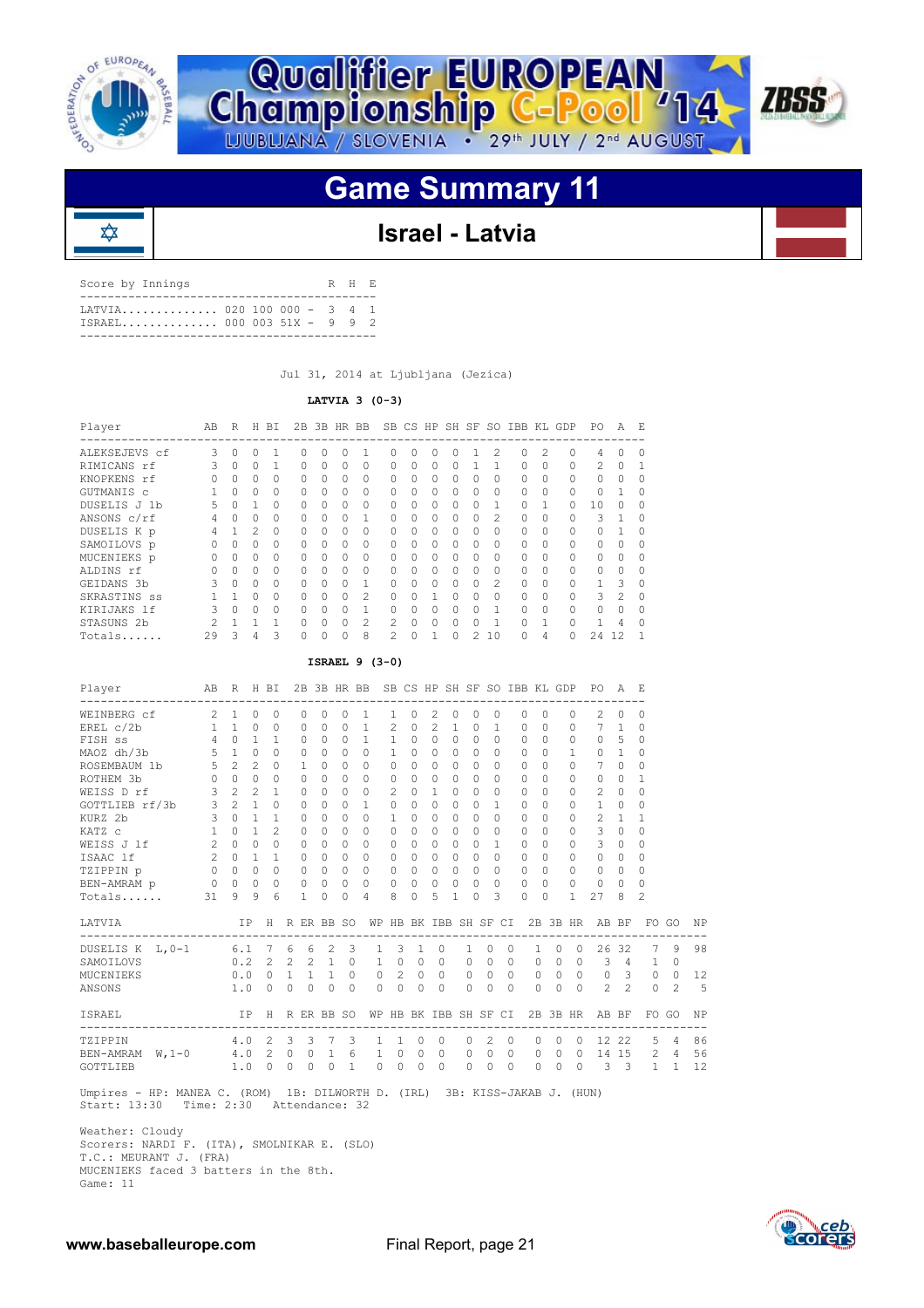![](_page_21_Picture_0.jpeg)

![](_page_21_Picture_1.jpeg)

![](_page_21_Picture_3.jpeg)

### **Slovenia - Finland**

| Score by Innings                                         |  |  | R H E |  |
|----------------------------------------------------------|--|--|-------|--|
| $FINLAND$ 000 200 - 2 4 8<br>$SLOVENTA$ 600 326 - 17 9 2 |  |  |       |  |
|                                                          |  |  |       |  |

Jul 31, 2014 at Ljubljana (Jezica)

#### **FINLAND 2 (1-2)**

| Player            | AB             | R              | H           | BI             |           |          | 2B 3B HR BB |                | <b>SB</b>      |              |          | CS HP SH SF  |           |                |          |                | SO IBB KL GDP | PO.            | Α              | E,       |
|-------------------|----------------|----------------|-------------|----------------|-----------|----------|-------------|----------------|----------------|--------------|----------|--------------|-----------|----------------|----------|----------------|---------------|----------------|----------------|----------|
| LIIRI ss/3b       | $\mathfrak{D}$ | $\Omega$       |             | $\Omega$       | $\cap$    | U        | U           |                |                | U            | O        | $\Omega$     |           | $\cap$         |          | $\Omega$       |               |                | 3              | O        |
| SAARISTO lf/cf    | $\mathfrak{D}$ | $\Omega$       | $\circ$     | $\circ$        | $\cap$    | $\Omega$ | $\Omega$    | $\mathbf{0}$   |                | $\circ$      | $\Omega$ | $\mathbf{1}$ | $\Omega$  | $\Omega$       | $\Omega$ | $\Omega$       |               | $\mathfrak{D}$ | $\mathfrak{D}$ | $\cap$   |
| FERNANDEZ S cf/ss | २              |                | $1 \quad 1$ | $\Omega$       | O.        | $\Omega$ | $\Omega$    | $\Omega$       |                | $\Omega$     | $\Omega$ | $\Omega$     | $\Omega$  | $\Omega$       | $\Omega$ | $\Omega$       |               | 3              |                |          |
| KURVINEN 1b       |                |                | $\cap$      | $\Omega$       | $\cap$    | $\Omega$ | $\cap$      | $\mathfrak{D}$ |                | 1            | $\Omega$ | $\Omega$     | $\Omega$  |                | $\cap$   | $\Omega$       |               | 5              |                | $\cap$   |
| KUMPULAINEN 1b    |                | $\cap$         | 0           | $\Omega$       | $\cap$    | $\cap$   | $\cap$      | $\mathbf{0}$   |                | $\Omega$     | $\cap$   | $\Omega$     | $\bigcap$ | $\Omega$       | $\cap$   | $\Omega$       |               |                |                |          |
| TOLPPANEN rf      |                | $\cap$         | $\Omega$    | $\Omega$       | $\bigcap$ | $\Omega$ | $\Omega$    | $\mathbf{0}$   | $\cap$         | $\Omega$     | $\Omega$ | $\Omega$     | $\Omega$  | $\Omega$       | $\cap$   | $\Omega$       |               | $\bigcap$      | U              | $\Omega$ |
| SAARMAN ph/rf     |                | $\Omega$       | $\Omega$    | $\Omega$       | $\cap$    | $\cap$   | $\cap$      | $\Omega$       |                | $\cap$       | $\Omega$ | $\Omega$     | $\bigcap$ | $\mathfrak{D}$ | 0        |                |               |                |                | $\Omega$ |
| NYMARK 3b/2b      |                | $\Omega$       |             | $\Omega$       | $\cap$    | $\Omega$ | $\Omega$    | 0              |                | $\Omega$     |          | $\Omega$     | $\Omega$  | $\Omega$       | $\cap$   | $\Omega$       |               |                |                | 3        |
| BOVE pr/2b        |                | $\Omega$       | $\Omega$    |                | $\cap$    | $\Omega$ | $\Omega$    | $\mathbf{0}$   |                | $\bigcap$    | $\Omega$ | $\Omega$     | $\bigcap$ | $\Omega$       | $\Omega$ | $\Omega$       |               | $\cap$         |                |          |
| KORVENMAA dh      |                | $\cap$         |             | $\mathfrak{D}$ | $\cap$    | $\cap$   | $\bigcap$   | $\Omega$       |                | $\cap$       | $\cap$   | $\Omega$     | $\bigcap$ |                | $\cap$   | $\Omega$       |               | $\cap$         | $\cap$         | $\Omega$ |
| MUUKKONEN 2b      |                | $\Omega$       | $\Omega$    |                | $\cap$    | $\cap$   | $\Omega$    | $\Omega$       |                | $\cap$       | $\Omega$ | $\Omega$     | $\Omega$  |                | $\cap$   | $\Omega$       |               | 2              |                |          |
| MUNOZ ph/3b       |                | $\Omega$       | $\Omega$    | $\Omega$       | $\cap$    | $\Omega$ | $\Omega$    | $\mathbf 0$    |                | $\Omega$     | $\Omega$ | $\Omega$     | $\Omega$  | $\Omega$       | $\cap$   | $\Omega$       |               |                |                |          |
| HAATAJA pr/lf     |                | 0              | $\Omega$    | $\Omega$       | $\cap$    | $\Omega$ | $\Omega$    | $\Omega$       |                | $\mathbf{1}$ | $\Omega$ | $\Omega$     | $\Omega$  | $\Omega$       | 0        | $\Omega$       |               | $\cap$         |                | $\cap$   |
| PARKKINEN C       |                | $\bigcap$      | $\Omega$    | $\Omega$       | $\cap$    | $\Omega$ | $\bigcap$   | $\Omega$       |                | $\cap$       | $\Omega$ | $\Omega$     | $\Omega$  |                | $\cap$   | $\Omega$       |               | 2              |                | 2        |
| $LEE$ 3b/p        |                | 0              | 0           | $\Omega$       |           | $\Omega$ | 0           |                |                | $\cap$       | $\Omega$ | $\Omega$     | $\Omega$  | $\Omega$       |          | $\Omega$       |               |                |                | O        |
| ROPPONEN p        |                | $\Omega$       | $\Omega$    | $\Omega$       | 0         | $\Omega$ | $\Omega$    | $\mathbf{0}$   |                | $\Omega$     | $\Omega$ | $\Omega$     | $\Omega$  | $\Omega$       | $\cap$   | $\Omega$       |               | $\cap$         |                | $\Omega$ |
| SALMENPERA p/c    |                | $\Omega$       | 0           | $\Omega$       | $\Omega$  | $\Omega$ | $\Omega$    | $\mathbf{0}$   |                | $\Omega$     | $\Omega$ | $\Omega$     | $\Omega$  |                | 0        |                |               |                |                |          |
| Totals            | 21             | $\mathfrak{D}$ | 4           |                |           | U        | $\cap$      | 4              | $\mathfrak{D}$ |              |          |              |           |                | O        | $\mathfrak{D}$ |               | 17             | 9              | 8        |

#### **SLOVENIA 17 (2-1)**

| Player<br>-----------------------------------                        |                | AB R H BI      |                |                |                |              |                     |                |                |                                  |                |              |              |              |              |                |                | 2B 3B HR BB SB CS HP SH SF SO IBB KL GDP |              |          |                   | PO.                                                  | AE             |                                     |                |    |
|----------------------------------------------------------------------|----------------|----------------|----------------|----------------|----------------|--------------|---------------------|----------------|----------------|----------------------------------|----------------|--------------|--------------|--------------|--------------|----------------|----------------|------------------------------------------|--------------|----------|-------------------|------------------------------------------------------|----------------|-------------------------------------|----------------|----|
| TROBEC SS                                                            | 3              | $\mathbf{1}$   | $\mathbf{1}$   | 3              |                | $\mathbf{0}$ | $\Omega$            | $\mathbf{0}$   | 1              |                                  |                | $\circ$      | 0            | $\circ$      | $\mathbf{1}$ |                | 0              | $\Omega$                                 | $\Omega$     |          | $\Omega$          | $\Omega$                                             | 3              | 0                                   |                |    |
| RUDOLF 3b                                                            | $\mathcal{S}$  | $\mathcal{E}$  | $\mathfrak{D}$ | $\mathbf{1}$   |                | $\mathbf{1}$ | $\Omega$            | $\Omega$       | $\mathbf{1}$   |                                  | 3              | $\Omega$     | $\Omega$     | $\bigcap$    | $\Omega$     |                | $\Omega$       | $\cap$                                   | $\Omega$     |          | $\Omega$          | $\mathfrak{D}$                                       | $\overline{2}$ | 1                                   |                |    |
| VADAS 1b                                                             | 3              | $\Omega$       | $\Omega$       | $\mathbf{1}$   |                | $\Omega$     | $\Omega$            | $\Omega$       | $\Omega$       |                                  | $\Omega$       | $\Omega$     | $\Omega$     | $\Omega$     | $\Omega$     |                | $\Omega$       | $\cap$                                   | $\cap$       |          | $\cap$            | 5                                                    | $\circ$        | $\Omega$                            |                |    |
| CUCEK ph                                                             | $\Omega$       | $\overline{1}$ | $\Omega$       | $\Omega$       |                | $\Omega$     | $\Omega$            | $\Omega$       | $\overline{1}$ |                                  | $\Omega$       | $\Omega$     | $\Omega$     | $\Omega$     | $\Omega$     |                | $\Omega$       | $\bigcap$                                | $\Omega$     |          | $\cap$            | $\Omega$                                             | $\Omega$       | $\Omega$                            |                |    |
| SERBEC 1f                                                            |                | $4 \quad 1$    | $\mathbf{1}$   | $\cap$         |                | $\Omega$     | $\Omega$            | $\bigcap$      | $\Omega$       |                                  | $\Omega$       | $\Omega$     | $\Omega$     | $\Omega$     | $\Omega$     |                | $\Omega$       | $\cap$                                   | $\cap$       |          | $\cap$            | $\Omega$                                             | $\Omega$       | $\Omega$                            |                |    |
| JERMAN rf                                                            | $\overline{3}$ | $\mathbf{3}$   | $\mathfrak{D}$ | 1              |                | $\mathbf{1}$ | $\Omega$            | $\cap$         | $\Omega$       |                                  | 1              | 1            | 1            | $\Omega$     | $\Omega$     |                | $\Omega$       | $\cap$                                   | $\cap$       |          | 0                 | 3                                                    | $\circ$        | $\Omega$                            |                |    |
| STRUKELJ C                                                           | 3              | $\mathbf{1}$   | $\Omega$       | $\cap$         |                | $\Omega$     | $\Omega$            | $\cap$         | $\mathbf{1}$   |                                  | $\Omega$       | $\Omega$     | $\Omega$     | $\Omega$     | $\bigcap$    |                | 1              | $\bigcap$                                | $\bigcap$    |          | $\cap$            | 6                                                    | 3              | $\Omega$                            |                |    |
| BIZJAK dh                                                            | 1              | $\overline{2}$ | $\Omega$       | $\mathbf{1}$   |                | $\Omega$     | $\Omega$            | $\cap$         | $\mathcal{L}$  |                                  | $\mathfrak{D}$ | $\Omega$     | $\Omega$     | $\Omega$     | $\Omega$     |                | $\Omega$       | $\bigcap$                                | $\cap$       |          | 0                 | $\Omega$                                             | $\Omega$       | 0                                   |                |    |
| ZELEZNIKAR dh                                                        |                | $1 \quad 1$    | $\Omega$       | $\Omega$       |                | $\Omega$     | $\Omega$            | $\cap$         | $\cap$         |                                  | $\Omega$       | $\Omega$     | $\Omega$     | $\Omega$     | $\Omega$     |                | $\Omega$       | $\cap$                                   | $\cap$       |          | 0                 | $\Omega$                                             | $\Omega$       | $\Omega$                            |                |    |
| GODNIC 2b                                                            | $\mathfrak{Z}$ | 2              | $\mathbf{1}$   | 2              |                | $\mathbf{0}$ | $\Omega$            | $\Omega$       | $\Omega$       |                                  | 1              | $\Omega$     | $\mathbf{0}$ | $\mathbf{1}$ | $\Omega$     |                | 0              | $\bigcap$                                | $\bigcap$    |          | $\Omega$          | 2                                                    | $\circ$        | 1                                   |                |    |
| MAROLT cf                                                            |                | $2 \quad 2$    | $\mathcal{L}$  | $\overline{1}$ |                | 1            | $\Omega$            | $\cap$         | $\mathfrak{D}$ |                                  | $\mathfrak{D}$ | $\bigcap$    | $\Omega$     | $\Omega$     | $\Omega$     |                | $\Omega$       | $\bigcap$                                | $\Omega$     |          | $\bigcap$         | $\Omega$                                             | $\mathbf{0}$   | $\cap$                              |                |    |
| STARC p                                                              | $\overline{0}$ | $\overline{0}$ | $\circ$        | $\overline{0}$ |                | $\mathbf{0}$ | $\mathbf{0}$        | $\circ$        | $\Omega$       |                                  | $\circ$        | $\mathbf{0}$ | $\circ$      | $\circ$      | $\Omega$     |                | 0              | $\Omega$                                 | $\Omega$     |          | $\Omega$          | $\circ$                                              | -1             | $\Omega$                            |                |    |
| Totals                                                               | 26             | 17             |                | 910            |                | 3            | $\Omega$            | $\Omega$       | 8              | 10                               |                | 1            | 1            |              | $\mathbf{1}$ |                | 1              | $\Omega$                                 | $\cap$       |          | $\cap$            | 18                                                   | 9              | $\mathcal{D}$                       |                |    |
| FINLAND                                                              |                |                | IP H           |                |                |              |                     |                |                | R ER BB SO WP HB BK IBB SH SF CI |                |              |              |              |              |                |                |                                          |              |          | 2B 3B HR          | AB BF                                                |                | ----------------------------------- | FO GO          | NP |
| SALMENPERA L, 0-1                                                    |                | 4.0 5          |                |                | 9              |              | $2 \quad 4$         | $\overline{1}$ |                | $\Omega$                         | $\Omega$       | $\mathbf{1}$ | $\Omega$     |              | $\mathbf{1}$ | $\overline{1}$ | $\Omega$       |                                          | $\mathbf{1}$ | $\circ$  | $\cap$            | 16                                                   | 22             | $5 -$                               | $\mathcal{B}$  | 59 |
| MUNOZ                                                                |                |                |                | 1.0 1          | 2              |              | 2 1                 |                | $\overline{0}$ | $\mathbf{3}$                     | $\overline{1}$ | $\Omega$     | $\circ$      |              | $\circ$      | $\circ$        | $\Omega$       |                                          | $\mathbf{1}$ | $\circ$  | $\overline{0}$    |                                                      | $4\quad 6$     | $\frac{1}{2}$                       | $2^{1}$        | 22 |
| LEE                                                                  |                |                |                | $0.0 \quad 0$  |                |              | $2 \quad 2 \quad 2$ |                | $\Omega$       | $1 \quad 0$                      |                | $\circ$      | $\bigcirc$   |              | $\circ$      | $\Omega$       | $\bigcirc$     |                                          |              |          | $0\quad 0\quad 0$ |                                                      | $0\quad 2$     | $\circ$                             | $\Omega$       | 8  |
| <b>ROPPONEN</b>                                                      |                | 0.2            |                | $\overline{3}$ | $\overline{4}$ | $\Omega$     | $\mathbf{1}$        | $\Omega$       |                | $2 -$                            | $\Omega$       | $\mathbf{1}$ | $\Omega$     |              | $\Omega$     | $\cap$         | $\cap$         |                                          | $\mathbf{1}$ | $\Omega$ | $\bigcap$         |                                                      | 6 7            | 2                                   | $\Omega$       | 11 |
| SLOVENIA                                                             |                |                |                |                |                |              |                     |                |                |                                  |                |              |              |              |              |                |                |                                          |              |          |                   | IP H R ER BB SO WP HB BK IBB SH SF CI 2B 3B HR AB BF |                |                                     | FO GO          | NP |
| 6.04<br>STARC $W, 1-0$                                               |                |                |                |                |                |              |                     | 2 2 4 7        |                | $1 \quad 1 \quad 1$              |                |              | $\circ$      |              | 1            | $\circ$        | $\overline{0}$ |                                          | $\circ$      | $\circ$  | $\overline{0}$    | 21 27                                                |                |                                     | 5 <sub>4</sub> | 88 |
| Umpires - HP: OZIMEC T. (CRO) 1B: NYLAND J. (NOR) 3B: MANEA C. (ROM) |                |                |                |                |                |              |                     |                |                |                                  |                |              |              |              |              |                |                |                                          |              |          |                   |                                                      |                |                                     |                |    |

Start: 16:55 Time: 2:15 Attendance: 115

 Weather: Cloudy Scorers: NARDI F. (ITA), VADAS V. (SLO) T.C.: MEURANT J. (FRA) LEE faced 2 batters in the 6th. Game: 12

![](_page_21_Picture_13.jpeg)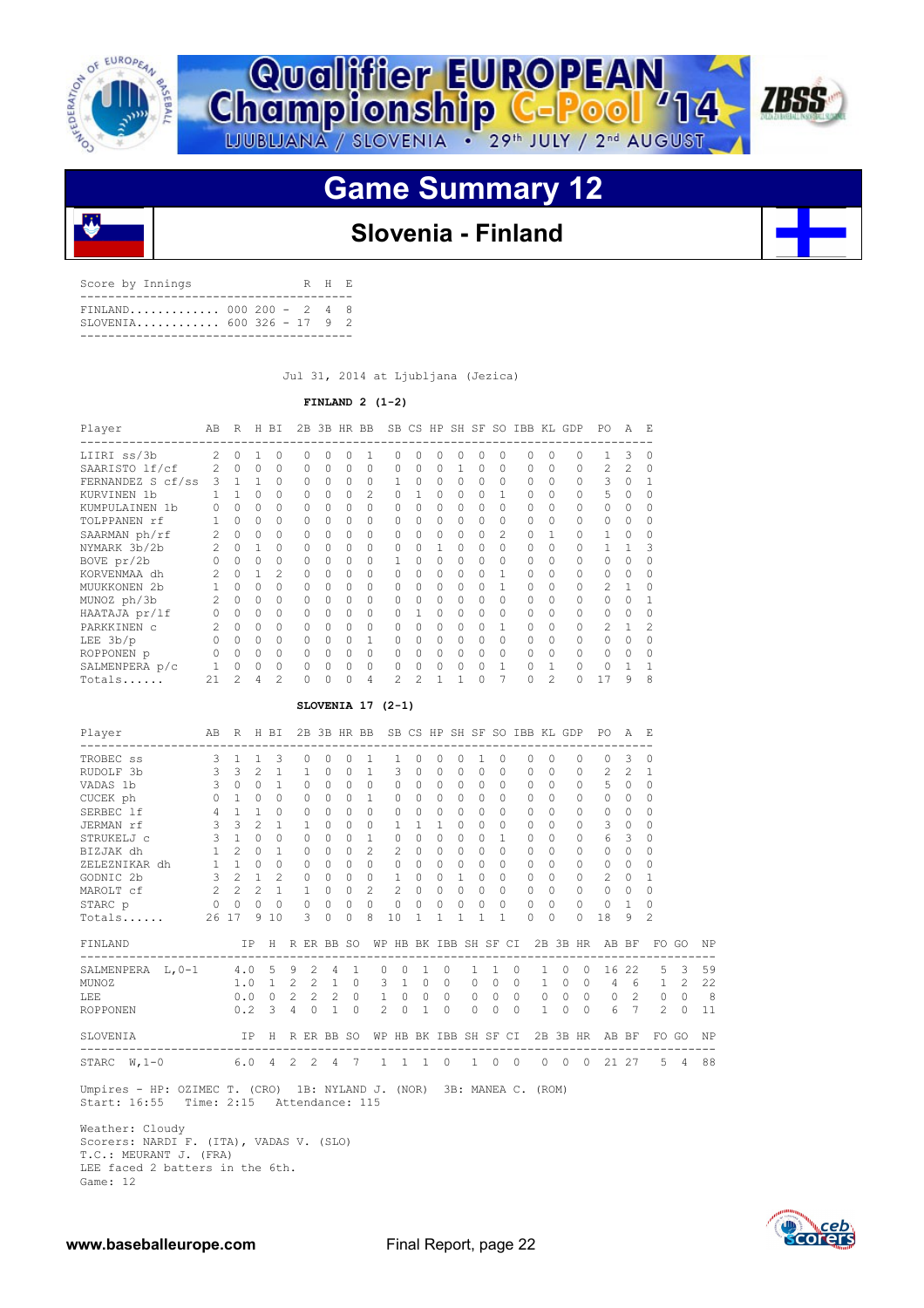![](_page_22_Picture_0.jpeg)

![](_page_22_Picture_1.jpeg)

### **Hungary - Latvia**

Score by Innings R H E ------------------------------------------- LATVIA.............. 001 020 702 - 12 11 2 HUNGARY............. 010 100 110 - 4 4 3 -------------------------------------------

Aug 01, 2014 at Liubliana (Jezica)

 **LATVIA 12 (1-2)**

| Player           | AВ | R             |               | H BI          | 2B |              | 3B HR BB     |                |   |              | SB CS HP SH SF SO |          |          |              | IBB KL GDP   |              |   | PO.           | A             | E             |
|------------------|----|---------------|---------------|---------------|----|--------------|--------------|----------------|---|--------------|-------------------|----------|----------|--------------|--------------|--------------|---|---------------|---------------|---------------|
| ALEKSEJEVS lf/cf | 4  |               |               |               | U  | $^{(1)}$     | <sup>0</sup> | 2              |   |              | Λ                 | Ω        | $^{(1)}$ |              | $^{(1)}$     | 0            | 0 | $\mathcal{P}$ | $\Omega$      | - 0           |
| ALDINS cf        |    | 2             |               | U             | 0  | $\Omega$     | $\Omega$     | 3              | 0 | $\Omega$     | O                 | 0        | 0        | O            | <sup>0</sup> | $\Omega$     | 0 | $\Omega$      | 0             | $\Omega$      |
| KNOPKENS ph/rf   | 2  | 0             |               |               | O  | $\Omega$     | $\cap$       | 0              | 0 | $\Omega$     | O                 | O        | 0        |              | <sup>0</sup> |              | 0 | $\Omega$      | $\cap$        | $\Omega$      |
| DUSELIS J 1b     |    |               |               |               |    | <sup>n</sup> | $\bigcap$    | $\mathfrak{D}$ | 0 | O            | O                 | O        | O        | $\bigcap$    | <sup>0</sup> | O            |   | 1.5           |               |               |
| ANSONS rf/lf     | 5  |               |               | Ω             | O  | <sup>n</sup> | <sup>n</sup> |                | 0 | O            | $\Omega$          | 0        | O        |              | O            | $\Omega$     | U | $\Omega$      | $\cap$        | 0             |
| DUSELIS K 3b     | 5  |               | U             |               | O  | <sup>n</sup> | $\bigcap$    | O              | 0 | <sup>0</sup> |                   | O        | $\Omega$ | 2            | <sup>0</sup> | <sup>0</sup> | U |               | 5             | - 0           |
| GEIDANS dh       | २  |               |               |               | O  | <sup>n</sup> | $\bigcap$    | 1              | O | O            | O                 | O        | O        | O            | <sup>0</sup> | <sup>0</sup> | 0 | $\bigcap$     | <sup>n</sup>  | $\Omega$      |
| RIMICANS dh/rf   |    | 0             | 0             | Λ             | O  | <sup>n</sup> | $\bigcap$    |                | 0 | $\Omega$     | $\Omega$          | O        | $\Omega$ | $\Omega$     | <sup>0</sup> | 0            | 0 | $\Omega$      | $\cap$        | $\Omega$      |
| SKRASTINS ss     | 5  | O.            | $\mathcal{P}$ | $\mathcal{P}$ | O  | U            | <sup>n</sup> | $\cap$         | 0 |              | U                 | O        | O        | $\bigcap$    | $\cap$       | $\cap$       | U | 1.            | 6             |               |
| GUTMANIS c       |    | $\mathcal{P}$ |               | Λ             | O  | <sup>n</sup> | <sup>n</sup> |                | 3 | O            |                   | O        | O        |              | O            | O            | 0 | 6             | $\cap$        | $\Omega$      |
| STASUNS 2b       | 4  | 2             |               |               | O  | <sup>n</sup> | $\cap$       | O              |   | U            |                   | $\Omega$ | O        |              | <sup>0</sup> | O            | U | $\mathcal{P}$ | $\mathcal{L}$ | $\bigcirc$    |
| SAMOILOVS p      |    | 0             | O             | U             | O  | <sup>n</sup> | $\bigcap$    | $\Omega$       | 0 | O            | O                 | O        | O        | <sup>0</sup> | <sup>0</sup> | <sup>0</sup> | O | $\Omega$      | Κ             | $\Omega$      |
| Totals           | 36 | -12           |               | 8             |    |              |              | 11             | 5 | 2            | २                 | O        | O        |              |              |              |   | 27            | 18            | $\mathcal{L}$ |

#### **HUNGARY 4 (1-2)**

| Player                   | AB R H BI                       |              |                |                           |                |              |              |                | 2B 3B HR BB SB CS HP SH SF SO IBB KL GDP |                          |              |                |          |              |            |                |                           |                |          |                | PO.                                               | AE                      |          |               |     |
|--------------------------|---------------------------------|--------------|----------------|---------------------------|----------------|--------------|--------------|----------------|------------------------------------------|--------------------------|--------------|----------------|----------|--------------|------------|----------------|---------------------------|----------------|----------|----------------|---------------------------------------------------|-------------------------|----------|---------------|-----|
| HALMOS 2b                | 1                               | $\Omega$     | $\Omega$       | $\circ$                   |                | $\Omega$     | 0            | 0              | 1                                        | 0                        | $\Omega$     | $\Omega$       | $\Omega$ |              | $\Omega$   | 0              | $\Omega$                  | $\Omega$       |          | 0              | 1                                                 | $\mathfrak{D}$          | 0        |               |     |
| VARKONYI ph/2b 3         |                                 | $\Omega$     | 1              | 1                         |                | $\Omega$     | $\Omega$     | $\Omega$       | $\Omega$                                 | $\mathcal{L}$            | $\Omega$     | 0              | $\Omega$ |              | $\Omega$   | 1              | 0                         | $\Omega$       |          | $\Omega$       | 1                                                 | 1                       | $\Omega$ |               |     |
| ANDO 1f                  | $\mathbf{3}$                    | $\Omega$     | $\Omega$       | $\Omega$                  |                | $\Omega$     | $\Omega$     | $\Omega$       | $\overline{1}$                           | $\Omega$                 | $\Omega$     | $\Omega$       | $\Omega$ |              | $\Omega$   | $\Omega$       | $\Omega$                  | $\Omega$       |          | 1              | 3                                                 | $\Omega$                | 1        |               |     |
| NEMETH 1b/c              | $\overline{4}$                  | $\cap$       | <sup>n</sup>   | $\Omega$                  |                | $\Omega$     | <sup>n</sup> | $\bigcap$      | $\bigcap$                                | 0                        | $\cap$       | <sup>0</sup>   | $\Omega$ |              | $\cap$     | 1              | <sup>0</sup>              | $\cap$         |          | 0              | 6                                                 | $\Omega$                | $\Omega$ |               |     |
| ILLES c                  | $\overline{4}$                  | $\mathbf{1}$ | $\mathfrak{D}$ | O.                        |                | 1            | $\bigcap$    | <sup>n</sup>   | $\bigcap$                                | $\mathcal{L}$            | $\cap$       | $\Omega$       | $\Omega$ |              | $\Omega$   | <sup>0</sup>   | O                         | $\cap$         |          | $\cap$         | 5.                                                | 1                       | $\Omega$ |               |     |
| KOREIN 1b                | $\circ$                         | $\Omega$     | $\Omega$       | 0                         |                | $\Omega$     | $\Omega$     | <sup>n</sup>   | $\Omega$                                 | 0                        | $\Omega$     | 0              | $\Omega$ |              | $\Omega$   | $\Omega$       | $\Omega$                  | $\Omega$       |          | $\Omega$       | $\Omega$                                          | $\Omega$                | $\Omega$ |               |     |
| ERDELYI 3b/p             | $\mathbf{3}$                    | $\Omega$     | $\Omega$       | 0                         |                | $\Omega$     | $\Omega$     | <sup>n</sup>   | $\Omega$                                 | 0                        | $\Omega$     | 0              | $\Omega$ |              | $\Omega$   | $\Omega$       | O                         | $\cap$         |          | 0              | 2                                                 | 3                       | $\Omega$ |               |     |
| LUPTAK 2b                | $\Omega$                        | $\mathbf{1}$ | $\cap$         | 0                         |                | $\Omega$     | $\Omega$     | <sup>n</sup>   | 1                                        | 1                        | $\Omega$     | $\Omega$       | $\Omega$ |              | $\Omega$   | $\Omega$       | $\Omega$                  | $\Omega$       |          | $\Omega$       | $\mathfrak{D}$                                    | 1                       | 0        |               |     |
| BALASKO dh               | 2                               | $\mathbf{1}$ | $\Omega$       | 0                         |                | $\Omega$     | $\Omega$     | $\Omega$       | $\mathbf{1}$                             | 0                        | $\Omega$     | $\Omega$       | $\Omega$ |              | $\Omega$   | $\Omega$       | $\Omega$                  | $\Omega$       |          | $\Omega$       | $\Omega$                                          | $\Omega$                | $\Omega$ |               |     |
| TOTH Ko rf               | $\mathbf{1}$                    | $\Omega$     | $\Omega$       | 1                         |                | $\Omega$     | $\Omega$     | $\Omega$       | $\Omega$                                 | 0                        | $\Omega$     | 0              | $\Omega$ |              | $\Omega$   | $\Omega$       | O                         | $\cap$         |          | $\Omega$       | $\Omega$                                          | $\Omega$                | $\Omega$ |               |     |
| FOLDESSY cf              | 2                               | $\cap$       | 1              | 1.                        |                | 1            | <sup>n</sup> | <sup>n</sup>   | 2                                        | 1                        | 1            | $\cap$         | $\Omega$ |              | $\Omega$   | $\Omega$       | O                         | $\cap$         |          | $\cap$         | 2                                                 | $\Omega$                | $\Omega$ |               |     |
| TOTH Kr ss               | 4                               | $\cap$       | $\cap$         | $\Omega$                  |                | $\Omega$     | $\Omega$     | <sup>n</sup>   | $\Omega$                                 | 0                        | $\Omega$     | $\circ$        | $\Omega$ |              | $\bigcirc$ | $\mathfrak{D}$ | $\cap$                    | $\Omega$       |          | $\Omega$       | 2                                                 | $\overline{1}$          | 1        |               |     |
| CSALLO rf                | 1                               | $\Omega$     | $\Omega$       | 0                         |                | $\Omega$     | $\Omega$     | $\Omega$       | $\circ$                                  | $\mathbf{1}$             | $\Omega$     | 1              | $\Omega$ |              | $\Omega$   | 1              | $\Omega$                  | 1              |          | $\Omega$       | 1                                                 | 0                       | $\Omega$ |               |     |
| RADVANYI rf/p            | 1                               | $\mathbf{1}$ | $\Omega$       | $\Omega$                  |                | $\Omega$     | $\Omega$     | $\Omega$       | 1                                        | $\mathcal{L}$            | $\cap$       | $\Omega$       | $\Omega$ |              | $\Omega$   | 0              | $\Omega$                  | $\Omega$       |          | $\cap$         | 1                                                 | $\Omega$                | 1        |               |     |
| GOOR C p                 | $\begin{matrix}0&0\end{matrix}$ |              | $\bigcirc$     | $\Omega$                  | $\overline{0}$ |              | $\Omega$     | $\bigcirc$     | $\Omega$                                 | $\Omega$                 | $\Omega$     | $\Omega$       | $\Omega$ |              | $\Omega$   | $\Omega$       | $\Omega$                  | $\Omega$       |          | $\cap$         | $\Omega$                                          | $\overline{1}$          | 0        |               |     |
| DARABOS p 0 0            |                                 |              | $\overline{0}$ | $\circ$                   |                | $\circ$      | $\Omega$     | $\overline{0}$ | $\bigcirc$                               | $\circ$                  | $\Omega$     | $\circ$        | $\Omega$ |              | $\Omega$   | $\Omega$       | $\Omega$                  | $\Omega$       |          | $\Omega$       | 1                                                 | 2                       | $\Omega$ |               |     |
| Totals                   | 29                              | 4            | 4              | 3                         |                | $2^{\circ}$  | $\Omega$     | $\Omega$       | 7                                        | 9                        | 1            | $\mathbf{1}$   | 0        |              | $\Omega$   | 5              | $\Omega$                  | $\overline{1}$ |          | 1              | 27 12                                             |                         | 3        |               |     |
| LATVIA                   |                                 |              | IP             |                           |                |              |              |                |                                          |                          |              |                |          |              |            |                |                           |                |          |                | H R ER BB SO WP HB BK IBB SH SF CI 2B 3B HR AB BF |                         |          | FO GO         | NP  |
| SAMOILOVS $W, 1-0$ 8.0 4 |                                 |              |                |                           | 4              | 3            | - 7          | 4              |                                          | 0<br>1                   |              | 0              | 0        | 0            | $\Omega$   |                | 0                         | 2              | 0        | $\circ$        | ------------------------------                    | 26 34                   |          | 4 1 3         | 131 |
| ANSONS                   |                                 | 1.0          |                | $\Omega$                  | $\Omega$       | $\Omega$     | $\bigcirc$   | $\overline{1}$ |                                          | $\Omega$<br>$\Omega$     | $\Omega$     |                | $\Omega$ | $\Omega$     | $\Omega$   | $\bigcirc$     |                           | $\Omega$       | $\Omega$ | $\bigcirc$     | $\overline{\mathbf{3}}$                           | $\overline{\mathbf{3}}$ | $\Omega$ | $\mathcal{L}$ | 11  |
| HUNGARY                  |                                 |              |                | IP H R ER BB SO           |                |              |              |                |                                          | WP HB BK IBB SH SF CI    |              |                |          |              |            |                |                           |                |          |                | 2B 3B HR AB BF<br>---------------                 |                         |          | FO GO         | NP  |
| GOOR C                   |                                 | 2.0          |                | $\mathbf{0}$              | $\mathbf{1}$   | $\circ$      | 6            | $\mathbf{1}$   |                                          | 0<br>0                   |              | $\mathbf{0}$   | 0        | 0            | $\Omega$   |                | ---------<br>$\mathbf{0}$ | $\circ$        | 0        | $\Omega$       | 5                                                 | 11                      | 3        | 1             | 48  |
| DARABOS L, 0-1           | 4.0 5                           |              |                |                           | 3              |              | $3 \quad 2$  | 3              |                                          | $\mathbf{1}$<br>$\Omega$ |              | $\Omega$       | $\Omega$ | 0            | $\Omega$   |                | $\Omega$                  | $\Omega$       | $\Omega$ | $\Omega$       | 15                                                | 18                      | 2        | 4             | 65  |
| RADVANYI                 |                                 |              |                | $0.0 \t 0 \t 3 \t 2 \t 2$ |                |              |              | $\circ$        |                                          | <sup>1</sup><br>$\circ$  | $\mathbf{0}$ | $\overline{0}$ |          | $\mathbf{0}$ | $\Omega$   |                | $\Omega$                  | $\circ$        | 0        | $\overline{0}$ | $\circ$                                           | $\overline{\mathbf{3}}$ | 0        | $\mathbf{0}$  | 12  |
| ERDELYI                  |                                 |              |                | $0.1 \quad 4$             | 3              | $\mathbf{3}$ | $\Omega$     | $\Omega$       |                                          | $\Omega$<br>$\Omega$     |              | $\Omega$       | $\Omega$ | $\Omega$     | $\Omega$   |                | $\Omega$                  | $\Omega$       | $\Omega$ | $\Omega$       | 6                                                 | 6                       | $\Omega$ | 1             | 19  |
| VARKONYI                 |                                 | 2, 2         |                | 2                         | 2              | 1            | $\mathbf{1}$ | 3              |                                          | $\mathbf{1}$<br>1        |              | $\Omega$       | $\Omega$ | 0            | 0          |                | $\Omega$                  | 1              | 0        | $\Omega$       |                                                   | 10 12                   | 4        | 1             | 39  |

 Umpires - HP: NYLAND J. (NOR) 1B: BERG J. (ISR) 3B: DILWORTH D. (IRL) Start: 10:00 Time: 3:00 Attendance: 25

 Weather: Cloudy Scorers: SOJAT E. (ITA), NARDI F. (ITA) T.C.: FALASCHI M. (ITA) GOOR C faced 2 batters in the 3rd. DARABOS faced 1 batter in the 7th. RADVANYI faced 3 batters in the 7th. Game: 13

![](_page_22_Picture_12.jpeg)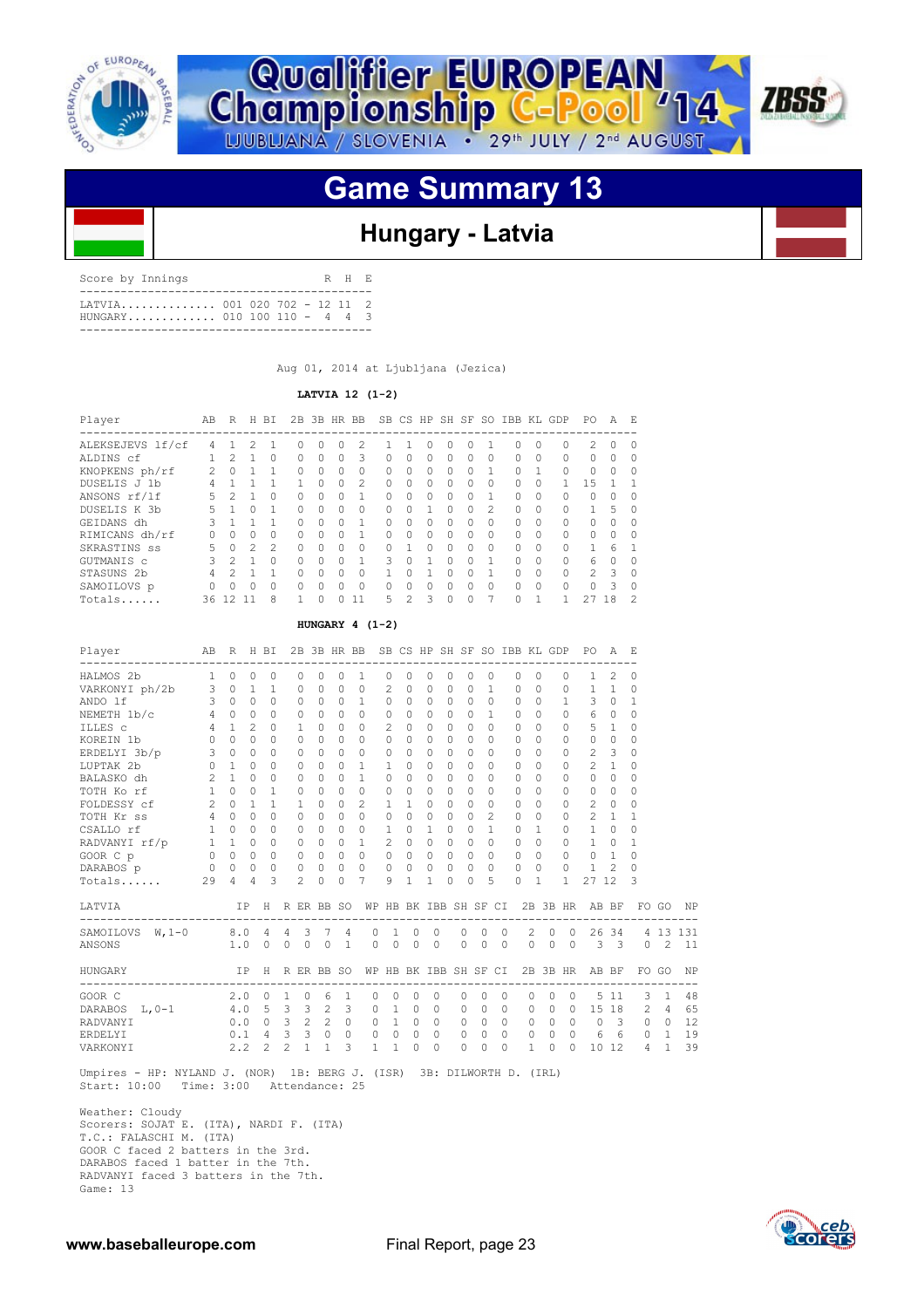![](_page_23_Picture_0.jpeg)

![](_page_23_Picture_1.jpeg)

### **Finland - Norway**

| NORWAY 000 000 20 - 2 5 6    | Score by Innings |  |  | R H E |  |
|------------------------------|------------------|--|--|-------|--|
| FINLAND 022 012 41 - 12 11 2 |                  |  |  |       |  |

Aug 01, 2014 at Ljubljana (Golevic)

#### **NORWAY 2 (0-2)**

| Player         | AВ | R | H            | ΒI       | 2B           |              | 3B HR BB     |          | SB           |          | CS HP          | SH SF        |   | SO. | IBB KL       |          | GDP | PO. | Ά              | E.            |
|----------------|----|---|--------------|----------|--------------|--------------|--------------|----------|--------------|----------|----------------|--------------|---|-----|--------------|----------|-----|-----|----------------|---------------|
| PEREZ cf       | Κ  | 0 |              |          | O            | O            | O            | $\Omega$ |              | O        | O              | <sup>0</sup> |   |     | $\Omega$     | $\cap$   | O   |     | Ω              | $\Omega$      |
| DUDEK cf       |    | Ω | 0            | $\Omega$ | 0            | 0            | $\Omega$     | 0        | 0            | $\Omega$ | 0              | $\Omega$     | 0 | O   | 0            | $\Omega$ | O   | 0   | 0              | $\Omega$      |
| LASSEN 3b      |    | 0 | 0            | $\Omega$ | 0            | 0            | $\Omega$     | $\Omega$ |              |          |                | $\Omega$     | 0 |     | $\Omega$     | $\Omega$ |     | 3   | 3              | 3             |
| HARS dh        | 4  | Ω | <sup>n</sup> | $\Omega$ | <sup>0</sup> | 0            | $\Omega$     | $\Omega$ |              | O        | 0              | $\Omega$     | U |     | $\Omega$     | $\cap$   |     | 0   | <sup>n</sup>   | $\Omega$      |
| ALVAREZ SS     | 4  | N |              | $\Omega$ | <sup>0</sup> | 0            | $\Omega$     | $\Omega$ |              | $\Omega$ | 0              | $\Omega$     | 0 | O   | 0            | $\cap$   | 0   | 4   | 3              | $\Omega$      |
| MELING 1f      |    | N | 2.           | $\Omega$ | <sup>0</sup> | O            | 0            | $\Omega$ |              | O        | 0              | $\Omega$     | O | O   | $\Omega$     | $\Omega$ |     |     | Ω              | $\Omega$      |
| WESTRANG C     |    | N | 0            | $\Omega$ | <sup>0</sup> | O            | 0            | $\Omega$ | O            | O        | O              | $\Omega$     | Ω |     | O            | O        |     |     | Ω              | $\Omega$      |
| BACH C c       |    |   | 0            | $\Omega$ | <sup>0</sup> | O            | 0            |          | O            | O        | O              | $\Omega$     | Ω |     | $\Omega$     | $\Omega$ |     | 3   | 0              | $\Omega$      |
| HOLLERUD rf    |    |   | 0            | $\Omega$ | <sup>0</sup> | 0            | 0            | $\Omega$ | <sup>0</sup> | 0        |                | $\Omega$     | U |     | $\Omega$     | $\Omega$ | 0   | 0   | 0              | $\Omega$      |
| JOHANSEN<br>1b | 2  | O | <sup>n</sup> | $\Omega$ | <sup>0</sup> | <sup>n</sup> | <sup>n</sup> | $\Omega$ | <sup>0</sup> | O        | O              | $\bigcap$    | O | 2   | <sup>0</sup> |          | O   | 3   | <sup>n</sup>   | $\Omega$      |
| TONNESSEN 1b   |    | Λ | <sup>n</sup> | $\Omega$ | <sup>0</sup> | O            | <sup>0</sup> | $\Omega$ | 0            | O        | O              | $\Omega$     | O | O   | O            | O        | O   | 2   | <sup>n</sup>   | $\bigcap$     |
| BJORNSON 2b    |    | O |              |          | U            | O            | O            |          |              | O        | O              | $\Omega$     | O | O   | $\Omega$     | $\Omega$ |     | 4   | Λ              |               |
| NILSEN p       |    | N | 0            | $\Omega$ | <sup>0</sup> | O            | 0            | $\Omega$ | O            | O        | O              | $\Omega$     | O | O   | O            | O        |     | 0   | Ω              | 0             |
| HANSELMANN p   |    | Ω | 0            | $\Omega$ | 0            | 0            | 0            | $\Omega$ | 0            | 0        | 0              | $\Omega$     | O | 0   | $\Omega$     | $\Omega$ | 0   | 0   | $\mathfrak{D}$ | $\mathcal{D}$ |
| Totals         | 28 | 2 | 5            | 2        | O            | N            | O            | 2        | 4            |          | $\mathfrak{D}$ | $\cap$       |   | 8   | 0            |          | U   | 22  | 8              | 6             |

#### **FINLAND 12 (2-0)**

| Player                                      | AВ             | R H BI              |                |                |                 |              |                |                | 2B 3B HR BB SB CS HP SH SF SO IBB KL GDP |               |              |               |              |              |              |              |              |          |          | PO.                                  | A              | - F.           |       |     |
|---------------------------------------------|----------------|---------------------|----------------|----------------|-----------------|--------------|----------------|----------------|------------------------------------------|---------------|--------------|---------------|--------------|--------------|--------------|--------------|--------------|----------|----------|--------------------------------------|----------------|----------------|-------|-----|
| FERNANDEZ S 2b                              | 5              | $\Omega$            | 3              | 4              |                 | $\Omega$     | $\Omega$       | $\Omega$       | $\mathbf{1}$                             | 2             | $\Omega$     | 0             | $\Omega$     | $\Omega$     | $\Omega$     | 0            | $\Omega$     |          | $\Omega$ | 4                                    | 1              | 1              |       |     |
| SAARISTO cf                                 | $2^{\circ}$    | $\Omega$            | $\Omega$       | $\Omega$       |                 | $\Omega$     | $\Omega$       | $\Omega$       | $\mathbf{1}$                             | $\mathbf{1}$  | $\Omega$     | $\Omega$      | $\Omega$     | $\Omega$     | $\Omega$     | $\Omega$     | $\Omega$     |          | $\Omega$ | $\Omega$                             | $\Omega$       | $\Omega$       |       |     |
| ROPPONEN ph                                 | $\mathbf{1}$   | $\Omega$            | $\Omega$       | $\Omega$       |                 | $\Omega$     | $\Omega$       | $\Omega$       | $\Omega$                                 | $\Omega$      | $\Omega$     | $\Omega$      | $\Omega$     | $\Omega$     | 1            | $\Omega$     | $\Omega$     |          | $\Omega$ | $\Omega$                             | 0              | $\Omega$       |       |     |
| PARKKINEN cf                                | 2              | $\Omega$            | $\Omega$       | 0              |                 | $\Omega$     | $\Omega$       | $\Omega$       | $\Omega$                                 | $\Omega$      | $\Omega$     | $\Omega$      | $\Omega$     | $\Omega$     | $\Omega$     | <sup>0</sup> | $\Omega$     |          | $\Omega$ | -1                                   | $\overline{1}$ | $\Omega$       |       |     |
| KURVINEN 1b                                 | 3              | $\mathbf{1}$        | $\mathbf{1}$   | 0              | $\Omega$        |              | $\bigcap$      | $\bigcap$      | $\Omega$                                 | $\mathbf{1}$  | $\Omega$     | $\Omega$      | $\Omega$     | $\Omega$     | 1.           | O            | $\cap$       |          | $\Omega$ | $5^{\circ}$                          | $\Omega$       | $\cap$         |       |     |
| LEE pr                                      | $\mathbf{0}$   | $\Omega$            | $\Omega$       | $\Omega$       |                 | $\Omega$     | $\Omega$       | <sup>n</sup>   | $\Omega$                                 | $\circ$       | $\Omega$     | $\Omega$      | $\Omega$     | $\Omega$     | $\Omega$     | $\bigcap$    | $\Omega$     |          | $\Omega$ | 0                                    | $\circ$        | $\Omega$       |       |     |
| KUMPULAINEN pr/1b                           | 2              | $\cap$              | $\Omega$       | 0              |                 | $\Omega$     | $\Omega$       | $\bigcap$      | $\bigcap$                                | 0             | $\Omega$     | $\mathbf{1}$  | $\Omega$     | $\Omega$     | 0            | O            | $\bigcap$    |          | $\cap$   | 2                                    | 1              | 1              |       |     |
| MUNOZ 1f                                    | 4              | $\mathfrak{D}$      | $\bigcap$      | O.             |                 | $\Omega$     | $\Omega$       | <sup>n</sup>   | $\Omega$                                 | 1             | $\Omega$     | $\Omega$      | $\Omega$     | $\Omega$     | <sup>0</sup> | $\Box$       | $\cap$       |          | $\cap$   | $\Omega$                             | $\Omega$       | <sup>n</sup>   |       |     |
| HAATAJA 1f                                  | 2              | $\mathfrak{D}$      | 2              | $\Omega$       |                 | $\Omega$     | $\Omega$       | <sup>n</sup>   | $\Omega$                                 | $\Omega$      | $\cap$       | $\Omega$      | $\Omega$     | $\Omega$     | $\Omega$     | O            | $\Omega$     |          | $\Omega$ | 1                                    | $\Omega$       | $\Omega$       |       |     |
| KORVENMAA dh                                | $\overline{2}$ | $2^{\circ}$         | $\cap$         | $\Omega$       |                 | $\Omega$     | $\bigcap$      | $\bigcap$      | $\bigcap$                                | $\Omega$      | $\Omega$     | $\mathcal{L}$ | $\Omega$     | $\Omega$     | 1.           | O            | $\cap$       |          | $\cap$   | $\Omega$                             | $\Omega$       | $\Omega$       |       |     |
| TOLPPANEN 3b                                | 3              | $\mathbf{1}$        | $\mathbf{1}$   | $\mathfrak{D}$ | $\Omega$        |              | $\Omega$       | <sup>n</sup>   | $\Omega$                                 | 0             | $\Omega$     | $\mathbf{1}$  | $\mathbf{1}$ | $\Omega$     | 0            | $\Omega$     | $\Omega$     |          | $\Omega$ | $\mathbf{1}$                         | $\mathbf{1}$   | $\Omega$       |       |     |
| SALMENPERA C                                | $\Omega$       | $\mathcal{L}$       | $\Omega$       | 1              |                 | $\Omega$     | $\Omega$       | $\Omega$       | 4                                        | 2             | $\Omega$     | $\Omega$      | $\Omega$     | 1            | <sup>0</sup> | O            | $\cap$       |          | $\Omega$ | 9                                    | $\circ$        | $\Omega$       |       |     |
| MUUKKONEN SS                                | 3              | $\mathbf{1}$        | $\mathbf{1}$   | $\Omega$       | $\Omega$        |              | $\Omega$       | $\Omega$       | $\mathcal{L}$                            | $\mathcal{L}$ | $\Omega$     | $\Omega$      | $\Omega$     | $\Omega$     | <sup>0</sup> | O            | $\Omega$     |          | $\Omega$ | $\Omega$                             | 3              | $\Omega$       |       |     |
| BOVE rf                                     | 3              | $\Omega$            | $\overline{1}$ | $\overline{1}$ | $\circ$         |              | $\Omega$       | $\Omega$       | $\overline{1}$                           | $\Omega$      | $\Omega$     | $\Omega$      | $\Omega$     | $\Omega$     | $\Omega$     | $\Omega$     | $\Omega$     |          | $\Omega$ | $\mathbf{1}$                         | $\circ$        | $\Omega$       |       |     |
| SAARMAN ph/rf                               |                | $1 \quad 1 \quad 1$ |                | $\overline{1}$ |                 | $\mathbf{1}$ | $\Omega$       | $\Omega$       | $\Omega$                                 | $\Omega$      | $\Omega$     | $\Omega$      | $\Omega$     | $\Omega$     | $\Omega$     | <sup>0</sup> | $\Omega$     |          | $\Omega$ | $\Omega$                             | $\circ$        | $\Omega$       |       |     |
| LIIRI p                                     | $\circ$        | $\bigcap$           | $\overline{0}$ | $\circ$        | $\Omega$        |              | $\Omega$       | $\Omega$       | $\Omega$                                 | $\circ$       | $\cap$       | $\Omega$      | $\Omega$     | $\Omega$     | $\Omega$     | $\Omega$     | $\Omega$     |          | $\Omega$ | $\Omega$                             | $\overline{4}$ | <sup>n</sup>   |       |     |
| NYMARK p                                    | 2              | $\circ$             | $\mathbf{1}$   | $\overline{1}$ | $\circ$         |              | 0              | $\Omega$       | $\Omega$                                 | 0             | $\Omega$     | $\circ$       | $\circ$      | $\circ$      | 0            | $\Omega$     | $\Omega$     |          | $\cap$   | 0                                    | $\overline{1}$ | <sup>n</sup>   |       |     |
| Totals                                      |                | 35 12 11 10         |                |                |                 | 1            | $\cap$         | $\Omega$       | 9                                        | 9             | $\Omega$     | 4             |              | 1            | 3            | $\cap$       | $\cap$       |          | $\cap$   | 24 12                                |                | $\mathfrak{D}$ |       |     |
| NORWAY                                      |                |                     |                |                | IP H R ER BB SO |              |                |                |                                          |               |              |               |              |              |              |              |              |          |          | WP HB BK IBB SH SF CI 2B 3B HR AB BF |                |                | FO GO | NP  |
| --------------------<br>NILSEN L, 0-1 4.1 4 |                |                     |                |                | 5               |              | 16             | 2              | $\mathbf{1}$                             | 2             | $\circ$      | $\circ$       |              | $\circ$      | $\circ$      | $\Omega$     | $\Omega$     | $\Omega$ | $\Omega$ |                                      | 20 28          | $\overline{4}$ | 7     | 101 |
| HANSELMANN                                  |                | 3.0                 |                | $7^{\circ}$    |                 |              | $7 \t5 \t3$    | $\overline{1}$ | $\mathbf{1}$                             | $2^{1}$       | $\Omega$     | $\Omega$      |              | $\mathbf{1}$ | $\mathbf{1}$ | $\bigcirc$   | $\mathbf{1}$ | $\Omega$ | $\Omega$ |                                      | 15 22          | 3              | 5     | 61  |
| FINLAND                                     |                |                     |                |                | IP H R ER BB SO |              |                |                |                                          |               |              |               |              |              |              |              |              |          |          | WP HB BK IBB SH SF CI 2B 3B HR AB BF |                |                | FO GO | ΝP  |
| 6.05<br>LIIRI $W, 1-1$                      |                |                     |                |                | 2               |              | 2 1            | $\overline{7}$ | $\circ$                                  | 2             | $\mathbf{0}$ | $\circ$       |              | $\circ$      | $\circ$      | $\circ$      | $\circ$      | $\circ$  | $\Omega$ | 23                                   | 26             | $\mathbf{3}$   | 6     | 79  |
| NYMARK                                      |                | 2.0                 |                | $\Omega$       | $\circ$         | $\Omega$     | $\overline{1}$ | $\mathbf{1}$   | $\Omega$                                 | $\Omega$      | $\Omega$     | $\Omega$      |              | $\Omega$     | 1            | $\Omega$     | $\Omega$     | $\Omega$ | $\cap$   | .5                                   | 7              | $\overline{2}$ | 3     | 26  |

 Umpires - HP: KISS-JAKAB J. (HUN) 1B: MANEA C. (ROM) 3B: ERTNERS J. (LAT) Start: 13:30 Time: 2:35 Attendance: 36

 Weather: Cloudy Scorer: MAESTRI A. (ITA) - PISEK U. (SLO) TC: MEURANT J.M. (FRA) LIIRI faced 3 batters in the 7th. Game: 14

![](_page_23_Picture_12.jpeg)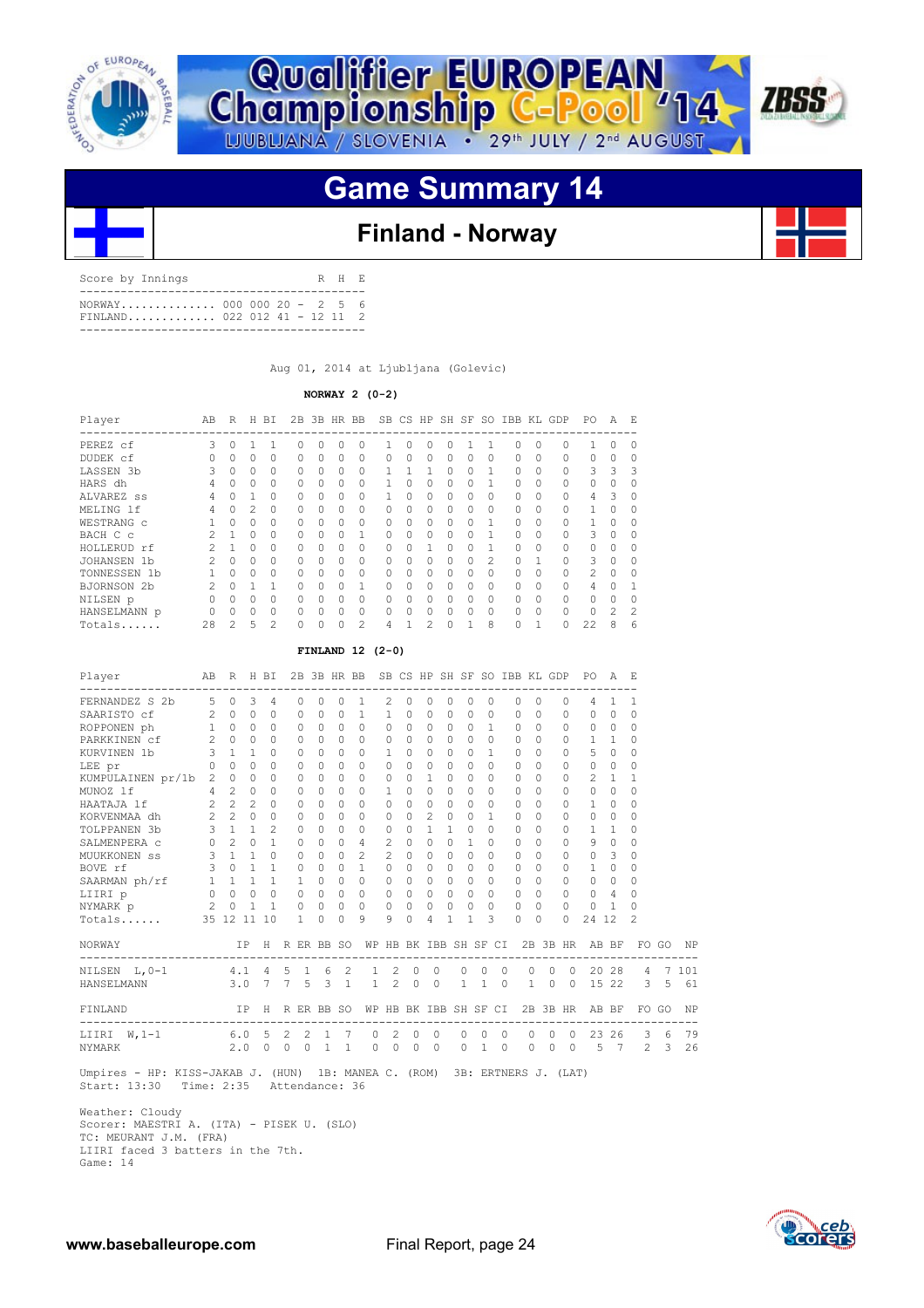![](_page_24_Picture_0.jpeg)

⋩

![](_page_24_Picture_1.jpeg)

# *ZBSS*

### **Game Summary 15**

![](_page_24_Picture_4.jpeg)

| Score by Innings                                          |  |  | R H F. |  |
|-----------------------------------------------------------|--|--|--------|--|
| ROMANTA 001 000 002 - 3 6 7<br>TSRAEL 111 000 41X - 8 7 1 |  |  |        |  |

Aug 01, 2014 at Ljubljana (Jezica)

#### **ROMANIA 3**

| Player            | AВ             | R        | H        | <b>BT</b>     | 2B           | 3B       | HR.       | BB.      |              | SB CS HP  |              |              | SH SF        | -SO            | TBB.         | KT.            | GDP      | PO.       | A             | E.            |
|-------------------|----------------|----------|----------|---------------|--------------|----------|-----------|----------|--------------|-----------|--------------|--------------|--------------|----------------|--------------|----------------|----------|-----------|---------------|---------------|
| MIRESCU 2b        | 0              | 0        | 0        | 0             | 0            | 0        | 0         | $\Omega$ | O            | 0         |              | 0            | O            | 0              | 0            | 0              | 0        | $\Omega$  | 0             | $\Omega$      |
| SUSANU 1f         | 3              |          | $\Omega$ | 0             | $\Omega$     | 0        | $\Omega$  | $\Omega$ | <sup>0</sup> | $\Omega$  | $\Omega$     | $\Omega$     | $\Omega$     | $\Omega$       | $\bigcap$    | $\Omega$       | $\Omega$ | $\Omega$  | $\Omega$      |               |
| PANAITESCU p/rf   | 3              | 0        |          |               |              | 0        | 0         | $\Omega$ | O            | $\Omega$  | 0            |              | $\Omega$     |                | O.           | $\Omega$       | 0        | $\Omega$  |               | $\Omega$      |
| APOSTOAEI 1b      | 4              |          |          | O.            | 0            | 0        | 0         | $\Omega$ | U            | $\bigcap$ | $\Omega$     | <sup>0</sup> | $\Omega$     | $\mathfrak{D}$ | $\bigcap$    | $\mathfrak{D}$ | $\Omega$ | 9         | $\Omega$      | $\Omega$      |
| NIKOLICI cf       | 4              |          |          | 0             | 0            | 0        | $\Omega$  | $\Omega$ | U            | $\Omega$  | 0            | 0            | <sup>0</sup> |                | <sup>0</sup> | $\Omega$       | 0        | 3         | $\Omega$      |               |
| PIRVU<br>E.<br>SS | 4              | U        | $\cap$   |               | $\bigcap$    | 0        | $\bigcap$ | $\Omega$ | $\cap$       | $\bigcap$ | 0            | <sup>0</sup> | $\Omega$     | 3              | $\cap$       | $\mathfrak{D}$ | $\Omega$ |           | $\mathcal{P}$ |               |
| GAVRILA 3b        |                | $\Omega$ | $\Omega$ | 0             | 0            | 0        | $\Omega$  |          | U            | $\Omega$  | 0            | $\cap$       | <sup>0</sup> |                | $\cap$       | $\Omega$       | 0        |           | $\mathcal{P}$ |               |
| TOCU 1f/2b        | 4              | $\Omega$ |          | $\Omega$      | $\Omega$     | 0        | $\Omega$  | $\Omega$ | O.           | $\Omega$  | 0            | $\cap$       | $\Omega$     | $\mathfrak{D}$ | O.           | 1              | O        |           | <sup>0</sup>  | $\bigcap$     |
| PREDA rf          | $\mathfrak{D}$ | $\cap$   |          | $\Omega$      | 0            | 0        | $\Omega$  | $\Omega$ | U            | $\Omega$  | 0            | $\cap$       | <sup>0</sup> | $\bigcap$      | $\cap$       | <sup>0</sup>   | 0        | $\bigcap$ | <sup>0</sup>  | $\cap$        |
| LAZAR p           |                | $\Omega$ |          | $\Omega$      | 0            | $\Omega$ | $\Omega$  | $\Omega$ | U            | $\Omega$  | 0            | $\cap$       | <sup>0</sup> |                | O.           | $\Omega$       | 0        | $\cap$    |               | $\Omega$      |
| MANOLE C          | 2              | $\cap$   | $\cap$   | $\Omega$      | <sup>n</sup> | 0        | U         | $\Omega$ | ∩            |           | <sup>0</sup> | $\bigcap$    | ∩            | U              | <sup>n</sup> | <sup>0</sup>   | 0        | 8         | <sup>0</sup>  | $\mathcal{P}$ |
| MIHAI ph/c        |                | $\Omega$ | $\Omega$ | $\Omega$      | $\Omega$     | 0        | $\Omega$  | $\Omega$ | U            | O.        | <sup>0</sup> | $\cap$       | ∩            |                | O.           | $\Omega$       | $\Omega$ |           | $\Omega$      |               |
| Totals            | 32             | २        | 6        | $\mathcal{P}$ |              | U        | Λ         |          |              |           |              |              | ∩            | 12.            | O.           | 5              | O        | 2.4       | 6             |               |

### **ISRAEL 8** Player AB R H BI 2B 3B HR BB SB CS HP SH SF SO IBB KL GDP PO A E ---------------------------------------------------------------------------------- WEINBERG cf 5 0 1 1 0 0 0 0 0 0 0 0 0 1 0 0 0 0 0 0 WEISS Drf 5 2 1 0 0 0 0 0 0 0 0 0 0 0 0 0 0 2 0 0 FISH ss 5 1 2 1 0 0 1 0 0 0 0 0 0 1 0 0 0 0 1 0 MAOZ c 4 1 1 1 0 0 0 0 1 0 0 0 0 0 0 0 0 12 1 0 ROSEMBAUM 1b 2 2 1 1 0 0 1 1 2 0 1 0 0 0 0 0 0 7 1 1 ROTHEM dh/p 4 0 1 1 0 0 0 0 0 0 0 0 0 1 0 0 0 0 0 0 GOTTLIEB 3b 3 0 0 0 0 0 0 1 1 0 0 0 0 3 0 0 0 1 2 0 EREL 2b 4 1 0 0 0 0 0 0 0 0 0 0 0 1 0 0 0 2 3 0 ISAAC lf 3 1 0 0 0 0 0 0 2 0 0 1 0 1 0 0 0 1 0 0 KREMER p 0 0 0 0 0 0 0 0 0 0 0 0 0 0 0 0 0 2 2 0 Totals...... 35 8 7 5 0 0 2 2 6 0 1 1 0 8 0 0 0 27 10 1 ROMANIA IP H R ER BB SO WP HB BK IBB SH SF CI 2B 3B HR AB BF FO GO NP ------------------------------------------------------------------------------------------- PANAITESCU L,0-1 6.0 4 3 2 1 5 0 1 0 0 0 0 0 0 0 2 24 26 9 4 79 LAZAR 2.0 3 5 0 1 3 3 0 0 0 1 0 0 0 0 0 11 13 1 3 40 ISRAEL IP H R ER BB SO WP HB BK IBB SH SF CI 2B 3B HR AB BF FO GO NP ------------------------------------------------------------------------------------------- KREMER W,2-0 8.0 4 1 0 0 11 0 1 0 0 1 0 0 1 0 0 27 29 5 7 107 ROTHEM 1.0 2 2 2 1 1 2 0 0 0 0 0 0 0 0 0 5 6 1 1 15

 Umpires - HP: OZIMEC Tomislav(CRO) 1B: CIPERLE Janez (SLO) 3B: HAUTANIEMI M. (FIN) Start: 13:30 Time: 2:10 Attendance: 78

 Weather: Cloudy Scorers: NARDI F.(ITA), SOJAT E.(ITA) T.C.: FALASCHI M. (ITA) Game: 15

![](_page_24_Picture_12.jpeg)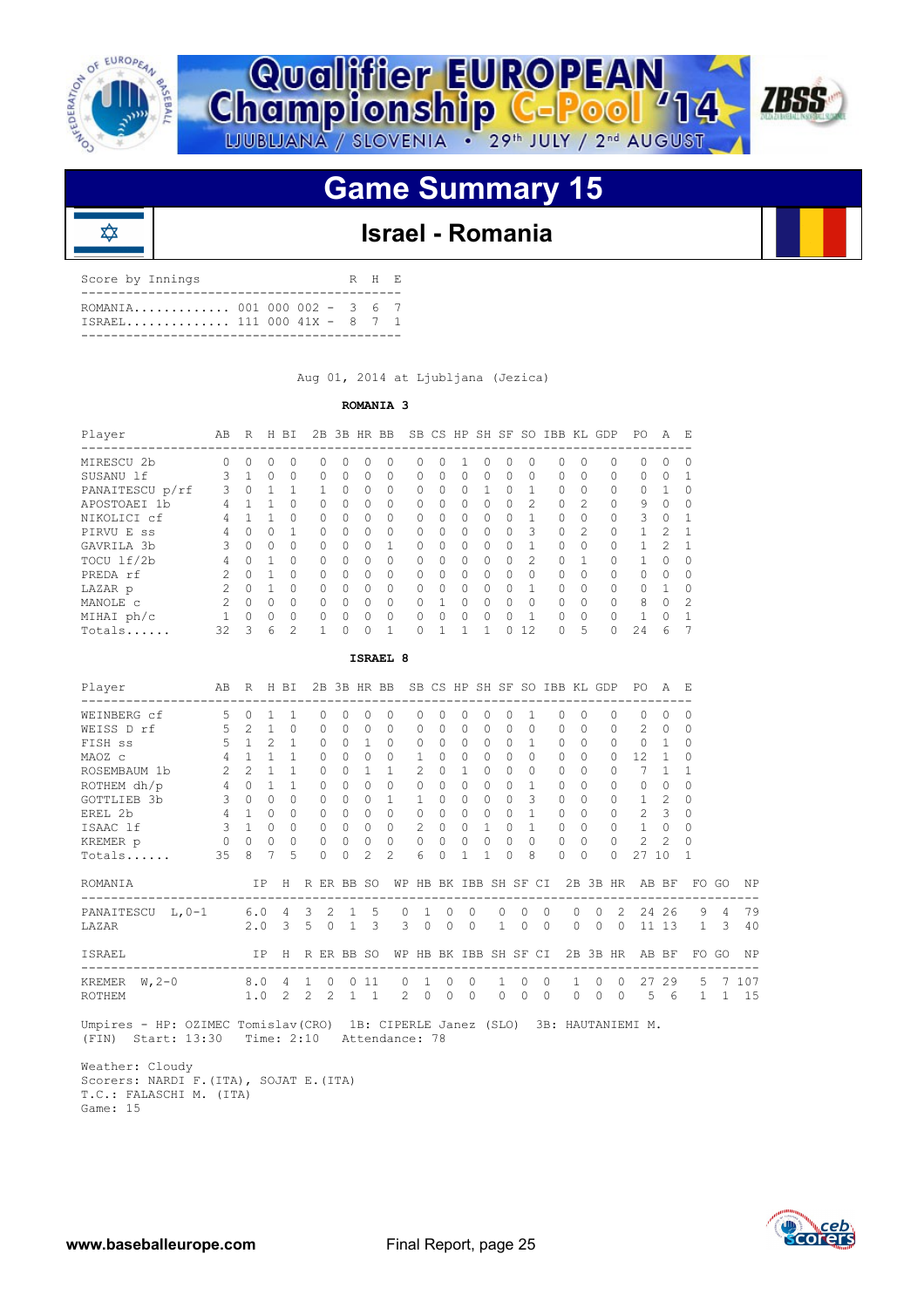![](_page_25_Picture_0.jpeg)

![](_page_25_Picture_1.jpeg)

### **Ireland - Slovenia**

| Score by Innings            |  |  | R H E |  |
|-----------------------------|--|--|-------|--|
| TRELAND 010 000 002 - 3 8 5 |  |  |       |  |
|                             |  |  |       |  |

Aug 01, 2014 at Ljubljana (Jezica)

### **SLOVENIA 10**

| Player               | AВ | R        | H  | ВI             | 2В            | 3B           | HR           | BB           |   | SB CS | HP           | SH       | SF | SO.           | IBB          | ΚL             | GDP      | PO.       | A             | E        |
|----------------------|----|----------|----|----------------|---------------|--------------|--------------|--------------|---|-------|--------------|----------|----|---------------|--------------|----------------|----------|-----------|---------------|----------|
| TROBEC <sub>ss</sub> | 3. | 3        | 3  |                |               | U            | <sup>0</sup> | 2            |   | Ω     |              | O        | 0  | $\Omega$      | O            | 0              | 0        | 2.        | 5             | $\Omega$ |
| RUDOLF 3b            | 6  | $\Omega$ | 3  | 2              | 0             |              | $\Omega$     | $\Omega$     | 0 | 0     | $\Omega$     | $\Omega$ | O  | $\Omega$      | $\Omega$     | $\Omega$       | $\Omega$ | $\Omega$  | $\mathcal{L}$ |          |
| JERMAN rf            | 5  | $\Omega$ |    | $\Omega$       |               | 0            | $\Omega$     |              |   | 0     | 0            | $\Omega$ | 0  | $\mathcal{L}$ | $\Omega$     | 0              | $\Omega$ | 3         | $\Omega$      |          |
| SERBEC 1f            | 5  | $\Omega$ |    |                | 0             | 0            | <sup>0</sup> |              |   | 0     | $\Omega$     | $\Omega$ | 0  | $\Omega$      | $\Omega$     | $\Omega$       | $\Omega$ | 4         | $\Omega$      |          |
| KREITMAYER 1b        | 4  |          |    | 0              | O.            | O            | <sup>0</sup> |              |   | Ω     | <sup>0</sup> | O        | Λ  | $\bigcap$     | <sup>0</sup> | O              |          | 12        | <sup>0</sup>  |          |
| STRUKELJ c           |    |          |    | $\Omega$       | $\Omega$      | 0            | $\Omega$     | 3            |   | 0     | 0            | 0        | 0  | $\Omega$      | $\Omega$     | 0              | 0        | 5         | $\Omega$      |          |
| GODNIC <sub>2b</sub> | 5  | 4        |    | $\mathfrak{D}$ | 0             |              | <sup>0</sup> | <sup>0</sup> |   | 0     | <sup>0</sup> | O        | Ω. |               | $\Omega$     | O              | $\Omega$ |           | 6             |          |
| MAROLT cf            | 4  |          | ٦  |                | 0             | 0            | $\Omega$     | 0            |   | 0     | 0            |          | 0  | $\Omega$      | $\Omega$     | 0              | 0        | $\Omega$  | $\Omega$      |          |
| STARC dh             | 4  | $\Omega$ |    |                | O.            | O            | O            | $\bigcap$    |   |       | 0            | $\Omega$ | Ω. | 3             | $\Omega$     | $\mathcal{P}$  | $\Omega$ | $\Omega$  | O             |          |
| ZELEZNIKAR<br>dh     |    | $\Omega$ |    | $\Omega$       | 0             | 0            | O            | $\bigcap$    |   | Ω     | 0            | O        | 0  | $\Omega$      | $\Omega$     | $\Omega$       | $\Omega$ | $\Omega$  | $\Omega$      |          |
| CUCEK p              | 0  | $\Omega$ | 0  | $\Omega$       | 0             | <sup>0</sup> | ∩            | $\bigcap$    | ∩ | O     | <sup>0</sup> | $\Omega$ | ∩  | $\Omega$      | $\Omega$     | O              | $\Omega$ | $\bigcap$ | O             | U        |
| BIZJAK p             | 0  | $\Omega$ |    | $\Omega$       | 0             | O            | O            | $\bigcap$    |   | Ω     | <sup>0</sup> | O        | n  | $\Omega$      | $\Omega$     | 0              | $\Omega$ | $\cap$    | $\Omega$      |          |
| Totals               | 39 | $\Omega$ | 13 | 8              | $\mathcal{P}$ | っ            | ∩            | 8            | २ |       |              |          |    | 6             | $\Omega$     | $\mathfrak{D}$ |          |           | 13            |          |

 **IRELAND 3**

| Player<br>---------------------- | AB              | $\,$ R         |                             | H BI         |                         |          | 2B 3B HR BB  |               |                |                       |           |                |           |              |                |            | SB CS HP SH SF SO IBB KL GDP |              |                | PO.<br>--------------- | A             | E        |       |     |
|----------------------------------|-----------------|----------------|-----------------------------|--------------|-------------------------|----------|--------------|---------------|----------------|-----------------------|-----------|----------------|-----------|--------------|----------------|------------|------------------------------|--------------|----------------|------------------------|---------------|----------|-------|-----|
| PITA 2b                          | $\overline{4}$  | $\Omega$       | 0                           | $\Omega$     |                         | $\Omega$ | 0            | $\Omega$      | $\mathbf{1}$   | $\Omega$              | $\Omega$  | $\Omega$       | $\Omega$  | $\Omega$     | $\Omega$       |            | $\bigcap$                    | $\Omega$     | $\mathbf{1}$   | 4                      | $\mathcal{L}$ | $\Omega$ |       |     |
| CUEVAS 1b                        | 5               | $\Omega$       | 1                           | $\Omega$     |                         | $\Omega$ | 0            | $\Omega$      | $\bigcap$      | $\Omega$              | 0         | 0              | $\Omega$  | O            | $\Omega$       |            | $\bigcap$                    | $\bigcap$    | 0              | 12                     | $\Omega$      | 0        |       |     |
| FERRATO C                        | $\overline{4}$  | $\Omega$       | $\mathfrak{D}$              | $\Omega$     |                         | 0        | $\Omega$     | $\cap$        | $\Omega$       | $\Omega$              | $\Omega$  | $\Omega$       | $\Omega$  | $\bigcap$    | $\Omega$       |            | <sup>0</sup>                 | $\Omega$     | 0              | 4                      | 3             | 1        |       |     |
| ANGLIN p                         | 2               | $\Omega$       | $\Omega$                    | $\bigcap$    |                         | $\Omega$ | O            | $\bigcap$     | $\Omega$       | $\Omega$              | $\bigcap$ | 1.             | $\bigcap$ | $\bigcap$    | <sup>0</sup>   |            | <sup>0</sup>                 | $\Omega$     | 0              | $\bigcap$              | 4             | 0        |       |     |
| FARRELL J p                      | $\circ$         | $\Omega$       | $\Omega$                    | $\Omega$     |                         | $\Omega$ | 0            | $\Omega$      | $\Omega$       | $\Omega$              | $\Omega$  | $\Omega$       | $\Omega$  | $\Omega$     | $\Omega$       |            | $\Omega$                     | $\Omega$     | 0              | $\Omega$               | $\Omega$      | 0        |       |     |
| TREACY ph                        | $\mathbf{1}$    | $\Omega$       | 0                           | 0            |                         | 0        | 0            | 0             | $\Omega$       | 0                     | $\bigcap$ | $\Omega$       | $\bigcap$ | $\bigcap$    | 1              |            | $\bigcap$                    | $\mathbf{1}$ | 0              | $\Omega$               | $\Omega$      | 0        |       |     |
| GEOGHEGAN 1f                     | $\Omega$        | $\Omega$       | $\Omega$                    | $\Omega$     |                         | $\Omega$ | O            | $\bigcap$     | $\Omega$       | $\Omega$              | $\Omega$  | $\Omega$       | $\bigcap$ | $\Omega$     | $\Omega$       |            | $\cap$                       | $\Omega$     | 0              | $\bigcap$              | $\Omega$      | 0        |       |     |
| POWER <sub>ss</sub>              | $\overline{4}$  | $\mathbf{1}$   | $\mathfrak{D}$              | $\bigcap$    |                         | 1.       | 0            | $\Omega$      | $\Omega$       | $\Omega$              | $\bigcap$ | $\Omega$       | $\bigcap$ | $\bigcap$    | 1              |            | $\bigcap$                    | $\Omega$     | 0              | 5.                     | 4             | 1        |       |     |
| WOODBURNE rf                     | $\overline{4}$  | $\mathfrak{D}$ | $\mathcal{D}_{\mathcal{L}}$ | 1            |                         | $\Omega$ | O            | 1.            | $\Omega$       | $\Omega$              | $\Omega$  | 0              | $\bigcap$ | $\cap$       | $\cap$         |            | $\bigcap$                    | $\bigcap$    | 0              | 1                      | $\Omega$      | $\Omega$ |       |     |
| HERNANDEZ 3b                     | $4\overline{ }$ | $\Omega$       | 1.                          | $\Omega$     |                         | $\Omega$ | $\Omega$     | $\Omega$      | $\Omega$       | $\Omega$              | $\bigcap$ | $\Omega$       | $\Omega$  | $\Omega$     | $\Omega$       |            | $\Omega$                     | $\Omega$     | 0              | $\mathbf{1}$           | 4             | 1        |       |     |
| CUNNINGHAM lf/p                  | 2               | $\circ$        | 0                           | $\mathbf{1}$ |                         | $\circ$  | 0            | $\Omega$      | $\mathbf{1}$   | 0                     | $\Omega$  | $\Omega$       | $\Omega$  | $\mathbf{1}$ | 1.             |            | $\Omega$                     | $\Omega$     | 0              | $\Omega$               | $\Omega$      | 0        |       |     |
| FARRELL L cf                     | 3               | $\Omega$       | $\mathbf 0$                 | $\Omega$     |                         | $\circ$  | $\Omega$     | $\Omega$      | $\overline{1}$ | $\circ$               | $\Omega$  | $\Omega$       | $\Omega$  | $\Omega$     | 1              |            | $\cap$                       | $\Omega$     | 0              | $\Omega$               | $\Omega$      | 2        |       |     |
| Totals                           | 33              | 3              | 8                           | 2            |                         | 1.       | 0            | 1.            | $\mathcal{L}$  | $\Omega$              | $\bigcap$ | $\mathbf{1}$   | $\cap$    | 1            | 4              |            | $\bigcap$                    | $\mathbf{1}$ | 1.             | 27                     | 17            | 5        |       |     |
| SLOVENIA                         |                 |                | IP.                         | H            |                         |          | R ER BB SO   |               |                | WP HB BK IBB SH SF CI |           |                |           |              |                |            |                              |              |                | 2B 3B HR AB BF         |               |          | FO GO | ΝP  |
| <b>CUCEK</b>                     |                 |                | 4.0 3                       |              | $\mathbf{1}$            |          | $1 \quad 1$  | 2             | $\Omega$       | $\Omega$              | $\Omega$  | $\Omega$       |           | $\Omega$     | $\Omega$       | $\Omega$   | $\Omega$                     | $\Omega$     | $\mathbf{1}$   | 14                     | 1.5           | -5       | 4     | 56  |
| BIZJAK W, 1-0                    |                 |                |                             |              |                         |          | 5.0 5 2 2 2  | $\mathcal{L}$ |                | $3 \quad 1$           | $\Omega$  | $\overline{0}$ |           | $\Omega$     | $\overline{1}$ | $\bigcirc$ | $\mathbf{1}$                 | $\circ$      | $\overline{0}$ |                        | 19 23         | .5       | -8    | 83  |
| IRELAND                          |                 |                | IP.                         | $-H$         |                         |          | R ER BB SO   |               |                | WP HB BK IBB SH SF CI |           |                |           |              |                |            |                              |              |                | 2B 3B HR AB BF         |               |          | FO GO | ΝP  |
| ANGLIN $L, 1-1$                  |                 | 7.0 10         |                             |              | 7                       | 4        | 7            | 5             | $\mathcal{L}$  | $\Omega$              | $\Omega$  | $\Omega$       |           | $\mathbf{1}$ | $\Omega$       | $\Omega$   | $\mathbf{1}$                 | $\mathbf{1}$ | $\circ$        | 30                     | 38            |          | 4 10  | 146 |
| FARRELL J                        |                 |                | 1.0 2                       |              | $\overline{\mathbf{3}}$ | $\circ$  | $\mathbf{1}$ | 1             | 1              | $\overline{0}$        | $\circ$   | $\circ$        |           | $\mathbf{0}$ | $\Omega$       | $\circ$    | $\mathbf{0}$                 | $\mathbf{1}$ | $\overline{0}$ | 6                      | 7             | $\circ$  | 2     | 33  |
| CUNNINGHAM                       |                 | 1.0            |                             | 1            | $\Omega$                | $\Omega$ | $\Omega$     | $\Omega$      | $\Omega$       | 1                     | $\Omega$  | $\Omega$       |           | $\Omega$     | $\Omega$       | $\Omega$   | 1                            | $\Omega$     | $\Omega$       | 3                      | 4             | 1.       | 1     | 13  |

 Umpires - HP: BRANDSMA J. (NED) 1B: HAUTANIEMI M. (FIN) 2B: BERG J. (ISR) Start: 17:00 Time: 2:54 Attendance: 225

 Weather: Partly Cloudy Scorers: SOJAT E. (ITA), NARDI F. (ITA), MAESTRI A. (ITA) T.C.: BOKERN P. (NED) Game: 16

![](_page_25_Picture_13.jpeg)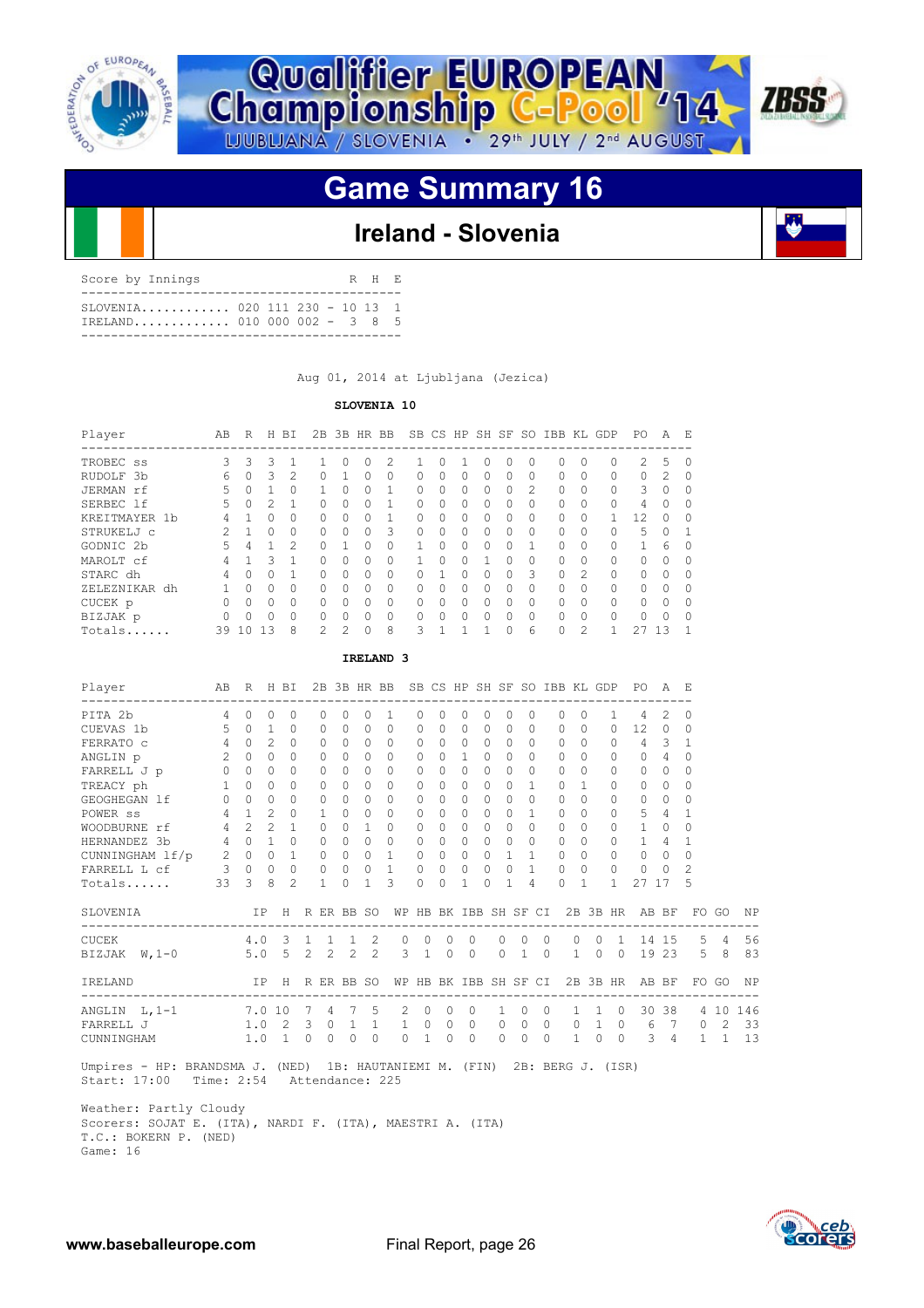![](_page_26_Picture_0.jpeg)

![](_page_26_Picture_1.jpeg)

### **Latvia - Norway**

| NORWAY 300 020 200 - 7 7 0 | Score by Innings |  |  | R H E |  |
|----------------------------|------------------|--|--|-------|--|
|                            |                  |  |  |       |  |

Aug 02, 2014 at Ljubljana (Golevic)

#### **NORWAY 7 (0-3)**

| Player          | AB | R        | H         | BI       | 2B           |          | 3B HR    | BB       |                |          |                |          | SB CS HP SH SF SO |          | IBB KL   |          | GDP      | PO.          | A             | E.     |
|-----------------|----|----------|-----------|----------|--------------|----------|----------|----------|----------------|----------|----------------|----------|-------------------|----------|----------|----------|----------|--------------|---------------|--------|
| PEREZ cf        | 3  |          |           | O        |              | Λ        | O        | 2        | 2              |          | <sup>n</sup>   | 0        |                   |          |          | $\Omega$ | $\Omega$ | -------<br>4 |               |        |
| HEGSTAD 3b      | 4  | 2        | 1.        | $\Omega$ | <sup>n</sup> | $\Omega$ | $\Omega$ | 1        | $\mathfrak{D}$ | O.       | $\Omega$       | 0        | $\Omega$          | 2        | $\Omega$ | 1        | $\Omega$ | $\cap$       | $\mathcal{L}$ | n      |
| FJELLVANG 1b/ss | 3  | 3        | $\bigcap$ | $\Omega$ | 0            | $\cap$   | $\Omega$ | $\Omega$ |                | 0        | 2              | $\Omega$ | $\Omega$          | $\Omega$ | $\cap$   | $\Omega$ | $\Omega$ | 6            |               | $\cup$ |
| ALVAREZ ss/p    | 5  |          | 3         | 3        |              | $\Omega$ | $\Omega$ | $\Omega$ | $\cap$         | $\Omega$ | 0              | $\Omega$ | $\Omega$          |          | 0        | $\Omega$ | 0        |              | 0             |        |
| HARS dh         | 3  | $\cap$   | $\bigcap$ | 0        | $\cap$       | $\cap$   | $\Omega$ | $\Omega$ | $\cap$         | $\Omega$ | $\Omega$       | $\Omega$ | $\bigcap$         | 3        | O.       |          | 0        | 0            | <sup>n</sup>  |        |
| TONNESSEN dh    |    |          | $\bigcap$ | O        | $\cap$       | $\cap$   | $\Omega$ | $\Omega$ | $\cap$         | 0        | $\Omega$       | 0        | $\Omega$          |          |          | 0        | 0        | U            | 0             |        |
| JOHANSEN 1b     |    |          |           | O        | <sup>n</sup> | U        | $\Omega$ | $\Omega$ | <sup>n</sup>   | 0        | $\Omega$       | 0        |                   |          |          | $\Omega$ | 0        | U            |               |        |
| MELING 1f       |    |          |           |          | Ω            | U        | $\Omega$ | $\Omega$ | $\cap$         | $\cap$   | $\Omega$       | 0        |                   | 2        | n.       |          | $\Omega$ | 3            | Ω             |        |
| BJORNSON 2b     |    |          |           |          | 0            | O        | $\Omega$ |          |                | $\Omega$ | $\Omega$       | 0        |                   |          | 0        | $\Omega$ | $\Omega$ | 0            | 0             |        |
| DUDEK rf        |    | $\Omega$ | $\bigcap$ | $\Omega$ | $\Omega$     | O        | $\Omega$ | $\Omega$ |                | $\Omega$ | $\Omega$       | 0        |                   |          | O.       | $\Omega$ | 0        | 0            | 0             |        |
| HOLLERUD rf     |    | $\Omega$ | $\Omega$  | 0        | 0            | O        | $\Omega$ | $\Omega$ |                | 0        | $\Omega$       | 0        |                   |          | O.       | $\Omega$ | 0        |              | 0             |        |
| HANSELMANN C    |    | $\Omega$ | $\bigcap$ | $\Omega$ | $\Omega$     | O        | $\Omega$ | $\Omega$ |                | 0        | $\Omega$       | 0        |                   |          | n.       |          | 0        |              |               |        |
| BACH C c        |    |          |           | $\Omega$ | $\cap$       | $\Omega$ | $\Omega$ | $\Omega$ |                | $\Omega$ | $\Omega$       | O        |                   |          | U        |          | 0        |              |               |        |
| RUST p          |    |          | $\bigcap$ | $\Omega$ | 0            | O        | $\Omega$ | $\Omega$ |                | $\Omega$ | $\Omega$       | 0        | $\Omega$          |          | 0        | $\Omega$ | 0        |              | $\cap$        |        |
| LASSEN p        |    |          | $\bigcap$ | 0        | $\cap$       | Ω        | $\Omega$ | $\Omega$ |                | 0        | O              | 0        | $\bigcap$         | U        | 0        | $\Omega$ | 0        | O            | $\mathcal{P}$ |        |
| BACH N p        |    |          | $\cap$    | O        | U            | Ω        | $\Omega$ | $\Omega$ |                | U        | 0              |          |                   |          | n.       | O        | 0        |              |               |        |
| Totals          | 35 |          |           | 6        | 2            |          |          | 4        | 5              |          | $\mathfrak{D}$ |          |                   | 16       | 0        | 4        | 0        | 2.4          | 6             |        |

#### **LATVIA 10 (2-1)**

| Player<br>-----------------------------------                                                                         |              | AB R H BI                             |                |                |                      |               |          |                        |                       |                      |                      |                      |                      |                                 |                |                      |                            |                      | 2B 3B HR BB SB CS HP SH SF SO IBB KL GDP PO A E      |                |               |       |    |
|-----------------------------------------------------------------------------------------------------------------------|--------------|---------------------------------------|----------------|----------------|----------------------|---------------|----------|------------------------|-----------------------|----------------------|----------------------|----------------------|----------------------|---------------------------------|----------------|----------------------|----------------------------|----------------------|------------------------------------------------------|----------------|---------------|-------|----|
| GUTMANIS C 5 0<br>ALEKSEJEVS cf 3 3 1 0                                                                               |              |                                       | $\Omega$       | $\Omega$       | $\Omega$<br>$\Omega$ | 0<br>$\Omega$ | $\Omega$ | $\Omega$<br>$0\quad 2$ | 0<br>3                | $\Omega$<br>$\Omega$ | $\Omega$<br>$\Omega$ | $\Omega$<br>$\Omega$ | $\Omega$<br>$\Omega$ | $\mathcal{L}$<br>$\overline{1}$ |                | $\Omega$<br>$\Omega$ | $\overline{1}$<br>$\Omega$ | $\Omega$<br>$\Omega$ | 16<br>$1 \quad 0$                                    | $\overline{1}$ | 0<br>$\Omega$ |       |    |
| DUSELIS J 1b                                                                                                          |              | $3 \quad 3$                           | $\mathfrak{D}$ | $\overline{1}$ | $\Omega$             | $\Omega$      | $\cap$   | $2^{1}$                | 3                     | $\Omega$             | $\Omega$             | $\Omega$             |                      | $\Omega$<br>$\Omega$            |                | $\cap$               | $\Omega$                   | <sup>n</sup>         | $7^{\circ}$                                          | $\Omega$       | $\mathbf{1}$  |       |    |
| ANSONS 1f                                                                                                             |              |                                       |                | $\overline{1}$ | $\Omega$             | $\Omega$      | $\cap$   | $2^{1}$                | $\mathbf{1}$          |                      | $0 \quad 0$          | $\Omega$             |                      | $\Omega$<br>$\Omega$            |                | $\Omega$             | $\Omega$                   | $\Omega$             | $1 \quad 0$                                          |                | $\Omega$      |       |    |
| DUSELIS K 3b                                                                                                          | $\mathbf{3}$ | $2 \ 0$                               |                | $\overline{1}$ | $\Omega$             | $\Omega$      |          | $0 \quad 1$            | $\mathbf{1}$          |                      | $0 \quad 1$          |                      | $\Omega$             | $\Omega$<br>$\overline{1}$      |                | $\cap$               | $\overline{1}$             | $\Omega$             |                                                      | $1 \quad 1$    | 1             |       |    |
| RIMICANS rf 2 1 0                                                                                                     |              |                                       |                | $\mathbf{1}$   | $\Omega$             | $\Omega$      | $\cap$   | $\mathcal{E}$          | $\mathbf{1}$          | $\Omega$             | $\circ$              | $\Omega$             | $\Omega$             | $\mathbf{1}$                    |                | $\Omega$             | $\Omega$                   | $\bigcap$            | $\Omega$                                             | $\bigcirc$     | $\Omega$      |       |    |
| STERNFELDS p 2 0 0                                                                                                    |              |                                       |                | $\Omega$       | $\Omega$             | $\Omega$      |          | $0 \quad 1$            | $\Omega$              | $\Omega$             | $\Omega$             | $\Omega$             | $\Omega$             | $\mathbf{1}$                    |                | $\Omega$             | $\Omega$                   | $\bigcap$            | $\Omega$                                             | $\Omega$       | $\mathbf{1}$  |       |    |
| ALDINS p                                                                                                              |              | $0 \quad 0 \quad 0$                   |                | $\overline{1}$ | $\Omega$             |               |          | $0 \quad 0 \quad 0$    | $\Omega$              |                      | $0 \quad 2$          |                      | $\Omega$             | $\Omega$<br>$\Omega$            |                | $\Omega$             | $\Omega$                   | $\bigcap$            |                                                      | $0 \quad 0$    | $\mathbf{1}$  |       |    |
| SKRASTINS ss 4 0 1                                                                                                    |              |                                       |                | $\mathcal{L}$  | $\Omega$             | $\Omega$      |          | $0 \quad 1$            | $\Omega$              |                      | $0 \quad 0$          | $\Omega$             | $\Omega$             | $\Omega$                        |                | $\Omega$             | $\Omega$                   | $\Omega$             | $0 \quad 3$                                          |                | $\mathbf{1}$  |       |    |
| STASUNS 2b 4 0 1 1                                                                                                    |              |                                       |                |                | $\Omega$             | $\Omega$      |          | $0 \quad 1$            | $\Omega$              |                      | $0\quad 0$           |                      | $\Omega$             | $\Omega$<br>$2^{1}$             |                | $0 \quad 1$          |                            | $\Omega$             | $1 \quad 0$                                          |                | $\Omega$      |       |    |
| 29 10<br>Totals                                                                                                       |              |                                       | 5              | - 8            | $\cap$               | $\Omega$      |          | 0.13                   | 9                     | $\cap$               | $\mathcal{L}$        | $\bigcap$            | $\Omega$             | 8                               |                | $\cap$               | $\mathbf{3}$               | $\Omega$             | 27                                                   | $-5$           | 5             |       |    |
| NORWAY                                                                                                                |              |                                       |                |                |                      |               |          |                        |                       |                      |                      |                      |                      |                                 |                |                      |                            |                      | IP H R ER BB SO WP HB BK IBB SH SF CI 2B 3B HR AB BF |                |               | FO GO | NP |
| <b>RUST</b>                                                                                                           |              |                                       |                | 4.2 2 5 5 7    |                      |               |          | 6                      | $\mathcal{E}$         | $0 \quad 1$          |                      | $\Omega$             | $\Omega$             | $\Omega$                        | $\Omega$       |                      | $\Omega$<br>$\Omega$       |                      | $0$ 17 24 5 3 106                                    |                |               |       |    |
| LASSEN L, 0-1 2.0 1 3 3 3 1 0 1 0 0 0 0 0                                                                             |              |                                       |                |                |                      |               |          |                        |                       |                      |                      |                      |                      |                                 |                |                      |                            |                      | 0 0 0 6 10 2 2 38                                    |                |               |       |    |
| BACH N                                                                                                                |              | $0.1 \quad 1 \quad 2 \quad 2 \quad 3$ |                |                |                      |               |          |                        |                       |                      |                      |                      |                      |                                 |                |                      |                            |                      | 1 0 0 0 0 0 0 0 0 0 0 2 5 0 0                        |                |               |       | 23 |
| ALVAREZ                                                                                                               |              |                                       |                | 1.0 1 0 0 0    |                      |               | $\Omega$ |                        | $0 \t 2$              |                      | $\Omega$             | $\bigcirc$           |                      | 0 <sub>0</sub>                  | $\bigcap$      |                      |                            |                      | 0 0 0 4 6 3 0                                        |                |               |       | 22 |
| LATVIA                                                                                                                |              |                                       |                |                |                      |               |          |                        |                       |                      |                      |                      |                      |                                 |                |                      |                            |                      | IP H R ER BB SO WP HB BK IBB SH SF CI 2B 3B HR AB BF |                |               | FO GO | NP |
| STERNFELDS 6.0 6 7 5 3 12                                                                                             |              |                                       |                |                |                      |               |          |                        | $1\quad2\quad0\quad0$ |                      |                      |                      | $\overline{0}$       | $\Omega$                        | $\overline{0}$ |                      |                            |                      | 2 0 0 26 31 3 3 137                                  |                |               |       |    |
| ALDINS W.1-0                                                                                                          |              |                                       |                | 3.0 1 0 0 1 4  |                      |               |          |                        | $0\quad 0$            | $\overline{1}$       |                      | $\bigcirc$           | $\circ$              | $\Omega$                        | $\Omega$       | $\Omega$             | $\Omega$                   | $\bigcirc$           | - 9                                                  |                | 10 1 3 35     |       |    |
| Umpires - HP: DILWORTH D. (IRL) 1B: KISS-JAKOB J. (HUN) 3B: OZIMEC T. (CRO)<br>Start: 10:00 Time: 2:45 Attendance: 27 |              |                                       |                |                |                      |               |          |                        |                       |                      |                      |                      |                      |                                 |                |                      |                            |                      |                                                      |                |               |       |    |

 Weather: Sunny Scorers: MAESTRI A. (ITA) - PISEK U. (SLO) TC: FALASCHI M. (ITA) STERNFELDS faced 2 batters in the 7th. BACH N faced 2 batters in the 8th. Game: 17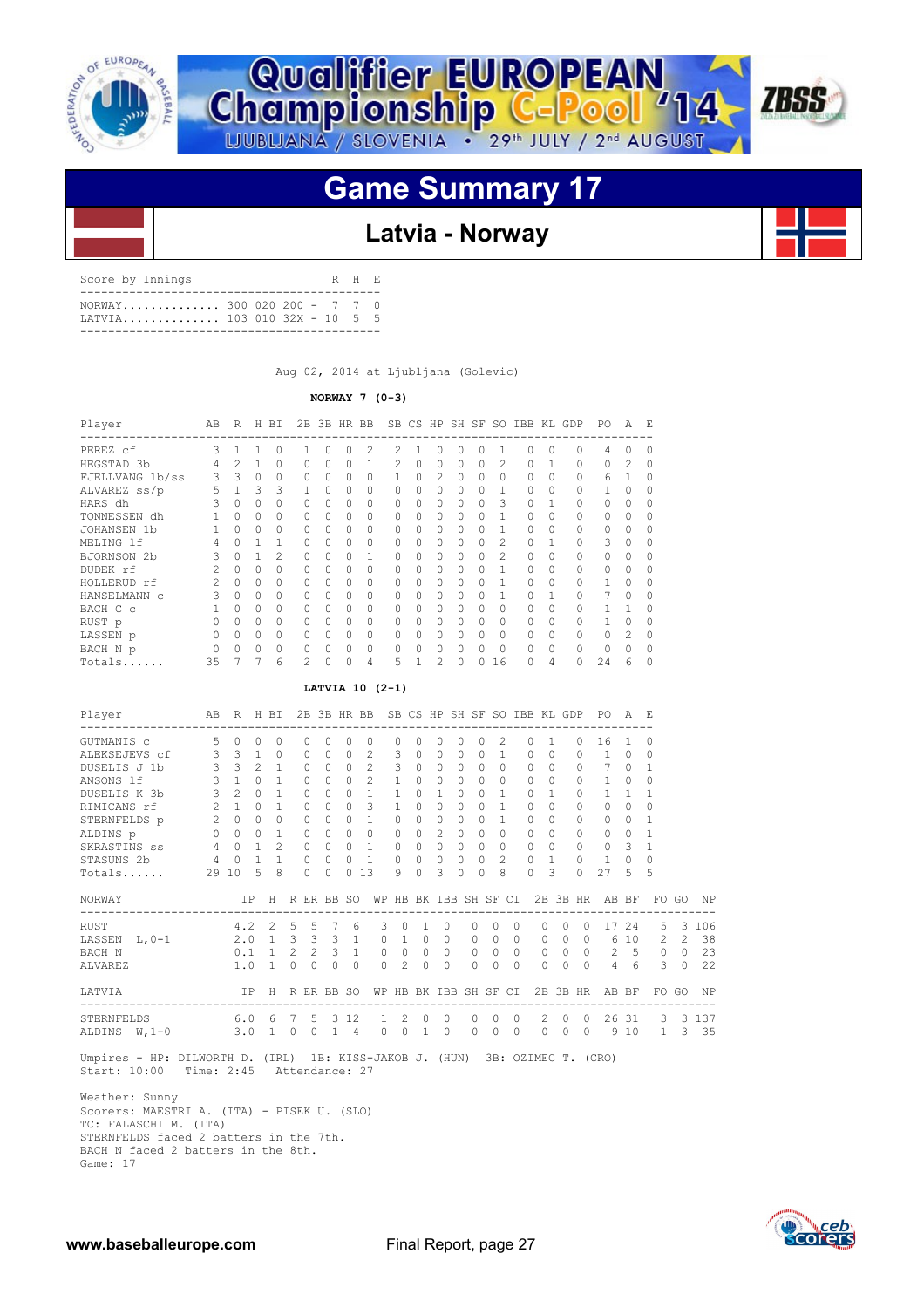![](_page_27_Picture_0.jpeg)

![](_page_27_Picture_1.jpeg)

### **Hungary - Finland**

| Score by Innings              |  |  | R H F. |  |
|-------------------------------|--|--|--------|--|
| FINIAND 046 000 101 - 12 14 3 |  |  |        |  |
|                               |  |  |        |  |

Aug 02, 2014 at Ljubljana (Jezica)

 **FINLAND 12 (3-0)**

| Player            | AB | R             |   | H BT   |        |              | 2B 3B HR BB |               |    |    |          |          |              |           | SB CS HP SH SF SO IBB KL GDP |           |          | PO.           | A             | - F.     |
|-------------------|----|---------------|---|--------|--------|--------------|-------------|---------------|----|----|----------|----------|--------------|-----------|------------------------------|-----------|----------|---------------|---------------|----------|
| LIIRI 2b/3b       | 4  | 2             | 0 |        | 0      | O            |             |               |    | 0  |          |          |              | 2         | 0                            |           |          |               | 2             |          |
| FERNANDEZ S 1f/2b | 5. | 3             | २ | 2      | 0      | $\Omega$     | ∩           |               | 3  |    | $\cap$   | $\Omega$ | 0            | $\cap$    | O.                           | $\Omega$  | O        | 7             | 2             | - 0      |
| NYMARK dh/p       |    |               | 3 |        | O      | $\Omega$     | $\Omega$    |               | U  | 0  | $\Omega$ | $\Omega$ | 0            |           | U                            | $\Omega$  | 0        |               | $\cap$        | - 0      |
| KURVINEN 1b       | 6  | 0             | 4 | 2      | O      | $\bigcap$    | $\Omega$    | 0             | 0  | 0  | $\cap$   | $\Omega$ | 0            | $\cap$    | O.                           | $\Omega$  | 0        | 8             | $\Omega$      | - 0      |
| MUNOZ rf          | 4  | $\Omega$      | ∩ | $\cap$ | 0      | $\cap$       | $\Omega$    | O             | 0  | O. | $\cap$   | $\Omega$ | 0            |           | O.                           | $\Omega$  | O        |               |               | - 0      |
| SAARISTO rf       |    | 0             |   | $\cap$ | O      | $\Omega$     | $\Omega$    | O             | 0  | 0  | $\cap$   | $\Omega$ | 0            | $\cap$    | 0                            | $\Omega$  | O        | $\bigcap$     | $\Omega$      | - 0      |
| TOLPPANEN 3b/lf   | २  | $\mathcal{P}$ | 0 | $\cap$ | 0      | $\bigcap$    | $\bigcap$   | $\mathcal{P}$ |    | O  | $\cap$   | $\Omega$ | 0            | $\cap$    | O.                           | $\Omega$  | $\Omega$ | $\mathcal{P}$ | $\cap$        | - 2      |
| SALMENPERA C      | 4  |               |   | $\cap$ | $\cap$ | U            | $\cap$      |               | 0  | 0  | $\cap$   | U        | 0            | $\bigcap$ | <sup>n</sup>                 | $\bigcap$ | O        | 3             | $\mathcal{E}$ | - 0      |
| MUUKKONEN<br>SS   | 5  |               |   |        | U      | $\cap$       | $\Omega$    | O             | 0  | O. | $\cap$   | $\Omega$ | 0            |           | O.                           | $\Omega$  | O        |               | 5             | - 0      |
| PARKKINEN cf      |    |               |   |        | O      | $\Omega$     | $\Omega$    | O             | 0  | 0  |          | $\cap$   | 0            | $\cap$    | O.                           | $\Omega$  | O        | २             | $\cap$        | $\Omega$ |
| SAARMAN p         |    | 0             | U | $\cap$ | U      | <sup>n</sup> | $\cap$      | $\Omega$      | 0  | O. | $\cap$   | O        | <sup>0</sup> | $\cap$    | O.                           | $\Omega$  | O        | $\Omega$      | $\cap$        | $\Omega$ |
| $Totals$          | 41 |               | 4 |        | Λ      | U            | $\Omega$    | 6             | 5. |    |          |          |              | 5         |                              |           |          |               | २             | -3       |

#### **HUNGARY 7 (1-2)**

| AB R H BI<br>Player<br>-------------------------       |                |                |                |                 |                |                |                 |                | 2B 3B HR BB SB CS HP SH SF SO IBB KL GDP<br>---------------- |                       |           |          |           |           |                |                       |                          |           |                | PO.<br>--------------------- | A F.                    |                |                |           |
|--------------------------------------------------------|----------------|----------------|----------------|-----------------|----------------|----------------|-----------------|----------------|--------------------------------------------------------------|-----------------------|-----------|----------|-----------|-----------|----------------|-----------------------|--------------------------|-----------|----------------|------------------------------|-------------------------|----------------|----------------|-----------|
| HALMOS dh                                              | $2^{1}$        | $\mathbf{1}$   | $\Omega$       | 0               |                | $\Omega$       | 0               | $\Omega$       | $\Omega$                                                     | 1                     | $\Omega$  | 0        | $\Omega$  | 0         | $\Omega$       |                       | $\Omega$                 | $\bigcap$ | 0              | $\Omega$                     | $\Omega$                | $\Omega$       |                |           |
| VARKONYI ss                                            | $\mathcal{L}$  | $\mathbf{1}$   | 1              | 0               |                | $\Omega$       | 0               | O.             | 1.                                                           | 0                     | $\Omega$  | $\Omega$ | $\Omega$  | ∩         | 0              |                       | $\Omega$                 | ∩         | O.             | $\mathcal{L}$                | $\overline{\mathbf{3}}$ | 1              |                |           |
| ANDO cf                                                | 5              | $\overline{1}$ | 1              | 1               |                | 0              | $\Omega$        | $\Omega$       | $\Omega$                                                     | 1                     | $\Omega$  | $\Omega$ | $\Omega$  | $\Omega$  | $\Omega$       |                       | $\Omega$                 | $\bigcap$ | $\Omega$       | 3                            | $\overline{0}$          | $\circ$        |                |           |
| MORUA c                                                | $2^{\circ}$    | $\Omega$       | $\bigcap$      | 0               |                | $\Omega$       | $\Omega$        | $\Omega$       | $\bigcap$                                                    | 0                     | $\bigcap$ | $\Omega$ | $\Omega$  | $\Omega$  | 1              |                       | $\bigcap$                | 1         | $\Omega$       | 2                            | $\overline{1}$          | $\Omega$       |                |           |
| ERDELYI 3b                                             | 3              | $\mathcal{L}$  | $\mathfrak{D}$ | 0               |                | $\Omega$       | $\cap$          | $\bigcap$      | $\bigcap$                                                    | $\Omega$              | $\bigcap$ | $\Omega$ | $\bigcap$ | $\Omega$  | $\Omega$       |                       | $\bigcap$                | $\Omega$  | 0              | $\mathbf{1}$                 | $\Omega$                | $\Omega$       |                |           |
| RADVANYI 3b/c 5                                        |                | $\Omega$       | 1              | 2               |                | 1              | 0               | O.             | $\bigcap$                                                    | $\Omega$              | 1.        | $\Omega$ | $\Omega$  | $\Omega$  | $\bigcap$      |                       | $\bigcap$                | $\bigcap$ | 0              | 3                            | $\overline{1}$          | 1              |                |           |
| TOTH Ko rf                                             | $\overline{2}$ | $\Omega$       | $\Omega$       | 0               |                | $\Omega$       | 0               | O.             | $\bigcap$                                                    | 0                     | $\bigcap$ | $\Omega$ | $\bigcap$ | $\bigcap$ | $\Omega$       |                       | $\bigcap$                | $\Omega$  | 0              | $\Omega$                     | $\Omega$                | $\Omega$       |                |           |
| BALASKO rf                                             | 2              | $\overline{1}$ | 1              | 1               |                | $\Omega$       | 0               | $\Omega$       | $\Omega$                                                     | 1                     | $\Omega$  | $\Omega$ | $\bigcap$ | $\bigcap$ | $\Omega$       |                       | $\Omega$                 | $\bigcap$ | 0              | 1                            | $\Omega$                | $\Omega$       |                |           |
| TOTH Kr rf                                             | $\Omega$       | $\Omega$       | $\Omega$       | 0               |                | $\Omega$       | 0               | $\bigcap$      | $\bigcap$                                                    | 0                     | $\bigcap$ | $\Omega$ | $\bigcap$ | $\bigcap$ | $\Omega$       |                       | $\cap$                   | $\Omega$  | 0              | $\Omega$                     | $\Omega$                | 1              |                |           |
| GOOR N lf                                              | 3              | $\overline{1}$ | $\mathfrak{D}$ | 1               |                | $\Omega$       | 0               | $\Omega$       | 1.                                                           | 1                     | 1.        | $\Omega$ | $\bigcap$ | $\Omega$  | $\Omega$       |                       | $\bigcap$                | $\Omega$  | 0              | $\mathbf{1}$                 | $\bigcap$               | $\Omega$       |                |           |
| LUPTAK ss/p                                            | $\mathbf{3}$   | $\Omega$       | $\mathbf{1}$   | $\mathbf{1}$    |                | $\Omega$       | 0               | O.             | 1                                                            | 0                     | $\bigcap$ | $\Omega$ | $\Omega$  | 0         | 0              |                       | $\cap$                   | $\Omega$  | 0              | $\Omega$                     | $\overline{4}$          | $\Omega$       |                |           |
| GOOR C 2b<br>$\overline{4}$                            |                | $\Omega$       | 1              | 0               |                | $\Omega$       | 0               | $\Omega$       | $\Omega$                                                     | 0                     | $\bigcap$ | $\Omega$ | $\bigcap$ | $\bigcap$ | 1              |                       | $\bigcap$                | $\Omega$  | $\bigcap$      | $\mathcal{L}$                | $\mathcal{L}$           | 1              |                |           |
| KOREIN 1b                                              | $\overline{2}$ | $\Omega$       | $\Omega$       | 0               |                | $\Omega$       | 0               | $\Omega$       | $\Omega$                                                     | 0                     | $\Omega$  | $\Omega$ | $\Omega$  | $\Omega$  | $\mathfrak{D}$ |                       | $\Omega$                 | $\Omega$  | $\Omega$       | 7                            | $\Omega$                | 1              |                |           |
| DARABOS ph/1b                                          | $2^{\circ}$    | $\Omega$       | $\Omega$       | 0               |                | $\Omega$       | 0               | O.             | $\bigcap$                                                    | 0                     | $\bigcap$ | $\Omega$ | $\bigcap$ | $\bigcap$ | $\Omega$       |                       | $\bigcap$                | $\Omega$  | 1.             | 5                            | $\mathbf{1}$            | $\Omega$       |                |           |
| BALOGH p                                               | $0 \quad 0$    |                | $\bigcirc$     | 0               |                | $\Omega$       | $\Omega$        | $\Omega$       | $\bigcap$                                                    | $\Omega$              | $\bigcap$ | $\Omega$ | $\bigcap$ | $\Omega$  | $\Omega$       |                       | $\bigcap$                | $\Omega$  | $\bigcap$      | $\Omega$                     | $\Omega$                | $\Omega$       |                |           |
| $\begin{array}{ccc} & & 0 & 0 \end{array}$<br>CSALLO p |                |                | $\Omega$       | $\Omega$        |                | $\Omega$       | $\Omega$        | $\Omega$       | $\Omega$                                                     | 0                     | $\Omega$  | $\Omega$ | $\Omega$  | $\Omega$  | $\Omega$       |                       | $\Omega$<br>$\Omega$     |           | $\Omega$       | $\Omega$                     | $\mathbf{1}$            | 1              |                |           |
| Totals                                                 | 37             |                | 7 10           | 6               |                | 1              | 0               | $\Omega$       | 3                                                            | 4                     | 2         | 0        | $\Omega$  | $\Omega$  | 4              |                       | $\Omega$<br>$\mathbf{1}$ |           | $\mathbf{1}$   | 27 13                        |                         | 6              |                |           |
| FINLAND                                                |                |                | IP.            |                 |                |                | H R ER BB SO    |                |                                                              |                       |           |          |           |           |                | WP HB BK IBB SH SF CI |                          |           |                | 2B 3B HR AB BF               |                         |                | FO GO          | <b>NP</b> |
| SAARMAN                                                |                |                |                | $4.2\quad 6$    | 5              | 3              | 3               | 3              | $\Omega$                                                     | $\Omega$              | $\Omega$  | $\Omega$ |           | $\Omega$  | $\Omega$       | $\Omega$              | $\Omega$                 | 0         | $\Omega$       | 21                           |                         | 24 3 7         |                | 78        |
| $NYMARK$ $W, 1-0$                                      |                | 4.1            |                | $4\overline{ }$ | $\overline{2}$ | $\circledcirc$ | $\circ$         | $\mathbf{1}$   | $\circ$                                                      | $\circ$               | $\circ$   | $\Omega$ |           | $\circ$   | $\circ$        | $\overline{0}$        | $\mathbf{1}$             | $\circ$   | $\overline{0}$ |                              | 16 16                   | $7^{\circ}$    | 3              | 52        |
| HUNGARY<br>. _ _ _ _ _ _ _ _ _ _ _ _ _ _ _ _ _ _       |                |                |                | -----------     |                |                | IP H R ER BB SO |                |                                                              | WP HB BK IBB SH SF CI |           |          |           |           |                |                       |                          |           |                | 2B 3B HR AB BF               |                         | -------------  | FO GO          | NP        |
| BALOGH L, 0-1 2.0 5                                    |                |                |                |                 | 5              | 5              | $\overline{4}$  | 3              | 2                                                            | $\Omega$              | $\Omega$  | $\Omega$ |           | $\Omega$  | $\Omega$       | $\Omega$              | $\Omega$                 | $\Omega$  | $\Omega$       |                              | 11 15                   | $\overline{1}$ | $\mathfrak{D}$ | 69        |
| CSALLO                                                 |                |                | 0.1            | $2^{\circ}$     | $\overline{4}$ | $\overline{4}$ | 2               | $\Omega$       | 3                                                            | $\circ$               | $\Omega$  | $\Omega$ |           | $\Omega$  | $\Omega$       | $\Omega$              | $\Omega$                 | 0         | $\Omega$       | 3                            | - 5                     | $\Omega$       | $\overline{1}$ | 25        |
| LUPTAK                                                 |                | 6.2            |                | 7               | 3              | $\mathcal{L}$  | $\Omega$        | $\mathfrak{D}$ | $\mathbf{1}$                                                 | 1                     | $\Omega$  | $\Omega$ |           | 1.        | $\Omega$       | $\Omega$              | $\Omega$                 | $\Omega$  | 0              | 27                           | 29                      | 8              | 10             | 86        |

 Umpires - HP: CIPERLE J. (SLO) 1B: ERTNERS J. (LAT) 3B: NYLAND J. (NOR) Start: 10:00 Time: 3:05 Attendance: 30

 Weather: Sunny Scorers: SOJAT E. (ITA), NARDI F. (ITA) T.C.: BOKERN P. (NED) BALOGH faced 1 batter in the 3rd. Game: 18

![](_page_27_Picture_12.jpeg)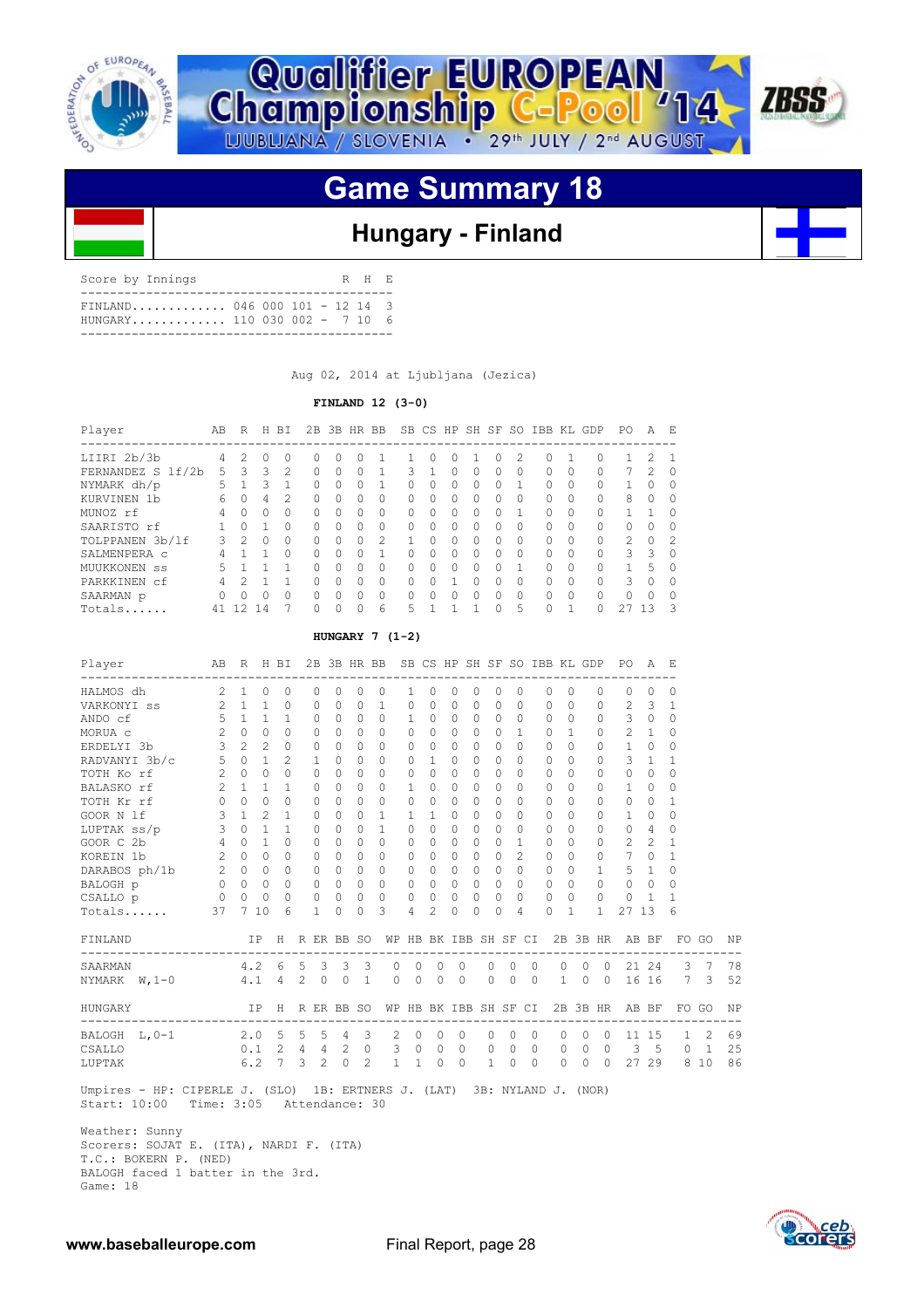![](_page_28_Picture_0.jpeg)

![](_page_28_Picture_1.jpeg)

### **Ireland - Romania**

| Score by Innings                                   |  |  | R H E |  |
|----------------------------------------------------|--|--|-------|--|
| ROMANIA 480 13 - 16 12 1<br>IRELAND 000 00 - 0 2 4 |  |  |       |  |
|                                                    |  |  |       |  |

Aug 02, 2014 at Ljubljana (Jezica)

 **ROMANIA 16**

| Player           | AB            | R      | H             | BI             |        |              | 2B 3B HR BB  |                |           |              | SB CS HP SH SF |              |              |           | SO IBB KL<br>------------------------------- |              | GDP      | PO.           | $\mathcal{A}$ | E.       |
|------------------|---------------|--------|---------------|----------------|--------|--------------|--------------|----------------|-----------|--------------|----------------|--------------|--------------|-----------|----------------------------------------------|--------------|----------|---------------|---------------|----------|
| GAVRILA 3b       | $\mathcal{L}$ | ζ      | 0             |                |        | <sup>n</sup> |              | 3              |           | U            | O.             | O            |              |           | U                                            | O            | U        | U             | <sup>n</sup>  |          |
| PANAITESCU lf/ss | 3             | 3      | $\mathcal{L}$ | 4              |        | $\bigcap$    | 0            | $\mathcal{L}$  |           | $\cap$       | $\Omega$       | $\Omega$     | 0            | $\Omega$  | $\Omega$                                     | <sup>n</sup> | $\Omega$ |               | $\Omega$      | O        |
| APOSTOAEI 1b     | 4             | Λ      |               | $\Omega$       | O.     | $\bigcap$    | O            |                | O.        | $\cap$       | $\bigcap$      | $\Omega$     | O.           | $\bigcap$ | $\bigcap$                                    | <sup>n</sup> | $\Omega$ | 5.            | $\cap$        | ∩        |
| NIKOLICI cf      | 4             |        | 2             | $\mathfrak{D}$ | 0      | $\Omega$     | 0            | $\Omega$       |           |              |                | $\Omega$     |              |           | $\Omega$                                     | 0            | $\Omega$ | 0             | 0             | O        |
| PIRVU E ss/p     | 2             | 2      |               | $\mathfrak{D}$ | $\cap$ | $\bigcap$    | U            | $\mathfrak{D}$ | $\bigcap$ | <sup>n</sup> | $\bigcap$      | $\cap$       | O.           | $\bigcap$ | $\bigcap$                                    | <sup>n</sup> | $\Omega$ | $\mathbf{1}$  | 3             | O        |
| PREDA rf         | 3             | 2      |               |                | 0      | $\Omega$     | Λ            |                |           | $\Omega$     | $\Omega$       | $\Omega$     | 0            | $\Omega$  | $\Omega$                                     | <sup>n</sup> | $\Omega$ |               | $\Omega$      | n        |
| TOCU 2b/1f       | 4             | 2      | 3             |                | $\cap$ | $\bigcap$    | <sup>n</sup> | $\Omega$       |           | $\cap$       | $\bigcap$      | <sup>n</sup> | O.           | $\bigcap$ | $\bigcap$                                    | <sup>n</sup> | 1        | $\mathcal{P}$ |               | O        |
| MIRESCU dh/2b    |               |        | O             |                | 0      | $\bigcap$    | Ω            | $\mathcal{L}$  | $\cap$    | $\Omega$     | $\bigcap$      | $\Omega$     | $\cap$       | $\bigcap$ | $\Omega$                                     | <sup>n</sup> | $\Omega$ | 0             | $\Omega$      |          |
| MANOLE C         | 3             |        |               | <sup>n</sup>   | $\cap$ | $\bigcap$    | <sup>n</sup> | $\cap$         | $\bigcap$ | $\cap$       | $\bigcap$      | $\cap$       | 0            |           | $\bigcap$                                    |              | $\Omega$ | 4             | <sup>n</sup>  | $\Omega$ |
| MIHAI C          |               |        | O             | $\cap$         | $\cap$ | $\bigcap$    | O            | $\Omega$       | O.        | $\cap$       | $\bigcap$      | $\cap$       | $\cap$       | $\bigcap$ | $\bigcap$                                    | $\cap$       | $\cap$   |               | $\Omega$      |          |
| SUSANU p         | <sup>n</sup>  | $\cap$ | O             | $\Omega$       | $\cap$ | $\bigcap$    | <sup>n</sup> | $\Omega$       | $\bigcap$ | $\cap$       | $\bigcap$      | $\cap$       | <sup>n</sup> | $\bigcap$ | $\Omega$                                     | <sup>n</sup> | $\cap$   | 0             | $\cap$        | $\Omega$ |
| ADUMITRAC. A p   |               |        | $\cap$        | $\cap$         | 0      | $\cap$       | $\cap$       | $\Omega$       | 0         | $\cap$       | $\bigcap$      | $\cap$       | $\cap$       | $\bigcap$ | $\bigcap$                                    | $\cap$       | $\cap$   | U             | $\cap$        | $\Omega$ |
| Totals           | 28            | -6     |               | 12             |        |              |              |                | 5         |              |                | Λ            |              | 3         | <sup>n</sup>                                 |              |          | 15            | 4             |          |

#### **IRELAND 0**

| Player               | AB             | R H BI        |              |                |                 |              |                |              | 2B 3B HR BB SB CS HP SH SF SO IBB KL GDP |                       |              |              |           |              |          |           |              |                |              |              | PO.            | $\overline{A}$  | - E            |                |           |
|----------------------|----------------|---------------|--------------|----------------|-----------------|--------------|----------------|--------------|------------------------------------------|-----------------------|--------------|--------------|-----------|--------------|----------|-----------|--------------|----------------|--------------|--------------|----------------|-----------------|----------------|----------------|-----------|
| PITA 2b              | $\mathbf{1}$   | $\Omega$      | $\Omega$     | $\Omega$       |                 | $\Omega$     | $\Omega$       | $\Omega$     | $\mathbf{1}$                             | $\Omega$              | $\Omega$     | $\mathbf{1}$ | $\Omega$  | $\cap$       |          | 1         | $\bigcap$    | $\mathbf{1}$   |              | $\Omega$     | $\mathbf{1}$   | 3               | 0              |                |           |
| FARRELL L cf/1b      | 1              | $\Omega$      | $\Omega$     | $\Omega$       |                 | $\Omega$     | $\Omega$       | $\Omega$     | 1                                        | 0                     | $\Omega$     | 1            | $\Omega$  | $\Omega$     |          | 1         | $\Omega$     | $\mathbf{1}$   |              | 0            | 3              | $\Omega$        | $\Omega$       |                |           |
| FERRATO dh           | $\overline{2}$ | $\Omega$      | $\cap$       | $\bigcap$      |                 | 0            | $\cap$         | $\bigcap$    | 1                                        | 0                     | $\bigcap$    | $\Omega$     | $\Omega$  | $\bigcap$    |          | $\Omega$  | $\bigcap$    | $\bigcap$      |              | 0            | $\Omega$       | $\Omega$        | 0              |                |           |
| ANGLIN 1b            | $\mathbf{1}$   | $\Omega$      | $\cap$       | $\cap$         |                 | <sup>n</sup> | $\cap$         | $\cap$       | $\Omega$                                 | $\cap$                | $\cap$       | $\cap$       | $\bigcap$ | $\Omega$     |          | 1         | $\cap$       | $\mathbf{1}$   |              | <sup>n</sup> | $\Omega$       | $\cap$          | 0              |                |           |
| GEOGHEGAN cf/3b      | $2\quad 0$     |               | $\Omega$     | $\Omega$       |                 | 0            | $\cap$         | <sup>n</sup> | <sup>n</sup>                             | 0                     | $\bigcap$    | $\Omega$     | $\Omega$  | $\Omega$     |          | 1         | $\bigcap$    | $\mathbf{1}$   |              | $\cap$       | $\Omega$       | $\Omega$        | 1              |                |           |
| POWER SS             | $\overline{3}$ | $\bigcap$     | $\mathbf{1}$ | $\cap$         |                 | $\bigcap$    | $\cap$         | <sup>n</sup> | $\bigcap$                                | $\cap$                | $\cap$       | $\Omega$     | $\bigcap$ | $\bigcap$    |          | $\cap$    | $\bigcap$    | $\cap$         |              | $\bigcap$    | 2              | 3               | 1              |                |           |
| WOODBURNE rf         | 2              | $\Omega$      | 1            | $\Omega$       |                 | $\Omega$     | $\Omega$       | $\cap$       | $\Omega$                                 | 0                     | $\Omega$     | $\Omega$     | $\Omega$  | $\Omega$     |          | $\Omega$  | $\Omega$     | $\cap$         |              | $\Omega$     | $\overline{c}$ | $\overline{0}$  | 0              |                |           |
| HERNANDEZ 3b/1b      | 2              | $\Omega$      | $\cap$       | $\bigcap$      |                 | $\Omega$     | $\cap$         | <sup>n</sup> | $\cap$                                   | 0                     | $\Omega$     | $\Omega$     | $\Omega$  | $\Omega$     |          | 1         | <sup>n</sup> | $\cap$         |              | 0            | 3              | -1              | 1              |                |           |
| FOX 1f               | $\mathbf{1}$   | $\Omega$      | $\cap$       | $\Omega$       |                 | $\Omega$     | $\Omega$       | $\cap$       | $\bigcap$                                | 0                     | $\bigcap$    | $\mathbf{1}$ | $\Omega$  | $\Omega$     |          | $\Omega$  | $\bigcap$    | $\cap$         |              | $\cap$       | $\Omega$       | $\Omega$        | 1              |                |           |
| TREACY C             | $\overline{2}$ | $\Omega$      | $\Omega$     | $\bigcap$      |                 | $\Omega$     | $\cap$         | <sup>n</sup> | $\bigcap$                                | $\Omega$              | $\Omega$     | $\Omega$     | $\bigcap$ | $\Omega$     |          | $\Omega$  | $\cap$       | $\cap$         |              | $\Omega$     | 3              | 1               | $\Omega$       |                |           |
| FARRELL J p          |                | $0 \quad 0$   | $\Omega$     | $\Omega$       |                 | $\Omega$     | $\Omega$       | <sup>n</sup> | $\bigcap$                                | 0                     | $\Omega$     | $\Omega$     | $\cap$    | $\bigcap$    |          | $\Omega$  | $\bigcap$    | $\cap$         |              | 0            | $\Omega$       | $\Omega$        | $\Omega$       |                |           |
| MITCHELL p           | $\Omega$       | $\Omega$      | $\Omega$     | $\bigcap$      |                 | $\Omega$     | $\cap$         | <sup>n</sup> | $\bigcap$                                | $\Omega$              | <sup>n</sup> | $\Omega$     | $\cap$    | $\Omega$     |          | O.        | $\cap$       | $\cap$         |              | 0            | $\Omega$       | $\Omega$        | $\cap$         |                |           |
| HOLLOWAY p           |                | $0 \quad 0$   | $\Omega$     | $\Omega$       |                 | $\Omega$     | $\Omega$       | $\Omega$     | $\Omega$                                 | 0                     | $\Omega$     | $\Omega$     | $\cap$    | $\Omega$     |          | $\Omega$  | $\cap$       | $\bigcap$      |              | <sup>n</sup> | $\mathbf{1}$   | $\Omega$        | 0              |                |           |
| CUNNINGHAM p         |                | $0\quad 0$    | $\Omega$     | $\Omega$       |                 | $\circ$      | $\Omega$       | $\Omega$     | $\Omega$                                 | $\Omega$              | $\Omega$     | $\Omega$     | $\Omega$  | $\Omega$     |          | $\Omega$  | $\Omega$     | $\Omega$       |              | $\bigcap$    | $\Omega$       | $\Omega$        | $\Omega$       |                |           |
| Totals               | 17             | $\Omega$      | 2            | $\Omega$       |                 | $\Omega$     | $\Omega$       | $\Omega$     | 3                                        | $\Omega$              | $\Omega$     | 3            | $\Omega$  | $\Omega$     |          | 5         | $\Omega$     | $\overline{4}$ |              | $\Omega$     | 15             | 8               | 4              |                |           |
| ROMANIA              |                |               | TP           | H              |                 |              | R ER BB SO     |              |                                          | WP HB BK IBB SH SF CI |              |              |           |              |          |           |              |                |              | 2B 3B HR     | AB             | BF              |                | FO GO          | <b>NP</b> |
| SUSANU W, 2-0        |                |               |              | 4.0 2          | $\Omega$        | $\Omega$     | $\Omega$       | 4            | $\Omega$                                 | 3                     | $\Omega$     |              | $\Omega$  | $\Omega$     | $\Omega$ | $\bigcap$ |              | $\Omega$       | $\Omega$     | $\bigcap$    |                | 15 18           | $\overline{4}$ | $\overline{a}$ | 53        |
| ADUMITRAC. A         |                | $0.0 \quad 0$ |              |                | $\mathbf{0}$    | $\Omega$     | 2              | $\Omega$     | $\circ$                                  | $\circ$               | $\Omega$     | $\Omega$     |           | $\mathbf{0}$ | $\Omega$ | $\Omega$  |              | $\mathbf{0}$   | $\circ$      | $\bigcirc$   | $\circ$        | 2               | $\circ$        | $\Omega$       | 8         |
| PIRVU E              |                | 1.0           |              | $\Omega$       | $\Omega$        | $\Omega$     | $\mathbf{1}$   | $\mathbf{1}$ | $\Omega$                                 | $\Omega$              | $\Omega$     |              | $\Omega$  | $\Omega$     | $\Omega$ | $\Omega$  |              | $\Omega$       | $\Omega$     | $\bigcirc$   | $\mathfrak{D}$ | 3               | $\Omega$       | 1              | 10        |
| IRELAND              |                |               | IP           | H              |                 |              | R ER BB SO     |              | WP HB BK IBB SH SF CI                    |                       |              |              |           |              |          |           |              |                |              |              | 2B 3B HR AB BF |                 |                | FO GO          | NP        |
| FARRELL $J$ L, $0-1$ |                | 1.0 3         |              |                | 5               | 5            | 4              | 2            | $\mathbf{0}$                             | $\mathbf{1}$          | $\circ$      |              | $\circ$   | 0            | $\Omega$ | $\Omega$  |              | 0              | $\mathbf{0}$ | $\Omega$     | 6              | 11              | 1              | $\circ$        | 41        |
| MITCHELL             |                | 1.0           |              | $7\phantom{0}$ | $7\overline{ }$ | 1            | 2              | $\Omega$     | 1                                        | $\circ$               | $\Omega$     |              | $\Omega$  | $\mathbf{0}$ | $\Omega$ | $\Omega$  |              | $\mathbf{1}$   | $\Omega$     | $\Omega$     | 10             | 12 <sup>°</sup> | 2              | $\Omega$       | 34        |
| HOLLOWAY             |                | 2.2           |              | $\mathcal{L}$  | 4               | $\mathbf{1}$ | $\overline{5}$ | $\Omega$     | 2                                        | $\Omega$              | $\Omega$     |              | $\Omega$  | $\mathbf{0}$ | $\Omega$ | $\Omega$  |              | $\mathbf{0}$   | $\Omega$     | $\Omega$     | 11             | 16              | $\mathbf{1}$   | 6              | 56        |
| CUNNINGHAM           |                | 0.1           |              | $\circ$        | $\circ$         | $\mathbf{0}$ | $\circ$        | 1            | $\Omega$                                 | $\Omega$              | $\Omega$     |              | $\Omega$  | $\Omega$     | $\Omega$ | $\Omega$  |              | $\Omega$       | $\Omega$     | $\Omega$     | 1              | $\overline{1}$  | $\circ$        | $\Omega$       | 4         |

 Umpires - HP: HAUTANIEMI M. (FIN) 1B: BERG J. (ISR) 3B: ERTNERS J. (LAT) Start: 13:35 Time: 1:45 Attendance: 50

 Weather: Sunny Scorers: SOJAT E. (ITA), NARDI F. (ITA) T.C.: BOKERN P. (NED) FARRELL J faced 1 batter in the 2nd. ADUMITRAC. A faced 2 batters in the 5th. Game: 19

![](_page_28_Picture_12.jpeg)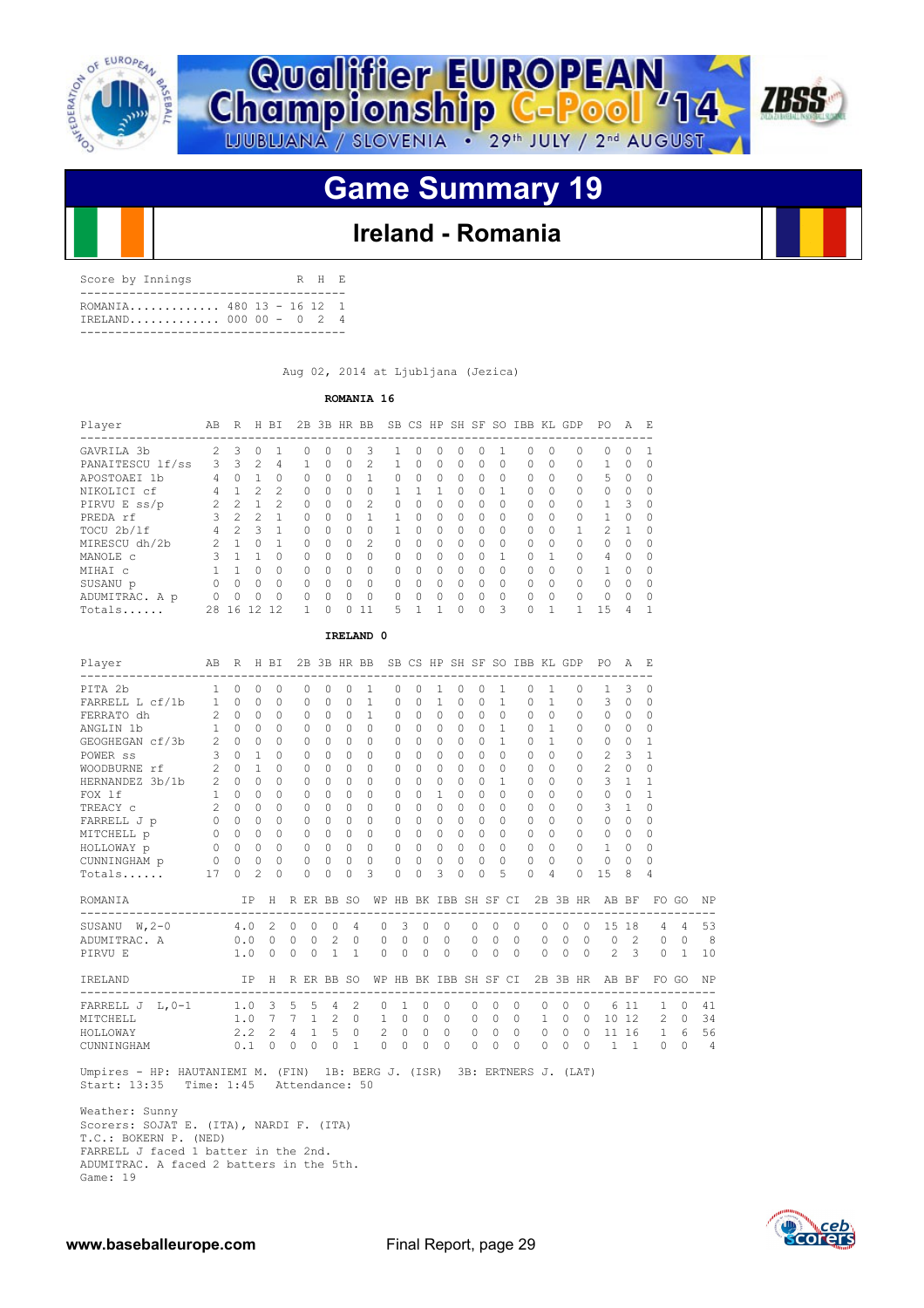![](_page_29_Picture_0.jpeg)

![](_page_29_Picture_1.jpeg)

![](_page_29_Picture_3.jpeg)

### **Israel - Slovenia**

| Score by Innings             |  |  | R H E |  |
|------------------------------|--|--|-------|--|
| $SLOVENIA$ 000 000 0 - 0 1 3 |  |  |       |  |
|                              |  |  |       |  |

Aug 02, 2014 at Ljubljana (Jezica)

 **SLOVENIA 0**

| Player           | AB | R        | H        | BI       | 2B       |          | 3B HR BB     |           | SB.      |          |          |          |              |                |           |              | CS HP SH SF SO IBB KL GDP | P0            | Α            | - E       |
|------------------|----|----------|----------|----------|----------|----------|--------------|-----------|----------|----------|----------|----------|--------------|----------------|-----------|--------------|---------------------------|---------------|--------------|-----------|
| GODNIC SS        | 3  | O        |          |          |          | U        |              | 0         |          | O        | Ω        |          | ∩            |                | $\Omega$  | O            | 0                         |               |              | 2         |
| RUDOLF 3b        | 3  | 0        | 0        | $\Omega$ | 0        | 0        | $\Omega$     | $\Omega$  | 0        | $\Omega$ | 0        | 0        | 0            |                | $\Omega$  | $\Omega$     |                           |               | 3            | $\Omega$  |
| VADAS 1b         |    | 0        | $\Omega$ | $\Omega$ | O        | 0        | $\Omega$     | $\Omega$  | 0        | 0        | 0        | 0        | $\Omega$     | $\Omega$       | $\Omega$  | O            |                           | 3             |              | $\Omega$  |
| BIZJAK 2b        |    | 0        | $\Omega$ | $\Omega$ | $\Omega$ | 0        | $\Omega$     | $\Omega$  | 0        | 0        | 0        | 0        | $\Omega$     | $\Omega$       | $\Omega$  | O            |                           | 0             | 0            | $\Omega$  |
| LESNJAK C        |    | 0        | 0        | $\Omega$ | 0        | 0        | $\Omega$     | $\Omega$  | 0        | 0        | 0        | 0        | $\Omega$     | $\Omega$       | $\Omega$  | $\Omega$     |                           | $\mathcal{P}$ |              | $\Omega$  |
| STRUKELJ ph      |    | 0        | $\Omega$ | $\Omega$ | $\Omega$ | 0        | $\Omega$     | $\Omega$  | 0        | 0        | 0        | 0        | <sup>0</sup> |                | $\Omega$  |              | $\Omega$                  | 0             | 0            | $\Omega$  |
| JERMAN rf/cf     | 2  | $\Omega$ | $\Omega$ |          | $\Omega$ | 0        | $\Omega$     | $\bigcap$ | 0        | O        | $\Omega$ | 0        | <sup>0</sup> |                | $\Omega$  | <sup>0</sup> |                           |               | <sup>0</sup> | $\Omega$  |
| DROBNAK 2b/1b    | 2  | $\Omega$ | $\Omega$ | $\Omega$ | $\Omega$ | 0        | <sup>0</sup> | $\bigcap$ | 0        | 0        | $\Omega$ | $\Omega$ | $\bigcap$    |                | $\Omega$  | $\bigcap$    | 0                         | 4             |              | $\Omega$  |
| GRIMSIC 1f       | 2  | $\Omega$ | $\Omega$ | $\Omega$ | $\Omega$ | $\Omega$ | <sup>0</sup> | $\bigcap$ | $\Omega$ | $\cap$   | $\Omega$ | $\cap$   | $\Omega$     | $\mathfrak{D}$ | $\Omega$  | ∩            | O                         |               | U            | $\cap$    |
| ZELEZNIKAR cf/rf | 2  | 0        | $\Omega$ | $\Omega$ | $\Omega$ | $\Omega$ | O            | $\bigcap$ | 0        | $\cap$   | 0        | 0        | $\Omega$     |                | $\Omega$  | O            |                           | 4             | U            |           |
| CUCEK dh         |    | O        | O        | $\Omega$ | O        | 0        | O            | $\Omega$  | U        | 0        | 0        | 0        | 0            |                | $\cap$    |              | O                         | 0             | 0            | $\bigcap$ |
| KREITMAYER dh    |    | 0        | 0        |          | O        | 0        |              |           |          | U        | U        | 0        | 0            | $\Omega$       | $\bigcap$ |              |                           | 0             |              | $\bigcap$ |
| PUCNIK J p       |    | U        | 0        | $\Omega$ | O        | Ω        | O            | $\Omega$  | U        | U        | U        | 0        | $\Omega$     | $\Omega$       | $\Omega$  | ∩            |                           | 0             | U            | $\Omega$  |
| MILOSIC P p      |    | 0        | $\Omega$ |          | U        | O        | $\Omega$     | $\Omega$  | 0        | 0        | 0        | 0        | $\Omega$     | $\Omega$       | $\Omega$  | O            |                           |               | 2            | $\bigcap$ |
| SMOLNIKAR p      |    | 0        | 0        |          |          | Ω        | O            | $\Omega$  |          | Ω        | U        | 0        | 0            | $\Omega$       |           | O            |                           | $\Omega$      |              | $\Omega$  |
| Totals           | 21 | 0        |          | $\Omega$ |          | $\Omega$ | $\Omega$     |           | 0        | $\Omega$ | 0        | O        | 0            | 9              | $\Omega$  | 2            | 0                         | 18            | 9            | -3        |

#### **ISRAEL 14**

| Player AB R H BI 2B 3B HR BB SB CS HP SH SF SO IBB KL GDP PO A E                                                  |                     |                     |             |          |          |                                        |                   |              |                                     |                                     |          |              |                                     |                            |          |            |              |             |              |  |
|-------------------------------------------------------------------------------------------------------------------|---------------------|---------------------|-------------|----------|----------|----------------------------------------|-------------------|--------------|-------------------------------------|-------------------------------------|----------|--------------|-------------------------------------|----------------------------|----------|------------|--------------|-------------|--------------|--|
| WEINBERG cf 2 2 0 2                                                                                               |                     |                     |             | $\Omega$ | $\Omega$ | $\Omega$                               | $\overline{1}$    | $\Omega$     | $\Omega$                            | $\overline{1}$                      | $\Omega$ | $\mathbf{1}$ | $\Omega$                            | $\Omega$                   | $\Omega$ | $\Omega$   | $\Omega$     | $\Omega$    | $\Omega$     |  |
| WEISS D rf 3 2 1 2 0                                                                                              |                     |                     |             |          | $\Omega$ | $0 \quad 0$                            |                   |              |                                     | $1 \quad 0 \quad 2$                 | $\Omega$ |              | $\begin{matrix} 0 & 0 \end{matrix}$ | $0 \quad 0$                |          | $\Omega$   | $1 \quad 0$  |             | $\Omega$     |  |
| 5 1 1 0 0<br>FISH SS                                                                                              |                     |                     |             |          |          | $0 \quad 0 \quad 0$                    |                   | $\Omega$     |                                     | $1 \quad 0$                         |          |              | $0 \quad 0 \quad 0$                 | 0 <sub>0</sub>             |          | $\cap$     | $0 \quad 0$  |             | $\Omega$     |  |
| MAOZ dh                                                                                                           |                     | $3 \t3 \t2 \t4 \t0$ |             |          |          | $0 \quad 2 \quad 2$                    |                   | $\Omega$     |                                     | $0\quad 0$                          |          |              | $0 \quad 0 \quad 0$                 | $\bigcirc$<br>$\Omega$     |          | $\Omega$   | $0\quad 0$   |             | $\circ$      |  |
|                                                                                                                   |                     |                     |             | $\Omega$ |          | $0 \quad 1 \quad 0$                    |                   | $\Omega$     | $\cap$                              | $\mathbf{1}$                        | $\Omega$ | $\Omega$     | $\Omega$                            | $\bigcap$                  | $\Omega$ | $\Omega$   | $11 \quad 1$ |             | $\Omega$     |  |
|                                                                                                                   |                     |                     |             | $\Omega$ | $\Omega$ | $\begin{array}{ccc} 0 & 2 \end{array}$ |                   | $\Omega$     |                                     | $\begin{matrix} 0 & 0 \end{matrix}$ | $\Omega$ |              | $\begin{matrix} 0 & 0 \end{matrix}$ | $\bigcirc$<br>$\Omega$     |          | $\Omega$   |              | $1 \quad 1$ | $\Omega$     |  |
|                                                                                                                   |                     |                     |             | $\Omega$ |          | $0 \quad 0 \quad 1$                    |                   | $\Omega$     | $\begin{matrix} 0 & 0 \end{matrix}$ |                                     | $\cap$   |              | $0 \quad 0$                         | 0 <sub>0</sub>             |          | $\Omega$   |              | $0\quad 0$  | $\Omega$     |  |
| GAL 2b $\begin{array}{ccc} 4 & 1 & 2 \\ \text{EREL c} & 2 & 1 & 0 \end{array}$                                    |                     |                     | $0\qquad 0$ |          | $\Omega$ | $\begin{matrix} 0 & 0 \end{matrix}$    |                   | $\circ$      |                                     | $0 \quad 1$                         |          |              | $0 \quad 0 \quad 0$                 | $\bigcirc$<br>$\Omega$     |          | $\Omega$   | $0 \quad 3$  |             | $\Omega$     |  |
|                                                                                                                   |                     |                     | $\Omega$    | $\Omega$ | $\Omega$ | $0 \quad 0$                            |                   | $\Omega$     | $\bigcirc$                          |                                     |          |              | 2001                                | $\overline{1}$<br>$\Omega$ |          | $\Omega$   | $7\quad1$    |             | $\Omega$     |  |
| KATZ C                                                                                                            | $0 \quad 0 \quad 0$ | $\overline{0}$      |             | $\Omega$ |          | $0 \quad 0 \quad 0$                    |                   | $\Omega$     |                                     | $0\quad 0$                          |          |              | $0 \quad 0 \quad 0$                 | $\bigcap$<br>$\cap$        |          | $\Omega$   | $1 \quad 0$  |             | $\Omega$     |  |
| ISAAC 1f 2 0 0 0 0 0 0 1                                                                                          |                     |                     |             |          |          |                                        |                   |              |                                     |                                     |          |              | 0 0 1 0 0 1 0 0                     |                            |          | $\Omega$   |              | $0\quad 0$  | $\Omega$     |  |
| LEICHMAN p 0 0 0 0 0                                                                                              |                     |                     |             |          |          |                                        | $0\quad 0\quad 0$ |              |                                     | $0\quad 0\quad 0$                   |          |              | $0\quad 0\quad 0\quad 0\quad 0$     |                            |          | $\bigcirc$ | $0\quad 4$   |             | $\Omega$     |  |
| Totals 27 14 10 12                                                                                                |                     |                     |             | $\Omega$ |          | $0 \quad 3$                            | $7\phantom{.0}$   | $\mathbf{1}$ | $\mathbf{1}$                        | 8                                   | $\Omega$ | 1            | $2^{1}$                             | $\Omega$<br>$\overline{1}$ |          | $\Omega$   | $21 \t10$    |             | $\bigcirc$   |  |
| SLOVENIA IP H R ER BB SO WP HB BK IBB SH SF CI 2B 3B HR AB BF FO GO NP<br>---------------------------------       |                     |                     |             |          |          |                                        |                   |              |                                     |                                     |          |              |                                     |                            |          |            |              |             |              |  |
| PUCNIK J L, 0-1 0.1 2 4 4 1 0 0 3 0 0 0 0 0 0 0 1 3 7 1 0 28                                                      |                     |                     |             |          |          |                                        |                   |              |                                     |                                     |          |              |                                     |                            |          |            |              |             |              |  |
| MILOSIC P 2.2 4 5 3 3 1 4 1 0 0 0 0 0 0 0 1 12 16 2 3 56                                                          |                     |                     |             |          |          |                                        |                   |              |                                     |                                     |          |              |                                     |                            |          |            |              |             |              |  |
| SMOLNIKAR 3.0 4 5 4 3 1 1 4 0 0 0 1 0 0 0 1                                                                       |                     |                     |             |          |          |                                        |                   |              |                                     |                                     |          |              |                                     |                            |          |            |              |             | 12 20 4 4 71 |  |
| ISRAEL IP H R ER BB SO WP HB BK IBB SH SF CI 2B 3B HR AB BF FOGO NP                                               |                     |                     |             |          |          |                                        |                   |              |                                     |                                     |          |              |                                     |                            |          |            |              |             |              |  |
| LEICHMAN W.1-0 7.0 1 0 0 1 9 0 0 0 0 0 0 0 1 0 0 21 22 2 9 77                                                     |                     |                     |             |          |          |                                        |                   |              |                                     |                                     |          |              |                                     |                            |          |            |              |             |              |  |
| Umpires - HP: BRANDSMA J. (NED) 1B: OZIMEC T. (CRO) 3B: MANEA C. (ROM)<br>Start: 17:00 Time: 2:00 Attendance: 257 |                     |                     |             |          |          |                                        |                   |              |                                     |                                     |          |              |                                     |                            |          |            |              |             |              |  |
| Weather: Sunny                                                                                                    |                     |                     |             |          |          |                                        |                   |              |                                     |                                     |          |              |                                     |                            |          |            |              |             |              |  |

 Scorers: SOJAT E. (ITA), MAESTRI A. (ITA) T.C.: FALASCHI M. (ITA), MEURANT J. (FRA) MILOSIC P faced 3 batters in the 4th. Game: 20

![](_page_29_Picture_13.jpeg)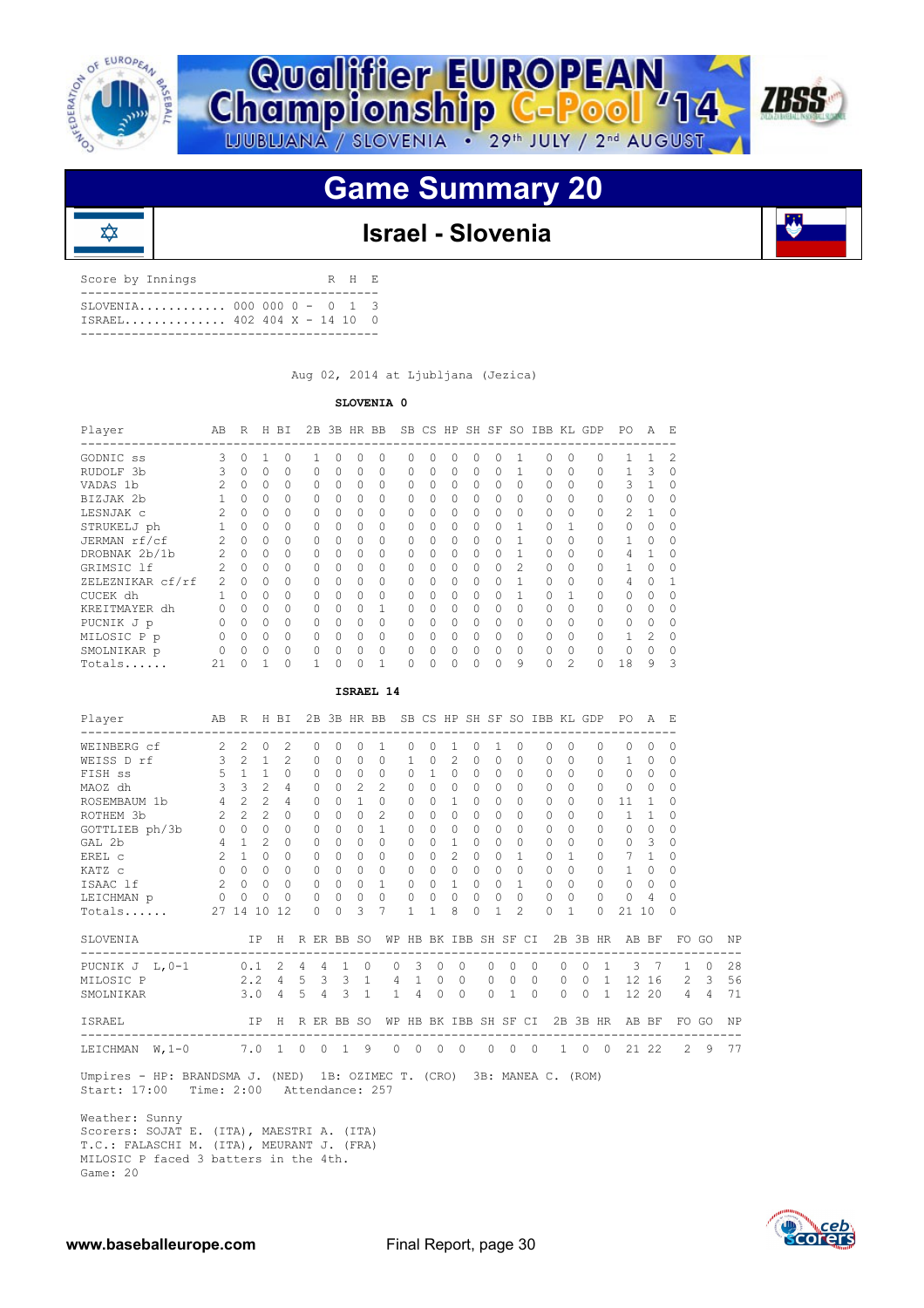![](_page_30_Picture_0.jpeg)

![](_page_30_Picture_1.jpeg)

### **Finland FIN**

**ZBSS** 

(All games Sorted by Batting avg)

|  | EChC 14 SLO record: 3-2 |  |
|--|-------------------------|--|
|  |                         |  |

| Player                                                                                                                       | AVG  | $GP - GS$                             | AВ           | R                       | Η                       | 2B                                   | 3B                  | HR RBI              |                                    | TB             | SLG%           |                    | BB HBP              |                         | SO GDP                       |                                | OB%                | SF                    | SH                      | SB-ATT                         | PO                  | Α                 |                | E FLD%         |
|------------------------------------------------------------------------------------------------------------------------------|------|---------------------------------------|--------------|-------------------------|-------------------------|--------------------------------------|---------------------|---------------------|------------------------------------|----------------|----------------|--------------------|---------------------|-------------------------|------------------------------|--------------------------------|--------------------|-----------------------|-------------------------|--------------------------------|---------------------|-------------------|----------------|----------------|
| 11 NYMARK Sebastian. .545<br>12 KURVINEN Jukka . 412                                                                         |      | $5 - 3$<br>$5 - 5$                    | 11<br>17     | 2<br>4                  | 6<br>7                  | $\Omega$<br>$\circ$                  | $\Omega$<br>$\circ$ | $\Omega$<br>$\circ$ | 3<br>2                             | 6<br>7         | .545<br>.412   |                    | $\overline{2}$<br>5 | 1<br>$\Omega$           | $\mathbf{1}$<br>2            | $\Omega$<br>$\circ$            | .643<br>.545       | $\Omega$<br>$\bigcap$ | $\Omega$<br>$\circ$     | $0 - 0$<br>$1 - 2$             | 3<br>38             | 3<br>2            | 3              | .667<br>01.000 |
| 7 FERNANDEZ Sergio. . 381                                                                                                    |      | $5 - 5$                               | 21           | 8                       | 8                       | $\circ$                              | $\Omega$            | $\Omega$            | 7                                  | 8              | .381           |                    | 3                   | 1                       | 1                            | $\Omega$                       | .480               | $\Omega$              | $\Omega$                | $9 - 11$                       | 17                  | 5                 | 3              | .880           |
| 23 TOLPPANEN Olli .214                                                                                                       |      | $5 - 5$                               | 14           | 3                       | 3                       | 0                                    | $\Omega$            | $\Omega$            | 5                                  | 3              | .214           |                    | 2                   | 1                       | 3                            | $\Omega$                       | .333               | $\mathbf{1}$          | $\mathbf{1}$            | $1 - 1$                        | 4                   | 4                 | 2              | .800           |
| 14 MUUKKONEN Juha . 188                                                                                                      |      | $5 - 5$                               | 16           | 3                       | 3                       | 0                                    | 0                   | $\Omega$            | 1                                  | 3              | .188           |                    | 3                   | $\Omega$                | 3                            | $\circ$                        | .316               | 0                     | $\Omega$                | $2 - 3$                        | 4                   | 12                | 2              | .889           |
| 0 MUNOZ Antonio . 125                                                                                                        |      | $5 - 4$                               | 16           | 3                       | $\mathcal{P}$           | $\mathbf{1}$                         | $\bigcap$           | $\cap$              | $\mathbf{1}$                       | $\mathcal{R}$  | .188           |                    | 1                   | 1.                      | $\mathcal{P}$                | $\Omega$                       | .222               | $\cap$                | $\Omega$                | $1 - 1$                        | $\overline{4}$      | $\overline{1}$    | $\mathbf{1}$   | .833           |
| 4 LIIRI Timo . 111                                                                                                           |      | $5 - 5$                               | - 9          | 5.                      | $\mathbf{1}$            | $\Omega$                             | $\mathcal{O}$       | $\Omega$            | 1                                  | $\mathbf{1}$   | .111           |                    | 5                   | $\Omega$                | 2                            | $\circ$                        | .429               | $\bigcap$             | $\mathbf{1}$            | $1 - 1$                        | 5                   | 16                | $\mathbf{1}$   | .955           |
| 8 SALMENPERA Pertte .100                                                                                                     |      | $5 - 5$                               | 10           | 4                       | $\mathbf{1}$            | $\circ$                              | $\circ$             | $\circ$             | $\mathbf{1}$                       | $\mathbf{1}$   | .100           |                    | 8                   | $\circ$                 | 3                            | $\circ$                        | .474               | $\mathbf{1}$          | $\Omega$                | $2 - 2$                        | 25                  | 4                 |                | 1 .967         |
| 1 PARKKINEN Tapio . 067<br>--------------                                                                                    |      | $5 - 4$                               | 15           | 3                       | 1                       | 0                                    | 0                   | 0                   | 1                                  | -1.            | .067           |                    | 1                   | $\mathbf{1}$            | 4                            | $\Omega$                       | .176               | 0                     | 0                       | $0 - 0$                        | 14                  | 2                 | 2              | .889           |
| 18 HAATAJA Dan . 667                                                                                                         |      | $4 - 0$                               | 3            | 2                       | 2                       | $\circ$                              | $\cap$              | $\circ$             | $\Omega$                           | 2              | .667           |                    | $\Omega$            | $\Omega$                | $\Omega$                     | $\Omega$                       | .667               | $\Omega$              | $\Omega$                | $0 - 1$                        | 1                   | $\circ$           |                | 01.000         |
| 17 BOVE Jesse .250                                                                                                           |      | $4 - 1$                               | 4            | $\Omega$                | $\mathbf{1}$            | $\circ$                              | $\Omega$            | $\Omega$            | 1                                  | $\mathbf{1}$   | .250           |                    | $\mathbf{1}$        | 0                       | $\mathbf{1}$                 | 0                              | .400               | $\circ$               | $\circ$                 | $1 - 1$                        | $\mathbf{1}$        | 2                 |                | 1 .750         |
| 9 SAARMAN Ville-Her .200                                                                                                     |      | $5 - 3$                               | 5            | $\mathbf{1}$            | $\mathbf{1}$            | $\mathbf{1}$                         | $\mathcal{O}$       | $\Omega$            | $\mathbf{1}$                       | 2              | .400           |                    | $\Omega$            | $\Omega$                | 4                            | $\circ$                        | .200               | $\bigcap$             | $\Omega$                | $0 - 0$                        | 2                   | $\Omega$          |                | 01.000         |
| 5 KORVENMAA Matti . 200                                                                                                      |      | $3 - 2$                               | 5            | 2                       | 1                       | $\circ$                              | 0                   | 0                   | 2                                  | $\mathbf{1}$   | .200           |                    | 0                   | 2                       | 3                            | $\circ$                        | .429               | $\circ$               | 0                       | $0 - 0$                        | $\Omega$            | $\circ$           |                | 0.000          |
| 3 SAARISTO Jussi . 167<br>25 KUMPULAINEN Antii .000                                                                          |      | $5 - 2$<br>$3 - 1$                    | 6<br>5       | $\mathbf{1}$<br>$\circ$ | $\mathbf{1}$<br>$\circ$ | $\circ$<br>$\circ$                   | $\circ$<br>$\circ$  | 0<br>$\circ$        | 0<br>$\circ$                       | 1<br>$\circ$   | .167<br>.000   |                    | 2<br>$\Omega$       | $\circ$<br>$\mathbf{1}$ | $\mathbf{1}$<br>$\mathbf{1}$ | $\circ$<br>$\mathbf{1}$        | .375<br>.167       | $\Box$<br>$\Omega$    | $\mathbf{1}$<br>$\circ$ | $1 - 1$<br>$0 - 0$             | 2<br>$\overline{2}$ | 2<br>$\mathbf{1}$ | $\mathbf{1}$   | 01.000<br>.750 |
| 22 ROPPONEN Tuomas 000                                                                                                       |      | $3 - 0$                               | -1           | $\Omega$                | $\cap$                  | $\circ$                              | $\circ$             | 0                   | $\cap$                             | $\Omega$       | .000           |                    | $\Omega$            | $\Omega$                | -1                           | $\Omega$                       | .000               | $\Box$                | $\circ$                 | $0 - 0$                        | $\Omega$            | $\circ$           | $\Omega$       | .000           |
| 6 LEE Heedo .000                                                                                                             |      | $4 - 0$                               | -1           | $\Omega$                | $\Box$                  | 0                                    | 0                   | 0                   | $\Omega$                           | $\Omega$       | .000           |                    | 1                   | 0                       | $\Omega$                     | $\Omega$                       | .500               | 0                     | $\Omega$                | $0 - 0$                        | $\circ$             | $\circ$           | $\Omega$       | .000           |
|                                                                                                                              |      |                                       |              |                         |                         |                                      | $\circ$             |                     |                                    |                |                |                    |                     |                         |                              |                                |                    |                       |                         |                                |                     |                   |                |                |
| Totals .239<br>Opponents .285                                                                                                |      | $5 - 5$<br>$5 - 5$                    | 159<br>165   | 41<br>43                | 38<br>47                | 2<br>8                               | $\circ$             | $\circ$<br>2        | 26<br>34                           | 40<br>61       | .252<br>.370   |                    | 34<br>24            | 8<br>9                  | 32<br>26                     | $\mathbf{1}$<br>$\overline{2}$ | .394<br>.398       | 2<br>3                | 3                       | $19 - 24$<br>$1 \quad 24 - 29$ | 122<br>121          | 54 17<br>52 20    |                | .912<br>.896   |
| LOB - Team $(44)$ , Opp $(37)$ . DPs turned - Team $(3)$ , Opp $(3)$ .                                                       |      |                                       |              |                         |                         |                                      |                     |                     |                                    |                |                |                    |                     |                         |                              |                                |                    |                       |                         |                                |                     |                   |                |                |
|                                                                                                                              |      |                                       |              |                         |                         | (All games Sorted by Earned run avg) |                     |                     |                                    |                |                |                    |                     |                         |                              |                                |                    |                       |                         |                                |                     |                   |                |                |
|                                                                                                                              |      |                                       |              |                         |                         |                                      |                     |                     |                                    |                |                |                    |                     |                         |                              |                                |                    |                       |                         |                                |                     |                   |                |                |
| Player                                                                                                                       | ERA  | $W-L$                                 | APP          | GS                      |                         | CG SHO/CBO SV                        |                     |                     | ΙP                                 | H              |                |                    | R ER BB SO          |                         | 2B                           | 3B                             | HR                 |                       | AB B/Avg                | WP HBP                         |                     | BK                | SFA SHA        |                |
| 11 NYMARK Sebastian.                                                                                                         | 4.00 | $1 - 0$                               | 4            | 0                       | 0                       | 0/0                                  | 0                   |                     | 9.0                                | 7              | 6              | 4                  | 5                   | 3                       | 2                            | 0                              | 0                  | 32                    | .219                    | 0                              | 1                   | 0                 | 1              | $\circ$        |
| 4 LIIRI Timo                                                                                                                 | 7.20 | $1 - 1$                               | 2            | 2                       | $\circ$                 | 0/0                                  | 0                   |                     | 10.0                               | 11             | 8              | 8                  | 3                   | 10                      | 2                            | $\circ$                        | 2                  | 41                    | .268                    | 0                              | 3                   | 0                 | $\circ$        | $\circ$        |
| --------------<br>17 BOVE Jesse 0.00                                                                                         |      | $0 - 0$                               | 2            | 0                       | 0                       | 0/0                                  | 0                   |                     | 4.2                                | 5              | $\mathbf{1}$   | 0                  | 2                   | 3                       | 1                            | 0                              | 0                  | 17                    | .294                    | 0                              | $\circ$             | 0                 | $\mathbf{1}$   | 0              |
| 23 TOLPPANEN Olli 0.00                                                                                                       |      | $1 - 0$                               | $\mathbf{1}$ | $\circ$                 | $\circ$                 | 0/0                                  | 0                   |                     | 3.1                                | 2              | $\circ$        | $\Omega$           | $\circ$             | 2                       | 0                            | $\Omega$                       | 0                  | 11                    | .182                    | 2                              | 2                   | $\Omega$          | $\circ$        | $\circ$        |
| 8 SALMENPERA Pertte 4.50                                                                                                     |      | $0 - 1$                               | 1            | 1                       | 0                       | 0/0                                  | 0                   |                     | 4.0                                | 5              | 9              | 2                  | 4                   | 1                       | $\mathbf{1}$                 | 0                              | 0                  | 16                    | .313                    | 0                              | $^{\circ}$          | 1                 | 1              | 1              |
| 9 SAARMAN Ville-Her 5.14                                                                                                     |      | $0 - 0$                               | 2            | 2                       | $\circ$                 | 0/0                                  | 0                   |                     | 7.0                                | 9              | 7              | 4                  | 6                   | 7                       | $\circ$                      | $\Omega$                       | 0                  | 31                    | .290                    | $\Omega$                       | $\circ$             | $\circ$           | $\circ$        | $\circ$        |
| 0 MUNOZ Antonio 18.00                                                                                                        |      | $0 - 0$                               | $\mathbf{1}$ | $\circ$                 | $\Omega$                | 0/0                                  | $\Omega$            |                     | 1.0                                | $\mathbf{1}$   | $\overline{c}$ | $\mathcal{D}$      | $\mathbf{1}$        | $\Omega$                | $\mathbf{1}$                 | $\Omega$                       | $\Omega$           | $\overline{4}$        | .250                    | 3                              | $\mathbf{1}$        | $\Omega$          | $\circ$        | $\circ$        |
| 22 ROPPONEN Tuomas 27.00                                                                                                     |      | $0 - 0$                               | 2            | $\circ$                 | $\cap$                  | 0/0                                  | 0                   |                     | 1.1                                | 7              | 8              | 4                  | $\mathbf{1}$        | $\circ$                 | $\mathbf{1}$                 | $\Omega$                       | $\Omega$           | 12                    | .583                    | 2                              | 2                   | $\mathbf{1}$      | 0              | $\circ$        |
| 6 LEE Heedo 54.00                                                                                                            |      | $0 - 0$                               | 2            | $\circ$                 | 0                       | 0/0                                  | 0                   |                     | 0.1                                | 0              | 2              | 2                  | 2                   | 0                       | 0                            | 0                              | 0                  | $\overline{1}$        | .000                    | $\mathbf{1}$                   | $\circ$             | 0                 | 0              | $\Omega$       |
| Totals $5.75$                                                                                                                |      | $3 - 2$                               | 5            | 5                       | $\Omega$                | 0/0                                  | 0                   |                     | 40.2 47                            |                | 43             |                    | 26 24               | 26                      | 8                            | $\circ$                        | 2                  | 165                   | .285                    | 8                              | 9                   | 2                 | 3              | $\mathbf{1}$   |
| Opponents 6.25                                                                                                               |      | $2 - 3$                               | 5            | 5                       | 1                       | 0/0                                  |                     |                     | 0 40.1                             | 38             | 41             | 28                 | 34                  | 32                      | $\overline{c}$               | $\circ$                        | 0                  | 159                   | .239                    | 13                             | 8                   | $\mathbf{1}$      | $\mathfrak{D}$ | 3              |
| PB - Team (1), SALMENPERA 1. Pickoffs - Team (1), TOLPPANEN 1. SBA/ATT - SALMENPERA (24-27), PARKKINEN (7-8), SAARMAN (4-5), |      |                                       |              |                         |                         |                                      |                     |                     |                                    |                |                |                    |                     |                         |                              |                                |                    |                       |                         |                                |                     |                   |                |                |
| LIIRI $(4-5)$ , NYMARK $(4-5)$ , BOVE $(1-2)$ , MUNOZ $(2-2)$ , LEE $(1-1)$ , TOLPPANEN $(1-1)$ .                            |      |                                       |              |                         |                         |                                      |                     |                     |                                    |                |                |                    |                     |                         |                              |                                |                    |                       |                         |                                |                     |                   |                |                |
|                                                                                                                              |      |                                       |              |                         |                         |                                      |                     |                     | (All games Sorted by Fielding pct) |                |                |                    |                     |                         |                              |                                |                    |                       |                         |                                |                     |                   |                |                |
|                                                                                                                              |      | Player                                |              |                         |                         | С                                    | PO                  | Α                   | Е                                  |                |                |                    | FLD% DPs SBA CSB    |                         |                              | SBA <sup>*</sup>               | PB.                | CI                    |                         |                                |                     |                   |                |                |
|                                                                                                                              |      | 12 KURVINEN Jukka                     |              |                         |                         | 40                                   | 38                  | 2                   | $\Omega$                           | 1.000          |                | 3                  |                     | $\circ$                 | $\circ$                      |                                | 0                  | $\circ$               |                         |                                |                     |                   |                |                |
|                                                                                                                              |      | 3 SAARISTO Jussi                      |              |                         |                         | $\overline{4}$<br>2                  | 2<br>2              | 2<br>$\circ$        | $\circ$<br>$\cap$                  | 1.000<br>1.000 |                | $\circ$<br>$\circ$ |                     | $\circ$<br>4            | $\circ$<br>1                 | $---$<br>.800                  | $\circ$<br>$\circ$ | $\circ$<br>$\Omega$   |                         |                                |                     |                   |                |                |
|                                                                                                                              |      | 9 SAARMAN Ville-Her<br>18 HAATAJA Dan |              |                         |                         | 1                                    | 1                   | 0                   | $\Omega$                           | 1.000          |                | 0                  |                     | $\circ$                 | $\circ$                      | $- - -$                        | $\Omega$           | $\Omega$              |                         |                                |                     |                   |                |                |
|                                                                                                                              |      | 8 SALMENPERA Pertte                   |              |                         |                         | 30                                   | 25                  | 4                   | $\mathbf{1}$                       |                | .967           | $\circ$            |                     | 24                      | 3                            | .889                           | 1                  | $\Omega$              |                         |                                |                     |                   |                |                |
|                                                                                                                              |      | 4 LIIRI Timo                          |              |                         |                         | 22                                   | -5                  | 16                  | $\mathbf{1}$                       |                | .955           | $\circ$            |                     | 4                       | 1                            | .800                           | $\circ$            | $\Omega$              |                         |                                |                     |                   |                |                |
|                                                                                                                              |      | 1 PARKKINEN Tapio                     |              |                         |                         | 18                                   | 14                  | 2                   | 2                                  |                | .889           | $\circ$            |                     | 7                       | $\overline{1}$               | .875                           | $\circ$            | $\Omega$              |                         |                                |                     |                   |                |                |
|                                                                                                                              |      | 14 MUUKKONEN Juha                     |              |                         |                         | 18                                   | $\overline{4}$      | 12                  | 2                                  |                | .889           | 2                  |                     | $\Omega$                | $\cap$                       | $- - -$                        | $\Omega$           | $\Omega$              |                         |                                |                     |                   |                |                |
|                                                                                                                              |      | 7 FERNANDEZ Sergio.                   |              |                         |                         | 25                                   | 17                  | 5                   | 3                                  |                | .880           | 2                  |                     | 0                       | $\Omega$                     | $ -$                           | 0                  | $\Omega$              |                         |                                |                     |                   |                |                |
|                                                                                                                              |      | 0 MUNOZ Antonio                       |              |                         |                         | 6                                    | $\overline{4}$      | 1                   | $\mathbf{1}$                       |                | .833           | 0                  |                     | 2                       | $\bigcap$                    | 1.000                          | 0                  | $\cap$                |                         |                                |                     |                   |                |                |
|                                                                                                                              |      | 23 TOLPPANEN Olli                     |              |                         |                         | 10                                   | $\overline{4}$      | $\overline{4}$      | 2                                  |                | .800           | $\circ$            |                     | 1                       | $\circ$                      | 1.000                          | $\circ$            | 0                     |                         |                                |                     |                   |                |                |
|                                                                                                                              |      | 25 KUMPULAINEN Antii                  |              |                         |                         | $\overline{4}$                       | $\overline{2}$      | <sup>1</sup>        | 1                                  |                | .750           | $\circ$            |                     | $\Omega$                | $\Omega$                     | $- - -$                        | $\circ$            | $\Omega$<br>$\Omega$  |                         |                                |                     |                   |                |                |
|                                                                                                                              |      | 17 BOVE Jesse<br>11 NYMARK Sebastian. |              |                         |                         | 4<br>9                               | 1<br>3              | 2<br>3              | $\mathbf{1}$<br>3                  |                | .750<br>.667   | $\circ$<br>$\circ$ |                     | 1<br>4                  | 1<br>1                       | .500<br>.800                   | 0<br>$\circ$       | $\circ$               |                         |                                |                     |                   |                |                |
|                                                                                                                              |      | 6 LEE Heedo                           |              |                         |                         | $\circ$                              | $\circ$             | $\circ$             | $\Omega$                           |                | .000           | 0                  |                     | 1                       | 0                            | 1.000                          | 0                  | $\Omega$              |                         |                                |                     |                   |                |                |
|                                                                                                                              |      | 5 KORVENMAA Matti                     |              |                         |                         | $\Omega$                             | $\circ$             | $\bigcap$           | $\circ$                            |                | .000           | $\Omega$           |                     | 0                       | $\cap$                       | $- - -$                        | 0                  | $\Omega$              |                         |                                |                     |                   |                |                |

Totals.............. 193 122 54 17 .912 3 24 5 .828 1 0 Opponents........... 193 121 52 20 .896 3 19 5 .792 0 0

22 ROMPENARY 0111... 10 4 4 2 .000 0 1 0 1.000 0 0<br>17 BOVE Jesse ...... 4 1 2 1 .750 0 0 0 --- 0 0 0<br>11 NYMARK Sebastian. 9 3 3 3 .667 0 4 1 .800 0 0<br>6 LEE Heedo....... 0 0 0 0 .000 0 1 0 1.000 0 0<br>5 KORVENNAR Mattii. 0 0

![](_page_30_Picture_7.jpeg)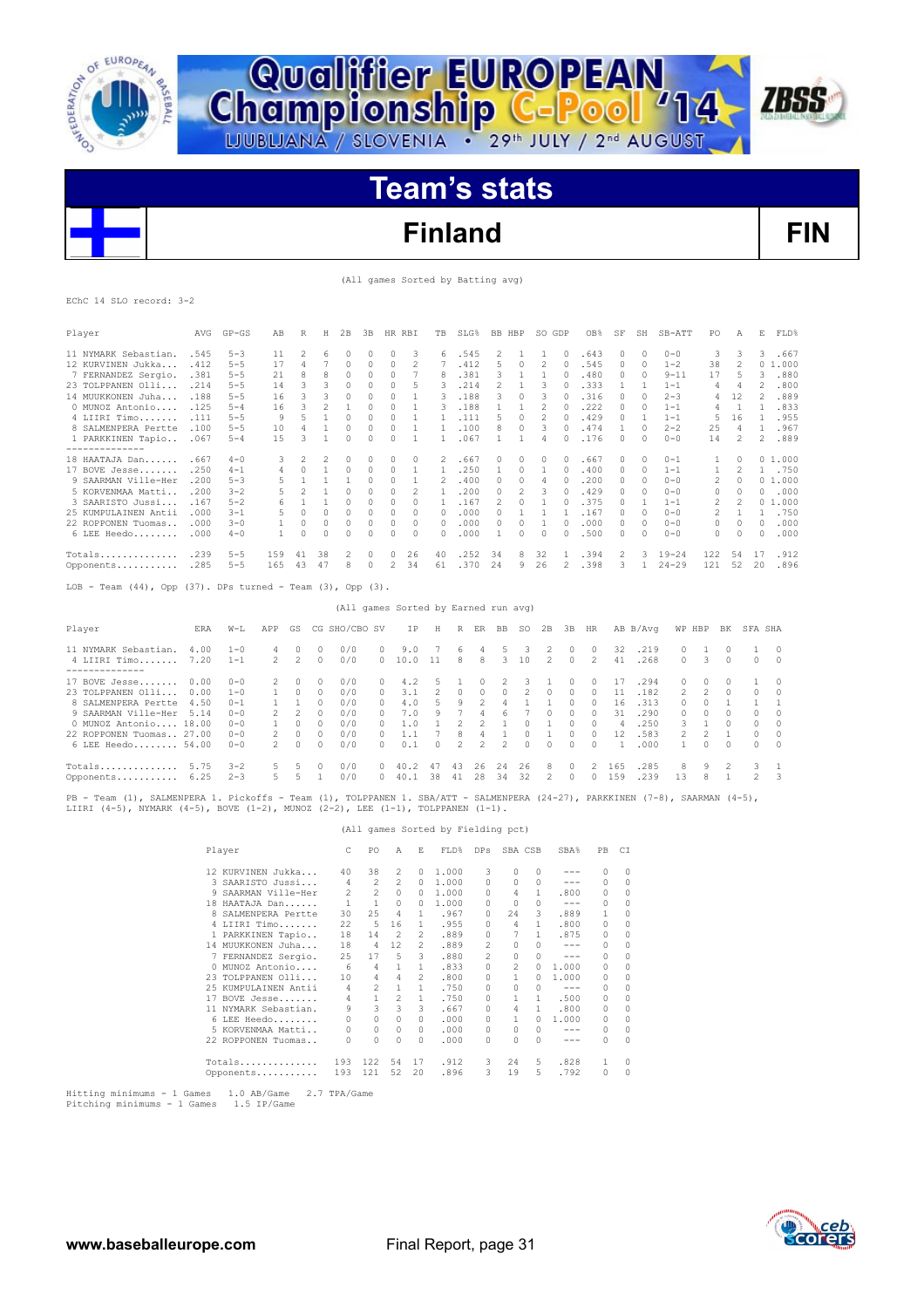![](_page_31_Picture_0.jpeg)

# **Team's stats**

**Championship C-Pool** 14

### **Hungary HUN**

**ZBSS** 

(All games Sorted by Batting avg)

#### EChC 14 SLO record: 1-4

| Player             | AVG  | $GP - GS$ | AB            | R              | Н                        | 2B       | 3B       | <b>HR</b> | RBI      | TB           | SLG%  | BB.                      | HBP      | SO.                      | GDP      | OB <sub>8</sub> | SF       | SH       | SB-ATT    | PO  | Α        | Ε                        | FLD%   |
|--------------------|------|-----------|---------------|----------------|--------------------------|----------|----------|-----------|----------|--------------|-------|--------------------------|----------|--------------------------|----------|-----------------|----------|----------|-----------|-----|----------|--------------------------|--------|
| 20 ERDELYI Daniel  | .389 | $5 - 4$   | 18            | 6              |                          | 2        | 0        |           | 4        | 12           | . 667 | 2                        | $\Omega$ | 4                        | $\Omega$ | .450            | $\Omega$ | $\Omega$ | $2 - 2$   | 4   | 9        |                          | .929   |
| 19 ANDO Jozsef     | .267 | $5 - 5$   | 15            | 5              | 4                        | 0        | 0        | 0         |          | 4            | 267   | 4                        |          | 2                        |          | .450            | $\Omega$ |          | $3 - 3$   | 12  | $\Omega$ |                          | .923   |
| 21 GOOR Norbert.   | .231 | $4 - 4$   | 13            | 2              | 3                        |          | $\Omega$ | $\Omega$  | 3        | 4            | 308   | 3                        |          | 4                        |          | .412            | $\Omega$ | $\Omega$ | $1 - 2$   | 4   | 0        | 0                        | 1,000  |
| 24 NEMETH Balazs   | .214 | $4 - 4$   | 14            | 4              | 3                        |          | $\Omega$ | 0         | 5        | 4            | .286  | 3                        |          |                          |          | .389            | $\Omega$ | $\Omega$ | $1 - 2$   | 26  |          |                          | .964   |
| 8 RADVANYI Tamas   | .188 | $5 - 4$   | 16            | 6              | ٩                        |          | $\Omega$ |           | 5        |              | .438  | 5                        | n        | 0                        |          | .381            | $\Omega$ |          | $2 - 3$   | 7   |          | $\overline{\mathcal{L}}$ | .875   |
|                    |      |           |               |                |                          |          |          |           |          |              |       |                          |          |                          |          |                 |          |          |           |     |          |                          |        |
| $9$ GOOR Csaba     | .500 | $5 - 3$   | 6             | 2              | 3                        |          | 0        | 0         | 3        | 4            | 667   |                          |          |                          |          | .571            |          |          | $1 - 1$   | 4   | 3        | 3                        | .700   |
| 17 MORUA Roberto   | .500 | $2 - 2$   | 6             |                | 3                        | 0        | 0        | 0         | 0        | 3            | .500  | 0                        |          |                          |          | .571            | 0        | $\Omega$ | $0 - 0$   | 9   | 2        |                          | 01.000 |
| 3 ILLES Imre       | .455 | $3 - 3$   | 11            |                | 5                        |          | 0        | 0         | 3        | 6            | .545  |                          |          | 2                        |          | .500            |          | $\Omega$ | $3 - 3$   | 9   | 3        |                          | 01.000 |
| 18 VARKONYI Attila | .400 | $4 - 2$   | 5             |                |                          | $\Omega$ | 0        | 0         |          |              | .400  |                          | 0        |                          |          | .500            | 0        | 0        | $2 - 2$   | 3   |          |                          | .909   |
| 22 TOTH Kornel     | .300 | $4 - 3$   | 10            |                | 3                        |          | 0        | 0         | 3        | 4            | .400  | 0                        | n        |                          |          | .300            | O.       | 0        | $0 - 0$   | 3   | 0        |                          | 01.000 |
| 25 BALASKO Akos    | .250 | $4 - 1$   | 4             | $\mathfrak{D}$ |                          | $\Omega$ | 0        | 0         |          |              | .250  |                          |          | O                        |          | .400            |          | $\Omega$ | $1 - 1$   | 2   | 0        |                          | .667   |
| 2 FOLDESSY Miklos  | .222 | $3 - 3$   | 9             | $\Omega$       | 2                        | 2        | 0        | 0         |          | 4            | .444  | 3                        | 0        |                          | $\cap$   | .417            | $\Omega$ | $\Omega$ | $1 - 2$   | 8   | 0        | 0                        | 1,000  |
| 11 LUPTAK Peter.   | .222 | $5 - 4$   | 9             | 3              | $\overline{\mathcal{L}}$ |          | 0        | 0         |          | 3            | .333  | 3                        |          | 2                        |          | .462            |          | 0        | $1 - 2$   | 7   | 6        |                          | .929   |
| 1 DARABOS Gabor    | .167 | $4 - 2$   | 6             |                |                          | $\Omega$ | 0        | 0         | $\Omega$ |              | .167  | $\overline{\mathcal{L}}$ |          |                          |          | .444            | $\Omega$ | $\Omega$ | $0 - 0$   |     | 3        |                          | 01.000 |
| 5 TOTH Krisztian   | .000 | $3 - 1$   | 5             | $\Omega$       | 0                        | $\Omega$ | 0        | 0         | $\Omega$ | $\Omega$     | . 000 |                          |          | 2                        |          | . 167           | 0        | $\Omega$ | $0 - 1$   | 4   |          | २                        | .625   |
| 12 HALMOS Balazs   | .000 | $4 - 2$   |               |                | 0                        | 0        | 0        | 0         | $\Omega$ | $\Omega$     | .000  |                          | 0        | 0                        |          | .200            | 0        | 0        | $1 - 1$   |     | 2        |                          | .750   |
| 23 KOREIN Atilla   | .000 | $4 - 1$   | $\mathcal{L}$ |                | 0                        | 0        | 0        | 0         | 0        | $\Omega$     | .000  | 4                        | 0        | $\overline{\phantom{a}}$ |          | .667            | 0        | 0        | $0 - 0$   | 9   | 0        |                          | .900   |
| 7 CSALLO Andras    | .000 | $2 - 1$   |               | 0              | 0                        | 0        | 0        | 0         | 0        | $\Omega$     | .000  | 0                        |          |                          |          | .500            | 0        | $\Omega$ | $1 - 1$   |     |          |                          | .667   |
| 13 BALOGH Imre     | .000 | $1 - 1$   | 0             | C              | Λ                        | $\Omega$ | U        | n         | 0        | <sup>0</sup> | .000  | 0                        |          | n                        |          | .000            | n        | $\Omega$ | $0 - 0$   | 0   | Λ        | n                        | .000   |
| Totals             | .273 | $5 - 5$   | 154           | 39             | 42                       | 11       | 0        | 2         | 31       | 59           | .383  | 35                       |          | 26                       | 3        | .429            |          | 3        | $20 - 26$ | 120 | 45       | 17                       | .907   |
| Opponents          | .291 | $5 - 5$   | 165           | 42             | 48                       | 4        | O.       |           | 32       | 55           | .333  | 28                       |          | 29                       |          | .411            |          |          | $19 - 23$ | 120 | 63       | 9                        | .953   |

 $LOB$  - Team  $(40)$ , Opp  $(42)$ . DPs turned - Team  $(2)$ , Opp  $(4)$ .

#### (All games Sorted by Earned run avg)

| Player                  | ERA  | $W-L$    | APP           | GS            |              | CG SHO/CBO SV |        | IP   | Н      | R  | ER            | BB            | SO.      | 2B       | 3B       | HR       |        | AB B/Avq |               | WP HBP | BK       | SFA SHA       |                |
|-------------------------|------|----------|---------------|---------------|--------------|---------------|--------|------|--------|----|---------------|---------------|----------|----------|----------|----------|--------|----------|---------------|--------|----------|---------------|----------------|
| 11 LUPTAK Peter 1.54    |      | $1 - 0$  | $\mathcal{P}$ |               |              | 0/0           | $\cap$ |      | 10     | 5. | 2             | $\Omega$      | 8        |          | $\Omega$ | $\Omega$ | 46     | .217     |               |        | $\cap$   |               | $\sim$ 1       |
| 25 BALASKO Akos         | 3.86 | $() - 1$ | $\mathcal{P}$ | $\Omega$      | O.           | 0/0           |        | 9.1  |        | Б. | 4             | -5            | 10       |          |          |          | 35     | .200     |               | $\cap$ | $\Omega$ |               | 2 0            |
| 18 VARKONYI Attila      | 7.84 | $() - 1$ | 3.            | $\mathcal{D}$ | $\Omega$     | 0/0           | $\cap$ | 10.1 | 15     | 13 | 9             |               | 4        | 2        | $\cap$   | $\Omega$ | 44     | .341     | $\mathcal{L}$ | 3.     | $\cap$   |               | $0 \quad 1$    |
| ------------            |      |          |               |               |              |               |        |      |        |    |               |               |          |          |          |          |        |          |               |        |          |               |                |
| $9$ GOOR Csaba          | 0.00 | $0 - 0$  |               |               |              | 0/0           |        | 2.0  | n.     |    | O.            | 6             |          | n.       | $\Omega$ | $\Omega$ | 5.     | . 000    | $\Omega$      | $\cap$ |          | $\mathcal{L}$ | $\bigcirc$     |
| 1 DARABOS Gabor         | 6.75 | $0 - 1$  |               | $\Box$        | $\Omega$     | 0/0           |        | 4.0  |        |    | २             |               | ₹        | $\Omega$ | $\cap$   | O.       | 15     | .333     | $\cap$        |        | $\cap$   | $\cap$        | $\overline{0}$ |
| 13 BALOGH Imre 22.50    |      | $0 - 1$  |               |               | $\cap$       | 0/0           | ∩.     | 2.0  | -5.    | Б. |               |               | ₹        | $\Omega$ | $\cap$   | O.       | 11     | .455     | $\mathcal{P}$ | $\cap$ | $\Box$   | $\mathcal{L}$ | $\overline{0}$ |
| 20 ERDELYI Daniel 81.00 |      | $0 - 0$  |               | O.            | $\cup$       | 0/0           |        | 0.1  |        |    | 3             |               | 0.       | $\Omega$ | $\Omega$ | 0        | 6.     | .667     | $\cap$        | O.     | $\Box$   | $\cap$        | $\bigcirc$     |
| 7 CSALLO Andras 99.00   |      | $0 - 0$  |               | $\cap$        | $\Omega$     | 0/0           | 0      | 0.1  |        | 4  | 4             | $\mathcal{P}$ | 0        | $\cap$   | $\Omega$ | $\cap$   | 3      | .667     | 3.            | $\cap$ | $\Omega$ |               | $0 \quad 0$    |
| 8 RADVANYI Tamas 99.00  |      | $0 - 0$  |               | $\cap$        | <sup>0</sup> | 0/0           | 0      | 0.0  | $\cap$ | २  | $\mathcal{P}$ | $\mathcal{P}$ | $\Omega$ | $\cap$   | $\cap$   | $\cap$   | $\cap$ |          |               |        | $\cap$   |               | $\cap$         |
| Totals                  | 7.20 | $1 - 4$  |               |               |              | 0/0           |        | 40.0 | 48     | 42 | 32            | 28            | 29       | 4        |          |          | 165    | .291     | 9             |        | $\cap$   |               | $2 \t 2$       |
| Opponents               | 6.30 | $4 - 1$  | 5.            |               |              | 0/0           |        | 40.0 | 42     | 39 | 28            | 35            | 26       |          |          |          | 154    | .273     | 6.            |        |          |               | - 3            |

PB - Team (2), NEMETH 1, ILLES 1, Opp (3). Pickoffs - Team (1), VARKONYI 1. SBA/ATT - MORUA (10-10), LUPTAK (5-7), BALASKO<br>(5-5), NEMETH (4-5), ILLES (4-4), DARABOS (2-3), ERDELYI (2-2), RADVANYI (1-2), BALOGH (2-2), VARKO

#### (All games Sorted by Fielding pct)

| Player                | C   | PO.          | A            | E.            | FLD <sup>§</sup> | DPs. | SBA CSB        |          | SBA <sup>*</sup>                                                                                                          | PB.      | C.T      |
|-----------------------|-----|--------------|--------------|---------------|------------------|------|----------------|----------|---------------------------------------------------------------------------------------------------------------------------|----------|----------|
| 3 ILLES Imre          | 12  | 9            | 3            | $\Omega$      | 1,000            | 0    | 4              | $\Omega$ | 1.000                                                                                                                     | 1        | $\Omega$ |
| 17 MORUA Roberto      | 11  | 9            | 2            | $\Omega$      | 1,000            | 0    | 10             | 0        | 1,000                                                                                                                     | $\Omega$ | 0        |
| 1 DARABOS Gabor       | 10  | 7            | 3            | $\Omega$      | 1,000            |      | 2              | 1        | .667                                                                                                                      | 0        | 0        |
| 2 FOLDESSY Miklos     | 8   | 8            | 0            | 0             | 1.000            | 0    | $\Omega$       | 0        | $\qquad \qquad -$                                                                                                         | $\Omega$ | 0        |
| 21 GOOR Norbert       | 4   | 4            | $\Omega$     | 0             | 1,000            | 0    | $\Omega$       | 0        | $- - -$                                                                                                                   | 0        | 0        |
| 22 TOTH Kornel        | 3   | 3            | $\Omega$     | $\Omega$      | 1.000            | 0    | $\Omega$       | 0        | $- - -$                                                                                                                   | 0        | 0        |
| 24 NEMETH Balazs      | 2.8 | 26           | 1            | 1.            | .964             |      | 4              | 1        | .800                                                                                                                      | 1        | 0        |
| 11 LUPTAK Peter       | 14  | 7            | 6            | 1.            | .929             |      | 5              | 2        | .714                                                                                                                      | $\Omega$ | 0        |
| ERDELYI Daniel<br>20  | 14  | 4            | 9            | 1.            | .929             |      | 2              | 0        | 1,000                                                                                                                     | $\Omega$ | 0        |
| 19 ANDO Jozsef        | 13  | 12           | 0            | 1.            | .923             | 0    | $\Omega$       | 0        | ---                                                                                                                       | 0        | 0        |
| VARKONYI Attila<br>18 | 11  | 3            | 7            | 1.            | .909             |      | $\mathfrak{D}$ | $\Omega$ | 1,000                                                                                                                     | 0        | 0        |
| 23 KOREIN Atilla      | 10  | 9            | <sup>0</sup> | 1             | .900             | 0    | $\Omega$       | 0        | $-- -$                                                                                                                    | 0        | 0        |
| RADVANYI Tamas<br>8   | 16  | 7            |              | $\mathcal{L}$ | .875             | 0    | 1              | 1        | .500                                                                                                                      | 0        | 0        |
| 12 HALMOS Balazs      | 4   | $\mathbf{1}$ | 2            | 1             | .750             | 0    | $\Omega$       | 0        | $\frac{1}{2} \left( \frac{1}{2} \right) \left( \frac{1}{2} \right) \left( \frac{1}{2} \right) \left( \frac{1}{2} \right)$ | $\Omega$ | $\Omega$ |
| $GOOR$ $Csaba$<br>9   | 10  | 4            | 3            | 3             | .700             | 0    | $\Omega$       | 1        | .000                                                                                                                      | 0        | 0        |
| 7 CSALLO Andras       | 3   | $\mathbf{1}$ | 1            | 1.            | .667             | 0    | 1              | 0        | 1.000                                                                                                                     | $\Omega$ | $\Omega$ |
| 25 BALASKO Akos       | 3   | 2            | $\Omega$     | 1             | .667             | 0    | 5              | 0        | 1,000                                                                                                                     | $\Omega$ | 0        |
| 5 TOTH Krisztian      | 8   | 4            |              | 3             | .625             |      | 0              | 0        | $- - -$                                                                                                                   | 0        | 0        |
| 13 BALOGH Imre        | 0   | $\Omega$     | 0            | $\Omega$      | .000             | 0    | $\mathfrak{D}$ | 0        | 1.000                                                                                                                     | 0        | $\Omega$ |
| $Totals$              | 182 | 120          | 4.5          | 17            | .907             | 2    | 19             | 4        | .826                                                                                                                      | 2        | $\Omega$ |
| Opponents             | 192 | 120          | 63           | 9             | .953             | 4    | 20             | 6        | .769                                                                                                                      | 3        | $\Omega$ |
|                       |     |              |              |               |                  |      |                |          |                                                                                                                           |          |          |

![](_page_31_Picture_14.jpeg)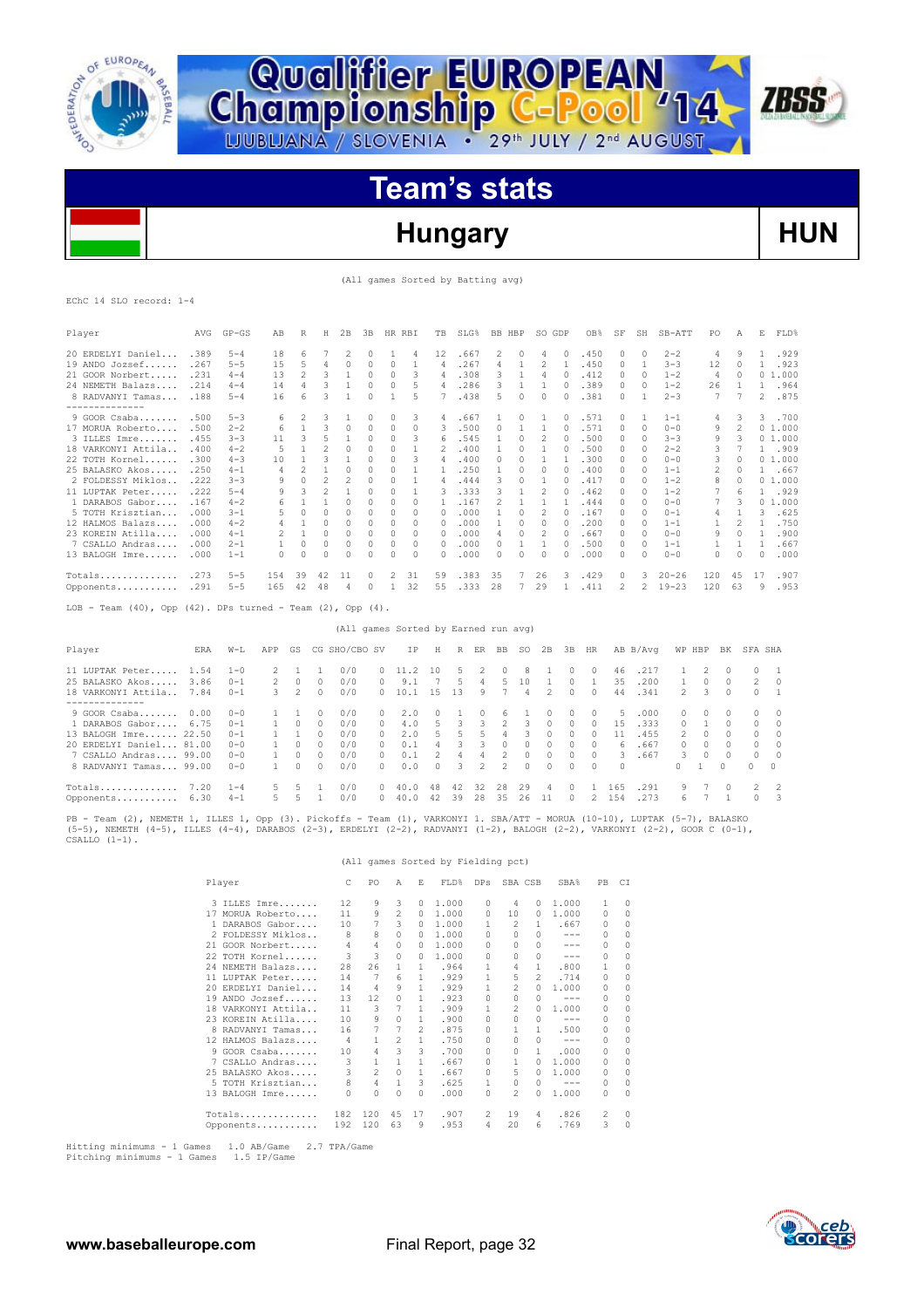![](_page_32_Picture_0.jpeg)

![](_page_32_Picture_1.jpeg)

### **Ireland IRL**

**ZBSS** 

(All games Sorted by Batting avg)

|  | EChC 14 SLO record: 3-2 |  |
|--|-------------------------|--|
|  |                         |  |

| Player                                                                                                                       | AVG  | GP-GS                                    | AВ           | R              | Н        | 2B                                   | ЗВ                                 | HR RBI            |                        | TВ             | $SLG$ $%$        |               | BB HBP              |              | SO GDP            |                                                                                                                                                                                                                                                                                                                                                                                                      | OB <sub>8</sub>        | SF                 | SH           | SB-ATT             | PO             | Α                   | Е            | FLD%           |
|------------------------------------------------------------------------------------------------------------------------------|------|------------------------------------------|--------------|----------------|----------|--------------------------------------|------------------------------------|-------------------|------------------------|----------------|------------------|---------------|---------------------|--------------|-------------------|------------------------------------------------------------------------------------------------------------------------------------------------------------------------------------------------------------------------------------------------------------------------------------------------------------------------------------------------------------------------------------------------------|------------------------|--------------------|--------------|--------------------|----------------|---------------------|--------------|----------------|
| 17 FERRATO Michael-A .533<br>31 ANGLIN Nathaniel.                                                                            | .533 | $5 - 5$<br>$5 - 5$                       | 15<br>15     | 10<br>3        | 8<br>8   | 2<br>2                               | 0<br>0                             | 2<br>$\mathbf{1}$ | -5<br>12               | 13             | 16 1.067<br>.867 |               | 6<br>3              | 1<br>1       | 1<br>$\mathbf{1}$ | 0<br>$\circ$                                                                                                                                                                                                                                                                                                                                                                                         | .682<br>.632           | 0<br>0             | 0<br>$\circ$ | $0 - 0$<br>$0 - 0$ | 31<br>19       | 7<br>6              | 1            | .974<br>01.000 |
| 33 WOODBURNE Daniel.                                                                                                         | .385 | $5 - 5$                                  | 13           | $\overline{4}$ | 5        | $\Omega$                             | $\Omega$                           | $\mathbf{1}$      | $\overline{c}$         | 8              | .615             |               | 4                   | 2            | $\mathbf{1}$      | $\Omega$                                                                                                                                                                                                                                                                                                                                                                                             | .550                   | 1                  | $\Omega$     | $0 - 0$            | $\overline{4}$ | 3                   |              | 01.000         |
| 19 HERNANDEZ Tommy                                                                                                           | .333 | $5 - 5$                                  | 18           | 2              | 6        | 1                                    | 0                                  | 0                 | 4                      | 7              | .389             |               | 2                   | 0            | 1                 | 2                                                                                                                                                                                                                                                                                                                                                                                                    | .400                   | 0                  | 0            | $0 - 1$            | 7              | 9                   | 2            | .889           |
| 11 CUEVAS Jamie                                                                                                              | .313 | $4 - 3$                                  | 16           | 6              | 5        | $\circ$                              | $\Omega$                           | $\Omega$          | $\circ$                | 5              | .313             |               | 2                   | $\circ$      | $\circ$           | $\Omega$                                                                                                                                                                                                                                                                                                                                                                                             | .389                   | $\circ$            | $\circ$      | $0 - 0$            | 19             | 1                   |              | 01.000         |
| 22 POWER Brendan .235                                                                                                        |      | $5 - 5$                                  | 17           | 4              | 4        | 1                                    | 0                                  | 0                 | 3                      | 5              | .294             |               | 0                   | 4            | 1                 | 0                                                                                                                                                                                                                                                                                                                                                                                                    | .364                   | 1                  | 0            | $0 - 0$            | 12             | 13                  |              | 3.893          |
| $5$ PITA Jimmy                                                                                                               | .188 | $5 - 5$                                  | 16           | 4              | 3        | $\circ$                              | $\circ$                            | $\circ$           | $\overline{c}$         | 3              | .188             |               | 6                   | 2            | 3                 | 2                                                                                                                                                                                                                                                                                                                                                                                                    | .458                   | $\circ$            | $\circ$      | $0 - 0$            | 11             | 8                   |              | 01.000         |
| 87 CUNNINGHAM Joe . 167                                                                                                      |      | $5 - 3$                                  | 12           | 1              | 2        | $\circ$                              | $\Omega$                           | $\circ$           | $\overline{c}$         | $\mathfrak{D}$ | .167             |               | $\overline{c}$      | $\circ$      | 2                 | $\Omega$                                                                                                                                                                                                                                                                                                                                                                                             | .267                   | $\mathbf{1}$       | $\circ$      | $0 - 0$            | 1              | 2                   |              | 01.000         |
| 58 FARRELL Leo<br>--------------                                                                                             | .083 | $5 - 4$                                  | 12           | 0              | 1        | 0                                    | 0                                  | $\circ$           | 1                      | 1              | .083             |               | 3                   | 1            | 5                 | 0                                                                                                                                                                                                                                                                                                                                                                                                    | .313                   | 0                  | 1            | $0 - 0$            | 6              | 1                   | 2            | .778           |
| 7 GEOGHEGAN Frank                                                                                                            | .143 | $4 - 1$                                  | 7            | 1              | 1        | $\circ$                              | $\circ$                            | $\circ$           | $\circ$                | $\mathbf{1}$   | .143             |               | 0                   | $\circ$      | 4                 | $\circ$                                                                                                                                                                                                                                                                                                                                                                                              | .143                   | $\circ$            | $\circ$      | $0 - 0$            | 1              | $\circ$             | $\mathbf{1}$ | .500           |
| 18 FOX Alan .000                                                                                                             |      | $3 - 3$                                  | 7            | $\circ$        | 0        | $\circ$                              | 0                                  | $\circ$           | $\circ$                | 0              | .000             |               | 0                   | 1            | 1                 | $\circ$                                                                                                                                                                                                                                                                                                                                                                                              | .125                   | $\circ$            | $\circ$      | $2 - 2$            | $\overline{2}$ | 0                   |              | 1.667          |
| 27 TREACY Mark .000                                                                                                          |      | $2 - 1$                                  | 3            | $\circ$        | 0        | 0                                    | $\circ$                            | $^{\circ}$        | 0                      | 0              | .000             |               | 0                   | 0            | 1                 | 0                                                                                                                                                                                                                                                                                                                                                                                                    | .000                   | $\circ$            | $^{\circ}$   | $0 - 0$            | 3              | 1                   |              | 01.000         |
| 2 MITCHELL Sean .000                                                                                                         |      | $1 - 0$                                  | $\Omega$     | $\circ$        | 0        | $\circ$                              | $\circ$                            | $\circ$           | 0                      | $\circ$        | .000             |               | 0                   | 0            | 0                 | 0                                                                                                                                                                                                                                                                                                                                                                                                    | .000                   | 0                  | $\circ$      | $0 - 0$            | 0              | 0                   | $\circ$      | .000           |
| 85 HOLLOWAY Alex . 000                                                                                                       |      | $1 - 0$                                  | 0            | $\circ$        | 0        | 0                                    | $\circ$                            | $\circ$           | 0                      | $\circ$        | .000             |               | 0                   | 0            | 0                 | $\circ$                                                                                                                                                                                                                                                                                                                                                                                              | .000                   | 0                  | $\circ$      | $0 - 0$            | $\mathbf{1}$   | 0                   |              | 01.000         |
| 12 FARRELL Jack . 000                                                                                                        |      | $2 - 1$                                  | $\Omega$     | $\circ$        | $\circ$  | $\circ$                              | $\circ$                            | 0                 | $\circ$                | 0              | .000             |               | 0                   | $\circ$      | $\circ$           | $\circ$                                                                                                                                                                                                                                                                                                                                                                                              | .000                   | $\circ$            | $\circ$      | $0 - 0$            | 0              | $\circ$             | $\Omega$     | .000           |
| Totals .285                                                                                                                  |      | $5 - 5$                                  | 151          | 35             | 43       | 6                                    | $\circ$                            | 4                 | 31                     | 61             | .404             |               | 28                  | 12           | 21                | 4                                                                                                                                                                                                                                                                                                                                                                                                    | .428                   | 3                  | 1            | $2 - 3$            | 117            | 51                  | 10           | .944           |
| Opponents .333                                                                                                               |      | $5 - 5$                                  | 162          | 35             | 54       | 9                                    | 2                                  | $\circ$           | 26                     | 67             | .414             |               | 24                  |              | 3 35              | 4                                                                                                                                                                                                                                                                                                                                                                                                    | .429                   | 0                  | 4            | $13 - 16$          | 112            | -45                 | 11           | .935           |
| LOB - Team $(49)$ , Opp $(41)$ . DPs turned - Team $(5)$ , Opp $(5)$ . CI - Team $(0)$ , Opp $(1)$ .                         |      |                                          |              |                |          |                                      |                                    |                   |                        |                |                  |               |                     |              |                   |                                                                                                                                                                                                                                                                                                                                                                                                      |                        |                    |              |                    |                |                     |              |                |
|                                                                                                                              |      |                                          |              |                |          | (All games Sorted by Earned run avg) |                                    |                   |                        |                |                  |               |                     |              |                   |                                                                                                                                                                                                                                                                                                                                                                                                      |                        |                    |              |                    |                |                     |              |                |
| Player                                                                                                                       | ERA  | $W-L$                                    | APP          | GS             |          | CG SHO/CBO SV                        |                                    |                   | ΙP                     | Η              |                  | R ER          | BB                  | so           | 2B                | 3B                                                                                                                                                                                                                                                                                                                                                                                                   | HR                     |                    | AB B/Avg     |                    | WP HBP         | BK                  | SFA SHA      |                |
| 33 WOODBURNE Daniel.                                                                                                         | 2.70 | $1 - 0$                                  | 2            | 1              | 1        | 0/0                                  | 0                                  |                   | 10.0                   | 14             | 3                | 3             | 2                   | 12           | 2                 | 0                                                                                                                                                                                                                                                                                                                                                                                                    | 0                      | 39                 | .359         | 3                  | 1              | 0                   | 0            | 2              |
| 31 ANGLIN Nathaniel.                                                                                                         | 2.77 | $1 - 1$                                  | 2            | $\overline{c}$ | $\circ$  | 0/0                                  | 0                                  |                   | 13.0                   | 12             | 7                | 4             | 9                   | 13           | $\mathbf{1}$      | 1                                                                                                                                                                                                                                                                                                                                                                                                    | $\circ$                | 46                 | .261         | 3                  | $\circ$        | $\circ$             | 0            | 2              |
| 11 CUEVAS Jamie                                                                                                              | 4.00 | $1 - 0$                                  | $\mathbf{1}$ | $\mathbf{1}$   | 1        | 0/0                                  | 0                                  |                   | 9.0                    | 13             | 6                | 4             | $\mathbf{1}$        | 6            | $\overline{4}$    | 0                                                                                                                                                                                                                                                                                                                                                                                                    | $\circ$                | 40                 | .325         | $\circ$            | 0              | 0                   | 0            | 0              |
| --------------                                                                                                               |      |                                          |              |                |          |                                      |                                    |                   |                        |                |                  |               |                     |              |                   |                                                                                                                                                                                                                                                                                                                                                                                                      |                        |                    |              |                    |                |                     |              |                |
| 87 CUNNINGHAM Joe 0.00                                                                                                       |      | $0 - 0$                                  | 2            | $\circ$        | $\circ$  | 0/0                                  | 0                                  |                   | 1.1                    | -1             | 0                | $\circ$       | $\circ$             | 1            | 1                 | 0                                                                                                                                                                                                                                                                                                                                                                                                    | $\circ$                | 4                  | .250         | 0                  | 1              | 0                   | 0            | $\Omega$       |
| 85 HOLLOWAY Alex                                                                                                             | 3.38 | $0 - 0$                                  | 1            | 0              | 0        | 0/0                                  | 0                                  |                   | 2.2                    | $\overline{2}$ | 4                | 1             | 5                   | 0            | 0                 | 0                                                                                                                                                                                                                                                                                                                                                                                                    | 0                      | 11                 | .182         | 2                  | 0              | 0                   | 0            | 0              |
| 2 MITCHELL Sean 9.00                                                                                                         |      | $0 - 0$                                  | 1            | $\circ$        | $\Omega$ | 0/0                                  | 0                                  |                   | 1.0                    | 7              | 7<br>8           | 1<br>5        | $\overline{c}$<br>5 | $\circ$<br>3 | $\mathbf{1}$      | $\circ$                                                                                                                                                                                                                                                                                                                                                                                              | $\circ$                | 10                 | .700         | 1                  | $\circ$        | $\circ$<br>$\Omega$ | 0<br>$\circ$ | $\Omega$       |
| 12 FARRELL Jack 22.50                                                                                                        |      | $0 - 1$                                  | 2            | $\mathbf{1}$   | $\circ$  | 0/0                                  | 0                                  |                   | 2.0                    | 5              |                  |               |                     |              | $\circ$           | $\mathbf{1}$                                                                                                                                                                                                                                                                                                                                                                                         | $\circ$                | 12                 | .417         | 1                  | $\mathbf{1}$   |                     |              | $\circ$        |
| Totals $4.15$                                                                                                                |      | $3 - 2$                                  | 5            | 5              | 2        | 0/0                                  | $\circ$                            |                   | 39.0                   | 54             | 35               | 18            | 24                  | 35           | 9                 | 2                                                                                                                                                                                                                                                                                                                                                                                                    | 0                      | 162                | .333         | 10                 | 3              | 0                   | 0            | 4              |
| Opponents 6.51                                                                                                               |      | $2 - 3$                                  | 5            | 5              | 0        | 1/1                                  |                                    |                   | $0\quad 37.1\quad 43$  |                | 35               | 27            | 28                  | 21           | 6                 | 0                                                                                                                                                                                                                                                                                                                                                                                                    |                        | 4 151              | .285         | 9                  | 12             | 0                   | 3            | 1              |
| PB - Team (0), Opp (3). SBA/ATT - FERRATO (8-10), TREACY (5-6), MITCHELL (5-6), ANGLIN (4-5), CUEVAS (3-4), WOODBURNE (1-1). |      |                                          |              |                |          |                                      |                                    |                   |                        |                |                  |               |                     |              |                   |                                                                                                                                                                                                                                                                                                                                                                                                      |                        |                    |              |                    |                |                     |              |                |
|                                                                                                                              |      |                                          |              |                |          |                                      | (All games Sorted by Fielding pct) |                   |                        |                |                  |               |                     |              |                   |                                                                                                                                                                                                                                                                                                                                                                                                      |                        |                    |              |                    |                |                     |              |                |
|                                                                                                                              |      | Player                                   |              |                |          | С                                    | PO                                 | Α                 | Ε                      |                | FLD%             | DPs           |                     | SBA CSB      |                   | SBA%                                                                                                                                                                                                                                                                                                                                                                                                 | PB                     | CI                 |              |                    |                |                     |              |                |
|                                                                                                                              |      | 31 ANGLIN Nathaniel.                     |              |                |          | 25                                   | 19                                 | 6                 | 0                      |                | 1,000            | 2             |                     | 4            | 1                 | .800                                                                                                                                                                                                                                                                                                                                                                                                 | 0                      | 0                  |              |                    |                |                     |              |                |
|                                                                                                                              |      | 11 CUEVAS Jamie                          |              |                |          | 20                                   | 19                                 | 1                 | 0                      | 1.000          |                  | 3             |                     | 3            | 1                 | .750                                                                                                                                                                                                                                                                                                                                                                                                 | $\circ$                | 0                  |              |                    |                |                     |              |                |
|                                                                                                                              |      | 5 PITA Jimmy                             |              |                |          | 19                                   | 11                                 | 8                 | 0                      |                | 1.000            | 2             |                     | $\circ$      | $\circ$           | $\frac{1}{2} \frac{1}{2} \frac{1}{2} \frac{1}{2} \frac{1}{2} \frac{1}{2} \frac{1}{2} \frac{1}{2} \frac{1}{2} \frac{1}{2} \frac{1}{2} \frac{1}{2} \frac{1}{2} \frac{1}{2} \frac{1}{2} \frac{1}{2} \frac{1}{2} \frac{1}{2} \frac{1}{2} \frac{1}{2} \frac{1}{2} \frac{1}{2} \frac{1}{2} \frac{1}{2} \frac{1}{2} \frac{1}{2} \frac{1}{2} \frac{1}{2} \frac{1}{2} \frac{1}{2} \frac{1}{2} \frac{$         | $^{\circ}$             | $\circ$            |              |                    |                |                     |              |                |
|                                                                                                                              |      | 33 WOODBURNE Daniel.                     |              |                |          | $7\phantom{.0}$                      | 4                                  | 3                 | 0                      |                | 1,000            | 0             |                     | 1            | $\circ$           | 1.000                                                                                                                                                                                                                                                                                                                                                                                                |                        | 0<br>0             |              |                    |                |                     |              |                |
|                                                                                                                              |      | 27 TREACY Mark                           |              |                |          | 4                                    | 3                                  | 1                 | 0                      |                | 1.000            | 0             |                     | 5            | 1                 | .833                                                                                                                                                                                                                                                                                                                                                                                                 | 0                      | 0                  |              |                    |                |                     |              |                |
|                                                                                                                              |      | 87 CUNNINGHAM Joe                        |              |                |          | 3                                    | 1                                  | 2                 | $\Omega$               |                | 1.000            | 0             |                     | $\circ$      | $\Omega$          | $- - -$                                                                                                                                                                                                                                                                                                                                                                                              | $^{\circ}$             | $\Omega$           |              |                    |                |                     |              |                |
|                                                                                                                              |      | 85 HOLLOWAY Alex<br>17 FERRATO Michael-A |              |                |          | 1<br>39                              | 1<br>31                            | $\circ$<br>7      | $\cap$<br>$\mathbf{1}$ |                | 1.000<br>.974    | 0<br>$\Omega$ |                     | 0<br>8       | 0<br>2            | $\frac{1}{2} \frac{1}{2} \frac{1}{2} \frac{1}{2} \frac{1}{2} \frac{1}{2} \frac{1}{2} \frac{1}{2} \frac{1}{2} \frac{1}{2} \frac{1}{2} \frac{1}{2} \frac{1}{2} \frac{1}{2} \frac{1}{2} \frac{1}{2} \frac{1}{2} \frac{1}{2} \frac{1}{2} \frac{1}{2} \frac{1}{2} \frac{1}{2} \frac{1}{2} \frac{1}{2} \frac{1}{2} \frac{1}{2} \frac{1}{2} \frac{1}{2} \frac{1}{2} \frac{1}{2} \frac{1}{2} \frac{$<br>.800 | $^{\circ}$<br>$\Omega$ | $\cap$<br>$\Omega$ |              |                    |                |                     |              |                |
|                                                                                                                              |      | 22 POWER Brendan                         |              |                |          | 28                                   | 12                                 | 13                | 3                      |                | .893             | 3             |                     | 0            | 0                 | $- - -$                                                                                                                                                                                                                                                                                                                                                                                              | $^{\circ}$             | $\circ$            |              |                    |                |                     |              |                |
|                                                                                                                              |      | 19 HERNANDEZ Tommy                       |              |                |          | 18                                   | 7                                  | 9                 | $\mathfrak{D}$         |                | .889             | $\mathbf{1}$  |                     | $\circ$      | $\Omega$          | $\frac{1}{2} \frac{1}{2} \frac{1}{2} \frac{1}{2} \frac{1}{2} \frac{1}{2} \frac{1}{2} \frac{1}{2} \frac{1}{2} \frac{1}{2} \frac{1}{2} \frac{1}{2} \frac{1}{2} \frac{1}{2} \frac{1}{2} \frac{1}{2} \frac{1}{2} \frac{1}{2} \frac{1}{2} \frac{1}{2} \frac{1}{2} \frac{1}{2} \frac{1}{2} \frac{1}{2} \frac{1}{2} \frac{1}{2} \frac{1}{2} \frac{1}{2} \frac{1}{2} \frac{1}{2} \frac{1}{2} \frac{$         | $\Omega$               | $\Omega$           |              |                    |                |                     |              |                |
|                                                                                                                              |      | 58 FARRELL Leo                           |              |                |          | 9                                    | 6                                  | 1                 | 2                      |                | .778             | 1             |                     | $\circ$      | $\circ$           | $- - -$                                                                                                                                                                                                                                                                                                                                                                                              | $\circ$                | $\circ$            |              |                    |                |                     |              |                |
|                                                                                                                              |      | 18 FOX Alan                              |              |                |          | 3                                    | 2                                  | $\circ$           | 1                      |                | .667             | 0             |                     | $\circ$      | 0                 | $- - -$                                                                                                                                                                                                                                                                                                                                                                                              | $^{\circ}$             | $\circ$            |              |                    |                |                     |              |                |
|                                                                                                                              |      | 7 GEOGHEGAN Frank                        |              |                |          | 2                                    | $\mathbf{1}$                       | $\Omega$          | $\mathbf{1}$           |                | .500             | $\Omega$      |                     | $\circ$      | $\Omega$          | $- - -$                                                                                                                                                                                                                                                                                                                                                                                              |                        | 0<br>$\Omega$      |              |                    |                |                     |              |                |
|                                                                                                                              |      | 2 MITCHELL Sean                          |              |                |          | 0                                    | 0                                  | 0                 | 0                      |                | .000             | $\Omega$      |                     | 5            | 1                 | .833                                                                                                                                                                                                                                                                                                                                                                                                 |                        | 0<br>$\Omega$      |              |                    |                |                     |              |                |

18 FOX Alan......... 3 2 0 1 .667 0 0 0 --- 0 0 7 GEOGHEGAN Frank.. 2 1 0 1 .500 0 0 0 --- 0 0 2 MITCHELL Sean.... 0 0 0 0 .000 0 5 1 .833 0 0 12 FARRELL Jack..... 0 0 0 0 .000 0 0 0 --- 0 0

Totals.............. 178 117 51 10 .944 5 13 3 .813 0 0 Opponents........... 168 112 45 11 .935 5 2 1 .667 3 1

![](_page_32_Picture_7.jpeg)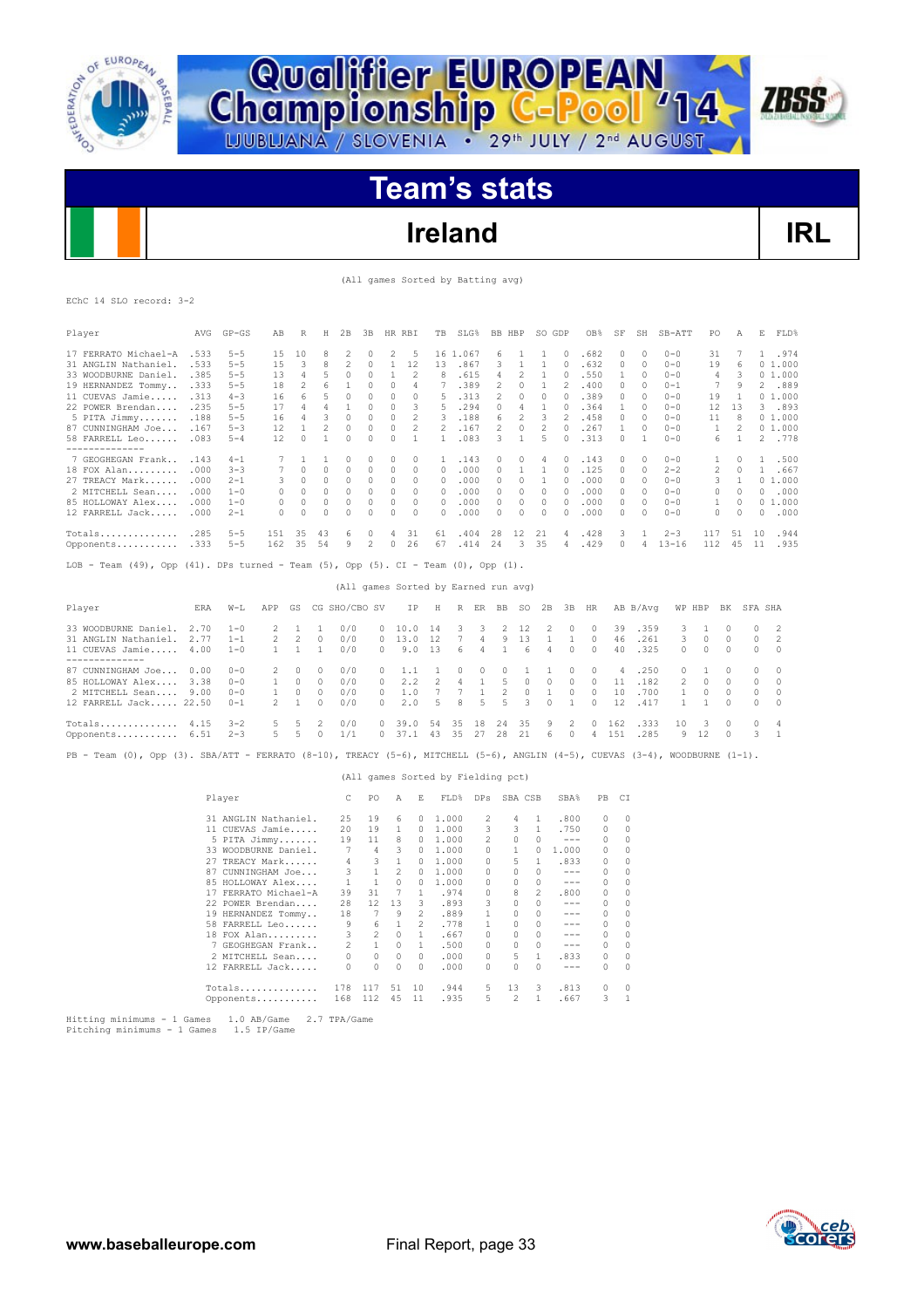![](_page_33_Picture_0.jpeg)

# **Team's stats**

**Championship C-Pool** 14

![](_page_33_Picture_2.jpeg)

(All games Sorted by Batting avg)

**ZBSS** 

#### EChC 14 SLO record: 5-0

✿

| Player             | <b>AVG</b> | $GP - GS$ | AB  | R              | Η  | 2B       | 3B | <b>HR</b> | RBI      | TВ            | SLG%  | BB.                      | HBP                      | SO.      | GDP      | OB <sub>8</sub> | SF            | SH                       | SB-ATT    | PO             | Α        | E        | FLD%   |
|--------------------|------------|-----------|-----|----------------|----|----------|----|-----------|----------|---------------|-------|--------------------------|--------------------------|----------|----------|-----------------|---------------|--------------------------|-----------|----------------|----------|----------|--------|
| 39 ROSEMBAUM Simon | .529       | $5 - 5$   | 17  | 10             | 9  |          | n  | 4         | 10       | 22 1          | . 294 |                          | 4                        |          | $\Omega$ | .636            | $\Omega$      |                          | $3 - 3$   | 43             | З        | 2        | .958   |
| 32 ROTHEM Dan      | .500       | $5 - 5$   | 12  | 5              | 6  |          |    | 0         |          |               | .583  | 5                        | 0                        | 2        |          | .647            | $\Omega$      | $\Omega$                 | $0 - 0$   | 4              | 5        |          | .900   |
| 8 GAL Oren         | .385       | $3 - 3$   | 13  | $\mathfrak{D}$ | 5. | $\Omega$ | U  | 0         | 3        | 5             | .385  |                          |                          |          |          | .467            | 0             | $\Omega$                 | $0 - 0$   | 2              | 10       | 0        | 1,000  |
| 15 WEISS David     | .368       | $5 - 4$   | 19  |                |    | $\Omega$ |    |           | 6        | 10            | .526  | $\overline{\mathcal{L}}$ |                          | O        |          | .500            | $\Omega$      | $\Omega$                 | $6 - 7$   | 5              | $\Omega$ |          | .833   |
| 35 FISH Nate       | .304       | $5 - 5$   | 23  | 3              |    |          |    |           | 4        | 11            | .478  | 2                        |                          |          |          | .385            | $\Omega$      | $\Omega$                 | $1 - 2$   | 4              | 9        |          | 01.000 |
| 19 WEINBERG Aric   | .263       | $5 - 5$   | 19  |                | 5  | ٩        |    |           | 10       | 11            | .579  | 2                        | 4                        |          |          | .423            |               | $\Omega$                 | $1 - 1$   | 4              | $\Omega$ |          | 01.000 |
| 33 MAOZ Eitan      | .250       | $5 - 5$   | 20  | 9              | 5  | $\Omega$ |    |           | 6        | 11            | .550  | 3                        | $\overline{\mathcal{L}}$ | $\Omega$ |          | .400            | $\mathcal{O}$ | $\Omega$                 | $5 - 5$   | 36             | 5        |          | 01.000 |
| 10 ISAAC Jonathan  | .200       | $5 - 4$   | 15  | 4              | 3  | $\Omega$ | U  | 0         |          | $\mathcal{R}$ | .200  | $\mathfrak{D}$           |                          | 4        |          | .333            | $\mathcal{O}$ |                          | $3 - 3$   | 1              | 0        |          | 01.000 |
| -----------        |            |           |     |                |    |          |    |           |          |               |       |                          |                          |          |          |                 |               |                          |           |                |          |          |        |
| 22 KURZ Amit       | .333       | $1 - 1$   | 3   | $\Omega$       |    |          |    | 0         |          |               | .333  | 0                        | 0                        | $\Omega$ | O.       | .333            | $\Omega$      | $\Omega$                 | $1 - 1$   | $\mathfrak{D}$ |          |          | .750   |
| 21 KATZ Ophir      | .200       | $4 - 1$   | 5   | $\Omega$       |    |          |    | 0         | 2        |               | .200  | 0                        | 0                        | 2        |          | .200            | $\mathcal{O}$ | $\Omega$                 | $0 - 0$   | 4              | $\Omega$ |          | 01.000 |
| 23 GOTTLIEB Orr    | .167       | $3 - 2$   | 6   |                |    |          |    |           | O        |               | .167  | 3                        | 0                        | 4        |          | .444            | n             | $\Omega$                 | $1 - 1$   | $\mathfrak{D}$ | 2        |          | 01.000 |
| 12 WEISS Josh      | .167       | $3 - 2$   | 6   |                |    |          |    | n         |          |               | . 167 |                          |                          | 4        |          | .286            | $\Omega$      | $\Omega$                 | $0 - 1$   | 3              | $\Omega$ |          | 01.000 |
| 13 EREL Tal        | .000       | $3 - 3$   |     | 3              | 0  | 0        | 0  | 0         | $\Omega$ | O.            | .000  |                          | 4                        | 3        |          | .417            | $\mathcal{O}$ |                          | $2 - 2$   | 16             |          |          | 01.000 |
| 28 LEICHMAN Alon   | .000       | $1 - 1$   | 0   | $\Omega$       | 0  |          | U  | 0         | $\Omega$ | 0             | .000  | 0                        | 0                        | $\Omega$ |          | .000            | $\mathcal{O}$ | $\Omega$                 | $0 - 0$   | 0              | 4        |          | 01.000 |
| 25 BEN-AMRAM Yotam | .000       | $2 - 0$   | 0   | $\Omega$       | 0  |          | 0  | 0         | $\Omega$ | 0             | .000  | U                        | 0                        | 0        |          | .000            | $\Omega$      | 0                        | $0 - 0$   | 0              | 0        | 0        | .000   |
| 20 TZIPPIN Yuli    | .000       | $2 - 1$   |     | 0              | 0  |          |    | 0         | 0        | 0             | .000  |                          | 0                        | $\Omega$ |          | .000            | 0             | 0                        | $0 - 0$   | 0              | 0        | $\Omega$ | .000   |
| 6 KREMER Dean      | .000       | $2 - 2$   | 0   | $\Omega$       | 0  |          | 0  | 0         | $\Omega$ | $\Omega$      | .000  | 0                        | 0                        | $\Omega$ |          | .000            | $\mathcal{O}$ | $\Omega$                 | $0 - 0$   | 3              | 3        |          | 01.000 |
| 36 LIPETZ Shlomo   | .000       | $1 - 1$   | 0   | 0              | 0  | $\Omega$ | U  | 0         | 0        | $\Omega$      | .000  | 0                        | 0                        | $\Omega$ | U        | .000            | $\mathcal{O}$ | $\Omega$                 | $0 - 0$   | 0              | 4        |          | 01.000 |
| Totals             | .309       | $5 - 5$   | 165 | 53             | 51 | 6        | 0  | 9         | 45       | 84            | .509  | 23                       | 20                       | 23       |          | .450            |               | 3                        | $23 - 26$ | 129            | 51       | 5        | .973   |
| Opponents          | .140       | $5 - 5$   | 136 |                | 19 |          | U  | 0         | 5        | 21            | .154  | 1.5                      |                          | 55       |          | .232            | $\mathcal{L}$ | $\overline{\mathcal{L}}$ | $2 - 6$   | 117            | 43       | 14       | .920   |

LOB - Team (42), Opp (21). DPs turned - Team (4), Opp (3). Picked off - MAOZ 1.

#### (All games Sorted by Earned run avg)

| Player                                                                                                                        | ERA  | $W-L$              | APP           | GS       |          | CG SHO/CBO SV |                    | IP.         | H             | R                         | ER                 | BB            | SO.        | 2B 3B    |                      | HR.                  |          | AB B/Ava     |               | WP HBP   | BK        | SFA SHA       |                            |
|-------------------------------------------------------------------------------------------------------------------------------|------|--------------------|---------------|----------|----------|---------------|--------------------|-------------|---------------|---------------------------|--------------------|---------------|------------|----------|----------------------|----------------------|----------|--------------|---------------|----------|-----------|---------------|----------------------------|
| 6 KREMER Dean 0.00<br>36 LIPETZ Shlomo 0.00                                                                                   |      | $2 - 0$<br>$1 - 0$ | $2^{\circ}$   | -2.      | $\cap$   | 0/0<br>1/0    | $\cap$<br>$\Omega$ | 13.0<br>9.0 | - 6 -<br>6.   | $\mathcal{P}$<br>$\Omega$ | $\cap$<br>$\Omega$ |               | 20<br>1 10 | $\Omega$ | $\Omega$<br>$\Omega$ | $\Omega$<br>$\Omega$ | 43<br>28 | .140<br>.214 | $\Omega$      | $\cap$   | $\cap$    |               | $0 \quad 1$<br>$0 \quad 1$ |
|                                                                                                                               |      |                    |               |          |          |               |                    |             |               |                           |                    |               |            |          |                      |                      |          |              |               |          |           |               |                            |
| 28 LEICHMAN Alon 0.00                                                                                                         |      | $1 - 0$            |               |          |          | 1/0           |                    | 7.0         |               | 0                         | $\cap$             |               | 9          |          | $\Omega$             | $\Omega$             | 21       | .048         | $\cap$        | $\cap$   |           |               | $0\quad 0$                 |
| 25 BEN-AMRAM Yotam                                                                                                            | 0.00 | $1 - 0$            | $\mathcal{P}$ | $\Box$   | $\Box$   | 0/0           | $\cap$             | 5.0         | -2.           | $\cap$                    | $\mathbf{r}$       | $\mathcal{P}$ |            | $\Omega$ | $\Omega$             | $\Omega$             | 17       | .118         |               | $\Box$   | $\cap$    | $\mathcal{L}$ | $\overline{0}$             |
| 23 GOTTLIEB Orr                                                                                                               | 0.00 | $0 - 0$            |               | $\cap$   | $\Box$   | 0/0           |                    | 1.0         | $\Omega$      | $\Box$                    | $\Box$             |               |            | $\cap$   | $\cap$               | $\cap$               | -3.      | . 000        | $\cap$        | $\Box$   | $\Box$    |               | $0\quad 0$                 |
| 20 TZIPPIN Yuli 3.86                                                                                                          |      | $0 - 0$            | $\mathcal{P}$ |          | $\Omega$ | 0/0           | $\cap$             | 7.0         | $\mathcal{P}$ | ₹                         | 3                  | 9             |            | $\cap$   | $\Omega$             | $\cap$               | 19       | 105          |               |          | $\cap$    |               | $2 \quad 0$                |
| 32 ROTHEM Dan 18.00                                                                                                           |      | $0 - 0$            |               | $\Omega$ | 0        | 0/0           |                    | 1.0         | 2             | $\overline{2}$            | $\mathcal{P}$      |               |            | $\Omega$ | $\Omega$             | $\Omega$             | 5.       | .400         | $\mathcal{P}$ | $\Omega$ | $\Omega$  |               | $0 \quad 0$                |
| $Totals$ $1.05$                                                                                                               |      | $5 - 0$            | 5.            | .5.      | -2.      | 2/0           |                    | 0.43.0      | 19            | $7\phantom{0}$            |                    | 5 15          | 55         | -2       | $\Omega$             | $\Omega$             | 136      | .140         |               | 5 2      | $\bigcap$ |               | $2 \t 2$                   |
| Opponents 9.92                                                                                                                |      | $0 - 5$            | 5.            | -5       | $\cap$   | 0/0           | $\cap$             | 39.0        | 51            | 53.                       | 43                 | 23            | -23        | $6 -$    | $\cap$               | $-9$                 | 165      | .309         | 11            | 20       |           |               | $1 \quad 3$                |
| PB - Team (1), MAOZ 1. Pickoffs - Team (2), LIPETZ 2, Opp (1). SBA/ATT - MAOZ (0-4), TZIPPIN (2-3), EREL (2-2), KREMER (0-2), |      |                    |               |          |          |               |                    |             |               |                           |                    |               |            |          |                      |                      |          |              |               |          |           |               |                            |

LIPETZ (0-1).

#### (All games Sorted by Fielding pct)

| Player                   | C        | P0             | A        | E.            | FLD <sup>%</sup> | <b>DPs</b>     | SBA CSB        |                | SBA%    | PB.      | СI       |
|--------------------------|----------|----------------|----------|---------------|------------------|----------------|----------------|----------------|---------|----------|----------|
| 33 MAOZ Eitan            | 41       | 36             | 5        | 0             | 1.000            | 1              | 0              | 4              | .000    | 1        | $\Omega$ |
| 13 EREL Tal              | 21       | 16             | 5        | 0             | 1,000            | $\Omega$       | 2              | n.             | 1,000   | $\Omega$ | 0        |
| 35 FISH Nate             | 13       | 4              | 9        | 0             | 1,000            | $\mathfrak{D}$ | 0              | 0              | ---     | 0        | $\Omega$ |
| 8<br>GAL Oren            | 12       | 2              | 10       | 0             | 1,000            | 1              | $\Omega$       | 0              | ---     | $\Omega$ | 0        |
| 6 KREMER Dean            | 6        | 3              | 3        | 0             | 1,000            | $\Omega$       | $\Omega$       | $\mathfrak{D}$ | .000    | 0        | $\Omega$ |
| 19 WEINBERG Aric         | 4        | 4              | 0        | 0             | 1,000            | <sup>0</sup>   | <sup>0</sup>   | U              | $- - -$ | $\Omega$ | 0        |
| GOTTLIEB Orr<br>23       | 4        | 2              | 2        | 0             | 1,000            | <sup>0</sup>   | <sup>0</sup>   | 0              | ---     | $\Omega$ | $\Omega$ |
| 36 LIPETZ Shlomo         | 4        | 0              | 4        | 0             | 1,000            | <sup>0</sup>   | <sup>0</sup>   | 1              | .000    | 0        | $\Omega$ |
| 21 KATZ Ophir            | 4        | 4              | 0        | 0             | 1,000            | <sup>0</sup>   | <sup>0</sup>   | n              | ---     | $\Omega$ | 0        |
| 28 LEICHMAN Alon         | 4        | 0              | 4        | 0             | 1,000            | <sup>0</sup>   | 0              | 0              | ---     | $\Omega$ | 0        |
| 12 WEISS Josh            | 3        | 3              | $\Omega$ | 0             | 1,000            | <sup>0</sup>   | $\Omega$       | 0              | ---     | $\Omega$ | 0        |
| ISAAC Jonathan<br>$10 -$ | 1        | 1              | 0        | 0             | 1,000            | <sup>0</sup>   | O              |                | ---     | 0        | $\Omega$ |
| 39 ROSEMBAUM Simon       | 48       | 43             | 3        | $\mathcal{P}$ | .958             | 3              | $\Omega$       | 0              | ---     | $\Omega$ | 0        |
| 32 ROTHEM Dan            | 10       | 4              | 5        | 1.            | .900             | $\mathfrak{D}$ | $\Omega$       | 0              | ---     | $\Omega$ | $\Omega$ |
| 15 WEISS David           | 6        | 5              | 0        | 1             | .833             | $\Omega$       | $\Omega$       | 0              | ---     | $\Omega$ | 0        |
| KURZ Amit<br>22          | 4        | $\overline{c}$ | 1        | 1.            | .750             | $\Omega$       | $\Omega$       | 0              | ---     | $\Omega$ | $\Omega$ |
| $TZTPPTN$ $Yu1i$ .<br>20 | $\Omega$ | 0              | 0        | $\Omega$      | .000             | $\Omega$       | $\mathfrak{D}$ | 1.             | .667    | 0        | 0        |
| 25 BEN-AMRAM Yotam       | 0        | $\Omega$       | 0        | 0             | .000             | $\Omega$       | O              | 0              | ---     | $\Omega$ | $\Omega$ |
| Totals                   | 185      | 129            | 51       | 5             | .973             | 4              | 2              | 4              | .333    | 1.       | $\Omega$ |
| Opponents                | 174      | 117            | 43       | 14            | .920             | 3              | 23             | 3.             | .885    | $\Omega$ | $\Omega$ |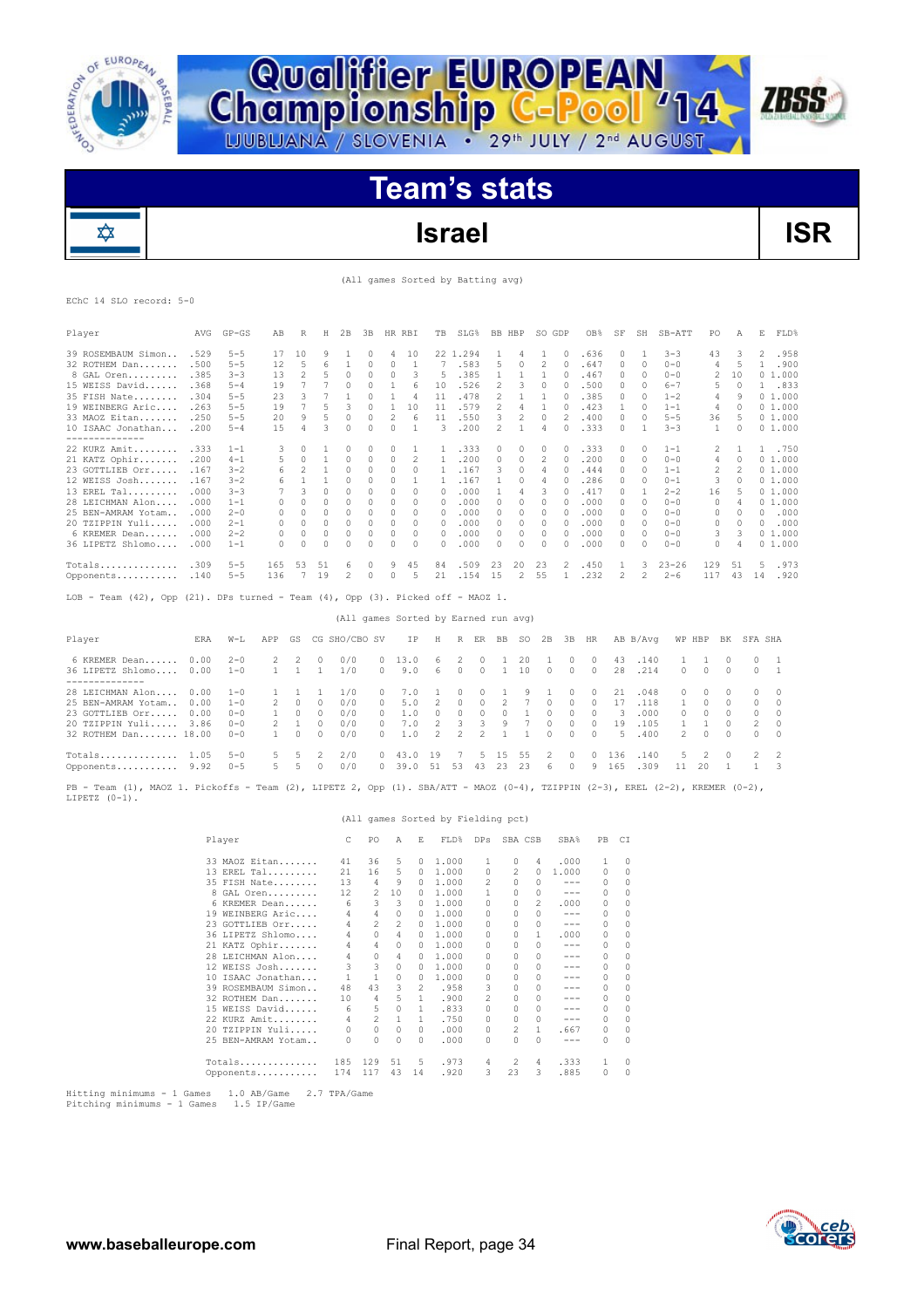![](_page_34_Picture_0.jpeg)

![](_page_34_Picture_1.jpeg)

### **Latvia LAT**

**ZBSS** 

(All games Sorted by Batting avg)

EChC 14 SLO record: 2-3

| Player                                   | AVG          | $GP - GS$ | AB  | R                        | Н  | 2B             | 3B     | HR. | RBI      | TB           | SLG%          |    | BB HBP | SO GDP   |   | OB <sub>8</sub> | SF            | SH            | SB-ATT             | PO  | Α        | E             | FLD%         |
|------------------------------------------|--------------|-----------|-----|--------------------------|----|----------------|--------|-----|----------|--------------|---------------|----|--------|----------|---|-----------------|---------------|---------------|--------------------|-----|----------|---------------|--------------|
| 5 DUSELIS Janis                          | .368         | $5 - 5$   | 19  | 4                        |    | $\mathfrak{D}$ | 0      | 0   | 2        | 9            | 474           | 6  | 0      |          |   | .520            | 0             | $\Omega$      | $4 - 4$            | 52  |          | 2             | .964         |
| 77 ALEKSEJEVS Igors.                     | .263         | $5 - 5$   | 19  | 4                        | 5  | 0              | 0      | 0   | 2        | 5            | 263           | 5  | 0      |          |   | .400            |               | $\Omega$      | $4 - 5$            | 11  | 0        | 0             | 1,000        |
| 7 SKRASTINS Agris                        | .200         | $5 - 5$   | 1.5 |                          | 3  | $\Omega$       | 0      | 0   | 4        | 3            | .200          | 5  | 2      | 3        |   | .455            | 0             | $\Omega$      | $0 - 1$            |     | 14       | 4             | .840         |
| 18 STASUNS Nikita                        | .188         | $5 - 5$   | 16  | 4                        |    | $\Omega$       |        | 0   | 4        | 3            | .188          | 3  |        |          |   | .350            |               |               | $4 - 4$            | 5.  | 10       |               | 01.000       |
| 3 DUSELIS Kristaps.                      | .167         | $5 - 5$   | 18  | 4                        |    | $\Omega$       | 0      | 0   | 4        | 3            | .167          |    | 3      | 5        |   | .333            |               | $\Omega$      | $2 - 2$            | 4   | 12       | 3.            | .842         |
| 6 ANSONS Andis                           | .150         | $5 - 5$   | 20  | 3                        | २  | $\Omega$       | 0      | 0   |          | 3            | .150          | 5  | 0      | 4        |   | .320            | 0             | $\Omega$      | $1 - 1$            |     |          |               | .889         |
| 16 GUTMANIS Andris                       | .118         | $5 - 4$   | 17  | $\overline{\phantom{a}}$ | 2  | $\Omega$       | 0      | 0   |          |              | .118          |    | 2      | 6        |   | .286            |               | $\Omega$      | $4 - 5$            | 32  |          | 0.            | 1.000        |
| 51 RIMICANS Ritvars.                     | .000         | $4 - 3$   | 9   |                          | 0  | $\Omega$       | 0      | 0   | 2        | 0            | .000          | 4  | 0      | 3        |   | 286             |               | $\Omega$      | $1 - 1$            | 4   |          |               | .833         |
| -------------<br>2 ALDINS Kristaps       | .750         | $5 - 3$   |     |                          | 3  | $\Omega$       | 0      |     |          | 3            | .750          | 8  | 3      | 0        |   | .933            |               | 0             | $2 - 2$            | 6   |          |               | .900         |
| 10 KNOPKENS Arturs                       | .200         | $4 - 1$   | ц.  |                          |    |                |        | n   |          |              | 200           |    | 0      | 3        |   | .333            |               |               | $1 - 1$            | 0   |          | U             | .000         |
| 17 GETDANS Vilnis                        | .167         | $4 - 2$   | 6   |                          |    |                | 0<br>0 | 0   |          |              | .167          | 2  | 0      | 2        |   | .375            | 0             | $\Omega$      | $0 - 0$            |     | 0        | 0             | .000         |
|                                          |              | $2 - 1$   |     | C                        | Λ  | $\Omega$       |        |     | 0        |              |               |    |        |          |   |                 | $\cap$        |               | $0 - 0$            |     | 4        |               |              |
| 25 KIRIJAKS Leonids.                     | .000         | $3 - 2$   | 3   |                          |    |                | 0      | 0   |          | 0            | .000          |    | 0<br>n |          |   | .250            |               | $\Omega$      |                    | 0   | 0        | 0             | .000         |
| 4 STERNFELDS Kaspar<br>50 BIRULIS Ainars | .000<br>.000 | $1 - 0$   | n   | n                        | 0  | $\Omega$       | 0<br>U | 0   | 0        | 0            | .000<br>. 000 |    |        |          |   | .250<br>.000    | 0             | 0             | $0 - 0$<br>$0 - 0$ | 0   | 0        | n             | .000         |
| 55 STLAVS Janis                          | .000         | $1 - 0$   | n   | O                        | 0  | $\Omega$       |        | 0   | 0        | $\Omega$     | . 000         | 0  |        | 0        |   | . 000           | 0             | $\Omega$      | $0 - 0$            | 0   | 0        |               | .000<br>.000 |
|                                          |              |           |     | $\Omega$                 | 0  | $\Omega$       | 0      | 0   | $\Omega$ | $\Omega$     |               | 0  | 0      | $\Omega$ |   |                 | $\Omega$      | $\Omega$      |                    | 0   | 0        | $\mathcal{O}$ |              |
| 21 NAGLIS Edgars                         | .000         | $1 - 0$   | n   | $\Omega$                 | 0  | $\Omega$       | 0      | 0   | $\Omega$ | $\Omega$     | .000          | 0  |        | 0        | 0 | .000            | 0             | $\Omega$      | $0 - 0$            | 0   | $\Omega$ | 0             | .000         |
| 13 SAMOILOVS Alvils                      | .000         | $2 - 1$   | 0   | 0                        | 0  | 0              | 0      | 0   | $\Omega$ | 0            | .000          | 0  | 0      | $\Omega$ |   | .000            | $\mathcal{O}$ | $\Omega$      | $0 - 0$            | 0   | 3        | 0             | .000         |
| 33 MUCENIEKS Arturs.                     | .000         | $1 - 0$   | 0   | $\Omega$                 | U  | $\Omega$       | U      | 0   | $\Omega$ | <sup>0</sup> | .000          | 0  | n      | 0        |   | .000            | 0             | $\Omega$      | $0 - 0$            | 0   |          | U             | .000         |
| Totals                                   | .201         | $5 - 5$   | 154 | 31                       | 31 | 2              | 0      | 0   | 23       | 33           | .214          | 45 | 12     | 43       |   | .411            | 3             |               | $23 - 26$          | 129 | 52       | 13            | .933         |
| Opponents                                | .213         | $5 - 5$   | 160 | 40                       | 34 | 8              | 0      | 0   | 26       | 42           | .263          | 32 | 13     | 31       |   | .382            | 2             | $\mathcal{D}$ | $28 - 30$          | 132 | 50       | 9             | .953         |
|                                          |              |           |     |                          |    |                |        |     |          |              |               |    |        |          |   |                 |               |               |                    |     |          |               |              |

LOB - Team (53), Opp (40). DPs turned - Team (3), Opp (4). Picked off - BIRULIS 1, STASUNS 1.

|                                                                                                                         |                      |                                                     |                                      |                                    |                                                        |                                 |                                                        | (All games Sorted by Earned run avg) |                         |                  |                       |           |                |                          |                                                            |                                                  |                           |                              |                     |                                                         |                                      |                                                      |                                                        |
|-------------------------------------------------------------------------------------------------------------------------|----------------------|-----------------------------------------------------|--------------------------------------|------------------------------------|--------------------------------------------------------|---------------------------------|--------------------------------------------------------|--------------------------------------|-------------------------|------------------|-----------------------|-----------|----------------|--------------------------|------------------------------------------------------------|--------------------------------------------------|---------------------------|------------------------------|---------------------|---------------------------------------------------------|--------------------------------------|------------------------------------------------------|--------------------------------------------------------|
| Player                                                                                                                  | ERA                  | $W-L$                                               | APP                                  | GS                                 |                                                        | CG SHO/CBO SV                   |                                                        | IP.                                  | H                       |                  | R ER                  | BB        | SO.            | 2B                       | 3B                                                         | HR                                               |                           | AB B/Avq                     | WP HBP              |                                                         | BK                                   | SFA SHA                                              |                                                        |
| 2 ALDINS Kristaps<br>13 SAMOILOVS Alvils.<br>4 STERNFELDS Kaspar                                                        | 0.00<br>5.19<br>7.50 | $1 - 0$<br>$1 - 0$<br>$0 - 1$                       | 2<br>$\mathcal{P}$<br>$\mathcal{P}$  | 0<br>2                             | $\Omega$<br>$\Omega$<br>$\Omega$                       | 0/0<br>0/0<br>0/0               | $\cap$<br>$\cap$                                       | 8.2<br>12.0                          | 6<br>11                 | 6<br>12          | $\cap$<br>5<br>10     | 8<br>8    | 4<br>1.5       | 2<br>4                   | 0<br>$\Omega$<br>$\Omega$                                  | $\cap$<br>$\Omega$                               | 41<br>29<br>48            | .171<br>.207<br>.229         | 2<br>3.             | 5.                                                      | $\cap$<br>$\Omega$                   | $\Omega$<br>$\Omega$<br>$\Omega$                     | $\bigcirc$<br>$\bigcirc$                               |
| 55 SILAVS Janis<br>3 DUSELIS Kristaps.<br>17 GEIDANS Vilnis 16.88<br>6 ANSONS Andis 22.50<br>33 MUCENIEKS Arturs, 99.00 | 0.00<br>8.10         | $0 - 0$<br>$0 - 1$<br>$0 - 0$<br>$0 - 1$<br>$0 - 0$ | $\mathcal{P}$<br>$\mathcal{P}$<br>3. | $\Box$<br>$\Omega$<br>$\mathbf{1}$ | $\Omega$<br>$\Omega$<br>$\Omega$<br>$\Omega$<br>$\cap$ | 0/0<br>0/0<br>0/0<br>0/0<br>0/0 | 0.<br>$\mathbf{r}$<br>$\cap$<br>$\mathbf{r}$<br>$\cap$ | 0.0<br>6.2<br>2.2<br>2.0<br>0.0      | $\Omega$<br>3<br>$\cap$ | 2<br>6<br>5<br>5 | $\cap$<br>6<br>5<br>5 | 3<br>२    | $\Omega$<br>O. | $\Omega$<br>$\cap$<br>O. | $\Omega$<br>$\Omega$<br>O.<br><sup>0</sup><br><sup>0</sup> | $\cap$<br>$\Omega$<br>$\cap$<br>$\cap$<br>$\cap$ | 27<br>9<br>5.<br>$\Omega$ | .000<br>.259<br>.333<br>.000 | 1.<br>$\Omega$<br>0 | $\cap$<br>3<br>$\cap$<br>$\mathcal{P}$<br>$\mathcal{P}$ | $\cap$<br>$\cap$<br>$\cap$<br>$\cap$ | $\Omega$<br>$\Omega$<br>$2^{\circ}$<br>$\Omega$<br>0 | $\bigcirc$<br>$\overline{0}$<br>$\bigcirc$<br>$\Omega$ |
| Totals $6.70$<br>Opponents                                                                                              | 5.32                 | $2 - 3$<br>$3 - 2$                                  | 5.<br>5.                             | 5<br>5                             | $\Omega$                                               | 0/0<br>0/0                      | $\cap$                                                 | 43.0<br>44.0                         | 34<br>31                | 40<br>31         | 32<br>26              | 32<br>4.5 | 31<br>43       | 8<br>2                   | $\Omega$<br>$\Omega$                                       | $\Box$<br>$\cap$                                 | 160<br>1.54               | .213<br>.201                 | 9.                  | 9 13<br>12                                              |                                      | 3.                                                   | $2 \quad 2$<br>$\overline{2}$                          |

PB - Team (0), Opp (3). Pickoffs - Team (0), Opp (2). SBA/ATT - GUTMANIS (21-22), SAMOILOVS (10-11), ANSONS (8-8), DUSELIS K (7-7), STERNFELDS (6-6), ALDINS (2-3), GEIDANS (2-2).

(All games Sorted by Fielding pct)

| Player |                      | C.           | PO             | Α             | Е              | FLD%  | DPs            | SBA CSB        |               | SBA%    | PB       | CI       |
|--------|----------------------|--------------|----------------|---------------|----------------|-------|----------------|----------------|---------------|---------|----------|----------|
|        | 16 GUTMANIS Andris   | 35           | 32             | 3             | 0              | 1,000 | $\Omega$       | 21             | 1.            | .955    | 0        | $\Omega$ |
|        | 18 STASUNS Nikita    | 15           | -5             | 10            | 0              | 1,000 | 1              | $\Omega$       | $\Omega$      | $-- -$  | $\Omega$ | 0        |
|        | 77 ALEKSEJEVS Igors. | 11           | 11             | $\Box$        | $\Omega$       | 1,000 | $\Omega$       | $\Omega$       | $\Omega$      | $- - -$ | $\Omega$ | $\Omega$ |
|        | 17 GEIDANS Vilnis    | 5            | $\overline{1}$ | 4             | 0              | 1,000 | $\Omega$       | $\mathcal{P}$  | $\Omega$      | 1,000   | $\Omega$ | $\Omega$ |
|        | 13 SAMOILOVS Alvils. | 3            | $\Omega$       | 3             | $\Omega$       | 1,000 | $\Omega$       | 10             | 1             | .909    | 0        | $\circ$  |
|        | 5 DUSELIS Janis      | 55           | 52             | 1             | $\mathfrak{D}$ | .964  | 3              | $\Omega$       | $\mathcal{O}$ | $- - -$ | $\Omega$ | $\Omega$ |
|        | 2 ALDINS Kristaps    | 10           | 6              | 3             | $\mathbf{1}$   | .900  | $\Omega$       | $\mathfrak{D}$ | 1             | .667    | 0        | $\circ$  |
|        | 6 ANSONS Andis       | 9            | 7              | $\mathbf{1}$  | $\mathbf{1}$   | .889  | $\Omega$       | 8              | 0             | 1,000   | 0        | $\Omega$ |
|        | 3 DUSELIS Kristaps.  | 19           | $\overline{4}$ | 12            | 3.             | .842  | $\Omega$       | 7              | O.            | 1,000   | 0        | 0        |
|        | 7 SKRASTINS Agris    | 25           | 7              | 14            | 4              | .840  | $\mathfrak{D}$ | $\Omega$       | O.            | ---     | 0        | $\circ$  |
|        | 51 RIMICANS Ritvars. | 6            | 4              | $\mathbf{1}$  | $\mathbf{1}$   | .833  |                | $\Omega$       | 0             | $- - -$ | 0        | 0        |
|        | 4 STERNFELDS Kaspar  | $\mathbf{1}$ | $\Omega$       | $\mathcal{O}$ | $\mathbf{1}$   | .000  | $\Omega$       | 6              |               | 1,000   | 0        | $\Omega$ |
|        | 25 KIRLJAKS Leonids. | $\Omega$     | $\Omega$       | $\Omega$      | $\Omega$       | .000  | $\Omega$       | $\Omega$       | 0             | $-- -$  | 0        | $\circ$  |
|        | 10 KNOPKENS Arturs   | $\Omega$     | $\Omega$       | $\mathcal{O}$ | $\Omega$       | .000  | $\Omega$       | $\Omega$       | 0             | $- - -$ | $\Omega$ | 0        |
|        | 33 MUCENIEKS Arturs. | $\Omega$     | 0              | $\mathcal{O}$ | $\Omega$       | .000  | $\Omega$       | $\Omega$       | 0             | $- - -$ | 0        | $\Omega$ |
|        | 50 BIRULIS Ainars    | $\Omega$     | $\Omega$       | $\Omega$      | $\Omega$       | .000  | $\Omega$       | <sup>0</sup>   | 0             | ---     | 0        | $\Omega$ |
|        | 21 NAGLIS Edgars     | 0            | $\Omega$       | $\mathcal{O}$ | $\Omega$       | .000  | $\Omega$       | <sup>0</sup>   | $\Omega$      | ---     | $\Omega$ | $\circ$  |
|        | 55 SILAVS Janis      | $\Omega$     | $\Omega$       | $\Omega$      | 0              | .000  | $\Omega$       | O              | 0             | ---     | 0        | $\Omega$ |
|        | Totals               | 194          | 129            | 52            | 13             | .933  | 3              | 28             | 2             | .933    | 0        | 0        |
|        | Opponents            | 191          | 132            | 50            | 9              | .953  | 4              | 23             | 3             | .885    | 3        | $\Omega$ |

![](_page_34_Picture_12.jpeg)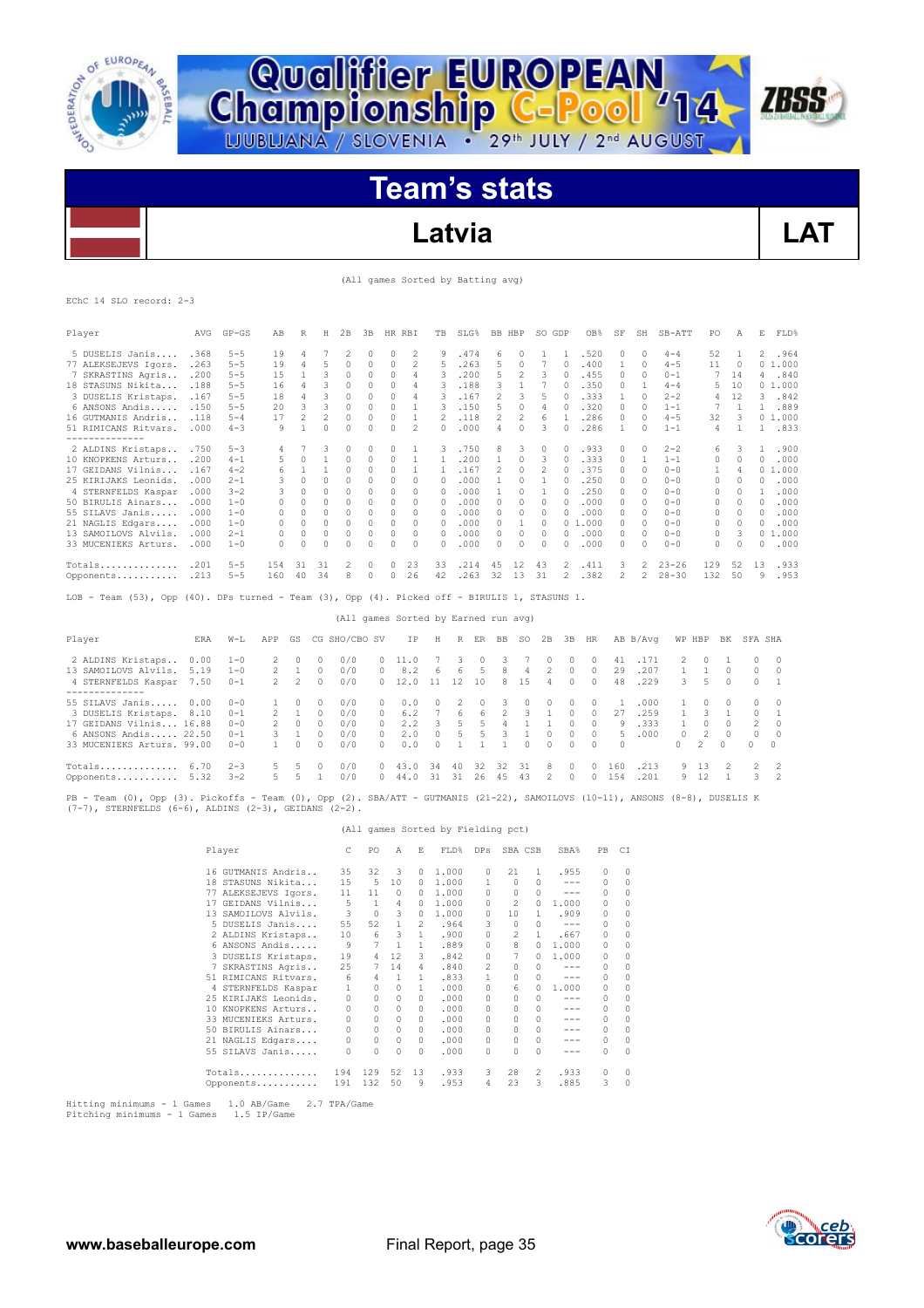![](_page_35_Picture_0.jpeg)

![](_page_35_Picture_1.jpeg)

### Norway **NOR**

**ZBSS** 

(All games Sorted by Batting avg)

EChC 14 SLO record: 0-5

| Player                                                                                                      | AVG  | $GP - GS$ | AВ             | R                        | Н              | 2B             | 3B       | HR RBI                               | TB             | SLG% |                | BB HBP         |                | SO GDP         |                | OB <sub>8</sub> | SF             | SH           | SB-ATT         | PO.            | Α              | Е              | FLD%      |
|-------------------------------------------------------------------------------------------------------------|------|-----------|----------------|--------------------------|----------------|----------------|----------|--------------------------------------|----------------|------|----------------|----------------|----------------|----------------|----------------|-----------------|----------------|--------------|----------------|----------------|----------------|----------------|-----------|
| 6 ALVAREZ Jaliet                                                                                            | .353 | $5 - 5$   | 17             | 1                        | 6              | $\overline{c}$ | $\Omega$ | 5<br>$\Omega$                        | 8              | .471 |                | 0              | 0              | 2              | $\circ$        | .333            | 1              | 0            | $1 - 1$        | 9              | 12             | 1              | .955      |
| 14 HEGSTAD Eilev                                                                                            | .250 | $4 - 4$   | 12             | $\overline{4}$           | 3              | $\Omega$       | $\Omega$ | $\Omega$<br>$\Omega$                 | 3              | .250 |                | $\overline{c}$ | $\circ$        | 5              | $\Omega$       | .357            | $\circ$        | $\mathbf{1}$ | $4 - 4$        | 5              | 5              | $\mathbf{1}$   | .909      |
| 16 MELING Erlend                                                                                            | .231 | $5 - 4$   | 13             | $\circ$                  | 3              | 0              | $\Omega$ | $\mathbf{1}$<br>$\circ$              | 3              | .231 |                | 2              | $\circ$        | 5              | $\circ$        | .333            | $\circ$        | $\circ$      | $1 - 1$        | 10             | $\circ$        | $\mathbf{1}$   | .909      |
| 4 PEREZ Alejandro<br>--------------                                                                         | .188 | $5 - 5$   | 16             | $\overline{2}$           | 3              | $\mathbf{1}$   | $\circ$  | $\circ$<br>$\overline{2}$            | 4              | .250 |                | 3              | $\circ$        | 6              | $\circ$        | .300            | $\mathbf{1}$   | $\circ$      | $4 - 5$        | 9              | $\mathbf{1}$   |                | 01.000    |
| 9 RUST Robert                                                                                               | .667 | $4 - 4$   | 3              | $\circ$                  | $\overline{2}$ | $\circ$        | $\Omega$ | $\Omega$<br>$\Omega$                 | $\mathfrak{D}$ | .667 |                | $\Omega$       | $\Omega$       | $\Omega$       | $\bigcap$      | .667            | $\Omega$       | $\Omega$     | $0 - 1$        | 4              | $\Omega$       | $\mathfrak{D}$ | .667      |
| 3 BJORNSON Erik                                                                                             | .222 | $5 - 4$   | 9              | $\Omega$                 | 2              | $\Omega$       | $\Omega$ | $\Omega$<br>3                        | $\mathfrak{D}$ | .222 |                | 3              | $\Omega$       | 3              | $\Omega$       | .417            | $\Omega$       | $\Omega$     | $0 - 0$        | 7              | 3              | 1              | .909      |
| 17 TONNESSEN Sven                                                                                           | .200 | $5 - 2$   | 5              | $\circ$                  | $\mathbf{1}$   | $\circ$        | $\Omega$ | $\circ$<br>0                         | $\mathbf{1}$   | .200 |                | 0              | $\circ$        | 1              | $\circ$        | .200            | $\circ$        | $\circ$      | $0 - 0$        | 5              | $\circ$        | $\overline{c}$ | .714      |
| 8 DUDEK Mathias                                                                                             | .143 | $4 - 3$   | 7              | $\mathbf{1}$             | $\mathbf{1}$   | $\mathbf{1}$   | 0        | $\circ$<br>0                         | 2              | .286 |                | 0              | $\circ$        | 5              | $\circ$        | .143            | $\mathcal{O}$  | $\circ$      | $0 - 0$        | 3              | $\circ$        |                | 01.000    |
| 7 FJELLVANG Emil                                                                                            | .125 | $4 - 4$   | 8              | 3                        | $\mathbf{1}$   | $\circ$        | $\Omega$ | $\circ$<br>$\Omega$                  | 1              | .125 |                | 2              | $\overline{2}$ | 2              | $\Omega$       | .417            | $\Omega$       | $\Omega$     | $1 - 1$        | 14             | 2              | 1              | .941      |
| 19 HARS Martinius                                                                                           | .000 | $3 - 2$   | 8              | $\circ$                  | 0              | 0              | 0        | 0<br>0                               | $\Omega$       | .000 |                | 0              | $\circ$        | 5              | $\circ$        | .000            | 0              | $\Omega$     | $1 - 1$        | $\Omega$       | 0              | $\mathcal{O}$  | .000      |
| 12 HOLLERUD Tormod                                                                                          | .000 | $4 - 2$   | 7              | $\mathfrak{D}$           | $\Omega$       | $\circ$        | 0        | $\Omega$<br>$\Omega$                 | $\Omega$       | .000 |                | 0              | $\mathbf{1}$   | 4              | $\Omega$       | .125            | $\Omega$       | $\Omega$     | $1 - 1$        | 3              | $\Omega$       |                | 01.000    |
| 1 JOHANSEN Bendik                                                                                           | .000 | $3 - 2$   | 6              | $\Omega$                 | $\bigcap$      | $\Omega$       | $\Omega$ | $\Omega$<br>$\Omega$                 | $\Omega$       | .000 |                | $\Omega$       | $\Omega$       | 5              | $\Omega$       | .000            | $\Omega$       | $\Omega$     | $0 - 0$        | 13             | $\Omega$       |                | 0, 1, 000 |
| 2 BACH Christopher.                                                                                         | .000 | $4 - 1$   | 6              | $\overline{\phantom{a}}$ | $\Box$         | $\circ$        | $\Omega$ | $\Omega$<br>$\Omega$                 | $\Omega$       | .000 |                | $\overline{c}$ | 1              | 4              | $\Omega$       | .333            | $\Omega$       | $\Omega$     | $0 - 0$        | 5              | 3              | 1              | .889      |
| 20 HANSELMANN Henrik                                                                                        | .000 | $4 - 2$   | 6              | $\Omega$                 | $\circ$        | $\circ$        | $\circ$  | $\circ$<br>1                         | $\Omega$       | .000 |                | 0              | $\circ$        | 1              | $\Omega$       | .000            | $\circ$        | $\Omega$     | $1 - 1$        | 8              | $\overline{c}$ | $\overline{2}$ | .833      |
| 10 LASSEN Benjamin                                                                                          | .000 | $5 - 3$   | 6              | $\mathbf{1}$             | $^{\circ}$     | 0              | O        | $\circ$<br>0                         | 0              | .000 |                | $\Omega$       | $\overline{2}$ | 3              | $\Omega$       | .250            | $\Omega$       | $\Omega$     | $1 - 2$        | 5              | 7              | 3              | .800      |
| 18 WESTRANG Christof                                                                                        | .000 | $2 - 2$   | 2              | $\circ$                  | $^{\circ}$     | 0              | $\Omega$ | $\circ$<br>0                         | $\Omega$       | .000 |                | 0              | $\circ$        | 2              | $\circ$        | .000            | 0              | $\Omega$     | $0 - 0$        | 4              | $\circ$        |                | 01.000    |
| 5 BACH Nicholas                                                                                             | .000 | $2 - 0$   | $\overline{c}$ | $\Omega$                 | $\Omega$       | $\circ$        | $\Omega$ | $\Omega$<br>$\Omega$                 | $\Omega$       | .000 |                | $\Omega$       | $\Omega$       | $\Omega$       | $\mathbf{1}$   | .000            | $\Omega$       | $\Omega$     | $0 - 0$        | $\Omega$       | $\Omega$       | $\Omega$       | .000      |
| 30 MORCH Adrian                                                                                             | .000 | $1 - 0$   | 0              | 0                        | 0              | 0              | n        | $\circ$<br>$\circ$                   | 0              | .000 |                | 0              | 0              | 0              | $\circ$        | .000            | $\Omega$       | $\Omega$     | $0 - 0$        | 0              | $\mathbf{1}$   |                | 01.000    |
| 13 NILSEN Aleksander                                                                                        | .000 | $2 - 1$   | 0              | $\Omega$                 | $\bigcap$      | $\Omega$       | $\Omega$ | $\Omega$<br>$\Omega$                 | 0              | .000 |                | $\Omega$       | $\Omega$       | $\Omega$       | $\Omega$       | .000            | $\mathcal{O}$  | $\Omega$     | $0 - 0$        | $\Omega$       | $\Omega$       | $\mathcal{O}$  | .000      |
| Totals                                                                                                      | .165 | $5 - 5$   | 133            | 16                       | 22             | 4              | $\Omega$ | $\Omega$<br>12                       | 26             | .195 | 14             |                | 6              | 53             | 1              | .271            | 2              | 1            | $15 - 18$      | 104            | 36             | 1.5            | .903      |
| Opponents                                                                                                   | .281 | $5 - 5$   | 146            | 61                       | 41             | 6              | 0        | 3<br>50                              | 56             | .384 |                | 53<br>13       |                | 16             | $\overline{c}$ | .498            | 3              | 3            | $38 - 40$      | 114            | 31             | 14             | .912      |
| LOB - Team (26), Opp (54). DPs turned - Team (2), Opp (1). CI - Team (1), BACH C 1. Picked off - ALVAREZ 1. |      |           |                |                          |                |                |          |                                      |                |      |                |                |                |                |                |                 |                |              |                |                |                |                |           |
|                                                                                                             |      |           |                |                          |                |                |          | (All games Sorted by Earned run avg) |                |      |                |                |                |                |                |                 |                |              |                |                |                |                |           |
| Player                                                                                                      | ERA  | W-T.      | APP            | GS                       |                | CG SHO/CBO SV  |          | ΙP                                   | Н              | R    | ER             | BB             | SO             | 2В             | 3B             | HR              |                | AB B/Avq     | WP HBP         | BK             |                | SFA SHA        |           |
|                                                                                                             |      |           |                |                          |                |                |          |                                      |                |      |                |                |                |                |                |                 |                |              |                |                |                |                |           |
| 13 NILSEN Aleksander                                                                                        | 5.00 | $0 - 1$   | 2              | 1                        | 0              | 0/0            |          | 0<br>9.0                             | 8              | 11   | 5              | 9              | 3              | 1              | 0              | 0               | 36             | .222         | 3              | 5              | 1              | 1              | 1         |
| 9 RUST Robert                                                                                               | 8.00 | $0 - 1$   | $\mathfrak{D}$ | $\overline{c}$           | $\Omega$       | 0/0            |          | $\Omega$<br>9.0                      | 6              | 10   | 8              | 13             | 6              | 1              | $\Omega$       | $\Omega$        | 34             | .176         | 4              | $\Omega$       | $\mathbf{1}$   | $\Omega$       | $\Omega$  |
| 6 ALVAREZ Jaliet                                                                                            | 0.00 | $0 - 0$   | 1              | $\Omega$                 | <sup>0</sup>   | 0/0            |          | 1.0<br>0                             | 1              | O    | $\Omega$       | $\Omega$       | 0              | 0              | $\Omega$       | $\Omega$        | 4              | .250         | $\circ$        | 2              | $\cap$         | $\Omega$       | $\Omega$  |
| 5 BACH Nicholas                                                                                             | 9.00 | $0 - 0$   | $\overline{c}$ | $\Omega$                 | $\Omega$       | 0/0            |          | 3.0<br>$\Omega$                      | 5              | 4    | 3              | 5              | $\mathbf{1}$   | 0              | 0              | $\Omega$        | 13             | .385         | $\overline{c}$ | $\overline{1}$ | O              |                | $\Omega$  |
| 30 MORCH Adrian 12.00                                                                                       |      | $0 - 0$   | 1              | $\Omega$                 | $\Omega$       | 0/0            |          | 3.0<br>$\Omega$                      | $\overline{4}$ | 8    | 4              | 8              | $\circ$        | 0              | $\Omega$       | $\mathbf{1}$    | 13             | .308         | $\circ$        | $\circ$        | 1              | $\Omega$       | 1         |
| 10 LASSEN Benjamin 13.50                                                                                    |      | $0 - 1$   | 1              | $\Omega$                 | $\Omega$       | 0/0            |          | $\Omega$<br>2.0                      | $\mathbf{1}$   | 3    | 3              | 3              | $\mathbf{1}$   | 0              | $\Omega$       | $\Omega$        | 6              | .167         | $\Omega$       | $\mathbf{1}$   | $\Omega$       | $\Omega$       | $\Omega$  |
| 7 FJELLVANG Emil 14.73                                                                                      |      | $0 - 1$   | 1              | 1                        | $\Omega$       | 0/0            |          | 3.2<br>0                             | 6              | 9    | 6              | 6              | 3              | 1              | 0              | 1               | 19             | .316         | 3              | 2              | $\Omega$       | 0              | $\Omega$  |
| 20 HANSELMANN Henrik 15.00                                                                                  |      | $0 - 0$   | 1              | $\Omega$                 | $\Omega$       | 0/0            |          | $\Omega$<br>3.0                      | 7              | 7    | 5              | 3              | $\mathbf{1}$   | 1              | $\Omega$       | $\Omega$        | 15             | .467         | 1              | 2              | $\Omega$       | $\mathbf{1}$   | 1         |
| 16 MELING Erlend 54.00                                                                                      |      | $0 - 0$   | 1              | 0                        | C              | 0/0            |          | 0<br>0.1                             | $\mathbf{1}$   | 2    | $\overline{c}$ | 1              | $\circ$        | 0              | $\Omega$       | $\mathbf{1}$    | $\overline{2}$ | .500         | 0              | 0              | 0              | $\circ$        | $\circ$   |
| 17 TONNESSEN Sven 94.50                                                                                     |      | $0 - 1$   | 1              | 1                        | <sup>0</sup>   | 0/0            |          | 0.2<br>n                             | $\mathcal{P}$  | 7    | 7              | 5              | $\mathbf{1}$   | $\mathfrak{D}$ | $\Omega$       | $\cap$          | 4              | .500         | $\mathfrak{D}$ | O.             | $\cap$         | $\cap$         | $\cap$    |

Totals.............. 11.16 0-5 5 5 0 0/0 0 34.2 41 61 43 53 16 6 0 3 146 .281 15 13 3 3 3 Opponents........... 2.37 5-0 5 5 1 0/0 0 38.0 22 16 10 14 53 4 0 0 133 .165 4 6 1 2 1

PB - Team (5), HANSELMANN 3, WESTRANG 1, BACH C 1. Pickoffs - Team (1), LASSEN 1, Opp (1). SBA/ATT - BACH C (25-27),<br>HANSELMANN (16-16), NILSEN (11-12), RUST (10-11), MORCH (4-4), LASSEN (3-3), FJELLVANG (2-2), TONNESSEN (

|                                    |              |          |                |               | (All games Sorted by Fielding pct) |              |                |          |         |              |              |
|------------------------------------|--------------|----------|----------------|---------------|------------------------------------|--------------|----------------|----------|---------|--------------|--------------|
| Player                             | C.           | P0       | A              | E.            | FLD%                               | <b>DPs</b>   | SBA CSB        |          | SBA%    | PB.          | CI           |
| 1 JOHANSEN Bendik                  | 13           | 13       | $\Omega$       | $\Omega$      | 1.000                              | $\Omega$     | $\Omega$       | $\Omega$ | $- - -$ | $\Omega$     | 0            |
| 4 PEREZ Alejandro                  | 10           | 9        | $\mathbf{1}$   | 0             | 1,000                              | $\Omega$     | $\Omega$       | 0        | $- - -$ | $\Omega$     | $\Omega$     |
| WESTRANG Christof<br>18            | 4            | 4        | 0              | 0             | 1,000                              | $\Omega$     | 1              | $\Omega$ | 1,000   | 1.           | $\circ$      |
| HOLLERUD Tormod<br>12 <sup>°</sup> | 3            | 3        | $\circ$        | $\Omega$      | 1,000                              | $\Omega$     | $\Omega$       | 0        | $- - -$ | $\Omega$     | $\circ$      |
| DUDEK Mathias<br>8                 | 3            | 3        | $\Omega$       | 0             | 1,000                              | <sup>0</sup> | $\Omega$       | 0        | ---     | $\Omega$     | $\Omega$     |
| 30 MORCH Adrian                    | $\mathbf{1}$ | $\Omega$ | $\mathbf{1}$   | 0             | 1,000                              | $\Omega$     | 4              | 0        | 1.000   | 0            | $\Omega$     |
| 6 ALVAREZ Jaliet                   | 22           | 9        | 12             | 1.            | .955                               | 2            | 1              | 0        | 1,000   | $\Omega$     | $\circ$      |
| FJELLVANG Emil                     | 17           | 14       | 2              | 1.            | .941                               | 1            | 2              | 0        | 1,000   | 0            | 0            |
| 16 MELING Erlend                   | 11           | 10       | 0              | 1.            | .909                               | $\Omega$     | $\Omega$       | 0        | $- - -$ | $\Omega$     | $\circ$      |
| 3 BJORNSON Erik                    | 11           | 7        | 3              | $\mathbf{1}$  | .909                               | $\Omega$     | $\Omega$       | $\Omega$ | ---     | 0            | 0            |
| 14 HEGSTAD Eilev                   | 11           | 5        | 5              | $\mathbf{1}$  | .909                               | $\Omega$     | $\Omega$       | 0        | $- - -$ | 0            | $\circ$      |
| 2 BACH Christopher.                | 9            | 5        | 3              | 1             | .889                               | $\Omega$     | 25             | 2        | .926    | $\mathbf{1}$ | $\mathbf{1}$ |
| 20 HANSELMANN Henrik               | 12           | 8        | $\overline{c}$ | 2             | .833                               | $\Omega$     | 16             | 0        | 1,000   | 3            | 0            |
| 10 LASSEN Benjamin                 | 15           | 5        | 7              | 3             | .800                               | $\Omega$     | 3              |          | 1,000   | 0            | $\circ$      |
| TONNESSEN Sven<br>17               | 7            | 5        | $\Omega$       | $\mathcal{L}$ | .714                               | 1            | $\mathfrak{D}$ | 0        | 1,000   | 0            | $\Omega$     |
| 9 RUST Robert                      | 6            | 4        | $\Omega$       | 2             | .667                               | $\Omega$     | 10             | 1        | .909    | 0            | $\Omega$     |
| 5 BACH Nicholas                    | $\Omega$     | $\Omega$ | $\Omega$       | $\Omega$      | .000                               | $\Omega$     | $\mathbf{1}$   | 0        | 1,000   | $\Omega$     | 0            |
| 19 HARS Martinius                  | $\Omega$     | $\Omega$ | 0              | $\Omega$      | .000                               | $\Omega$     | $\Omega$       | 0        | $-- -$  | $\Omega$     | 0            |
| 13 NILSEN Aleksander               | $\Omega$     | $\Omega$ | 0              | 0             | .000                               | $\Omega$     | 11             | 1.       | .917    | 0            | $\Omega$     |
| $Totals$                           | 155          | 104      | 36             | 15            | .903                               | 2            | 38             | 2        | .950    | 5            | $\mathbf{1}$ |
| Opponents                          | 159          | 114      | 31             | 14            | .912                               | 1            | 15             | 3.       | .833    | 0            | $\Omega$     |
|                                    |              |          |                |               |                                    |              |                |          |         |              |              |

![](_page_35_Picture_11.jpeg)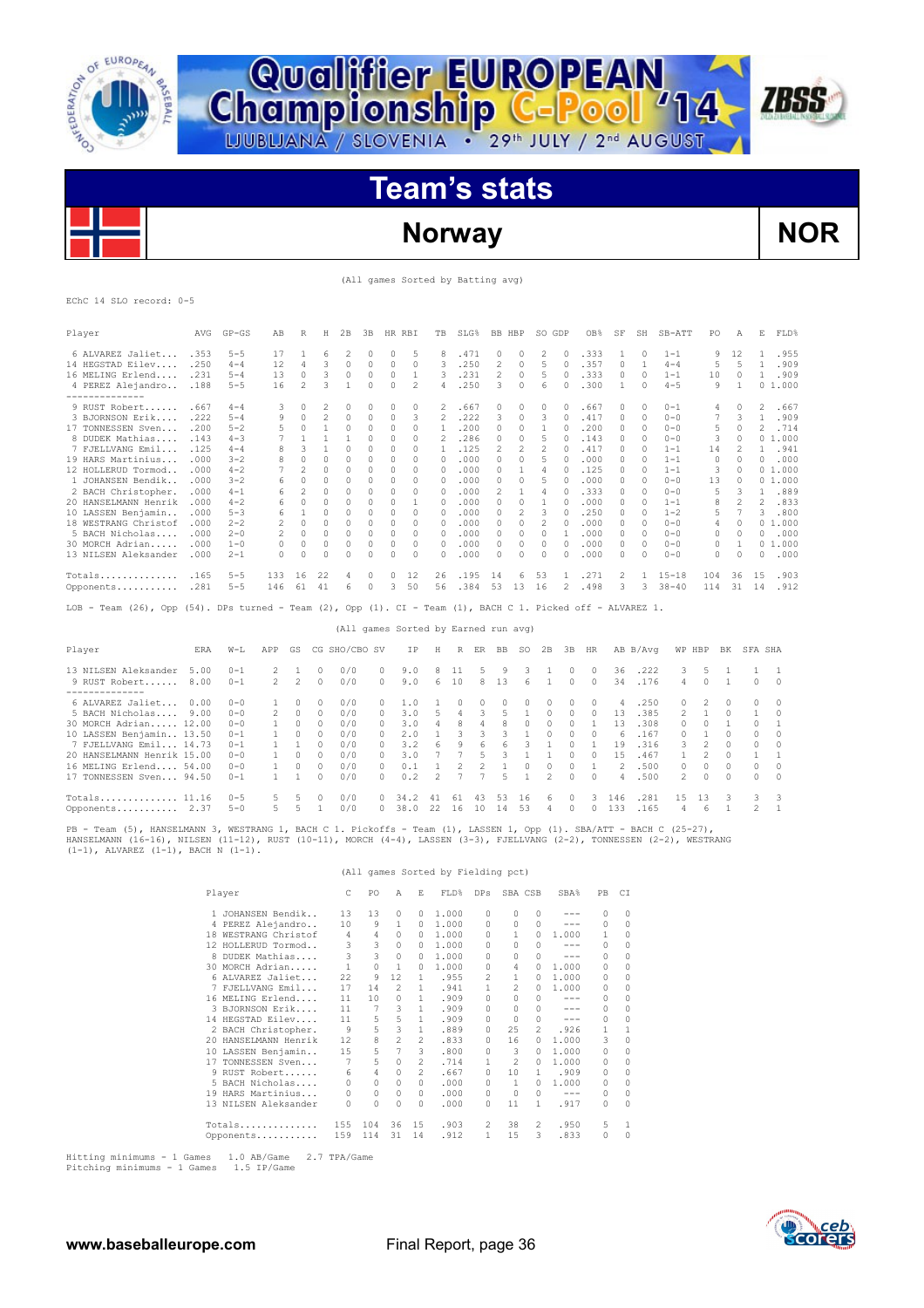![](_page_36_Picture_0.jpeg)

## **Team's stats**

**Championship C-Pool** '14

### **Romania ROM**

**ZBSS** 

(All games Sorted by Batting avg)

|  | EChC 14 SLO record: 3-2 |  |
|--|-------------------------|--|

| Player                                                                                                                                                                                                  | AVG        | $GP - GS$ | AВ            | R              |                | $H$ 2B                               | 3B            | HR RBI   |                  | TB            | SLG%           |                | BB HBP          |              | SO GDP         |              | OB%           | SF            |              | SH SB-ATT | PO                | Α              | Ε              | FLD%           |
|---------------------------------------------------------------------------------------------------------------------------------------------------------------------------------------------------------|------------|-----------|---------------|----------------|----------------|--------------------------------------|---------------|----------|------------------|---------------|----------------|----------------|-----------------|--------------|----------------|--------------|---------------|---------------|--------------|-----------|-------------------|----------------|----------------|----------------|
| 7 TOCU Liviu I                                                                                                                                                                                          | .538       | $4 - 3$   | 13            | 3              | 7              | $\Omega$                             | $\mathcal{O}$ | $\Omega$ | 2                | 7             | .538           |                | $\Omega$        | $\Omega$     | 3              | $\mathbf{1}$ | .500          | 1             | $\Omega$     | $1 - 1$   | 7                 | $\mathbf{1}$   |                | 1.889          |
| 9 PANAITESCU Dan C.                                                                                                                                                                                     | .500       | $5 - 5$   | 22            | 7              | 11             | 4                                    | $\mathcal{O}$ | $\Omega$ | 8                | 1.5           | .682           |                | 2               | $\Omega$     | 1              | $\Box$       | .542          | $\mathcal{O}$ | $\mathbf{1}$ | $6 - 6$   | 3                 | 10             |                | 01.000         |
| 5 PREDA Andrian                                                                                                                                                                                         | .500       | $5 - 5$   | 14            | 7              | 7              | 0                                    | 0             | $\Omega$ | 3                | 7             | .500           |                | 5               | $\circ$      | $\Omega$       | $\bigcap$    | .632          | $\Omega$      | $\Omega$     | $3 - 3$   | 4                 | $\Omega$       |                | 01.000         |
| 10 NIKOLICI Klaus                                                                                                                                                                                       | .333       | $5 - 5$   | 21            | $\mathfrak{D}$ | 7              | $\circ$                              | $\Omega$      | $\Omega$ | 8                | 7             | .333           |                | $\mathbf{1}$    | -1.          | 3              | $\Box$       | .375          | 1             | $\bigcap$    | $4 - 7$   | 12                | $\mathbf{1}$   | 2              | .867           |
| 8 APOSTOAEI Andrei.                                                                                                                                                                                     | .333       | $4 - 3$   | 1.5           | 3              | 5              | $\mathfrak{D}$                       | $\Omega$      | $\Omega$ | 2                | 7             | .467           |                | 2               | $\Omega$     | 2              | $\Omega$     | .412          | $\mathcal{O}$ | $\Omega$     | $2 - 2$   | 18                | $\overline{4}$ |                | 0, 1, 000      |
| 16 MIRESCU Andrei                                                                                                                                                                                       | .286       | $5 - 5$   | 14            | $\epsilon$     | $\Delta$       | $\Omega$                             | $\cap$        | $\cap$   | $\overline{n}_1$ | $\Delta$      | .286           |                | 4               | 3            | $\mathfrak{D}$ | $\cap$       | .524          | $\cap$        | $\Omega$     | $4 - 4$   | 5                 | $\Delta$       | $\mathcal{P}$  | .818           |
| 3 PIRVU Eduard                                                                                                                                                                                          | .235       | $5 - 5$   | 17            | 6              | $\overline{4}$ | 3                                    | O             | $\Omega$ | 5                | 7             | .412           |                | 3               | $\mathbf{1}$ | 7              | $\Omega$     | .364          | 1             | $\Omega$     | $2 - 2$   | 4                 | 11             |                | 2 .882         |
| 1 GAVRILA Catalin<br>--------------                                                                                                                                                                     | .125       | $5 - 5$   | 16            | 6              | $\mathfrak{D}$ | $\Omega$                             | O             | $\Omega$ | $\mathfrak{D}$   | $\mathcal{L}$ | .125           |                | 7               | $\Omega$     | 3              | $\Omega$     | .391          | $\Omega$      | $\Omega$     | $4 - 4$   | 6                 | 3              |                | 3.750          |
| 14 LAZAR Catalin                                                                                                                                                                                        | .500       | $2 - 1$   | 2             | $\Omega$       | $\mathbf{1}$   | $\Omega$                             | $\mathcal{O}$ | $\Omega$ | $\Omega$         | $\mathbf{1}$  | .500           |                | 0               | $\Omega$     | $\mathbf{1}$   | $\Box$       | .500          | $\Omega$      | $\Omega$     | $0 - 0$   | 1                 | $\mathbf{1}$   |                | 01.000         |
| 11 MANOLE Lucian                                                                                                                                                                                        | .091       | $5 - 4$   | 11            | $\mathfrak{D}$ | 1              | $\Omega$                             | $\mathcal{O}$ | $\Omega$ | $\mathbf{1}$     | $\mathbf{1}$  | .091           |                | $\Omega$        | $\mathbf{1}$ | 4              | $\Omega$     | .167          | $\mathcal{O}$ | $\mathbf{1}$ | $0 - 1$   | 27                | 6              | $\mathfrak{D}$ | .943           |
| 15 SUSANU Sergiu                                                                                                                                                                                        | .000       | $5 - 2$   | 8             | $\overline{c}$ | $\Omega$       | $\circ$                              | 0             | $\Omega$ | $\Omega$         | $\Omega$      | .000           |                | 2               | $\Omega$     | 1              | $\Omega$     | .200          | $\mathcal{O}$ | $\Omega$     | $0 - 1$   | 1                 | 1              | $\mathbf{1}$   | .667           |
| 17 BURLEA Mihai                                                                                                                                                                                         | .000       | $3 - 3$   |               | $\mathbf{1}$   | $\Omega$       | $\Omega$                             | $\Omega$      | $\Omega$ | $\Omega$         | $\Omega$      | .000           |                | $\Omega$        | $\Omega$     | 2              | $\bigcap$    | .000          | $\Omega$      | $\Omega$     | $0 - 0$   | 20                | $\mathbf{1}$   | $\mathbf{1}$   | .955           |
| 13 MIHAI Andrei A                                                                                                                                                                                       | .000       | $3 - 1$   | 5             | $\mathbf{1}$   | $\circ$        | $\circ$                              | 0             | 0        | $\Omega$         | $\Omega$      | .000           |                | 0               | 0            | $\mathbf{1}$   | $\bigcap$    | .000          | $\mathcal{O}$ | $\Omega$     | $0 - 0$   | 8                 | $\circ$        | 2              | .800           |
| 12 ADUMITRACHIOAIE A                                                                                                                                                                                    | .000       | $2 - 1$   | $\Omega$      | $\Omega$       | $\Omega$       | $\Omega$                             | $\Omega$      | $\Omega$ | $\Omega$         | $\Omega$      | .000           |                | $\Omega$        | $\Omega$     | $\Omega$       | $\bigcap$    | .000          | $\Omega$      | $\Omega$     | $0 - 0$   | $\mathbf{1}$      | $\mathbf{1}$   |                | 01.000         |
| Totals                                                                                                                                                                                                  | .295       | $5 - 5$   | 166           | 46             | 49             | 9                                    | $\mathcal{O}$ | 0        | 36               | 58            | .349           |                | 26              | 6            | 30             | 1            | .403          | 3             | 2            | $26 - 31$ | 117               | 44             | 16             | .910           |
| Opponents .224                                                                                                                                                                                          |            | $5 - 5$   | 152           | 36             | 34             | 8                                    | $\Omega$      | 3        | 27               | 51            | .336           |                | 27 14           |              | - 38           | $\mathbf{1}$ | .385          | 2             | 1            | $8 - 12$  | 120               | 46             | 11             | .938           |
| LOB - Team $(37)$ , Opp $(43)$ . DPs turned - Team $(3)$ , Opp $(1)$ . Picked off - MIRESCU 1.                                                                                                          |            |           |               |                |                |                                      |               |          |                  |               |                |                |                 |              |                |              |               |               |              |           |                   |                |                |                |
|                                                                                                                                                                                                         |            |           |               |                |                | (All games Sorted by Earned run avg) |               |          |                  |               |                |                |                 |              |                |              |               |               |              |           |                   |                |                |                |
| Player                                                                                                                                                                                                  | <b>ERA</b> | $W-T.$    | APP           | GS.            |                | CG SHO/CBO SV                        |               |          | TP               | H             |                |                | R ER BB         | SO.          | 2B             | 3B           | <b>HR</b>     |               | AB B/Avq     |           | WP HBP BK SFA SHA |                |                |                |
| 15 SUSANU Sergiu                                                                                                                                                                                        | 0.00       | $2 - 0$   | 2             | 1              | $\Omega$       | 0/1                                  |               | 0        | 9.0              | 3             | $\Omega$       | $\Box$         | $\mathbf{1}$    | 11           | 0              | $\Omega$     | $\mathcal{O}$ | 30            | .100         | 1         | 3                 | $\Omega$       | 1              | $\Omega$       |
| 3 PIRVU Eduard 1.93                                                                                                                                                                                     |            | $1 - 0$   | 3             | $\Omega$       | $\Omega$       | 0/1                                  |               | $\Omega$ | 9.1              | 6             | 4              | $\overline{c}$ | 5               | 10           | $\overline{2}$ | $\Omega$     | $\Omega$      | 29            | .207         | $\Omega$  | 3                 | $\Omega$       | $\mathbf{1}$   | $\Omega$       |
| 14 LAZAR Catalin<br>--------------                                                                                                                                                                      | 7.88       | $0 - 0$   | $\mathcal{L}$ | $\mathbf{1}$   | $\Omega$       | 0/0                                  |               | $\Omega$ | 8.0              | 11            | 14             | 7              | 8               | 6            | 3              | $\Omega$     | $\Omega$      | 39            | .282         | 5         | $\overline{4}$    | $\Omega$       | $\Omega$       | $\overline{1}$ |
| 9 PANAITESCU Dan C.                                                                                                                                                                                     | 3.00       | $0 - 1$   | $\mathbf{1}$  | 1              | $\Omega$       | 0/0                                  |               | $\Omega$ | 6.0              | 4             | 3              | $\mathcal{L}$  | $\mathbf{1}$    | 5            | $\Omega$       | $\Omega$     | $\mathcal{L}$ | 2.4           | .167         | $\Omega$  | 1                 | $\Omega$       | $\Omega$       | $\Omega$       |
| 12 ADUMITRACHIOAIE A                                                                                                                                                                                    | 4.50       | $0 - 0$   | 2             | $\mathbf{1}$   | $\Omega$       | 0/1                                  |               | $\Omega$ | 4.0              | 1             | $\overline{4}$ | 2              | $7\phantom{.0}$ | 6            | $\mathbf{1}$   | $\Omega$     | $\Omega$      | 14            | .071         | $\Omega$  | 1                 | $\Omega$       | 0              | $\Omega$       |
| 8 APOSTOAEI Andrei.                                                                                                                                                                                     | 7.71       | $0 - 0$   | $\mathbf{1}$  | $\circ$        | $\Omega$       | 0/0                                  |               | 0        | 2.1              | 3             | 2              | $\overline{c}$ | $\overline{2}$  | 0            | $\overline{2}$ | $\Omega$     | $\Omega$      | 9             | .333         | $\circ$   | 2                 | $\Omega$       | 0              | $\Omega$       |
| 10 NIKOLICI Klaus 99.00                                                                                                                                                                                 |            | $0 - 1$   | $\mathbf{1}$  | 1              | $\Omega$       | 0/0                                  |               | 0        | 0.1              | 6             | 9              | 9              | 3               | $\Omega$     | $\Omega$       | $\Omega$     | 1             | 7             | .857         | $\Omega$  | $\Omega$          | $\Omega$       | $\Omega$       | $\mathcal{O}$  |
| Totals $5.54$                                                                                                                                                                                           |            | $3 - 2$   | 5             | 5              | $\Omega$       | 1/1                                  |               | $\Omega$ | 39.0             | 34            | 36.            | 24             | 27              | 38           | 8              | $\Omega$     | 3             | 1.52          | .224         | 6         | 14                | $\Omega$       | 2              | 1              |
| Opponents 6.30                                                                                                                                                                                          |            | $2 - 3$   | 5             | 5              | 1              | 0/0                                  |               | $\Omega$ | 40.0             | 49            | 46             | 28             | 26              | 30           | 9              | $\Omega$     | $\mathcal{O}$ | 166           | .295         | 9         | 6                 | $\mathbf{1}$   | 3              | $\mathfrak{D}$ |
| PB - Team (2), MANOLE 2, Opp (2). Pickoffs - Team (1), ADUMITRAC. A 1, Opp (1). SBA/ATT - MANOLE (5-8), LAZAR (3-5),<br>PANAITESCU (3-3), PIRVU E (0-2), MIHAI (2-2), SUSANU (1-1), ADUMITRAC. A (1-1). |            |           |               |                |                |                                      |               |          |                  |               |                |                |                 |              |                |              |               |               |              |           |                   |                |                |                |

#### (All games Sorted by Fielding pct)

| Player |                      | C.  | PO  | A        | F.            | FLD%  | DPs      | SBA CSB  |          | SBA%    | PB. | CI       |
|--------|----------------------|-----|-----|----------|---------------|-------|----------|----------|----------|---------|-----|----------|
|        | 8 APOSTOAEI Andrei.  | 22  | 18  | 4        | 0             | 1,000 | 2        | $\Omega$ | $\Omega$ |         | 0   |          |
|        | 9 PANAITESCU Dan C.  | 13  | 3   | 10       | 0             | 1,000 | $\Omega$ | 3        | $\Omega$ | 1,000   | 0   | $\Omega$ |
|        | 5 PREDA Andrian      | 4   | 4   | $\Omega$ | 0             | 1,000 | $\Omega$ | 0        | 0        | $- - -$ | 0   | $\Omega$ |
|        | 14 LAZAR Catalin     | 2   | 1   |          | 0             | 1,000 | $\Omega$ | 3        | 2        | .600    | 0   | 0        |
|        | 12 ADUMITRACHIOAIE A | 2   | 1   |          | 0             | 1,000 | $\cap$   | 1        | 0        | 1,000   | 0   |          |
|        | 17 BURLEA Mihai      | 22  | 20  |          | 1             | .955  | 2        | 0        | 0        | $- - -$ | 0   | 0        |
|        | 11 MANOLE Lucian     | 35  | 27  | 6        | 2             | .943  | 1        | 5        | 3        | .625    | 2   | $\Omega$ |
|        | 7 TOCU Liviu I       | 9   | 7   |          | 1.            | .889  | $\Omega$ | $\Omega$ | 0        | $- - -$ | 0   | 0        |
|        | 3 PIRVU Eduard       | 17  | 4   | 11       | $\mathcal{P}$ | .882  | $\Omega$ | 0        | 2        | .000    | 0   | 0        |
|        | 10 NIKOLICI Klaus    | 15  | 12  |          | 2             | .867  | 1        | $\Omega$ | 0        | $-- -$  | 0   | $\Omega$ |
|        | 16 MIRESCU Andrei    | 11  | 5   | 4        | 2             | .818  | 0        | 0        | 0        | $- - -$ | 0   | $\Omega$ |
|        | 13 MIHAI Andrei A    | 10  | 8   | $\Omega$ | 2             | .800  | $\Omega$ | 2        | $\Omega$ | 1,000   | 0   | 0        |
|        | 1 GAVRILA Catalin    | 12  | 6   | 3        | 3             | .750  | $\Omega$ | $\Omega$ | 0        | $- - -$ | 0   | $\Omega$ |
|        | 15 SUSANU Sergiu     | 3   | 1   |          | 1             | .667  | 0        | 1        | 0        | 1,000   | 0   | 0        |
|        | Totals               | 177 | 117 | 44       | 16            | .910  | 3        | 8        | 4        | .667    | 2   | 0        |
|        | Opponents            | 177 | 120 | 46       | 11            | .938  | 1        | 26       | 5        | .839    | 2   | $\Omega$ |

![](_page_36_Picture_10.jpeg)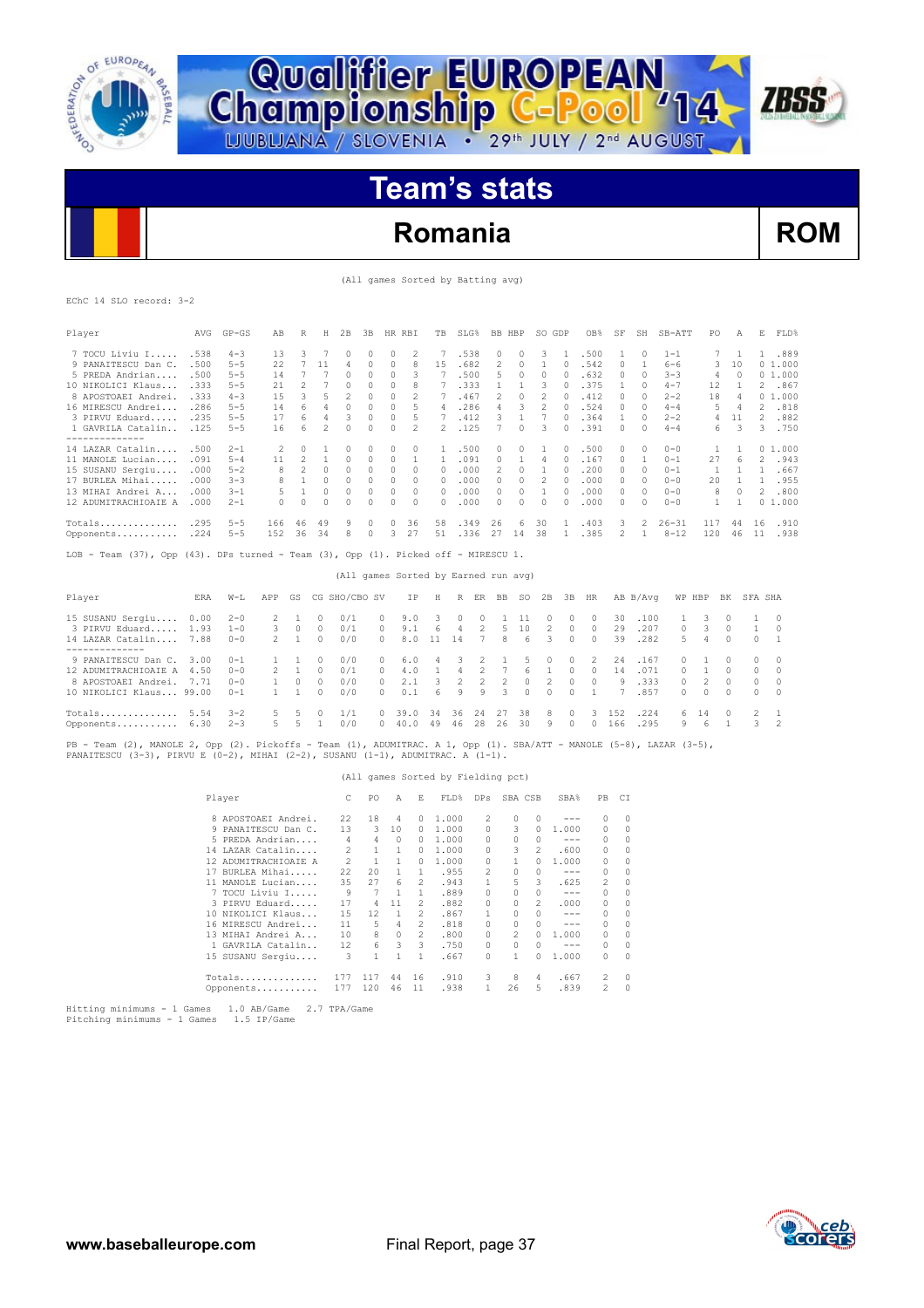![](_page_37_Picture_0.jpeg)

# **Team's stats**

**Championship C-Pool** 14

### **Slovenia SLO**

**ZBSS** 

(All games Sorted by Batting avg)

#### EChC 14 SLO record: 3-2

| Player                                                                                     | AVG   | $GP - GS$ | AB  | R              | Н              | 2B             | 3B |          | HR RBI                   | TB                | SLG% |    | BB HBP         | SO GDP   |               | OB <sub>8</sub> | SF            | SH       | SB-ATT    | PO           | A        | Е            | FLD%   |
|--------------------------------------------------------------------------------------------|-------|-----------|-----|----------------|----------------|----------------|----|----------|--------------------------|-------------------|------|----|----------------|----------|---------------|-----------------|---------------|----------|-----------|--------------|----------|--------------|--------|
| 47 MAROLT Tine                                                                             | . 636 | $4 - 4$   | 11  | 5              |                |                | 0  | $\Omega$ | 2                        | 8                 | .727 | 4  | 0              | 2        | $\Box$        | .733            | $\cap$        |          | $5 - 5$   | 6            | $\Omega$ |              | 01.000 |
| 68 TROBEC Jakob                                                                            | .545  | $4 - 4$   | 11  | 6              | 6              | 2              | 0  | $\Omega$ | 6                        | 8                 | .727 | 4  | 3              |          |               | .650            | 2             | $\Omega$ | $2 - 2$   |              | 11       |              | .929   |
| 94 JERMAN Matic A                                                                          | .333  | $4 - 4$   | 12  | 4              | 4              | $\overline{c}$ | 0  | $\Omega$ |                          | 6                 | .500 | 1  | $\mathfrak{D}$ | 4        | $\bigcap$     | .467            | $\Omega$      | $\Omega$ | $1 - 2$   | 9            | $\Omega$ |              | 01.000 |
| 59 RUDOLF Uros                                                                             | .300  | $5 - 5$   | 20  | 4              | Б              |                |    | $\Omega$ | 3                        | 9                 | .450 | 1  | $\Omega$       | 2        |               | .333            | $\Omega$      |          | $3 - 3$   | 4            | 11       |              | .938   |
| 49 GODNIC Martin                                                                           | .267  | $4 - 4$   | 1.5 | 6              | 4              | 1              |    | $\Omega$ | 4                        |                   | .467 | 0  | $\Omega$       | 2        | $\Omega$      | .267            | $\Omega$      |          | $2 - 2$   | 6            | 11       | 3            | .850   |
| 84 SERBEC Jaka                                                                             | .231  | $3 - 3$   | 13  |                |                | 0              | 0  | $\Omega$ | $\overline{\mathcal{L}}$ | 3                 | .231 | 2  | 0              |          | $\bigcap$     | .333            | $\Omega$      | $\Omega$ | $0 - 0$   | 5            |          |              | 01.000 |
| 67 STRUKELJ Ziga                                                                           | .000  | $4 - 3$   | 9   | $\overline{c}$ | $\Omega$       | 0              | 0  | $\Omega$ | 0                        | $\cap$            | .000 | 5  | $\Omega$       | 3        |               | .357            | $\Omega$      | $\Omega$ | $0 - 0$   | 21           | 3        |              | 1 .960 |
| ----------------<br>58 KREITMAYER Luka                                                     | .250  | $4 - 3$   |     |                | $\overline{2}$ |                | 0  |          | $\Omega$                 |                   | .375 | 2  |                |          |               | .400            | $\Omega$      | $\Omega$ | $1 - 1$   | 22           |          |              | 01.000 |
|                                                                                            | .250  | $2 - 1$   |     |                |                |                |    | 0        |                          | 3<br>$\mathbf{1}$ |      |    | 0              |          |               |                 |               |          |           | 3            |          |              |        |
| 56 GRIMSIC Miha                                                                            |       |           | 4   | $\Omega$       |                | $\Omega$       | 0  | $\Omega$ | 0                        |                   | .250 | 0  | 0              | 3        |               | .250            | $\Omega$      | 0        | $0 - 0$   |              | 0        |              | 01.000 |
| 87 DROBNAK Igor                                                                            | .250  | $2 - 2$   |     | $\Omega$       |                | $\Omega$       | 0  | $\Omega$ | 0                        |                   | .250 | 0  | $\Omega$       |          |               | .250            | 0             |          | $0 - 0$   | 12           |          |              | 01.000 |
| $50$ STARC Bor                                                                             | .200  | $3 - 2$   |     | $\Omega$       |                | $\Omega$       | U  | $\Omega$ |                          |                   | .200 |    | 0              | २        |               | .333            | $\Omega$      | 0        | $0 - 1$   | $\Omega$     |          |              | 01.000 |
| 89 BIZJAK Andrej                                                                           | .143  | $5 - 2$   |     | $\mathfrak{D}$ |                | $\Omega$       | 0  | $\Omega$ |                          | $\mathbf{1}$      | .143 | 2  | $\Omega$       |          | $\cap$        | .333            | $\mathcal{O}$ | $\Omega$ | $2 - 2$   | 2            | 2        |              | 01.000 |
| 69 VADAS Rok                                                                               | .000  | $4 - 4$   | 10  | $\Omega$       | $\Omega$       | $\Omega$       | 0  | $\Omega$ |                          |                   | .000 |    | 0              | 0        |               | .091            | 0             | 0        | $0 - 1$   | 8            |          |              | 01.000 |
| 71 ZELEZNIKAR Kleman                                                                       | .000  | $4 - 2$   |     |                | $\Omega$       | $\Omega$       | 0  | 0        | 0                        | 0                 | .000 | 0  | 0              |          |               | .000            | $\Omega$      | 0        | $0 - 0$   | 5.           | $\Omega$ | 1.           | .833   |
| 44 LESNJAK Matic                                                                           | .000  | $2 - 2$   |     | 0              | $\mathcal{O}$  | $\Omega$       | 0  | $\Omega$ | $\Omega$                 | $\Omega$          | .000 | 0  | $\Omega$       | 2        | $\bigcap$     | .000            | $\mathcal{O}$ | $\Omega$ | $0 - 0$   | 5            | 3        | $\mathbf{1}$ | .889   |
| 55 CUCEK Rok                                                                               | .000  | $4 - 3$   |     |                | $\mathcal{O}$  | $\Omega$       | U  | $\Omega$ | $\Omega$                 | 0                 | .000 |    | $\Omega$       |          |               | .500            | n             | $\cap$   | $0 - 0$   | 0            |          |              | .500   |
| 85 PUCNIK Jan                                                                              | .000  | $2 - 2$   |     | $\Omega$       | $\cap$         | $\Omega$       | 0  | $\Omega$ | $\Omega$                 | 0                 | .000 | 0  | $\cap$         |          |               | .000            | $\cap$        | $\Omega$ | $0 - 0$   | 2            | $\Omega$ |              | 01.000 |
| 57 SMOLNIKAR Jaka                                                                          | .000  | $2 - 0$   | 0   | $\Omega$       | $\mathcal{O}$  | 0              | 0  | $\Omega$ | $\Omega$                 | $\Omega$          | .000 | 0  | $\Omega$       | $\Omega$ | $\bigcap$     | .000            | $\mathcal{O}$ | $\Omega$ | $0 - 0$   | $\mathbf{1}$ |          |              | 01.000 |
| 0 MILOSIC Peter                                                                            | .000  | $1 - 0$   | 0   | $\Omega$       | $\mathcal{O}$  | $\Omega$       |    | $\cap$   | 0                        | $\cap$            | .000 | 0  | O.             | O.       |               | .000            | $\mathcal{O}$ | $\Omega$ | $0 - 0$   | 1.           | 2        |              | 01.000 |
| Totals                                                                                     | .252  | $5 - 5$   | 143 | 33             | 36             | 8              | 2  | $\Omega$ | 22                       | 48                | .336 | 24 | 5              | 30       |               | .374            | 2             |          | $16 - 19$ | 114          | 51       | 9            | .948   |
| Opponents                                                                                  | .252  | $5 - 5$   | 139 | 30             | 35             | 3              | 0  | 6        | 26                       | 56                | .403 | 26 | 15             | 28       | $\mathcal{L}$ | .418            | 2             | 4        | $12 - 17$ | 116          | 54       | 14           | .924   |
| LOB - Team (29), Opp (42). DPs turned - Team (3), Opp (4). Picked off - VADAS 1, MAROLT 1. |       |           |     |                |                |                |    |          |                          |                   |      |    |                |          |               |                 |               |          |           |              |          |              |        |

|                          |      |         |     |             |               | (All games Sorted by Earned run avg) |          |         |               |               |               |               |        |               |               |               |     |          |               |               |               |               |                |
|--------------------------|------|---------|-----|-------------|---------------|--------------------------------------|----------|---------|---------------|---------------|---------------|---------------|--------|---------------|---------------|---------------|-----|----------|---------------|---------------|---------------|---------------|----------------|
| Player                   | ERA  | $W-L$   | APP | GS          |               | CG SHO/CBO SV                        |          | IP.     | H             |               | R ER          | BB            | SO.    | 2B            | 3B            | HR            |     | AB B/Avq |               | WP HBP        | ВK            | SFA SHA       |                |
| 55 CUCEK Rok 2.08        |      | $1 - 0$ |     | $2 \quad 2$ | $\sim$ 1      | 0/0                                  |          | 0, 13.0 |               | 6 3 3         |               | 8             | 12     | $\Omega$      | $\Omega$      | $\mathbf{1}$  | 41  | .146     |               | 2             | $\Omega$      |               | $0\qquad2$     |
| 50 STARC Bor             | 3.00 | $1 - 0$ |     |             |               | 0/0                                  | $\Omega$ | 6.0     | 4             | 2.            | $\mathcal{P}$ |               |        | n.            | $\cap$        | $\Box$        | 21  | .190     |               |               |               | $\cap$        |                |
| 89 BIZJAK Andrej         | 3.60 | $1 - 0$ | 1   | $\cap$      | $\Omega$      | 0/0                                  | $\Omega$ | 5.0     | 5             | $\mathcal{P}$ | $\mathcal{P}$ | $\mathcal{P}$ |        |               | $\cap$        | $\Omega$      | 19  | .263     | $\mathcal{R}$ |               |               |               | $\bigcirc$     |
| 57 SMOLNIKAR Jaka        | 9.53 | $0 - 0$ |     | $2 \quad 0$ | $\Omega$      | 0/0                                  | $\Omega$ | 5.2     | Б.            |               | 6             |               |        | n             | $\cap$        | $\mathcal{D}$ | 21  | .286     | $\mathcal{P}$ | 5             |               |               | $\bigcirc$     |
| 58 KREITMAYER Luka 10.12 |      | $0 - 1$ |     |             | $\cap$        | 0/0                                  | $\Omega$ | .5.1    | 8             |               | 6             | ₹             |        | $\mathcal{D}$ | $\cap$        |               | 22  | .364     | $\cap$        | $\mathcal{P}$ | $\cap$        | $\cap$        |                |
| 0 MILOSIC Peter 10.12    |      | $0 - 0$ |     | $1 \quad n$ | $\Omega$      | 0/0                                  | $\cap$   | 2.2     | 4             |               |               |               |        | O.            | $\cap$        |               | 12  | .333     | 4             |               | $\cap$        | $\cap$        | $\bigcirc$     |
| 85 PUCNIK Jan 99.00      |      | $0 - 1$ |     |             | $\cap$        | 0/0                                  | $\Omega$ | 0.1     | $\mathcal{P}$ | 4             |               |               | $\cap$ | $\cap$        | $\cap$        |               | 3   | .667     | $\cap$        | 3             | $\cap$        | $\cap$        | $\bigcirc$     |
| $Totals$ $6.16$          |      | $3 - 2$ | 5.  | .5.         | 2             | 0/0                                  | $\Omega$ | 38.0    | 35            | 30            | 26            | 26            | 28     | 3.            | $\Omega$      | 6.            | 139 | .252     |               | 15            |               | $\mathcal{D}$ | $\overline{4}$ |
| Opponents 3.72           |      | $2 - 3$ | .5. | 5.          | $\mathcal{P}$ | 2/0                                  | $\Omega$ | 38.2    | 36            | 33            | 16            | 24            | 30     | 8             | $\mathcal{D}$ | $\cap$        | 143 | .252     | 12.           | 5.            | $\mathcal{P}$ | $\mathcal{D}$ | 4              |

(All games Sorted by Fielding pct)

Pickoffs - Team (1), MILOSIC P 1, Opp (2). SBA/ATT - STRUKELJ (7-9), LESNJAK (5-6), CUCEK (5-5), KREITMAYER (3-4), STARC (2-4), SMOLNIKAR (1-2), MILOSIC P (0-1), PUCNIK J (1-1).

| Player                    | C.             | PO             | Α              | E.           | FLD%  | DPs            | SBA CSB        |          | SBA%    | PB       | CI       |
|---------------------------|----------------|----------------|----------------|--------------|-------|----------------|----------------|----------|---------|----------|----------|
| 58 KREITMAYER Luka        | 23             | 22             | 1              | 0            | 1.000 | 3              | 3              | 1.       | .750    | $\Omega$ | $\Omega$ |
| DROBNAK Igor<br>87        | 14             | 12             | 2              | 0            | 1,000 | $\Omega$       |                | 0        | $- - -$ | $\Omega$ | $\Omega$ |
| VADAS Rok<br>69           | 9              | 8              | 1              | 0            | 1,000 | $\Omega$       | $\Omega$       | 0        | ---     | $\Omega$ | $\Omega$ |
| JERMAN Matic A<br>94      | 9              | 9              | $\Omega$       | 0            | 1,000 | $\Omega$       | $\Omega$       | 0        | ---     | $\Omega$ | $\Omega$ |
| MAROLT Tine<br>47         | 6              | 6              | $\Omega$       | 0            | 1,000 | <sup>0</sup>   | <sup>0</sup>   |          |         | $\Omega$ | $\Omega$ |
| 84 SERBEC Jaka            | 6              | 5              | $\mathbf{1}$   | 0            | 1,000 | 1.             | <sup>0</sup>   | 0        |         | $\Omega$ | 0        |
| 89 BIZJAK Andrej          | 4              | $\overline{c}$ | $\mathfrak{D}$ | 0            | 1,000 | <sup>0</sup>   | 0              | 0        |         | $\Omega$ | 0        |
| 56 GRIMSIC Miha           | 3              | 3              | $\Omega$       | 0            | 1,000 | $\Omega$       | <sup>0</sup>   | 0        | ---     | 0        | $\Omega$ |
| MILOSIC Peter<br>$\Omega$ | 3              | $\mathbf{1}$   | $\mathfrak{D}$ | 0            | 1,000 | <sup>0</sup>   | $\Omega$       | 1        | .000    | 0        | $\Omega$ |
| 85 PUCNIK Jan             | $\mathfrak{D}$ | $\mathfrak{D}$ | $\Omega$       | 0            | 1,000 | <sup>0</sup>   | 1              | n.       | 1,000   | 0        | $\Omega$ |
| SMOLNIKAR Jaka<br>57      | $\mathfrak{D}$ | 1              | 1              | 0            | 1,000 | $\Omega$       |                | 1        | .500    | 0        | $\Omega$ |
| 50 STARC Bor              | $\mathbf{1}$   | $\Omega$       | 1              | n.           | 1,000 | $\Omega$       | $\mathfrak{D}$ | 2        | .500    | 0        | $\Omega$ |
| 67 STRUKELJ Ziga          | 25             | 21             | 3              | 1            | .960  | <sup>0</sup>   | 7              | 2        | .778    | 0        | $\Omega$ |
| 59 RUDOLF Uros            | 16             | 4              | 11             | $\mathbf{1}$ | .938  | $\Omega$       | $\cap$         | O.       | $- - -$ | $\Omega$ | $\Omega$ |
| 68 TROBEC Jakob           | 14             | 2              | 11             | 1.           | .929  | $\mathfrak{D}$ | $\Omega$       | 0        | $- - -$ | $\Omega$ | $\Omega$ |
| LESNJAK Matic<br>44       | 9              | 5.             | 3              | $\mathbf{1}$ | .889  | $\Omega$       | 5              | 1        | .833    | 0        | $\Omega$ |
| GODNIC Martin<br>49       | 20             | 6              | 11             | 3.           | .850  | $\overline{c}$ | $\Omega$       | 0        | $- - -$ | $\Omega$ | $\Omega$ |
| ZELEZNIKAR Kleman<br>71   | 6              | 5              | $\Omega$       | $\mathbf{1}$ | .833  | $\Omega$       | $\Omega$       | $\Omega$ | $- - -$ | $\Omega$ | $\Omega$ |
| 55 CUCEK Rok              | $\mathfrak{D}$ | 0              | 1              | 1            | .500  | <sup>0</sup>   | 5              | 0        | 1,000   | 0        | $\Omega$ |
| Totals                    | 174            | 114            | 51             | 9            | .948  | 3              | 12             | 5.       | .706    | $\Omega$ | 0        |
| Opponents                 | 184            | 116            | 54             | 14           | .924  | 4              | 16             | 3.       | .842    | $\Omega$ | $\Omega$ |

![](_page_37_Picture_12.jpeg)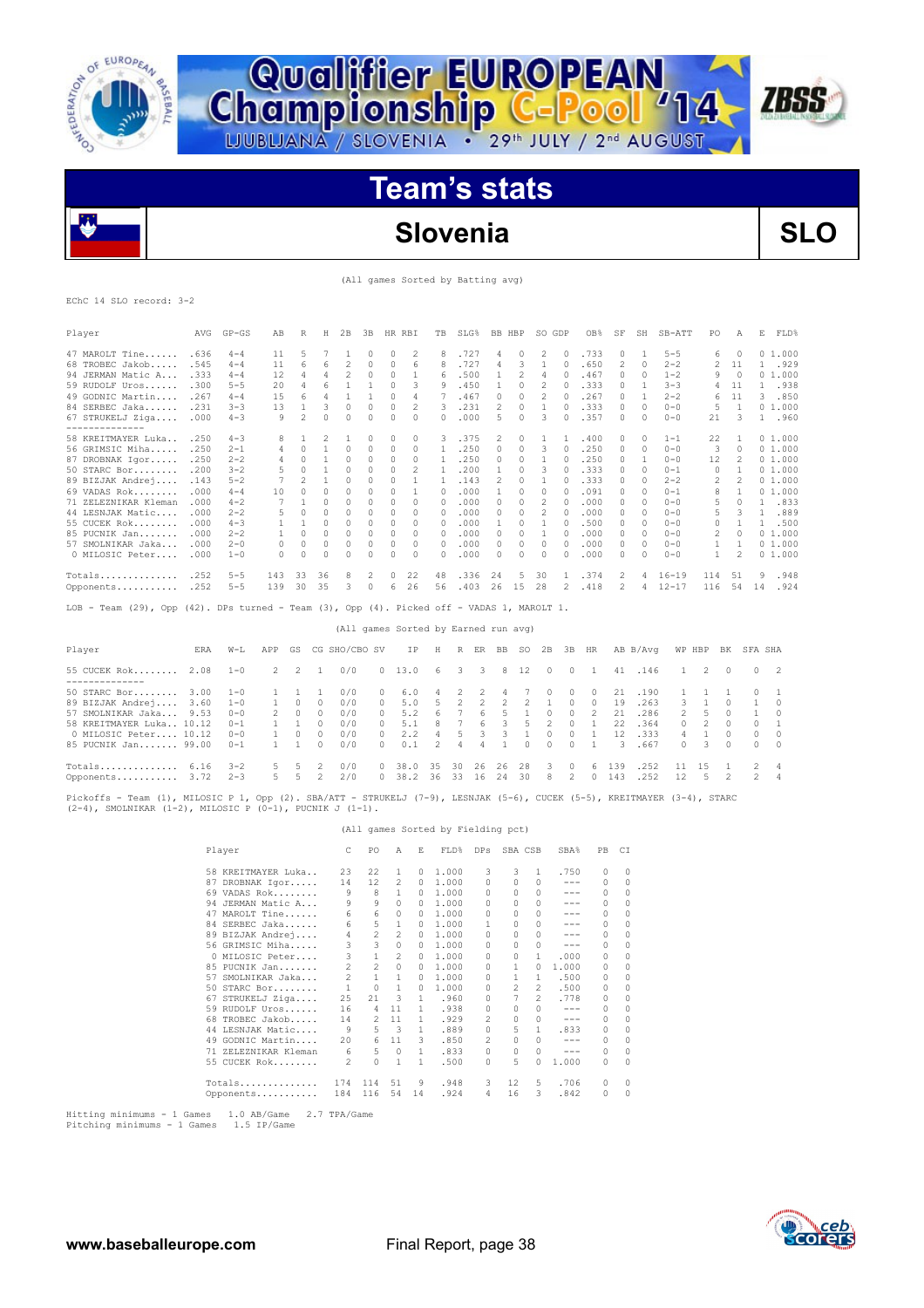![](_page_38_Picture_0.jpeg)

**Hitting minimums - 1 Games 1.0 AB/Game 2.7 TPA/Game** 

**Championship C-Pool '14** 

![](_page_38_Picture_2.jpeg)

**Leaders Summary**

 **EChC 14 SLO Batting Leaders (as of Aug 02, 2014) (All games)**

| Pitching minimums - 1 Games | 1.5 IP/Game     |                                  |                |                                      |                         |
|-----------------------------|-----------------|----------------------------------|----------------|--------------------------------------|-------------------------|
| Batting avg<br>-----------  |                 | Slugging pct<br>------------     |                | On base pct<br>-----------           |                         |
| 1. MAROLT Tine, $SLO$       | . 636           | 1. ROSEMBAUM Simon, ISR 1.294    |                | 1. MAROLT Tine, SLO                  | . 733                   |
| 2. TROBEC Jakob, SLO        | .545            | 2. FERRATO Michael-An, IRL 1.067 |                | 2. FERRATO Michael-An, IRL           | .682                    |
| NYMARK Sebastian, FIN       | .545            | 3. ANGLIN Nathaniel, IRL .867    |                | $3.$ TROBEC Jakob, $SLO$             | .650                    |
| 4. TOCU Liviu I., ROM       | .538            | 4. TROBEC Jakob, SLO .727        |                | 4. ROTHEM Dan, ISR                   | .647                    |
| 5. FERRATO Michael-An, IRL  | .533            | MAROLT Tine, SLO                 | .727           | 5. NYMARK Sebastian, FIN             | .643                    |
| ANGLIN Nathaniel, IRL       | .533            | 6. PANAITESCU Dan C., ROM        | . 682          | 6. ROSEMBAUM Simon, ISR              | .636                    |
| 7. ROSEMBAUM Simon, ISR     | .529            | 7. ERDELYI Daniel, HUN           | .667           | 7. ANGLIN Nathaniel, IRL             | . 632                   |
| 8. PANAITESCU Dan C., ROM   | .500            | 8. WOODBURNE Daniel, IRL         | .615           | PREDA Andrian, ROM                   | . 632                   |
| PREDA Andrian, ROM          | .500            | 9. ROTHEM Dan, ISR               | .583           | 9. WOODBURNE Daniel, IRL             | .550                    |
| ROTHEM Dan, ISR             | .500            | 10.WEINBERG Aric, ISR .579       |                | 10. KURVINEN Jukka, FIN              | .545                    |
| Runs scored                 |                 | Hits                             |                | Runs batted in                       |                         |
| -----------                 |                 | $- - - -$                        |                | --------------                       |                         |
| 1. FERRATO Michael-An, IRL  | 10              | 1. PANAITESCU Dan C., ROM        | 11             | 1. ANGLIN Nathaniel, IRL             | 12                      |
| ROSEMBAUM Simon, ISR        | 10              | 2. ROSEMBAUM Simon, ISR          | 9              | 2. ROSEMBAUM Simon, ISR              | 10                      |
| 3. MAOZ Eitan, ISR          | 9               | 3. FERNANDEZ Sergio, FIN         | 8              | WEINBERG Aric, ISR                   | 10                      |
| 4. FERNANDEZ Sergio, FIN    | 8               | ANGLIN Nathaniel, IRL            | 8              | 4. NIKOLICI Klaus, ROM               | 8                       |
| 5. PANAITESCU Dan C., ROM   | 7               | FERRATO Michael-An, IRL          | 8              | PANAITESCU Dan C., ROM               | 8                       |
| ALDINS Kristaps, LAT        | 7               | 6. 9 tied at                     | 7              | 6. FERNANDEZ Sergio, FIN             | 7                       |
| WEINBERG Aric, ISR          | 7               |                                  |                | 7. MAOZ Eitan, ISR                   | 6                       |
| WEISS David, ISR            | $7\phantom{.0}$ |                                  |                | WEISS David, ISR                     | 6                       |
| PREDA Andrian, ROM          | 7               |                                  |                | TROBEC Jakob, SLO                    | 6                       |
| $10.8$ tied at              | 6               |                                  |                | $10.7$ tied at                       | 5                       |
| Doubles<br>-------          |                 | Triples<br>$- - - - - - -$       |                | Home runs<br>---------               |                         |
| 1. PANAITESCU Dan C., ROM   | 4               | $1.$ RUDOLF Uros, SLO            | 1              | 1. ROSEMBAUM Simon, ISR              | 4                       |
|                             | 3               |                                  | 1              |                                      | $\overline{\mathbf{c}}$ |
| 2. WEINBERG Aric, ISR       | 3               | GODNIC Martin, SLO               |                | 2. FERRATO Michael-An, IRL           | $\overline{\mathbf{c}}$ |
| PIRVU Eduard, ROM           |                 |                                  |                | MAOZ Eitan, ISR                      |                         |
| 4. 9 tied at                | $\overline{2}$  |                                  |                | 4. WOODBURNE Daniel, IRL             | $\mathbf 1$             |
|                             |                 |                                  |                | ERDELYI Daniel, HUN                  | $\mathbf 1$             |
|                             |                 |                                  |                | WEINBERG Aric, ISR                   | $\mathbf 1$             |
|                             |                 |                                  |                | WEISS David, ISR                     | $\mathbf{1}$            |
|                             |                 |                                  |                | FISH Nate, ISR                       | 1                       |
|                             |                 |                                  |                | RADVANYI Tamas, HUN                  | $\mathbf{1}$            |
|                             |                 |                                  |                | ANGLIN Nathaniel, IRL                | 1                       |
| Total bases<br>-----------  |                 | Walks<br>$- - - - -$             |                | Hit by pitch<br>------------         |                         |
| 1. ROSEMBAUM Simon, ISR     | 22              | 1. ALDINS Kristaps, LAT          | 8              | 1. POWER Brendan, IRL                | 4                       |
| 2. FERRATO Michael-An, IRL  | 16              | SALMENPERA Perttel, FIN          | 8              | EREL Tal, $ISR$                      | 4                       |
| 3. PANAITESCU Dan C., ROM   | 15              | 3. GAVRILA Catalin, ROM          | 7              | ROSEMBAUM Simon, ISR                 | 4                       |
| 4. ANGLIN Nathaniel, IRL    | 13              | 4. PITA Jimmy, IRL               | 6              | WEINBERG Aric, ISR                   | 4                       |
| 5. ERDELYI Daniel, HUN      | 12              | FERRATO Michael-An, IRL          | 6              | 5. TROBEC Jakob, SLO                 | 3                       |
| 6. FISH Nate, ISR           | 11              | DUSELIS Janis, LAT               | 6              | MIRESCU Andrei, ROM                  | 3                       |
| WEINBERG Aric, ISR          | 11              | $7.9$ tied at                    | 5              | WEISS David, ISR                     | 3                       |
| MAOZ Eitan, ISR             | 11              |                                  |                | DUSELIS Kristaps, LAT                | 3                       |
| 9. WEISS David, ISR         | 10              |                                  |                |                                      | 3                       |
| 10.2 tied $at$              | 9               |                                  |                | ALDINS Kristaps, LAT<br>10.9 tied at | 2                       |
| Sac bunts                   |                 | Sac flies                        |                | Stolen bases                         |                         |
| ---------                   |                 | ---------                        | $\overline{2}$ | ------------                         |                         |
| 1. 19 tied at               | 1               | $1.$ TROBEC Jakob, SLO           |                | 1. FERNANDEZ Sergio, FIN             | 9                       |
|                             |                 | 2. 14 tied at                    | 1              | 2. PANAITESCU Dan C., ROM            | 6                       |
|                             |                 |                                  |                | WEISS David, ISR                     | 6                       |
|                             |                 |                                  |                |                                      | 5.                      |

![](_page_38_Picture_6.jpeg)

 **4. MAOZ Eitan, ISR............ 5 MAROLT Tine, SLO........... 5 6. 9 tied at.................. 4**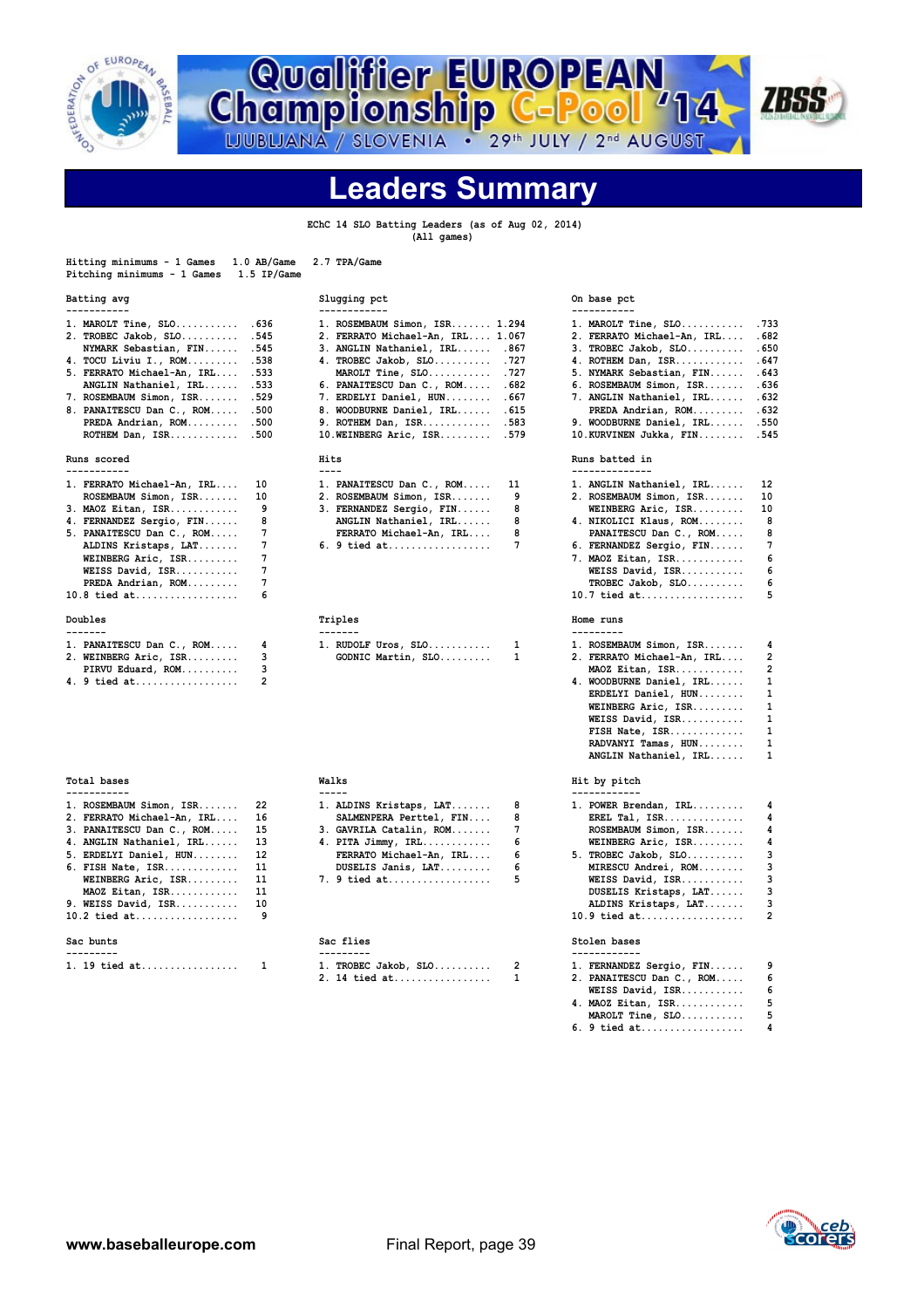![](_page_39_Picture_0.jpeg)

# **Championship C-POOL Championship C-Pool** 14

![](_page_39_Picture_2.jpeg)

| -----------------------   |                              |                    |
|---------------------------|------------------------------|--------------------|
| 1. WEINBERG Aric, ISR 26  | 1. FISH Nate, ISR 23         | 1. FERNANDEZ S     |
| FISH Nate, $ISR$ 26       | 2. PANAITESCU Dan C., ROM 22 | 2. NIKOLICI K1     |
| $3.$ ANSONS Andis, LAT 25 | 3. NIKOLICI Klaus, ROM 21    | <b>WEISS David</b> |
| FERNANDEZ Sergio, FIN 25  | FERNANDEZ Sergio, FIN 21     | 4. PANAITESCU      |
| ALEKSEJEVS Igors, LAT 25  | $5.$ RUDOLF Uros, SLO 20     | 5. MAOZ Eitan,     |
| DUSELIS Janis, LAT 25     | ANSONS Andis, LAT 20         | MAROLT Tine        |
| MAOZ Eitan, ISR 25        | MAOZ Eitan, ISR 20           | <b>ALEKSEJEVS</b>  |
| PANAITESCU Dan C., ROM 25 | 8. 4 tied at 19              | <b>GUTMANIS An</b> |
| 9. 4 tied at 24           |                              | PEREZ Aleja        |

#### **Strikeouts**

| 1. STASUNS Nikita, LAT  | 7 |
|-------------------------|---|
| PIRVU Eduard, ROM       | 7 |
| ALEKSEJEVS Igors, LAT   | 7 |
| 4. GUTMANIS Andris, LAT | 6 |
| PEREZ Alejandro, NOR    | 6 |
| 6. 7 tied at            | 5 |

|  | 1. FISH Nate, ISR         | f |
|--|---------------------------|---|
|  | 2. PANAITESCU Dan C., ROM | f |
|  | 3. NIKOLICI Klaus, ROM    | f |
|  | FERNANDEZ Sergio, FIN     | f |
|  | 5. RUDOLF Uros, SLO       | f |
|  | ANSONS Andis, LAT         | f |
|  | MAOZ Eitan, ISR           | Í |
|  |                           |   |

### Caught stealing **Strike Caught Strike Caught Stealing** Grounded into DP

| ----------                                         |                            |  |                                                                       |  |  |  |
|----------------------------------------------------|----------------------------|--|-----------------------------------------------------------------------|--|--|--|
| 1. STASUNS Nikita, LAT       7                     | 1. NIKOLICI Klaus, ROM 3   |  | 1. MAOZ Eitan, ISR 2                                                  |  |  |  |
| PIRVU Eduard, ROM 7                                | 2. FERNANDEZ Sergio, FIN 2 |  | HERNANDEZ Tommy, IRL 2                                                |  |  |  |
| ALEKSEJEVS Igors, LAT 7                            |                            |  | PITA Jimmy, IRL                                                       |  |  |  |
| $\lambda$ cumunitary $\lambda = \lambda - \lambda$ |                            |  | $\lambda$ $\lambda$ $\lambda$ $\lambda$ $\lambda$ $\lambda$ $\lambda$ |  |  |  |

| 1. WEINBERG Aric, ISR 26 | 1. FISH Nate, ISR 23                                                                                                                                                           |                                                                                                                                                      |  |
|--------------------------|--------------------------------------------------------------------------------------------------------------------------------------------------------------------------------|------------------------------------------------------------------------------------------------------------------------------------------------------|--|
|                          |                                                                                                                                                                                | 1. FERNANDEZ Sergio, FIN 11                                                                                                                          |  |
| FISH Nate, $ISR$ 26      | 2. PANAITESCU Dan C., ROM 22                                                                                                                                                   | 2. NIKOLICI Klaus, ROM 7                                                                                                                             |  |
|                          |                                                                                                                                                                                | WEISS David, $ISR$ 7                                                                                                                                 |  |
|                          |                                                                                                                                                                                | 4. PANAITESCU Dan C., ROM 6                                                                                                                          |  |
|                          |                                                                                                                                                                                | 5. MAOZ Eitan, ISR 5                                                                                                                                 |  |
|                          |                                                                                                                                                                                | MAROLT Tine, SLO 5                                                                                                                                   |  |
|                          |                                                                                                                                                                                | ALEKSEJEVS Igors, LAT 5                                                                                                                              |  |
|                          |                                                                                                                                                                                | $GUTMANIS$ Andris, $LAT$ 5                                                                                                                           |  |
|                          |                                                                                                                                                                                | PEREZ Alejandro, NOR 5                                                                                                                               |  |
|                          |                                                                                                                                                                                | 10.5 tied at 4                                                                                                                                       |  |
|                          | 3. ANSONS Andis, LAT 25<br>FERNANDEZ Sergio, FIN 25<br>ALEKSEJEVS Igors, LAT 25<br>DUSELIS Janis, LAT 25<br>MAOZ Eitan, ISR 25<br>PANAITESCU Dan C., ROM 25<br>9. 4 tied at 24 | 3. NIKOLICI Klaus, ROM 21<br>FERNANDEZ Sergio, FIN 21<br>$5.$ RUDOLF Uros, SLO 20<br>ANSONS Andis, LAT 20<br>$MAOZ$ Eitan, ISR 20<br>8. 4 tied at 19 |  |

| 1. STASUNS Nikita, LAT       7 | 1. NIKOLICI Klaus, ROM 3   | 1. MAOZ Eitan, ISR 2   |  |
|--------------------------------|----------------------------|------------------------|--|
| PIRVU Eduard, ROM 7            | 2. FERNANDEZ Sergio, FIN 2 | HERNANDEZ Tommy, IRL 2 |  |
| ALEKSEJEVS Igors, LAT 7        | 3. 24 tied at 1            | PITA Jimmy, $IRL$ 2    |  |
| 4. GUTMANIS Andris, LAT 6      |                            |                        |  |

#### **EChC 14 SLO Pitching Leaders (as of Aug 02, 2014) (All games)**

| Earned run avg                                                                                                                                                                                                                                                                                           | Opposing bat avg                                                                                                                                                                                                                                                                     | Innings pitched                                                                                                                                                                                                                                                                     |
|----------------------------------------------------------------------------------------------------------------------------------------------------------------------------------------------------------------------------------------------------------------------------------------------------------|--------------------------------------------------------------------------------------------------------------------------------------------------------------------------------------------------------------------------------------------------------------------------------------|-------------------------------------------------------------------------------------------------------------------------------------------------------------------------------------------------------------------------------------------------------------------------------------|
| --------------<br>1. KREMER Dean, ISR<br>0.00<br>ALDINS Kristaps, LAT<br>0.00<br>SUSANU Sergiu, ROM<br>0.00<br>$LIPETZ Shlomo, ISR.$<br>0.00<br>5. LUPTAK Peter, HUN 1.54<br>6. PIRVU Eduard, ROM 1.93<br>7. CUCEK Rok, SLO<br>2.08<br>8. WOODBURNE Daniel, IRL<br>2.70                                  | ----------------<br>1. SUSANU Sergiu, ROM<br>.100<br>2. KREMER Dean, ISR<br>.140<br>$3.$ CUCEK Rok, $SLO$<br>.146<br>.171<br>4. ALDINS Kristaps, LAT<br>.176<br>5. RUST Robert, NOR<br>.200<br>6. BALASKO Akos, HUN<br>.207<br>7. PIRVU Eduard, ROM<br>SAMOILOVS Alvils, LAT<br>.207 | ---------------<br>1. ANGLIN Nathaniel, IRL<br>13.0<br>KREMER Dean, ISR<br>13.0<br>13.0<br>CUCEK Rok, SLO<br>12.0<br>4. STERNFELDS Kaspars, LAT<br>11.2<br>5. LUPTAK Peter, HUN<br>11.0<br>6. ALDINS Kristaps, LAT<br>7. VARKONYI Attila, HUN<br>10.1<br>8. LIIRI Timo, FIN<br>10.0 |
| 9. ANGLIN Nathaniel, IRL 2.77<br>$10.BALASKO Akos, HUN.$ 3.86                                                                                                                                                                                                                                            | 9. LIPETZ Shlomo, ISR<br>.214<br>10. LUPTAK Peter, HUN<br>.217                                                                                                                                                                                                                       | WOODBURNE Daniel, IRL<br>10.0<br>10.2 tied $at$<br>9.1                                                                                                                                                                                                                              |
| Batters struck out<br>------------------                                                                                                                                                                                                                                                                 | Batters SO out looking<br>----------------------                                                                                                                                                                                                                                     | Wins<br>----                                                                                                                                                                                                                                                                        |
| 1. KREMER Dean, ISR<br>20<br>15<br>2. STERNFELDS Kaspars, LAT<br>13<br>3. ANGLIN Nathaniel, IRL<br>12<br>4. WOODBURNE Daniel, IRL<br>12<br>$CUCEK Rok, SLO$<br>11<br>6. SUSANU Sergiu, ROM<br>10<br>7. LIPETZ Shlomo, ISR<br>LIIRI Timo, FIN<br>10<br>PIRVU Eduard, ROM<br>10<br>BALASKO Akos, HUN<br>10 | 1. KREMER Dean, ISR<br>8<br>5<br>2. PIRVU Eduard, ROM<br>5<br>STERNFELDS Kaspars, LAT<br>5<br>BALASKO Akos, HUN<br>5<br>WOODBURNE Daniel, IRL<br>$6.$ CUCEK Rok, SLO<br>4<br>SUSANU Sergiu, ROM<br>4<br>TZIPPIN Yuli, ISR<br>4<br>CUEVAS Jamie, IRL<br>4<br>10.4 tied $at$<br>3      | 1. KREMER Dean, ISR<br>$\overline{2}$<br>$\overline{2}$<br>SUSANU Sergiu, ROM<br>1<br>$3. 16$ tied at                                                                                                                                                                               |
| Saves                                                                                                                                                                                                                                                                                                    | Appearances                                                                                                                                                                                                                                                                          | Games started                                                                                                                                                                                                                                                                       |
| -----                                                                                                                                                                                                                                                                                                    | 1. NYMARK Sebastian, FIN<br>4<br>з<br>2. PIRVU Eduard, ROM<br>3<br>VARKONYI Attila, HUN<br>3<br>ANSONS Andis, LAT                                                                                                                                                                    | 1. SAARMAN Ville-Herm, FIN<br>2<br>$\overline{\mathbf{2}}$<br>LIIRI Timo, FIN<br>$\overline{a}$<br>RUST Robert, NOR<br>2<br>CUCEK Rok, SLO                                                                                                                                          |

| 1. PIRVU Eduard, $ROM$ 3  | 1. NYMARK Sebastian, FIN 4 |  | 1. ANGLIN Nathani     |  |  |  |
|---------------------------|----------------------------|--|-----------------------|--|--|--|
| 2. ANSONS Andis, $LAT$ 2  | 2. PIRVU Eduard, ROM 3     |  | CUCEK Rok, SLO        |  |  |  |
| CUNNINGHAM Joe, IRL, 2    |                            |  | <b>WOODBURNE Dani</b> |  |  |  |
|                           |                            |  | $4.13$ tied at        |  |  |  |
| SMOLNIKAR Jaka, $SLO$ 2   |                            |  |                       |  |  |  |
| NYMARK Sebastian, FIN 2   |                            |  |                       |  |  |  |
| $7 \t 20 + i \cdot 4 + 1$ |                            |  |                       |  |  |  |

**7. 20 tied at................. 1** 

| 1. SUSANU Sergiu, ROM   | .100 |
|-------------------------|------|
| 2. KREMER Dean, ISR     | .140 |
| 3. CUCEK Rok, SLO       | .146 |
| 4. ALDINS Kristaps, LAT | .171 |
| 5. RUST Robert, NOR     | .176 |
| 6. BALASKO Akos, HUN    | .200 |
| 7. PIRVU Eduard, ROM    | .207 |
| SAMOILOVS Alvils, LAT   | .207 |
| 9. LIPETZ Shlomo, ISR   | .214 |
| 10 LUDTAK Deter HUN     | 217  |

| 1. NYMARK Sebastian, FIN | 4 |
|--------------------------|---|
| 2. PIRVU Eduard, ROM     | ٩ |
| VARKONYI Attila, HUN     | 3 |
| ANSONS Andis, LAT        | ٩ |
| 5. 27 tied at            | 2 |

| 1. PIRVU Eduard, ROM     3 |  | 1. NYMARK Sebastian, FIN 4 | 1. ANGLIN Nathaniel, IRL 2        |  |
|----------------------------|--|----------------------------|-----------------------------------|--|
| 2. ANSONS Andis, $LAT$ 2   |  | 2. PIRVU Eduard, ROM 3     |                                   |  |
| $CUNNINGHAM$ Joe, $IRL$ 2  |  | 3. 11 tied at  2           | $WOODBURNE Daniel, IRL, \ldots$ 2 |  |
|                            |  |                            |                                   |  |

### **Earned run avg Opposing bat avg Innings pitched**

| 1. ANGLIN Nathaniel, IRL   | 13.0 |
|----------------------------|------|
| KREMER Dean, ISR           | 13.0 |
| $CUCEK Rok, SLO$           | 13.0 |
| 4. STERNFELDS Kaspars, LAT | 12.0 |
| 5. LUPTAK Peter, HUN       | 11.2 |
| 6. ALDINS Kristaps, LAT    | 11.0 |
| 7. VARKONYI Attila, HUN    | 10.1 |
| 8. LIIRI Timo, FIN         | 10.0 |
| WOODBURNE Daniel, IRL      | 10.0 |
| 10.2 tied at               | 9.1  |

| --- |                     |                |
|-----|---------------------|----------------|
|     | 1. KREMER Dean, ISR | $\mathcal{P}$  |
|     | SUSANU Sergiu, ROM  | $\overline{2}$ |
|     |                     | 1              |

#### Games started

| 1. NYMARK Sebastian, FIN 4 1. SAARMAN Ville-Herm, FIN 2 |                           |  |
|---------------------------------------------------------|---------------------------|--|
| 2. PIRVU Eduard, ROM 3                                  | LIIRI Timo, FIN 2         |  |
| VARKONYI Attila, HUN 3                                  | RUST Robert, NOR 2        |  |
|                                                         |                           |  |
| 5. 27 tied at 2                                         | ANGLIN Nathaniel, IRL 2   |  |
|                                                         | KREMER Dean, ISR 2        |  |
|                                                         | STERNFELDS Kaspars, LAT 2 |  |
|                                                         | VARKONYI Attila, HUN 2    |  |
|                                                         | 9. 24 tied at 1           |  |
|                                                         |                           |  |

### Games finished Games in relief Sac bunts allowed Sac bunts allowed Sac bunts allowed Sac bunts allowed Sac bunts allowed Sac bunts allowed Sac bunts allowed Sac bunts allowed Sac bunts allowed Sac bunts allowed Sac bunts a

| 1. PIRVU Eduard, ROM     3 | 1. NYMARK Sebastian, FIN 4 | 1. ANGLIN Nathaniel, IRL 2          |  |
|----------------------------|----------------------------|-------------------------------------|--|
|                            | 2. PIRVU Eduard, ROM 3     |                                     |  |
| CUNNINGHAM Joe, IRL 2      |                            | $WOODBURNE Daniel, IRL, \ldots$ , 2 |  |
| BALASKO Akos, HUN 2        |                            |                                     |  |

![](_page_39_Picture_34.jpeg)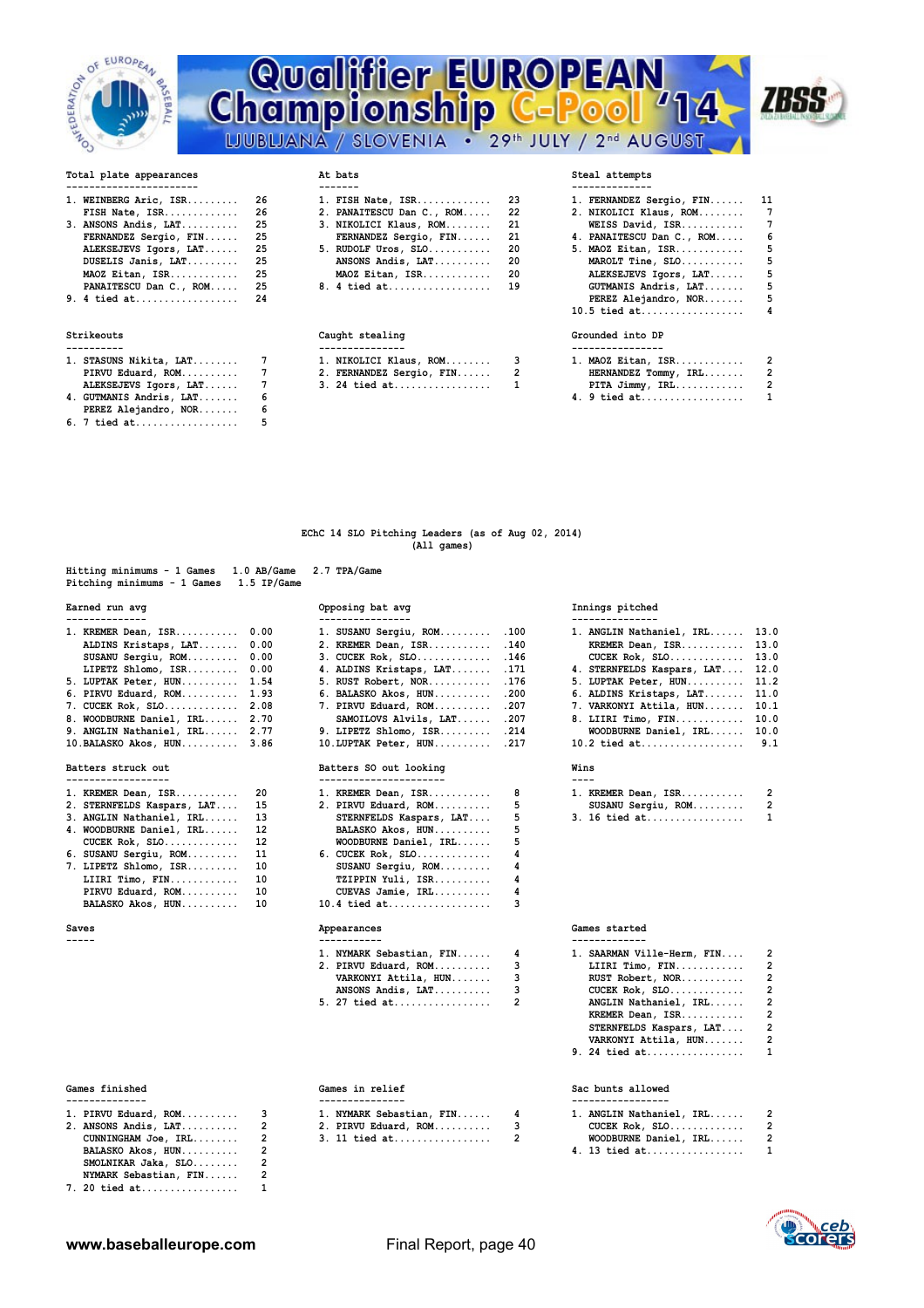![](_page_40_Picture_0.jpeg)

# **Sac flies allowed Losses Runners picked off Championship C-Pool** 14 714

![](_page_40_Picture_2.jpeg)

| $1.$ GEIDANS Vilnis, LAT $2$ | 1. 20 tied at    1 | 1. LIPETZ Shlomo, |
|------------------------------|--------------------|-------------------|
|                              |                    | 2. MILOSIC Peter, |
|                              |                    | TOLPPANEN Olli,   |
| $\mu$ 10 tied at 1           |                    | ADIIMTTRACHTOATE  |

| . .<br>$ -$<br>n a<br>. . |
|---------------------------|
|---------------------------|

- 
- 
- 

|                       | 1. GEIDANS Vilnis, LAT 2 1. 20 tied at 1 | 1. LIPETZ Shlomo, $ISR \ldots$ 2 |  |
|-----------------------|------------------------------------------|----------------------------------|--|
| TZIPPIN Yuli, ISR 2   |                                          | 2. MILOSIC Peter, SLO 1          |  |
| BALASKO Akos, HUN 2   |                                          | TOLPPANEN Olli, FIN 1            |  |
| 4. 10 tied at       1 |                                          | ADUMITRACHIOAIE An, ROM 1        |  |
|                       |                                          | VARKONYI Attila, HUN 1           |  |
|                       |                                          | LASSEN Benjamin, NOR 1           |  |

### **<page/>**  wild pitches **Manual Communist Balks Balks Hit batters Hit batters ------------ ----- ----------- 4. 8 tied at.................. 3 SALMENPERA Perttel, FIN.... 1 4. LAZAR Catalin, ROM......... 4**

| ---------------------- |  | ------------ |
|------------------------|--|--------------|
| Intentional BB allowed |  | Hits allowed |

|  |  | Earned runs allowed |
|--|--|---------------------|
|--|--|---------------------|

|  |                                                                                                                                                                                    | 1. CUCEK Rok, S                                                                                                                                                                                              |
|--|------------------------------------------------------------------------------------------------------------------------------------------------------------------------------------|--------------------------------------------------------------------------------------------------------------------------------------------------------------------------------------------------------------|
|  |                                                                                                                                                                                    | LIPETZ Shlom                                                                                                                                                                                                 |
|  |                                                                                                                                                                                    | SUSANU Sergi                                                                                                                                                                                                 |
|  |                                                                                                                                                                                    | ALDINS Krist                                                                                                                                                                                                 |
|  |                                                                                                                                                                                    | 5. ANGLIN Natha                                                                                                                                                                                              |
|  |                                                                                                                                                                                    | <b>NILSEN Aleks</b>                                                                                                                                                                                          |
|  |                                                                                                                                                                                    | LUPTAK Peter                                                                                                                                                                                                 |
|  |                                                                                                                                                                                    | <b>BALASKO Akos</b>                                                                                                                                                                                          |
|  | 1. LIPETZ Shlomo, $ISR$ $0$<br>SUSANU Sergiu, ROM 0<br>ALDINS Kristaps, LAT 0<br>KREMER Dean, ISR 0<br>5. LUPTAK Peter, HUN 2<br>PIRVU Eduard, ROM 2<br>7. WOODBURNE Daniel, IRL 3 | 1. LUPTAK Peter, HUN 0<br>2. CUEVAS Jamie, IRL 1<br>LIPETZ Shlomo, $ISR$ $1$<br>SUSANU Sergiu, ROM 1<br>KREMER Dean, ISR 1<br>6. WOODBURNE Daniel, IRL 2<br>$7.$ LIIRI Timo, FIN 3<br>ALDINS Kristaps, LAT 3 |

| 1. CUCEK Rok, SLO       | 0 | 1. ANGLIN Nathanie     |
|-------------------------|---|------------------------|
| LIPETZ Shlomo, ISR.     | 0 | LAZAR Catalin,         |
| SUSANU Sergiu, ROM      | 0 | LIPETZ Shlomo,         |
| CUEVAS Jamie, IRL       | 0 | SUSANU Sergiu,         |
| ALDINS Kristaps, LAT    | 0 | <b>WOODBURNE Danie</b> |
| STERNFELDS Kaspars, LAT | 0 | CUEVAS Jamie, I        |
| NILSEN Aleksander, NOR  | 0 | ALDINS Kristaps        |
| LUPTAK Peter, HUN       | 0 | NYMARK Sebastia        |
| BALASKO Akos, HUN       | 0 | SAMOILOVS Alvil        |
| KREMER Dean, ISR        | 0 | STERNFELDS Kasp        |

| 1. LAZAR Catalin, ROM 5 | 1. NILSEN Aleksander, NOR 1 |  |
|-------------------------|-----------------------------|--|
| 2. MILOSIC Peter, SLO   | STARC Bor, $SLO$ 1          |  |
| RUST Robert, NOR 4      | DUSELIS Kristaps, LAT 1     |  |
|                         | SALMENPERA Perttel, FIN 1   |  |
|                         | ALDINS Kristaps, LAT 1      |  |
|                         | MORCH Adrian, NOR 1         |  |
|                         | ROPPONEN Tuomas, FIN 1      |  |
|                         | RUST Robert, NOR 1          |  |

#### **Intentional BB allowed Hits allowed Runs allowed**

| 1. SUSANU Sergiu, ROM 3                     | 1. LIPETZ Shlomo, $ISR$ 0  |  |
|---------------------------------------------|----------------------------|--|
| 2. RUST Robert, NOR 6                       | SUSANU Sergiu, ROM 0       |  |
| SAMOILOVS Alvils, $LAT$ $6$                 | 3. KREMER Dean, ISR 2      |  |
|                                             | 4. WOODBURNE Daniel, IRL 3 |  |
| $CUCEK Rok, SLO \ldots \ldots 6$            |                            |  |
| PIRVU Eduard, ROM 6                         | ALDINS Kristaps, LAT 3     |  |
| LIPETZ Shlomo, $ISR \ldots \ldots \ldots 6$ | 7. PIRVU Eduard, ROM 4     |  |
| 8. NYMARK Sebastian, FIN 7                  | 8. BALASKO Akos, HUN 5     |  |
| ALDINS Kristaps, LAT 7                      | LUPTAK Peter, HUN 5        |  |
| BALASKO Akos, HUN                           | $10.CUEVAS$ Jamie, $IRL$ 6 |  |
|                                             |                            |  |

#### **Walks allowed**

| $1.$ LIPETZ Shlomo, ISR $0$      | 1. LUPTAK Peter, HUN 0                            | $1.$ CUCEK Rok, SLO 0    |                          |
|----------------------------------|---------------------------------------------------|--------------------------|--------------------------|
| SUSANU Sergiu, ROM 0             | 2. CUEVAS Jamie, IRL 1                            | LIPETZ Shlomo, ISR 0     |                          |
| ALDINS Kristaps, LAT 0           | LIPETZ Shlomo, $ISR$ $1$                          | SUSANU Sergiu, ROM       | $\overline{\phantom{0}}$ |
| KREMER Dean, ISR 0               | $SUSANU$ $Sergiu$ , $ROM$ , $\ldots$ , $\ldots$ 1 | ALDINS Kristaps, LAT 0   |                          |
| 5. LUPTAK Peter, HUN 2           | KREMER Dean, ISR 1                                | 5. ANGLIN Nathaniel, IRL | $\overline{\phantom{0}}$ |
|                                  | 6. WOODBURNE Daniel, IRL 2                        | NILSEN Aleksander, NOR 1 |                          |
| 7. WOODBURNE Daniel, IRL 3       | $7.$ LIIRI Timo, FIN $3$                          | LUPTAK Peter, HUN        | $\overline{\phantom{0}}$ |
| $CUCEK Rok, SLO \ldots \ldots 3$ | ALDINS Kristaps, LAT 3                            | BALASKO Akos, HUN        | $\overline{\phantom{0}}$ |
| 9. NYMARK Sebastian, FIN 4       | 9. BALASKO Akos, HUN 5                            | KREMER Dean, ISR         | - 1                      |
| ANGLIN Nathaniel, IRL 4          | NYMARK Sebastian, FIN 5                           | RUST Robert, NOR 1       |                          |
| Triples allowed                  | Home runs allowed                                 |                          |                          |
|                                  |                                                   |                          |                          |

| 1. CUCEK Rok, SLO  0      |                         | 1. ANGLIN Nathaniel, IRL 0 |  |
|---------------------------|-------------------------|----------------------------|--|
| LIPETZ Shlomo, ISR 0      |                         | LAZAR Catalin, ROM 0       |  |
| SUSANU Sergiu, ROM        | $\overline{\mathbf{0}}$ | LIPETZ Shlomo, $ISR$ 0     |  |
| CUEVAS Jamie, IRL 0       |                         | SUSANU Sergiu, $ROM$ $0$   |  |
| ALDINS Kristaps, LAT      | $\overline{\mathbf{0}}$ | WOODBURNE Daniel, IRL 0    |  |
| STERNFELDS Kaspars, LAT 0 |                         | CUEVAS Jamie, IRL 0        |  |
| NILSEN Aleksander, NOR 0  |                         | ALDINS Kristaps, LAT 0     |  |
| LUPTAK Peter, HUN         | 0                       | NYMARK Sebastian, FIN 0    |  |
| BALASKO Akos, HUN         | $\overline{\mathbf{0}}$ | SAMOILOVS Alvils, LAT      |  |
| KREMER Dean, ISR          | 0                       | STERNFELDS Kaspars, LAT    |  |
|                           |                         |                            |  |

| 1. LAZAR Catalin, ROM       5 |  | 1. NILSEN Aleksander, NOR 1 |  | 1. STERNFELDS Kaspars, LAT 5 |  |
|-------------------------------|--|-----------------------------|--|------------------------------|--|
| 2. MILOSIC Peter, SLO      4  |  | STARC Bor, $SLO$ 1          |  | SMOLNIKAR Jaka, $SLO$ 5      |  |
| RUST Robert, NOR 4            |  | DUSELIS Kristaps, LAT 1     |  | NILSEN Aleksander, NOR 5     |  |
| 4. 8 tied at  3               |  | SALMENPERA Perttel, FIN 1   |  | 4. LAZAR Catalin, ROM 4      |  |
|                               |  | ALDINS Kristaps, LAT 1      |  | $5.$ PIRVU Eduard, ROM 3     |  |
|                               |  | $MORCH$ Adrian, $NOR$ 1     |  | VARKONYI Attila, HUN 3       |  |
|                               |  | ROPPONEN Tuomas, $FIN$ $1$  |  | DUSELIS Kristaps, LAT 3      |  |
|                               |  | RUST Robert, NOR 1          |  | SUSANU Sergiu, ROM 3         |  |
|                               |  |                             |  | PUCNIK Jan, $SLO$ 3          |  |
|                               |  |                             |  | LIIRI Timo, $FIN$ 3          |  |
|                               |  |                             |  |                              |  |

|                                 | 1. SUSANU Sergiu, ROM 3                        | 1. LIPETZ Shlomo, $ISR \ldots \ldots$ 0 |                          |
|---------------------------------|------------------------------------------------|-----------------------------------------|--------------------------|
|                                 | 2. RUST Robert, NOR 6                          | $SUSANU$ Sergiu, $ROM$ 0                |                          |
|                                 | $SAMOILOVS$ $Alvils$ , $LAT$ $6$               | 3. KREMER Dean, ISR                     | $\overline{\phantom{a}}$ |
|                                 |                                                | 4. WOODBURNE Daniel, IRL                | - 3                      |
|                                 | $CUCEK Rok, SLO \ldots \ldots \ldots 6$        | $CUCEK$ $Rok$ , $SLO$                   | $_{3}$                   |
|                                 | PIRVU Eduard, ROM 6                            | ALDINS Kristaps, LAT                    | - 3                      |
|                                 | LIPETZ Shlomo, $ISR$ $6$                       | 7. PIRVU Eduard, ROM                    | 4                        |
|                                 | 8. NYMARK Sebastian, FIN 7                     | 8. BALASKO Akos, HUN                    | 5                        |
|                                 | ALDINS Kristaps, LAT 7                         | LUPTAK Peter, HUN                       | -5                       |
|                                 | BALASKO Akos, HUN 7                            | 10.CUEVAS Jamie, IRL                    | - 6                      |
| <b>Earned runs allowed</b>      | Walks allowed                                  | Doubles allowed                         |                          |
|                                 |                                                |                                         |                          |
| 1. LIPETZ Shlomo, ISR         0 | 1. LUPTAK Peter, HUN 0     1. CUCEK Rok, SLO 0 |                                         |                          |

| LIPETZ Shlomo, ISR      | 0 |
|-------------------------|---|
| SUSANU Sergiu, ROM      | 0 |
| ALDINS Kristaps, LAT    | 0 |
| . ANGLIN Nathaniel, IRL | 1 |
| NILSEN Aleksander, NOR  | 1 |
| LUPTAK Peter, HUN       | 1 |
| BALASKO Akos, HUN       | 1 |
| KREMER Dean, ISR        | 1 |
| RUST Robert, NOR        | 1 |

![](_page_40_Picture_30.jpeg)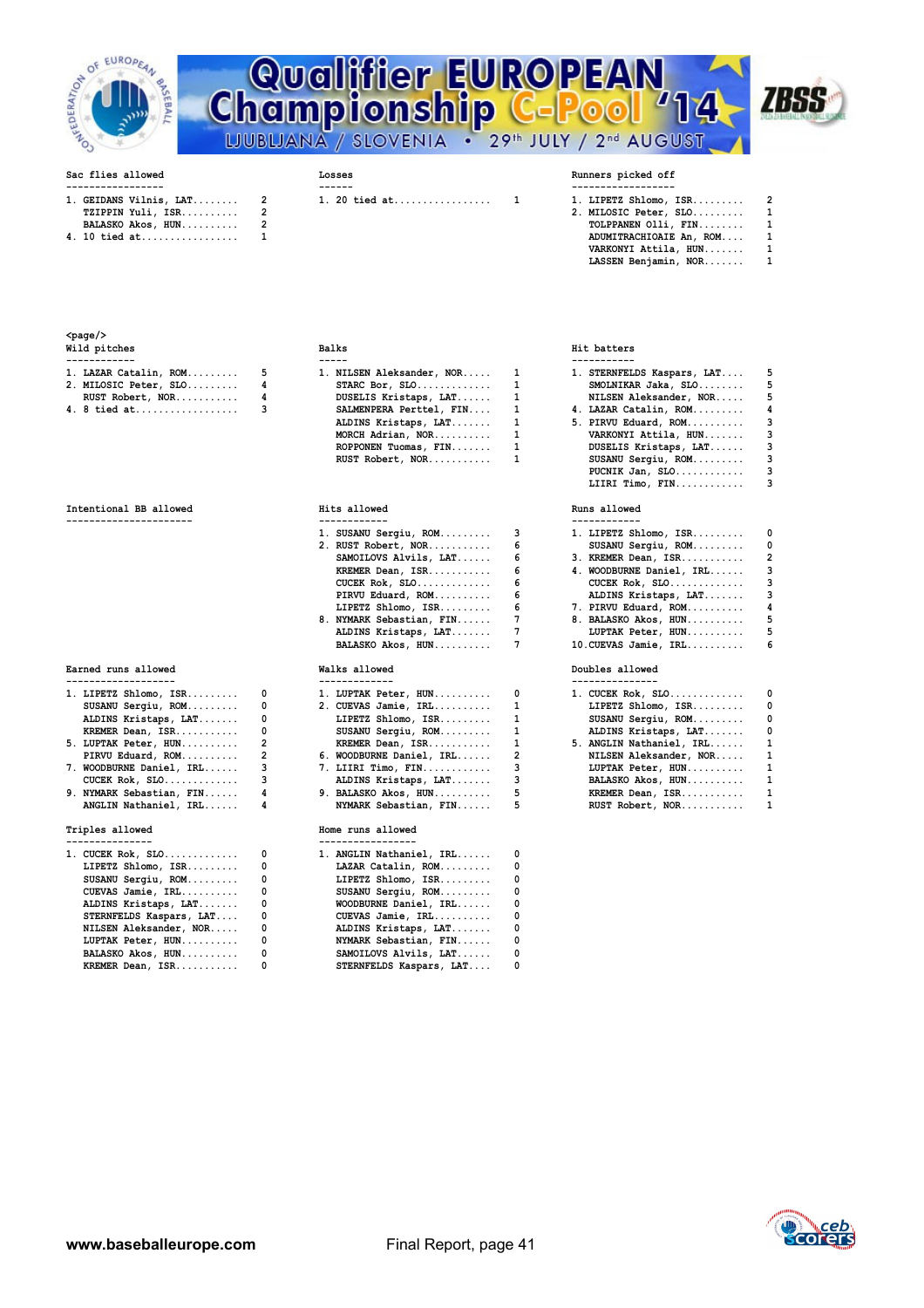![](_page_41_Picture_0.jpeg)

# **Championship C-P**<br>
UUBLIANA / SLOVENIA . 29<sup>th</sup> JULY **Qualifier EUROPEAN<br>Championship C-Pool '14 ZBSS**

 **(All games)**

#### **Hitting minimums - 1 Games Pitching minimums - 1 Games 1.5 IP/Game**

#### **Fielding pct Chances Putouts**

| 1. MAOZ Eitan, ISR 1.000                       | 1. DUSELIS Janis, LAT 55      | 1. DUSELIS Janis, LAT 52      |      |
|------------------------------------------------|-------------------------------|-------------------------------|------|
| KURVINEN Jukka, FIN 1.000                      | 2. ROSEMBAUM Simon, ISR 48    | 2. ROSEMBAUM Simon, ISR 43    |      |
| GUTMANIS Andris, LAT 1.000                     | 3. MAOZ Eitan, ISR 41         | 3. KURVINEN Jukka, FIN        | - 38 |
| ANGLIN Nathaniel, IRL 1.000                    | 4. KURVINEN Jukka, FIN 40     | 4. MAOZ Eitan, ISR            | - 36 |
| KREITMAYER Luka, SLO 1.000                     | 5. FERRATO Michael-An, IRL 39 | 5. GUTMANIS Andris, LAT 32    |      |
| APOSTOAEI Andrei, ROM 1.000                    | 6. GUTMANIS Andris, LAT 35    | 6. FERRATO Michael-An, IRL 31 |      |
| EREL Tal, $ISR, \ldots, \ldots, \ldots, 1.000$ | MANOLE Lucian, ROM 35         | 7. MANOLE Lucian, ROM 27      |      |
| CUEVAS Jamie, IRL 1.000                        | 8. SALMENPERA Perttel, FIN 30 | 8. NEMETH Balazs, HUN         | 26   |
| PITA Jimmy, $IRL$ $1.000$                      | 9. NEMETH Balazs, HUN 28      | 9. SALMENPERA Perttel, FIN 25 |      |
| STASUNS Nikita, LAT 1.000                      | POWER Brendan, IRL 28         | 10. KREITMAYER Luka, SLO 22   |      |

| Catchers interference      | Steal attempts against    | Stolen bases a    |
|----------------------------|---------------------------|-------------------|
| $TROBEC Jakob, SLO$ 11     |                           |                   |
| RUDOLF Uros, $SLO$ 11      |                           |                   |
| PIRVU Eduard, ROM 11       |                           | ILLES Imre.       |
| 7. GODNIC Martin, SLO 11   | 7. 12 tied at 2           | WESTRANG CH       |
| MUUKKONEN Juha, FIN 12     | DUSELIS Janis, $LAT$ 3    | MAOZ Eitan,       |
| DUSELIS Kristaps, LAT 12   | ROSEMBAUM Simon, ISR 3    | NEMETH Bala       |
| 4. ALVAREZ Jaliet, NOR 12  | KURVINEN Jukka, FIN 3     | <b>SALMENPERA</b> |
| 3. POWER Brendan, IRL 13   | $CUEVAS$ Jamie, $IRL$ 3   | 3. BACH Christ    |
| 2. SKRASTINS Agris, LAT 14 | POWER Brendan, IRL 3      | 2. MANOLE Luci    |
| 1. LIIRI Timo, FIN 16      | 1. KREITMAYER Luka, SLO 3 | 1. HANSELMANN     |
|                            |                           |                   |

|  |  | 1. BACH Christopher, NOR |  |  |
|--|--|--------------------------|--|--|
|--|--|--------------------------|--|--|

| Caught stealing by                          | Errors |                         |  |  |  |
|---------------------------------------------|--------|-------------------------|--|--|--|
|                                             |        |                         |  |  |  |
| $1.$ MAOZ Eitan, ISR                        | 4      | 1. SKRASTINS Agris, LAT |  |  |  |
| 2. SALMENPERA Perttel, FIN                  |        | 2. GAVRILA Catalin, ROM |  |  |  |
| MANOLE Lucian, ROM                          |        | DUSELIS Kristaps, LAT   |  |  |  |
| $1 \quad 0 \quad + \quad - \quad - \quad +$ |        | $COMITC$ Martin $CTC$   |  |  |  |

| 1. DUSELIS Janis, LAT      | 5              |
|----------------------------|----------------|
| 2. ROSEMBAUM Simon, ISR    | 4              |
| 3. MAOZ Eitan, ISR         | 4              |
| 4. KURVINEN Jukka, FIN     | 4              |
| 5. FERRATO Michael-An, IRL | 3              |
| 6. GUTMANIS Andris, LAT    | 3              |
| MANOLE Lucian, ROM         | 3              |
| 8. SALMENPERA Perttel, FIN | 3              |
| 9. NEMETH Balazs, HUN      | $\overline{2}$ |
|                            | $\overline{ }$ |

### Assists Fielding double plays Passets<br> **Passed balls**<br> **Passed balls**

| 1. LIIRI Timo, FIN  16     | 1. KREITMAYER Luka, SLO 3 | 1. HANSELMANN Henrik, NOR 3 |  |
|----------------------------|---------------------------|-----------------------------|--|
| 2. SKRASTINS Agris, LAT 14 | POWER Brendan, IRL 3      | 2. MANOLE Lucian, ROM 2     |  |
| 3. POWER Brendan, IRL 13   | CUEVAS Jamie, IRL 3       | 3. BACH Christopher, NOR 1  |  |
| 4. ALVAREZ Jaliet, NOR 12  | KURVINEN Jukka, FIN 3     | SALMENPERA Perttel, FIN 1   |  |
| DUSELIS Kristaps, LAT 12   | ROSEMBAUM Simon, ISR 3    | NEMETH Balazs, HUN 1        |  |
| MUUKKONEN Juha, FIN 12     | DUSELIS Janis, LAT 3      | $MAOZ$ Eitan, $ISR$ 1       |  |
| 7. GODNIC Martin, SLO 11   | 7. 12 tied at 2           | WESTRANG Christoff, NOR 1   |  |

| 1. SALMENPERA Perttel, FIN | $2^{\circ}$ |   |
|----------------------------|-------------|---|
| BACH Christopher, NOR      | $2^{\circ}$ |   |
| 3. GUTMANIS Andris, LAT    | 22          |   |
| 4. HANSELMANN Henrik, NOR  | 1(          |   |
| 5. NILSEN Aleksander, NOR  | 12          |   |
| 6. SAMOILOVS Alvils, LAT   | 11          |   |
| RUST Robert, NOR           | 11          |   |
| 8. MORUA Roberto, HUN      | 1(          |   |
| FERRATO Michael-An, IRL    | 1(          |   |
| 10.STRUKELJ Ziga, SLO      |             | I |
|                            |             |   |
| Errors                     |             |   |
|                            |             |   |
| .                          |             |   |

| 1. MAOZ Eltan, ISR      4  |   | 1. SARASTINS AGIIS, LAT |  |
|----------------------------|---|-------------------------|--|
| 2. SALMENPERA Perttel, FIN |   | 2. GAVRILA Catalin, ROM |  |
| MANOLE Lucian, ROM         | 3 | DUSELIS Kristaps, LAT 3 |  |
|                            |   | $GODNIC Martin, SLO.$ 3 |  |
|                            |   | LASSEN Benjamin, NOR 3  |  |
|                            |   | FERNANDEZ Sergio, FIN   |  |
|                            |   | POWER Brendan, IRL      |  |
|                            |   | TOTH Krisztian, HUN     |  |
|                            |   | GOOR Csaba, HUN         |  |
|                            |   | NYMARK Sebastian, FIN   |  |
|                            |   |                         |  |

| 1. DUSELIS Janis, LAT               | 52 |  |  |  |  |
|-------------------------------------|----|--|--|--|--|
| 2. ROSEMBAUM Simon, ISR             | 43 |  |  |  |  |
| 3. KURVINEN Jukka, FIN              | 38 |  |  |  |  |
| 4. MAOZ Eitan, ISR                  | 36 |  |  |  |  |
| 5. GUTMANIS Andris, LAT             | 32 |  |  |  |  |
| 6. FERRATO Michael-An, IRL          | 31 |  |  |  |  |
| 7. MANOLE Lucian, ROM               | 27 |  |  |  |  |
| 8. NEMETH Balazs, HUN               | 26 |  |  |  |  |
| 9. SALMENPERA Perttel, FIN          | 25 |  |  |  |  |
| $10.KREITHAYER Luka, SLO, \ldots$ . | 22 |  |  |  |  |
|                                     |    |  |  |  |  |
| Passed balls                        |    |  |  |  |  |
|                                     |    |  |  |  |  |
|                                     |    |  |  |  |  |

| 1. LIIRI Tīmo, FIN 16      | 1. KREITMAYER Luka, SLO 3 | 1. HANSELMANN Henrik, NOR 3 |  |
|----------------------------|---------------------------|-----------------------------|--|
| 2. SKRASTINS Agris, LAT 14 | POWER Brendan, IRL 3      | 2. MANOLE Lucian, ROM 2     |  |
| 3. POWER Brendan, IRL 13   | CUEVAS Jamie, IRL 3       | 3. BACH Christopher, NOR 1  |  |
| 4. ALVAREZ Jaliet, NOR 12  | KURVINEN Jukka, FIN 3     | SALMENPERA Perttel, FIN 1   |  |
| DUSELIS Kristaps, LAT 12   | ROSEMBAUM Simon, ISR 3    | NEMETH Balazs, HUN 1        |  |
| MUUKKONEN Juha, FIN 12     | DUSELIS Janis, LAT 3      | $MAOZ$ Eitan, $ISR$ 1       |  |
| 7. GODNIC Martin, SLO 11   | 7. 12 tied at 2           | WESTRANG Christoff, NOR 1   |  |
| PIRVU Eduard, ROM 11       |                           | ILLES Imre, HUN 1           |  |
|                            |                           |                             |  |

#### Steal attempts against **Category Stolen bases** against

|  | 1. BACH Christopher, NOR 1 |  | 1. SALMENPERA Perttel, FIN 27 |  | 1. BACH Christopher, NOR 25   |  |
|--|----------------------------|--|-------------------------------|--|-------------------------------|--|
|  |                            |  | BACH Christopher, NOR 27      |  | 2. SALMENPERA Perttel, FIN 24 |  |
|  |                            |  | 3. GUTMANIS Andris, LAT 22    |  | 3. GUTMANIS Andris, LAT 21    |  |
|  |                            |  | 4. HANSELMANN Henrik, NOR 16  |  | 4. HANSELMANN Henrik, NOR 16  |  |
|  |                            |  | 5. NILSEN Aleksander, NOR 12  |  | 5. NILSEN Aleksander, NOR 11  |  |
|  |                            |  | 6. SAMOILOVS Alvils, LAT 11   |  | 6. MORUA Roberto, HUN 10      |  |
|  |                            |  | RUST Robert, NOR 11           |  | SAMOILOVS Alvils, LAT 10      |  |
|  |                            |  | 8. MORUA Roberto, HUN 10      |  | RUST Robert, NOR 10           |  |
|  |                            |  | FERRATO Michael-An, IRL 10    |  | 9. FERRATO Michael-An, IRL 8  |  |
|  |                            |  | $10.$ STRUKELJ Ziga, SLO      |  | ANSONS Andis, LAT 8           |  |
|  |                            |  |                               |  |                               |  |